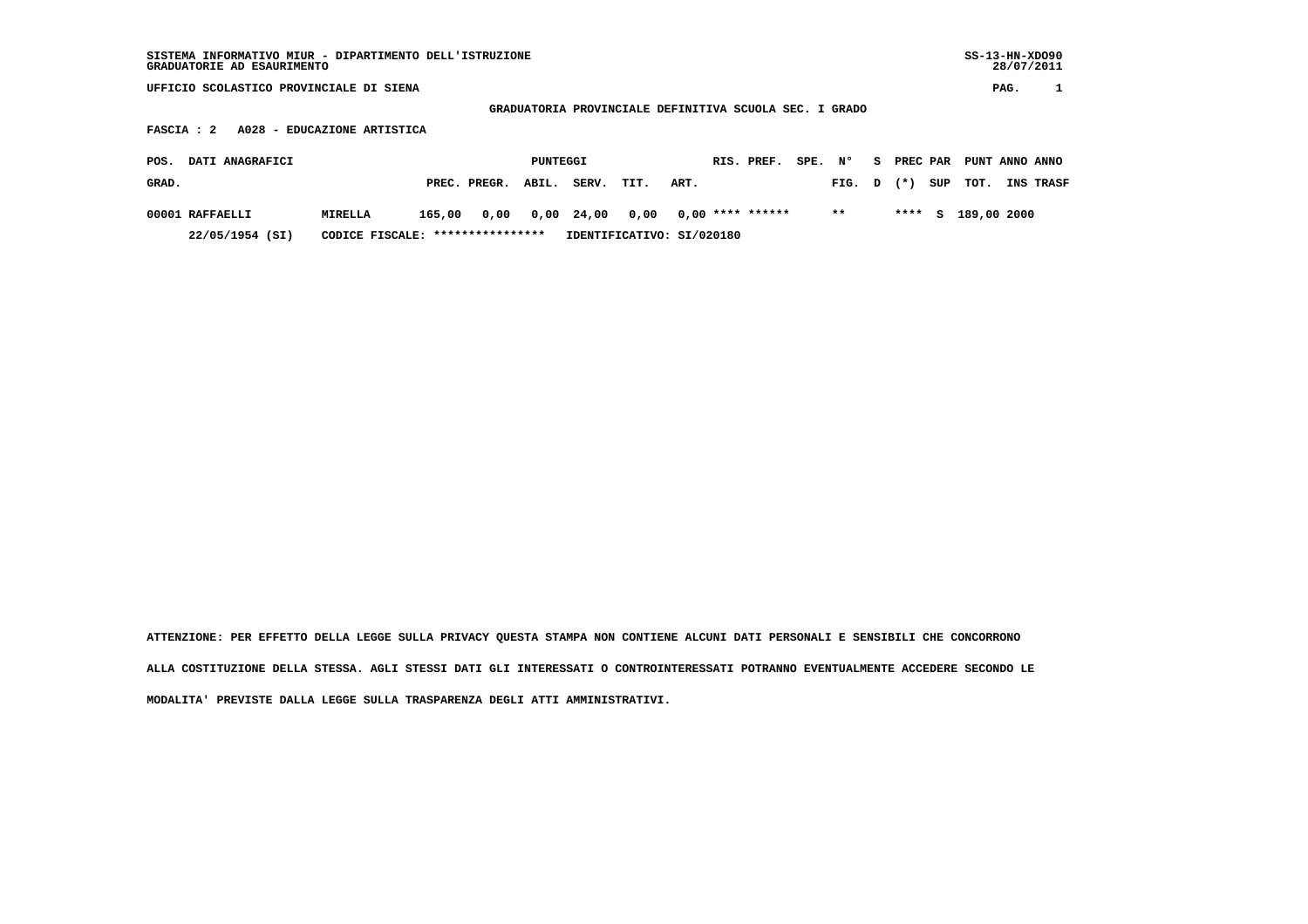28/07/2011

 **UFFICIO SCOLASTICO PROVINCIALE DI SIENA PAG. 2**

 **GRADUATORIA PROVINCIALE DEFINITIVA SCUOLA SEC. I GRADO**

 **FASCIA : 3 A028 - EDUCAZIONE ARTISTICA**

| POS.  | DATI ANAGRAFICI                                                                                                               |                                   |                                            | PUNTEGGI |                         |                           |      | RIS. PREF.           | SPE. | Ν°    | s |       |     | PREC PAR PUNT ANNO ANNO |                  |
|-------|-------------------------------------------------------------------------------------------------------------------------------|-----------------------------------|--------------------------------------------|----------|-------------------------|---------------------------|------|----------------------|------|-------|---|-------|-----|-------------------------|------------------|
| GRAD. |                                                                                                                               |                                   | PREC. PREGR.                               |          | ABIL. SERV.             | TIT.                      | ART. |                      |      | FIG.  | D | $(*)$ | SUP | TOT.                    | <b>INS TRASF</b> |
|       | 00002 TEDESCO                                                                                                                 | ANTONIO DONAT                     | 0.00 162.00 18.00 24.00                    |          |                         | 0.00                      |      | $0.00$ **** ******   |      | **    |   |       |     | **** S 204,00 2000      |                  |
|       | 25/06/1953 (BR)                                                                                                               | CODICE FISCALE: ****************  |                                            |          |                         | IDENTIFICATIVO: SI/020069 |      |                      |      |       |   |       |     |                         |                  |
|       | 00003 CORSI                                                                                                                   | PILADE                            | $0.00$ 122.00 16.00                        |          | 24,00                   | 0.00                      |      | $0.00$ **** ******   |      | $**$  |   |       |     | **** S 162,00 2000      |                  |
|       | $01/11/1952$ (SI)                                                                                                             | CODICE FISCALE: ****************  |                                            |          |                         | IDENTIFICATIVO: SI/020394 |      |                      |      |       |   |       |     |                         |                  |
|       | 00004 TOMMASI                                                                                                                 | <b>GIANNA</b>                     |                                            |          | 0,00 114,00 11,00 24,00 | 0,00                      |      | $0,00$ **** ******   |      | $* *$ |   |       |     | **** S 149,00 2000      |                  |
|       | 13/02/1948 (SI)                                                                                                               | CODICE FISCALE: ****************  |                                            |          |                         | IDENTIFICATIVO: SI/020045 |      |                      |      |       |   |       |     |                         |                  |
|       | 00005 COMINALE                                                                                                                | <b>GEMMA</b>                      | $0,00$ $91,00$ $15,00$                     |          | 24,00                   | 9,00                      |      | $0.00$ **** ****** P |      | $* *$ |   |       |     | **** S 139,00 2005 2005 |                  |
|       | 24/01/1976 (NA)                                                                                                               | CODICE FISCALE: ****************  |                                            |          |                         | IDENTIFICATIVO: SI/025684 |      |                      |      |       |   |       |     |                         |                  |
|       | 00006 VECCHIESCHI                                                                                                             | <b>GRAZIELLA</b>                  | $0,00$ $90,00$ $18,00$                     |          | 24,00                   | 6,00                      |      | $0.00$ **** ******   |      | $* *$ |   |       |     | **** S 138,00 2002      |                  |
|       | 12/05/1955 (GR)                                                                                                               | CODICE FISCALE: ****************  |                                            |          |                         | IDENTIFICATIVO: SI/023024 |      |                      |      |       |   |       |     |                         |                  |
|       | 00007 CATANIA                                                                                                                 | <b>FORTUNATA</b>                  | 0.00 100.00 12.00 24.00                    |          |                         | 0,00                      |      | 0,00 **** ******     |      | $* *$ |   |       |     | **** S 136,00 2002      |                  |
|       | 30/03/1959 (EE)                                                                                                               | CODICE FISCALE: ***************** |                                            |          |                         | IDENTIFICATIVO: SI/022883 |      |                      |      |       |   |       |     |                         |                  |
|       | 00008 BARBUCCI                                                                                                                | <b>LAURA</b>                      | $0.00 \quad 48.00 \quad 42.00$             |          |                         | 24,00 10,00               |      | $0.00$ **** ******   |      | $* *$ |   |       |     | **** S 124,00 2005      |                  |
|       | 06/09/1968 (SI)                                                                                                               | CODICE FISCALE: ****************  |                                            |          |                         | IDENTIFICATIVO: SI/025593 |      |                      |      |       |   |       |     |                         |                  |
|       | 00009 VIVIANI                                                                                                                 | MARIA CHIARA                      | $0.00 \quad 48.00 \quad 42.00 \quad 24.00$ |          |                         | 6,00                      |      | $0.00$ **** ******   |      | $***$ |   |       |     | **** S 120,00 2005      |                  |
|       | 25/05/1976 (SI)                                                                                                               | CODICE FISCALE: ****************  |                                            |          |                         | IDENTIFICATIVO: SI/025972 |      |                      |      |       |   |       |     |                         |                  |
|       | 00010 TORRINI                                                                                                                 | <b>PAOLA</b>                      |                                            |          | 0,00 70,00 12,00 24,00  | 0,00                      |      | $0.00$ **** ******   |      | $* *$ |   |       |     | **** S 106,00 2004      |                  |
|       | 04/03/1973 (GR)                                                                                                               | CODICE FISCALE: ****************  |                                            |          |                         | IDENTIFICATIVO: SI/024706 |      |                      |      |       |   |       |     |                         |                  |
|       | ATTENZIONE: PER EFFETTO DELLA LEGGE SULLA PRIVACY QUESTA STAMPA NON CONTIENE ALCUNI DATI PERSONALI E SENSIBILI CHE CONCORRONO |                                   |                                            |          |                         |                           |      |                      |      |       |   |       |     |                         |                  |

 **ALLA COSTITUZIONE DELLA STESSA. AGLI STESSI DATI GLI INTERESSATI O CONTROINTERESSATI POTRANNO EVENTUALMENTE ACCEDERE SECONDO LE MODALITA' PREVISTE DALLA LEGGE SULLA TRASPARENZA DEGLI ATTI AMMINISTRATIVI.**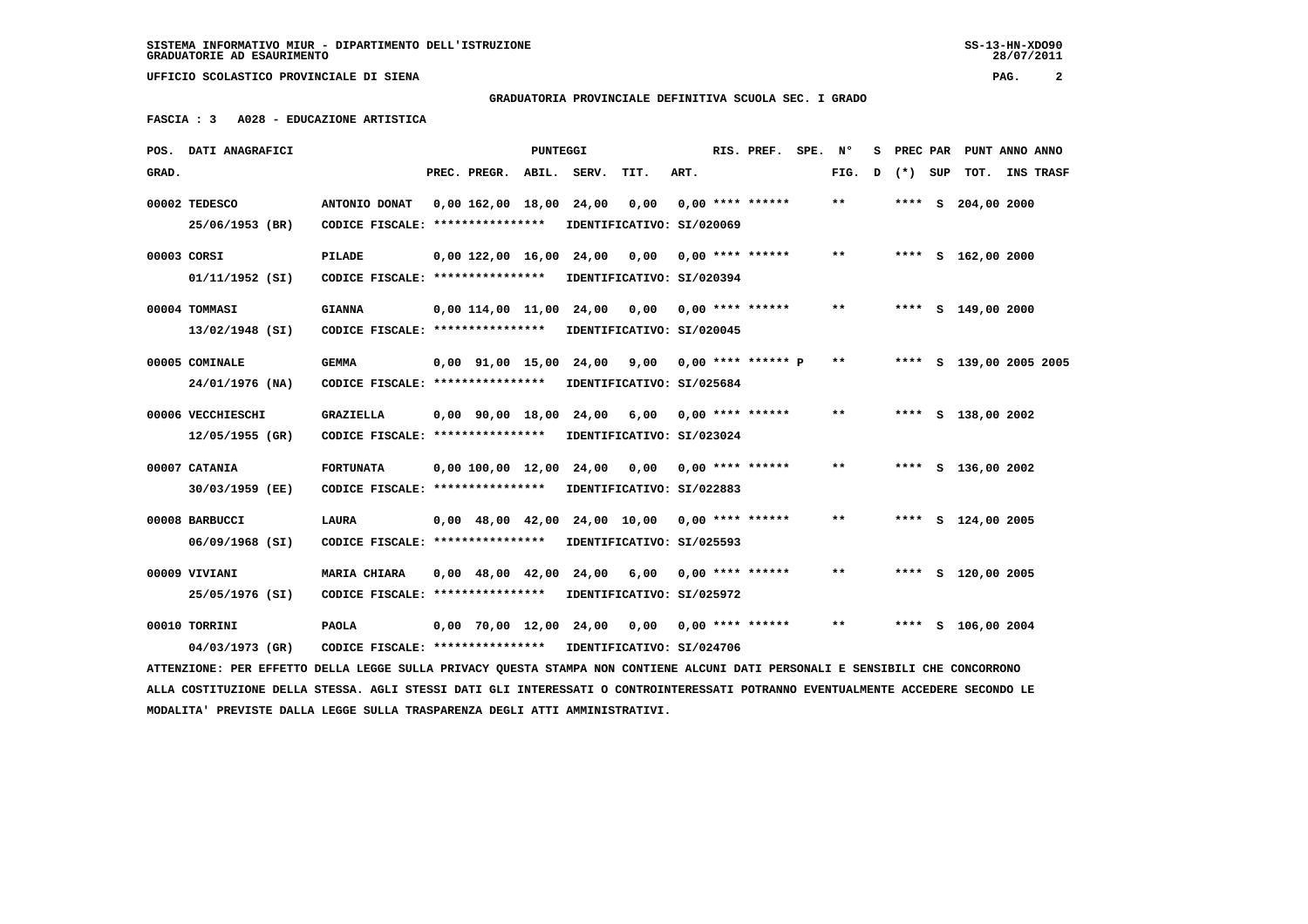**SISTEMA INFORMATIVO MIUR - DIPARTIMENTO DELL'ISTRUZIONE SS-13-HN-XDO90 GRADUATORIE AD ESAURIMENTO 28/07/2011**

28/07/2011

 **UFFICIO SCOLASTICO PROVINCIALE DI SIENA PAG. 3**

 **GRADUATORIA PROVINCIALE DEFINITIVA SCUOLA SEC. I GRADO**

 **FASCIA : 3 A028 - EDUCAZIONE ARTISTICA**

|       | POS. DATI ANAGRAFICI                                                                                                            |                                                            |                                | <b>PUNTEGGI</b> |                                            |                                                  |      | RIS. PREF. SPE. Nº   |       | s |              | PREC PAR PUNT ANNO ANNO |                  |
|-------|---------------------------------------------------------------------------------------------------------------------------------|------------------------------------------------------------|--------------------------------|-----------------|--------------------------------------------|--------------------------------------------------|------|----------------------|-------|---|--------------|-------------------------|------------------|
| GRAD. |                                                                                                                                 |                                                            | PREC. PREGR. ABIL. SERV.       |                 |                                            | TIT.                                             | ART. |                      | FIG.  | D | (*) SUP      | TOT.                    | <b>INS TRASF</b> |
|       | 00011 BENNICI                                                                                                                   | LORETTA                                                    | $0,00$ 27,00 41,00             |                 | 24,00                                      | 3,00                                             |      | $0.00$ **** ****** P | $***$ |   | **** S       | 95,00 2007 2007         |                  |
|       | $04/04/1979$ (CL)                                                                                                               | CODICE FISCALE: ****************                           |                                |                 |                                            | IDENTIFICATIVO: SI/026695                        |      |                      |       |   |              |                         |                  |
|       | 00012 GHIZZONI                                                                                                                  | <b>MARIA GABRIEL</b>                                       |                                |                 | $0.00 \quad 46.00 \quad 17.00 \quad 24.00$ | 3,00                                             |      | $0.00$ **** ******   | $* *$ |   | **** S       | 90,00 2007              |                  |
|       | 08/01/1958 (AQ)                                                                                                                 | CODICE FISCALE: ****************                           |                                |                 |                                            | IDENTIFICATIVO: SI/026927                        |      |                      |       |   |              |                         |                  |
|       | 00013 GAROFALO                                                                                                                  | <b>MICHELE</b>                                             | $0.00 \quad 24.00 \quad 42.00$ |                 | 24,00                                      | 0,00                                             |      | $0.00$ **** ******   | $* *$ |   | **** S       | 90,00 2007              |                  |
|       | $10/11/1974$ (NA)                                                                                                               | CODICE FISCALE: ****************                           |                                |                 |                                            | IDENTIFICATIVO: SI/026918                        |      |                      |       |   |              |                         |                  |
|       | 00014 TRABALZINI                                                                                                                | LUCA                                                       | $0,00$ 30,00 42,00             |                 |                                            | 0,00 13,00 0,00 **** ******                      |      |                      | $* *$ |   | **** S       | 85,00 2007              |                  |
|       | 14/09/1971 (SI)                                                                                                                 | CODICE FISCALE: *****************                          |                                |                 |                                            | IDENTIFICATIVO: SI/027153                        |      |                      |       |   |              |                         |                  |
|       | 00015 SPEDICATO                                                                                                                 | <b>SIMONA</b>                                              | $0.00 \quad 12.00 \quad 42.00$ |                 | 24,00                                      | 6,00                                             |      | $0.00$ **** ******   | $* *$ |   | $X$ **** $S$ | 84,00 2007              |                  |
|       | 15/12/1975 (LE)                                                                                                                 | CODICE FISCALE: *****************                          |                                |                 |                                            | IDENTIFICATIVO: SI/027550                        |      |                      |       |   |              |                         |                  |
|       | 00016 FUCECCHI                                                                                                                  | <b>EMANUELA</b>                                            | $0,00$ 52,00 14,00             |                 |                                            | 0,00 10,00 0,00 **** ******                      |      |                      | $**$  |   | $X$ **** S   | 76,00 2000              |                  |
|       | 11/02/1962 (SI)                                                                                                                 | CODICE FISCALE: ****************                           |                                |                 |                                            | IDENTIFICATIVO: SI/020291                        |      |                      |       |   |              |                         |                  |
|       | 00017 MARINO                                                                                                                    | MARIA                                                      | $0,00$ $24,00$ $18,00$ $24,00$ |                 |                                            | 9,00                                             |      | $0.00$ **** ****** P | **    |   | **** S       | 75,00 2007              |                  |
|       | 04/06/1980 (ME)                                                                                                                 | CODICE FISCALE: ****************                           |                                |                 |                                            | IDENTIFICATIVO: SI/027262                        |      |                      |       |   |              |                         |                  |
|       |                                                                                                                                 |                                                            |                                |                 |                                            |                                                  |      |                      |       |   |              |                         |                  |
|       | 00018 SCALISE                                                                                                                   | <b>ROSSANA</b>                                             |                                |                 |                                            | 0,00 24,00 12,00 24,00 3,00                      |      | $0.00$ **** ******   | $* *$ |   | $***$ S      | 63,00 2007 2007         |                  |
|       | 05/02/1968 (CZ)                                                                                                                 | CODICE FISCALE: ****************                           |                                |                 |                                            | IDENTIFICATIVO: SI/027560                        |      |                      |       |   |              |                         |                  |
|       | 00019 ACQUAFREDDA                                                                                                               | <b>MARCO</b>                                               |                                |                 |                                            | $0,00$ 24,00 16,00 16,00 3,00 0,00 **** ****** P |      |                      | $* *$ |   | **** S       | 59,00 2005              |                  |
|       | 17/11/1977 (SI)                                                                                                                 | CODICE FISCALE: **************** IDENTIFICATIVO: SI/025530 |                                |                 |                                            |                                                  |      |                      |       |   |              |                         |                  |
|       | ATTENZIONE: PER EFFETTO DELLA LEGGE SULLA PRIVACY QUESTA STAMPA NON CONTIENE ALCUNI DATI PERSONALI E SENSIBILI CHE CONCORRONO   |                                                            |                                |                 |                                            |                                                  |      |                      |       |   |              |                         |                  |
|       | ALLA COSTITUZIONE DELLA STESSA. AGLI STESSI DATI GLI INTERESSATI O CONTROINTERESSATI POTRANNO EVENTUALMENTE ACCEDERE SECONDO LE |                                                            |                                |                 |                                            |                                                  |      |                      |       |   |              |                         |                  |
|       | MODALITA' PREVISTE DALLA LEGGE SULLA TRASPARENZA DEGLI ATTI AMMINISTRATIVI.                                                     |                                                            |                                |                 |                                            |                                                  |      |                      |       |   |              |                         |                  |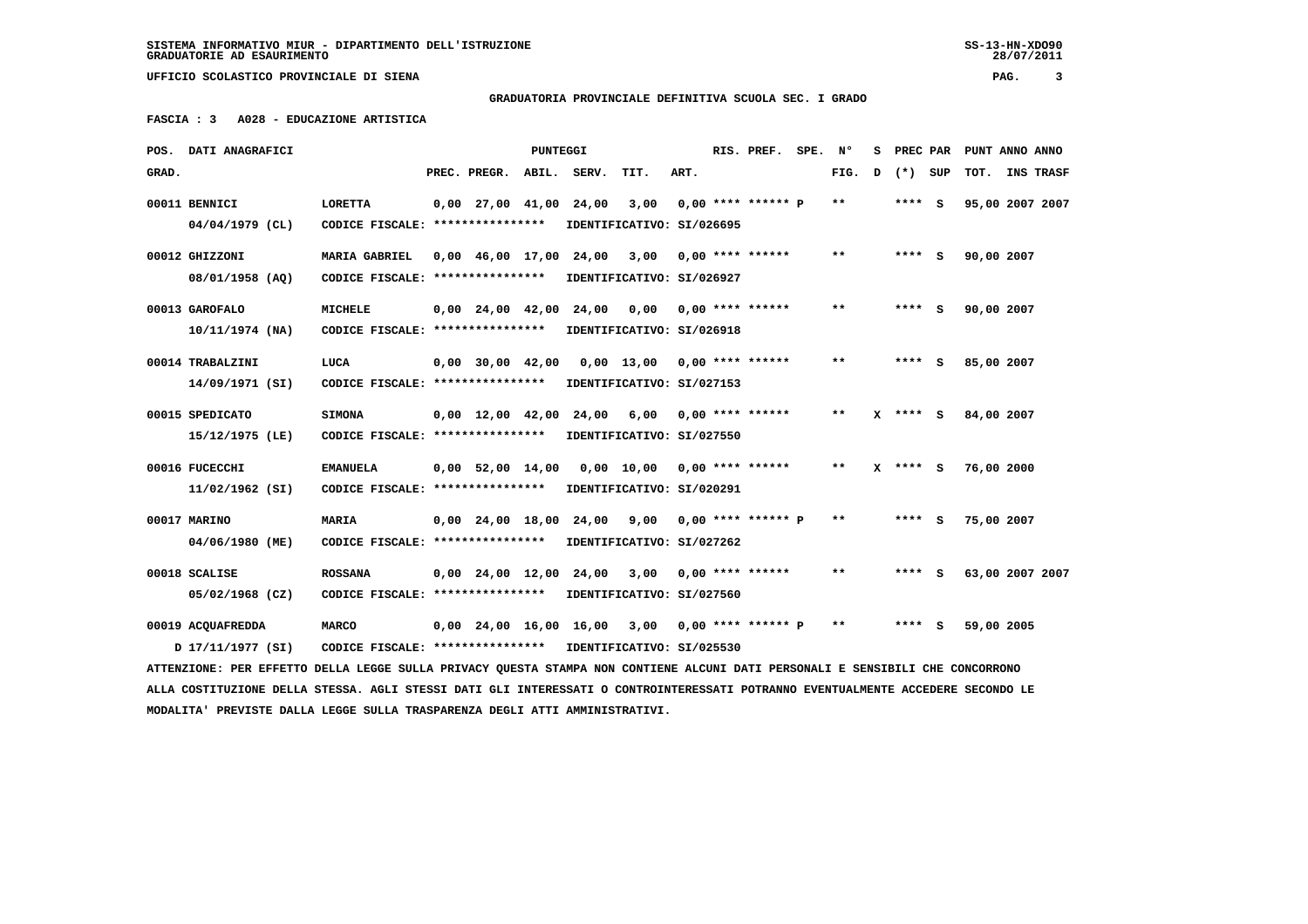28/07/2011

 **UFFICIO SCOLASTICO PROVINCIALE DI SIENA PAG. 4**

 **GRADUATORIA PROVINCIALE DEFINITIVA SCUOLA SEC. I GRADO**

 **FASCIA : 3 A028 - EDUCAZIONE ARTISTICA**

| POS.  | DATI ANAGRAFICI                                                                                                                 |                                   |      |                                | <b>PUNTEGGI</b>    |                                                |                             |      | RIS. PREF.                | SPE. | N°                         | s |         |     | PREC PAR PUNT ANNO ANNO |           |
|-------|---------------------------------------------------------------------------------------------------------------------------------|-----------------------------------|------|--------------------------------|--------------------|------------------------------------------------|-----------------------------|------|---------------------------|------|----------------------------|---|---------|-----|-------------------------|-----------|
| GRAD. |                                                                                                                                 |                                   |      | PREC. PREGR.                   | ABIL.              | SERV.                                          | TIT.                        | ART. |                           |      | FIG.                       | D | $(*)$   | SUP | TOT.                    | INS TRASF |
|       | 00020 VADALA'                                                                                                                   | MARIA ROSA                        |      | $0,00$ 24,00 17,00 12,00       |                    |                                                | 3,00                        |      | $0.00$ **** ****** P      |      | $***$                      |   | $***$ S |     | 56,00 2007              |           |
|       | 18/01/1982 (ME)                                                                                                                 | CODICE FISCALE: ****************  |      |                                |                    |                                                | IDENTIFICATIVO: SI/027484   |      |                           |      |                            |   |         |     |                         |           |
|       | 00021 BARBIERI                                                                                                                  | <b>ISAURA</b>                     | 0,00 |                                |                    | $0,00 \quad 42,00 \quad 14,00$                 | 0,00                        |      | $0.00$ **** ******        |      | $* *$                      |   | $***$ S |     | 56,00 2009              |           |
|       | $11/09/1984$ (CZ)                                                                                                               | CODICE FISCALE: ****************  |      |                                |                    |                                                | IDENTIFICATIVO: SI/033269   |      |                           |      |                            |   |         |     |                         |           |
|       | 00022 LUNIGIANO                                                                                                                 | ANGELA ROSA                       |      |                                |                    | $0,00$ 16,00 14,00 24,00 0,00 0,00 **** ****** |                             |      |                           |      | $***$                      |   | **** S  |     | 54,00 2007 2007         |           |
|       | $02/03/1968$ (NA)                                                                                                               | CODICE FISCALE: ****************  |      |                                |                    |                                                | IDENTIFICATIVO: SI/027305   |      |                           |      |                            |   |         |     |                         |           |
|       | 00023 TROIANO                                                                                                                   | GIOVANNI                          |      | 0,00 12,00 15,00 24,00         |                    |                                                | 0,00                        |      | $0.00$ **** ******        |      | $\pmb{\times}\pmb{\times}$ |   | $***$ S |     | 51,00 2007 2007         |           |
|       | 08/11/1965 (SA)                                                                                                                 | CODICE FISCALE: ****************  |      |                                |                    |                                                | IDENTIFICATIVO: SI/027589   |      |                           |      |                            |   |         |     |                         |           |
|       | 00024 ERMINI                                                                                                                    | <b>ELISABETTA</b>                 |      | $0.00$ $27.00$ $18.00$         |                    | 0.00                                           |                             |      | $0,00$ $0,00$ **** ****** |      | $**$                       |   | **** S  |     | 45,00 2000              |           |
|       | 28/10/1956 (FI)                                                                                                                 | CODICE FISCALE: ****************  |      |                                |                    |                                                | IDENTIFICATIVO: SI/020247   |      |                           |      |                            |   |         |     |                         |           |
|       | 00025 PENNESTRI                                                                                                                 | <b>MARCELLA</b>                   | 0,00 |                                | $0.00 \quad 42.00$ | 0.00                                           | 3,00                        |      | $0.00$ **** ******        |      | $**$                       |   | **** S  |     | 45,00 2007              |           |
|       | 30/04/1980 (RC)                                                                                                                 | CODICE FISCALE: ****************  |      |                                |                    |                                                | IDENTIFICATIVO: SI/027330   |      |                           |      |                            |   |         |     |                         |           |
|       | 00026 PARMEGGIANI                                                                                                               | <b>MARTA</b>                      |      | $0.00 \quad 18.00 \quad 17.00$ |                    | 0.00                                           |                             |      | $9,00$ 0,00 **** ****** P |      | $**$                       |   | $***$ S |     | 44,00 2007 2007         |           |
|       | 10/09/1976 (GE)                                                                                                                 | CODICE FISCALE: ****************  |      |                                |                    |                                                | IDENTIFICATIVO: SI/027468   |      |                           |      |                            |   |         |     |                         |           |
|       | 00027 D'ANTONIO                                                                                                                 | ANNA LISA                         |      | $0.00 \quad 27.00 \quad 14.00$ |                    | 0.00                                           | 0.00                        |      | $0.00$ **** ****** P      |      | $***$                      |   | $***$ S |     | 41,00 2007 2007         |           |
|       | $04/04/1969$ (NA)                                                                                                               | CODICE FISCALE: ****************  |      |                                |                    |                                                | IDENTIFICATIVO: SI/026959   |      |                           |      |                            |   |         |     |                         |           |
|       | 00028 MESSANA                                                                                                                   | <b>VALENTINA</b>                  | 0,00 |                                | 0.00 18.00         |                                                | 0,00 18,00 0,00 **** ****** |      |                           |      | $* *$                      |   | $***$ S |     | 36,00 2007              |           |
|       | 26/07/1973 (NA)                                                                                                                 | CODICE FISCALE: ***************** |      |                                |                    |                                                | IDENTIFICATIVO: SI/027278   |      |                           |      |                            |   |         |     |                         |           |
|       | ATTENZIONE: PER EFFETTO DELLA LEGGE SULLA PRIVACY QUESTA STAMPA NON CONTIENE ALCUNI DATI PERSONALI E SENSIBILI CHE CONCORRONO   |                                   |      |                                |                    |                                                |                             |      |                           |      |                            |   |         |     |                         |           |
|       | ALLA COSTITUZIONE DELLA STESSA. AGLI STESSI DATI GLI INTERESSATI O CONTROINTERESSATI POTRANNO EVENTUALMENTE ACCEDERE SECONDO LE |                                   |      |                                |                    |                                                |                             |      |                           |      |                            |   |         |     |                         |           |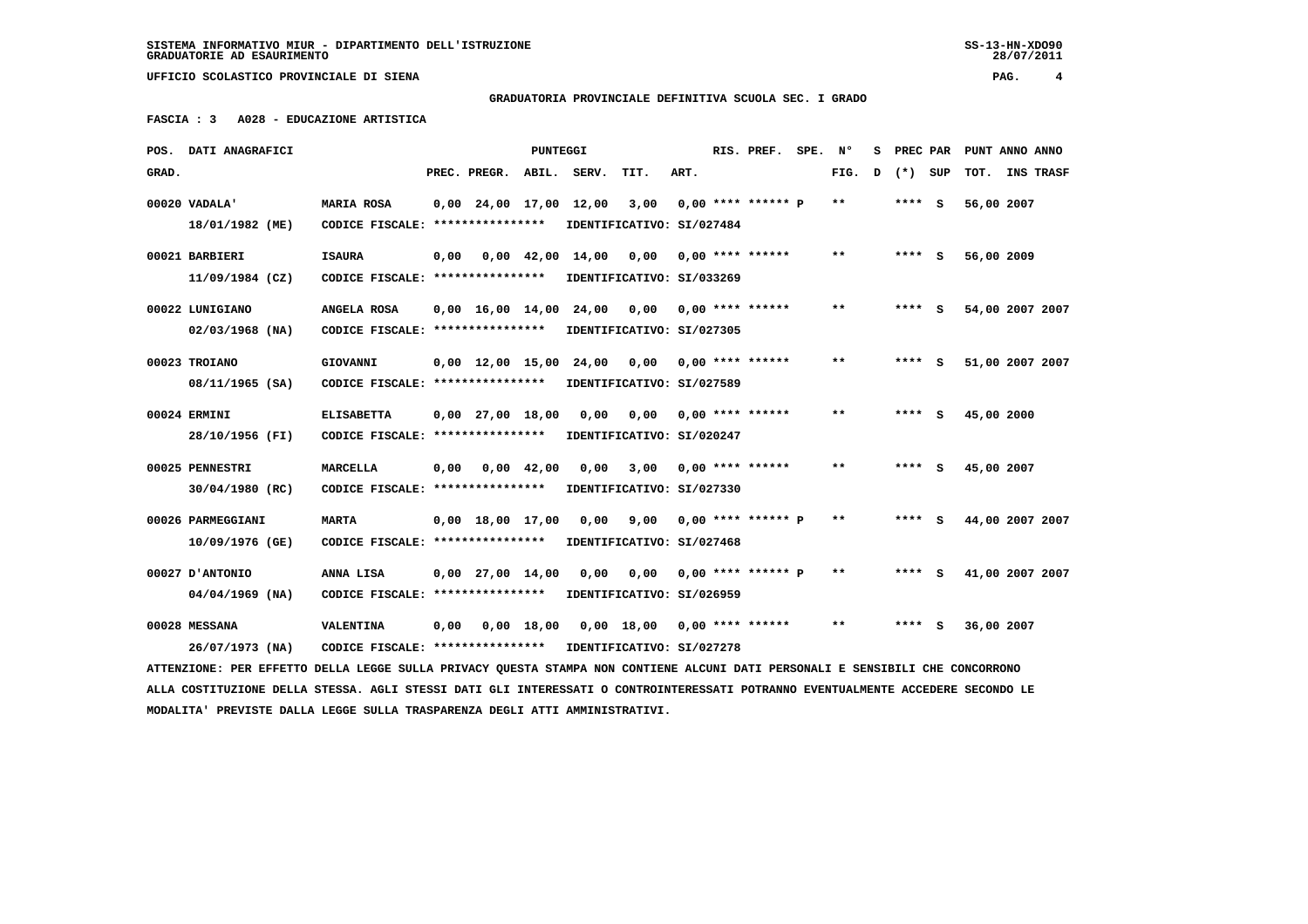28/07/2011

 **UFFICIO SCOLASTICO PROVINCIALE DI SIENA PAG. 5**

 **GRADUATORIA PROVINCIALE DEFINITIVA SCUOLA SEC. I GRADO**

 **FASCIA : 3 A028 - EDUCAZIONE ARTISTICA**

| POS.       | DATI ANAGRAFICI                                                                                                                 |                                  |      |                    | <b>PUNTEGGI</b>    |       |                               |      | RIS. PREF.           | SPE. | N°    | s |          | PREC PAR | PUNT ANNO ANNO |                 |
|------------|---------------------------------------------------------------------------------------------------------------------------------|----------------------------------|------|--------------------|--------------------|-------|-------------------------------|------|----------------------|------|-------|---|----------|----------|----------------|-----------------|
| GRAD.      |                                                                                                                                 |                                  |      | PREC. PREGR.       | ABIL.              | SERV. | TIT.                          | ART. |                      |      | FIG.  | D | $(*)$    | SUP      | TOT.           | INS TRASF       |
|            | 00029 GENTILINI                                                                                                                 | <b>MARCELLO</b>                  |      | $0,00$ 24,00 11,00 |                    | 0,00  | 0,00                          |      | $0,00$ **** ******   |      | $* *$ |   | **** S   |          | 35,00 2000     |                 |
|            | 17/03/1950 (SI)                                                                                                                 | CODICE FISCALE: **************** |      |                    |                    |       | IDENTIFICATIVO: SI/020336     |      |                      |      |       |   |          |          |                |                 |
|            | 00030 SPROCATI                                                                                                                  | SONIA                            |      | $0.00$ 11.00 18.00 |                    | 0.00  | 6,00                          |      | $0.00$ **** ****** P |      | $* *$ |   | $***$ S  |          | 35,00 2002     |                 |
|            | 01/10/1968 (RO)                                                                                                                 | CODICE FISCALE: **************** |      |                    |                    |       | IDENTIFICATIVO: SI/023014     |      |                      |      |       |   |          |          |                |                 |
|            | 00031 DI GANGI                                                                                                                  | <b>ALESSANDRA</b>                | 0,00 |                    | $0,00 \quad 16,00$ |       | $0,00$ 15,00 0,00 **** ****** |      |                      |      | $* *$ |   | $***$ S  |          |                | 31,00 2007 2007 |
|            | 01/11/1971 (PA)                                                                                                                 | CODICE FISCALE: **************** |      |                    |                    |       | IDENTIFICATIVO: SI/027027     |      |                      |      |       |   |          |          |                |                 |
| 00032 RITO |                                                                                                                                 | <b>BEATRICE</b>                  | 0,00 |                    | $8,00 \quad 14,00$ | 8,00  | 0,00                          |      | $0.00$ **** ******   |      | $* *$ |   | **** S   |          |                | 30,00 2007 2007 |
|            | 08/06/1971 (RC)                                                                                                                 | CODICE FISCALE: **************** |      |                    |                    |       | IDENTIFICATIVO: SI/027538     |      |                      |      |       |   |          |          |                |                 |
|            | 00033 CIPRIANI                                                                                                                  | <b>ORIANA</b>                    | 0,00 |                    | $6,00$ 15,00       | 0,00  | 6,00                          |      | $0.00$ **** ******   |      | $* *$ |   | **** S   |          | 27,00 2000     |                 |
|            | $20/06/1956$ (AR)                                                                                                               | CODICE FISCALE: **************** |      |                    |                    |       | IDENTIFICATIVO: SI/020400     |      |                      |      |       |   |          |          |                |                 |
|            | 00034 NOVELLO                                                                                                                   | <b>LEONARDO</b>                  | 0.00 |                    | $0.00 \quad 14.00$ |       | $0.00 \quad 12.00$            |      | $0.00$ **** ******   |      | $***$ |   | **** S   |          |                | 26,00 2007 2007 |
|            | 22/04/1970 (RC)                                                                                                                 | CODICE FISCALE: **************** |      |                    |                    |       | IDENTIFICATIVO: SI/027441     |      |                      |      |       |   |          |          |                |                 |
|            | 00035 AMETRANO                                                                                                                  | <b>CARMEN</b>                    | 0,00 |                    | 0.00 18.00         | 0.00  | 7,00                          |      | $0,00$ **** ******   |      | $* *$ |   | X **** S |          | 25,00 2007     |                 |
|            | $24/09/1976$ (NA)                                                                                                               | CODICE FISCALE: **************** |      |                    |                    |       | IDENTIFICATIVO: SI/026657     |      |                      |      |       |   |          |          |                |                 |
|            | 00036 FRUSCIANTE                                                                                                                | <b>PASOUALINA</b>                | 0,00 |                    | $0,00$ 16,00       | 0.00  | 6,00                          |      | $0.00$ **** ******   |      | **    |   | **** S   |          | 22,00 2009     |                 |
|            | 05/04/1968 (NA)                                                                                                                 | CODICE FISCALE: **************** |      |                    |                    |       | IDENTIFICATIVO: SI/033213     |      |                      |      |       |   |          |          |                |                 |
|            | 00037 BAIOCCHI                                                                                                                  | <b>FRANCESCA</b>                 | 0,00 |                    | $0,00$ 13,00       | 0.00  | 6,00                          |      | $0.00$ **** ******   |      | **    |   | ****     | ్        | 19,00 2000     |                 |
|            | 18/03/1968 (SI)                                                                                                                 | CODICE FISCALE: **************** |      |                    |                    |       | IDENTIFICATIVO: SI/020312     |      |                      |      |       |   |          |          |                |                 |
|            | ATTENZIONE: PER EFFETTO DELLA LEGGE SULLA PRIVACY QUESTA STAMPA NON CONTIENE ALCUNI DATI PERSONALI E SENSIBILI CHE CONCORRONO   |                                  |      |                    |                    |       |                               |      |                      |      |       |   |          |          |                |                 |
|            | ALLA COSTITUZIONE DELLA STESSA. AGLI STESSI DATI GLI INTERESSATI O CONTROINTERESSATI POTRANNO EVENTUALMENTE ACCEDERE SECONDO LE |                                  |      |                    |                    |       |                               |      |                      |      |       |   |          |          |                |                 |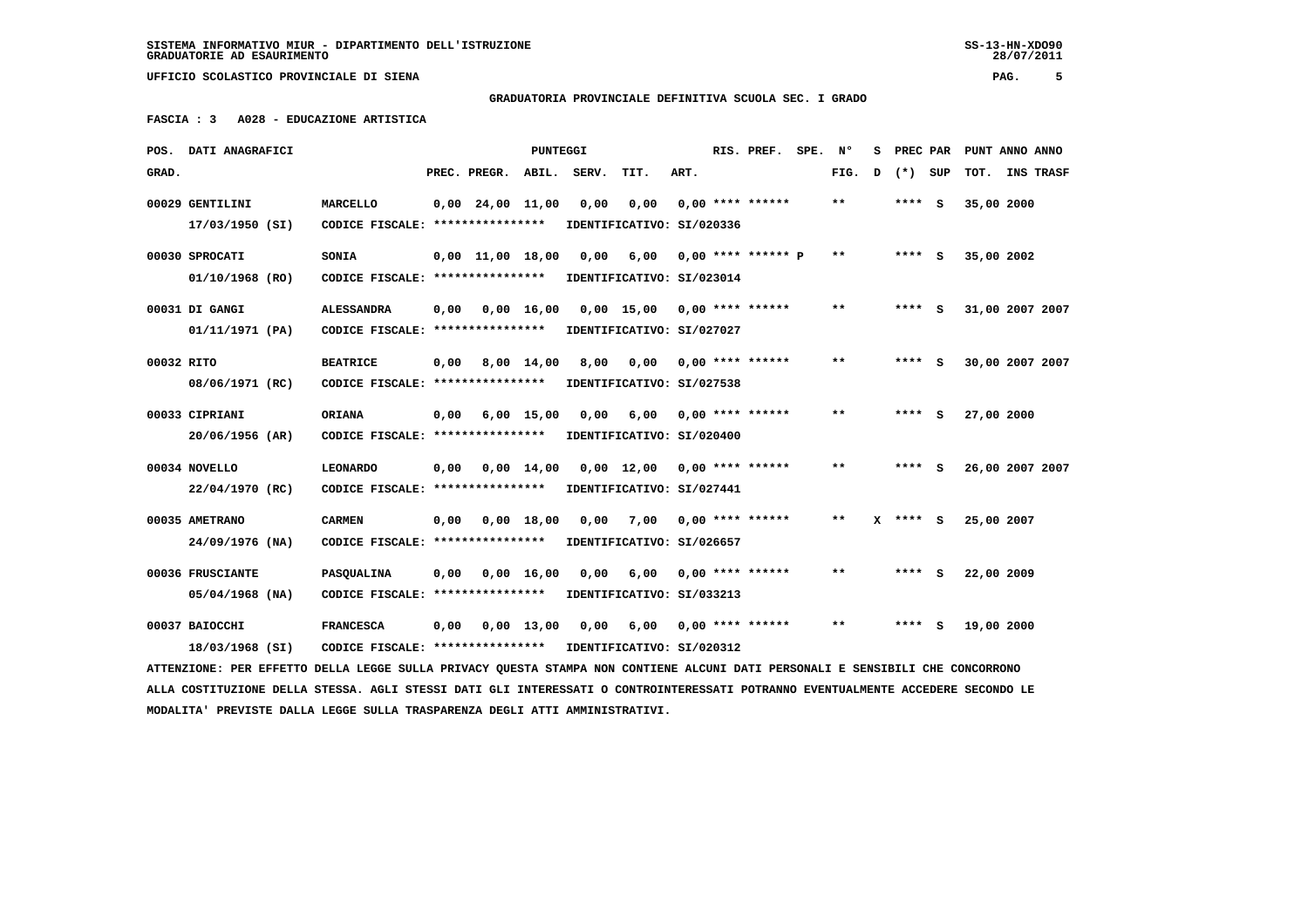**SISTEMA INFORMATIVO MIUR - DIPARTIMENTO DELL'ISTRUZIONE SS-13-HN-XDO90 GRADUATORIE AD ESAURIMENTO 28/07/2011**

28/07/2011

 **UFFICIO SCOLASTICO PROVINCIALE DI SIENA PAG. 6**

 **GRADUATORIA PROVINCIALE DEFINITIVA SCUOLA SEC. I GRADO**

 **FASCIA : 3 A028 - EDUCAZIONE ARTISTICA**

|            | POS. DATI ANAGRAFICI |                                   |      |                  | <b>PUNTEGGI</b>    |       |                                        |      | RIS. PREF.         | SPE. | N°    | s        | PREC PAR |     | PUNT ANNO ANNO  |  |
|------------|----------------------|-----------------------------------|------|------------------|--------------------|-------|----------------------------------------|------|--------------------|------|-------|----------|----------|-----|-----------------|--|
| GRAD.      |                      |                                   |      | PREC. PREGR.     | ABIL.              | SERV. | TIT.                                   | ART. |                    |      | FIG.  | D        | $(*)$    | SUP | TOT. INS TRASF  |  |
| 00038 BOVA |                      | <b>ROSA</b>                       | 0,00 |                  | $4,00$ 15,00       | 0,00  | 0,00                                   |      | $0.00$ **** ****** |      | $***$ |          | $***$ S  |     | 19,00 2007      |  |
|            | 08/09/1974 (RC)      | CODICE FISCALE: ***************** |      |                  |                    |       | IDENTIFICATIVO: SI/026763              |      |                    |      |       |          |          |     |                 |  |
| 00039 ORNI |                      | <b>ELISABETTA</b>                 | 0,00 |                  | $3,00$ 13,00       | 0,00  | 3,00                                   |      | $0.00$ **** ****** |      | **    | x        | **** S   |     | 19,00 2011 2011 |  |
|            | 30/05/1969 (MC)      | CODICE FISCALE:                   |      | **************** |                    |       | IDENTIFICATIVO: SI/035173              |      |                    |      |       |          |          |     |                 |  |
|            | 00040 TRAPASSO       | <b>ANNA</b>                       | 0.00 | 0,00 18,00       |                    | 0,00  | 0,00                                   |      | $0.00$ **** ****** |      | $***$ |          | $***$ S  |     | 18,00 2007      |  |
|            | 27/04/1981 (CZ)      | CODICE FISCALE: ****************  |      |                  |                    |       | IDENTIFICATIVO: SI/027151              |      |                    |      |       |          |          |     |                 |  |
|            | 00041 SPARTA'        | <b>ALESSANDRO</b>                 | 0.00 |                  | $0.00$ 18.00       |       | $0,00$ $0,00$ $0,00$ $***$ **** ****** |      |                    |      | **    | <b>x</b> | **** S   |     | 18,00 2011 2011 |  |
|            | 15/08/1978 (CT)      | CODICE FISCALE: ***************** |      |                  |                    |       | IDENTIFICATIVO: SI/035203              |      |                    |      |       |          |          |     |                 |  |
|            | 00042 CELEGHIN       | <b>SILVIA</b>                     | 0.00 |                  | $0.00$ 17.00       | 0.00  | 0.00                                   |      | $0.00$ **** ****** |      | $**$  |          | $***$ S  |     | 17,00 2009      |  |
|            | $01/12/1976$ (TV)    | CODICE FISCALE: ****************  |      |                  |                    |       | IDENTIFICATIVO: SI/033259              |      |                    |      |       |          |          |     |                 |  |
|            | 00043 MARZIANO       | <b>GIUSEPPE</b>                   | 0,00 |                  | $0.00 \quad 14.00$ | 0,00  | 0.00                                   |      | $0.00$ **** ****** |      | **    |          | $x***$   |     | 14,00 2007 2007 |  |
|            | 26/03/1969 (CT)      | CODICE FISCALE: ****************  |      |                  |                    |       | IDENTIFICATIVO: SI/027358              |      |                    |      |       |          |          |     |                 |  |
|            | 00044 SCIORTINO      | <b>GIOVANNA</b>                   | 0,00 |                  | $0,00$ 14,00       |       | $0,00$ $0,00$ $0,00$ $***$ **** ****** |      |                    |      | $* *$ |          | $***$ S  |     | 14,00 2007 2007 |  |
|            | 07/08/1966 (PA)      | CODICE FISCALE: ***************** |      |                  |                    |       | IDENTIFICATIVO: SI/027591              |      |                    |      |       |          |          |     |                 |  |
|            | 00045 IMPARATO       | <b>ABELE</b>                      | 0.00 |                  | $0.00 \quad 14.00$ | 0,00  | 0,00                                   |      | $0.00$ **** ****** |      | $* *$ |          | ****     | s   | 14,00 2007 2007 |  |
|            | $29/11/1963$ (SA)    | CODICE FISCALE: ***************** |      |                  |                    |       | IDENTIFICATIVO: SI/027237              |      |                    |      |       |          |          |     |                 |  |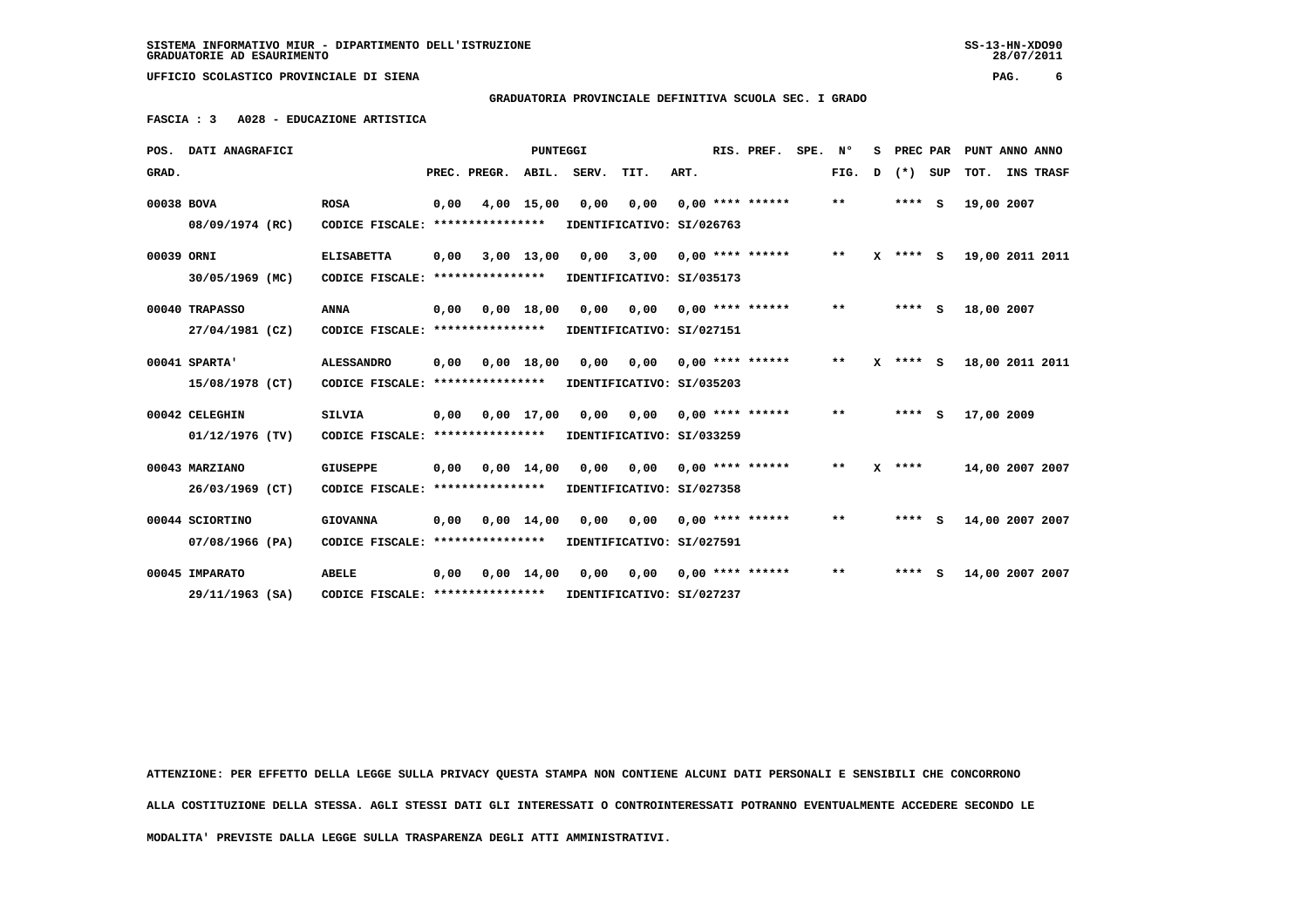28/07/2011

 **GRADUATORIA PROVINCIALE DEFINITIVA SCUOLA SEC. I GRADO**

 **FASCIA : 1 A030 - EDUCAZIONE FISICA NELLA SCUOLA MEDIA**

|       | POS. DATI ANAGRAFICI                                                                                                            |                                                            |        |              | PUNTEGGI |                                                |                           |      | RIS. PREF.         | SPE. No |              | s | PREC PAR | PUNT ANNO ANNO       |  |
|-------|---------------------------------------------------------------------------------------------------------------------------------|------------------------------------------------------------|--------|--------------|----------|------------------------------------------------|---------------------------|------|--------------------|---------|--------------|---|----------|----------------------|--|
| GRAD. |                                                                                                                                 |                                                            |        | PREC. PREGR. |          | ABIL. SERV.                                    | TIT.                      | ART. |                    |         | FIG.         | D | (*) SUP  | TOT. INS TRASF       |  |
|       | 00001 MERLO                                                                                                                     | <b>ANNA</b>                                                | 253,00 | 0,00         |          | $0,00$ 24,00                                   | 0,00                      |      | $0.00$ **** ****** |         | $**$         |   | $***$ S  | 277,00 2000          |  |
|       | 24/02/1962 (SI)                                                                                                                 | CODICE FISCALE: ****************                           |        |              |          | IDENTIFICATIVO: SI/000329                      |                           |      |                    |         |              |   |          |                      |  |
|       | 00002 BIAGI                                                                                                                     | <b>MARIA</b>                                               | 243,00 | 0.00         | 0,00     | 24,00                                          | 0.00                      |      | $0.00$ **** ****** |         | $* *$        |   | ****     | 267,00 2007 2007     |  |
|       | 05/05/1963 (AR)                                                                                                                 | CODICE FISCALE: **************** IDENTIFICATIVO: SI/026708 |        |              |          |                                                |                           |      |                    |         |              |   |          |                      |  |
|       | 00003 SPADEA                                                                                                                    | <b>FABIO</b>                                               |        |              |          | 219,00 0,00 0,00 24,00                         | 0,00                      |      | $0.00$ **** ****** |         | $\star\star$ |   |          | **** S 243,00 2000   |  |
|       | 27/05/1959 (SI)                                                                                                                 | CODICE FISCALE: **************** IDENTIFICATIVO: SI/000391 |        |              |          |                                                |                           |      |                    |         |              |   |          |                      |  |
|       | 00004 VANNONI                                                                                                                   | MONICA                                                     |        | 203,00 0,00  | 0,00     |                                                |                           |      |                    |         | $* *$        |   |          | **** $S$ 227,00 2000 |  |
|       | 21/03/1959 (SI)                                                                                                                 | CODICE FISCALE: ****************                           |        |              |          | IDENTIFICATIVO: SI/000600                      |                           |      |                    |         |              |   |          |                      |  |
|       | 00005 NASUTO                                                                                                                    | LUIGI                                                      |        |              |          | 197,00 0,00 0,00 24,00                         | 0,00                      |      | $0.00$ **** ****** |         | $* *$        |   | $X$ **** | 221,00 2007 2007     |  |
|       | 21/09/1960 (FG)                                                                                                                 | CODICE FISCALE: **************** IDENTIFICATIVO: SI/027438 |        |              |          |                                                |                           |      |                    |         |              |   |          |                      |  |
|       | 00006 MUSOTTI                                                                                                                   | <b>NADIA</b>                                               |        |              |          | 186,00 0,00 0,00 24,00 0,00 0,00 **** ******   |                           |      |                    |         | $***$        |   |          | **** $S$ 210,00 2000 |  |
|       | 05/04/1956 (PG)                                                                                                                 | CODICE FISCALE: ****************                           |        |              |          |                                                | IDENTIFICATIVO: SI/000424 |      |                    |         |              |   |          |                      |  |
|       | 00007 BARDINI                                                                                                                   | <b>ELISABETTA</b>                                          |        |              |          | 164,00 0,00 0,00 24,00                         | 0,00                      |      | $0.00$ **** ****** |         | $**$         |   | ****     | 188,00 2000          |  |
|       | 26/04/1963 (PI)                                                                                                                 | CODICE FISCALE: *****************                          |        |              |          | IDENTIFICATIVO: SI/000421                      |                           |      |                    |         |              |   |          |                      |  |
|       | 00008 FIORILLI                                                                                                                  | <b>AURORA</b>                                              |        |              |          | $122,00$ 0,00 0,00 24,00 0,00 0,00 **** ****** |                           |      |                    |         | $***$        |   |          | **** $S$ 146,00 2000 |  |
|       | 29/08/1954 (SI)                                                                                                                 | CODICE FISCALE: ****************                           |        |              |          | IDENTIFICATIVO: SI/000981                      |                           |      |                    |         |              |   |          |                      |  |
|       | 00009 BERNARDINI                                                                                                                | <b>FABIO</b>                                               |        |              |          | $119,00$ 0,00 0,00 12,00 0,00 0,00 **** ****** |                           |      |                    |         | $***$        |   |          | **** S 131,00 2000   |  |
|       | 23/05/1962 (SI)                                                                                                                 | CODICE FISCALE: **************** IDENTIFICATIVO: SI/000341 |        |              |          |                                                |                           |      |                    |         |              |   |          |                      |  |
|       | ATTENZIONE: PER EFFETTO DELLA LEGGE SULLA PRIVACY OUESTA STAMPA NON CONTIENE ALCUNI DATI PERSONALI E SENSIBILI CHE CONCORRONO   |                                                            |        |              |          |                                                |                           |      |                    |         |              |   |          |                      |  |
|       | ALLA COSTITUZIONE DELLA STESSA. AGLI STESSI DATI GLI INTERESSATI O CONTROINTERESSATI POTRANNO EVENTUALMENTE ACCEDERE SECONDO LE |                                                            |        |              |          |                                                |                           |      |                    |         |              |   |          |                      |  |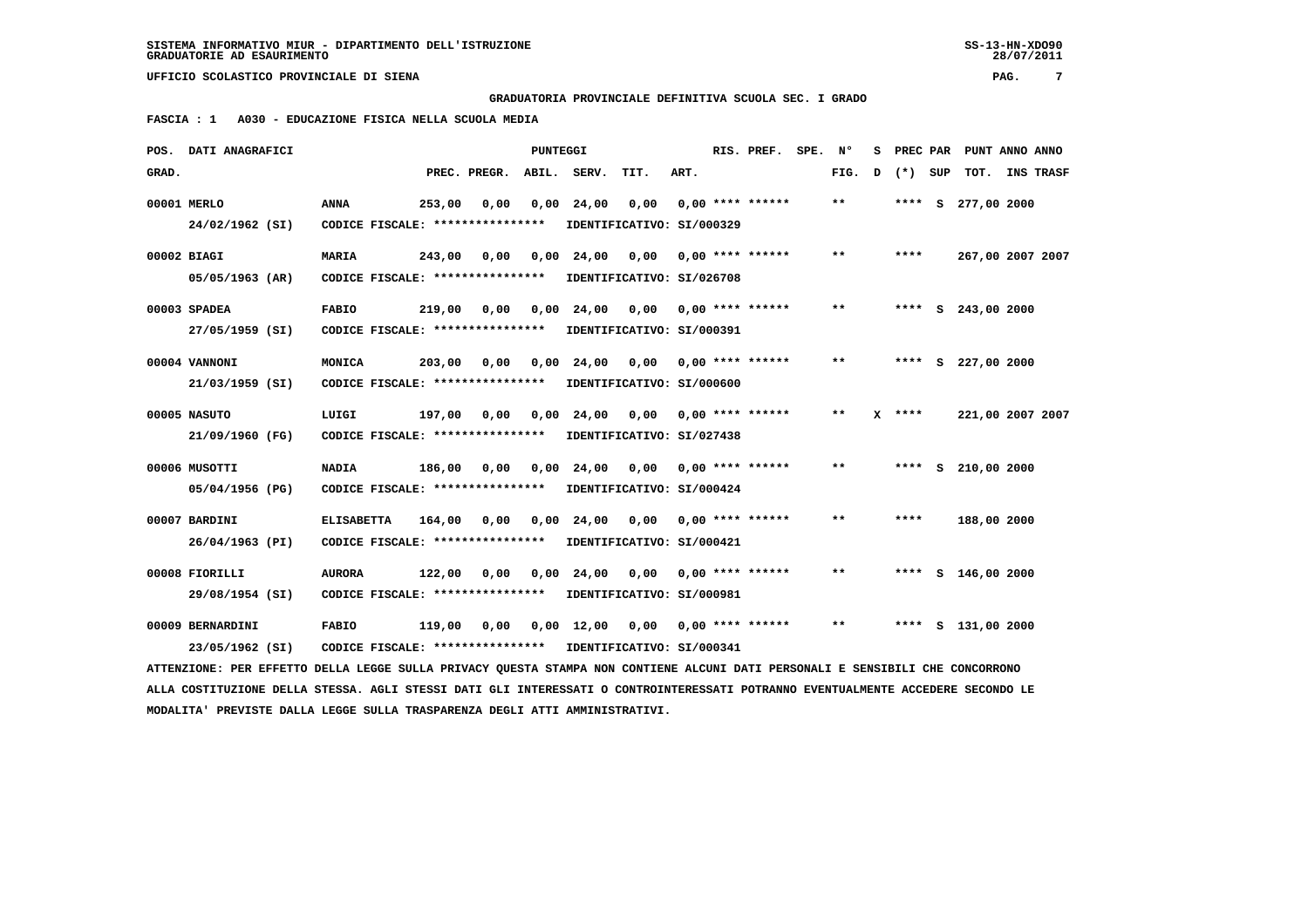**GRADUATORIA PROVINCIALE DEFINITIVA SCUOLA SEC. I GRADO**

 **FASCIA : 1 A030 - EDUCAZIONE FISICA NELLA SCUOLA MEDIA**

| <b>DATI ANAGRAFICI</b><br>POS. |                                  |       |                    | PUNTEGGI |                                      |                           |      | RIS. PREF. | SPE. N° |       |          | S PREC PAR PUNT ANNO ANNO |                  |
|--------------------------------|----------------------------------|-------|--------------------|----------|--------------------------------------|---------------------------|------|------------|---------|-------|----------|---------------------------|------------------|
| GRAD.                          |                                  |       | PREC. PREGR. ABIL. |          | SERV.                                | TIT.                      | ART. |            |         |       |          | FIG. $D$ $(*)$ SUP TOT.   | <b>INS TRASF</b> |
| 00010 RIVETTI                  | <b>RAFFAELLA</b>                 | 83,00 |                    |          | 0,00 0,00 0,00 0,00 0,00 **** ****** |                           |      |            |         | $* *$ | X **** S | 83,00 2003 2003           |                  |
| $13/02/1965$ (SA)              | CODICE FISCALE: **************** |       |                    |          |                                      | IDENTIFICATIVO: SI/023876 |      |            |         |       |          |                           |                  |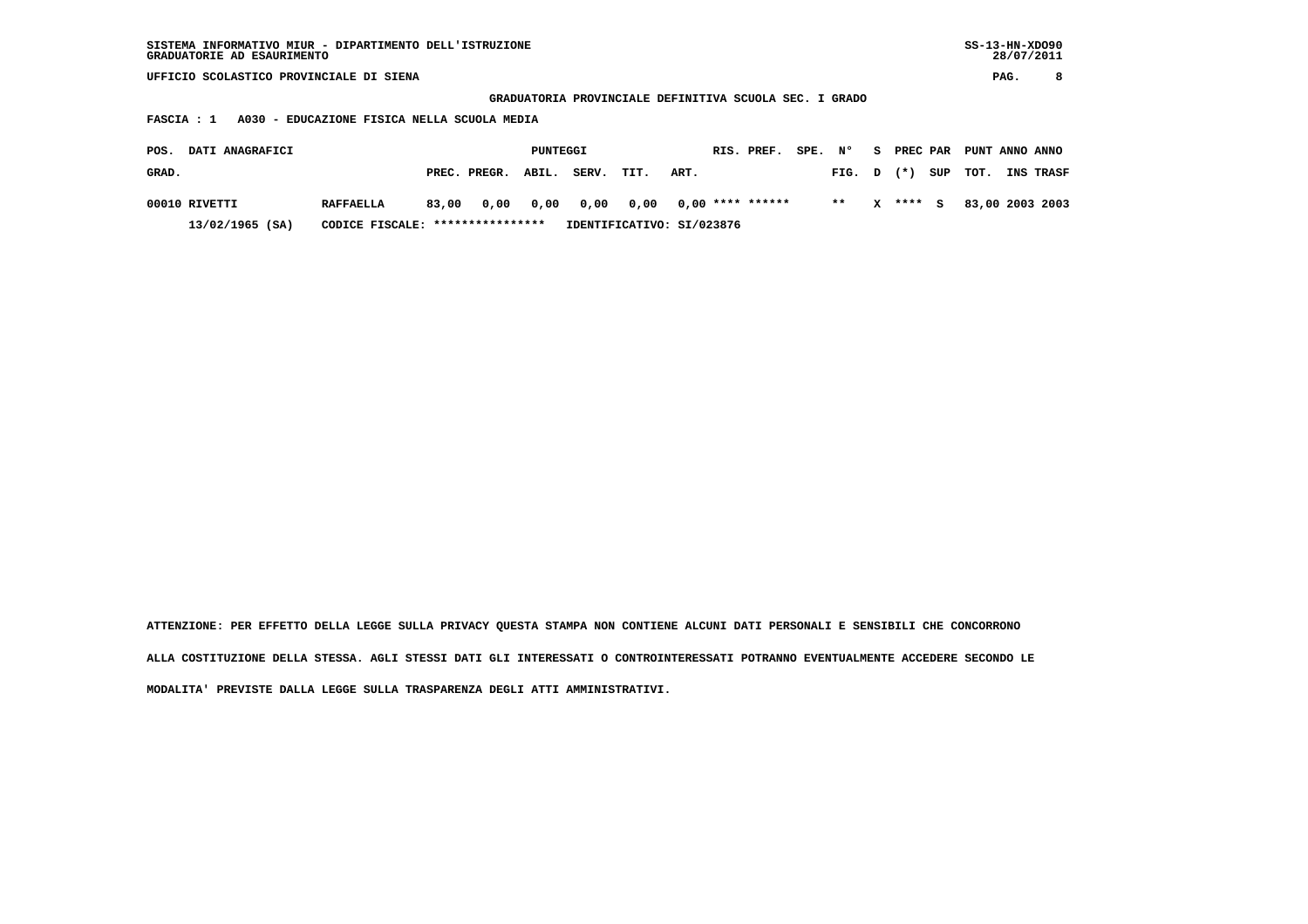**GRADUATORIA PROVINCIALE DEFINITIVA SCUOLA SEC. I GRADO**

 **FASCIA : 2 A030 - EDUCAZIONE FISICA NELLA SCUOLA MEDIA**

| POS.  | DATI ANAGRAFICI                    |                                   |       |                          | <b>PUNTEGGI</b> |       |                                   |      | RIS. PREF.         | SPE. N° |        | s. | PREC PAR |     | PUNT ANNO ANNO |                 |
|-------|------------------------------------|-----------------------------------|-------|--------------------------|-----------------|-------|-----------------------------------|------|--------------------|---------|--------|----|----------|-----|----------------|-----------------|
| GRAD. |                                    |                                   |       | PREC. PREGR.             | ABIL.           | SERV. | TIT.                              | ART. |                    |         | FIG. D |    | $(*)$    | SUP | тот.           | INS TRASF       |
|       | 00011 ROSSI<br>20/09/1960 (SI)     | <b>DANIELE</b><br>CODICE FISCALE: | 80,00 | 0,00<br>**************** | 0,00            | 0,00  | 0,00<br>IDENTIFICATIVO: SI/000299 |      | $0,00$ **** ****** |         | **     | x  | ****     | s   | 80,00 2000     |                 |
|       | 00012 BURINI<br>$01/02/1958$ (SI)  | <b>PAOLO</b><br>CODICE FISCALE:   | 57,00 | 0,00<br>**************** | 0,00            | 0,00  | 0,00<br>IDENTIFICATIVO: SI/035220 |      | $0.00$ **** ****** |         | $***$  |    | ****     | s   |                | 57,00 2011 2011 |
|       | 00013 MESSINA<br>$04/02/1959$ (NA) | LUISA<br>CODICE FISCALE:          | 24,00 | 0,00<br>**************** | 0,00            | 0,00  | 0,00<br>IDENTIFICATIVO: SI/000013 |      | $0.00$ **** ****** |         | $***$  |    | ****     | s   | 24,00 2000     |                 |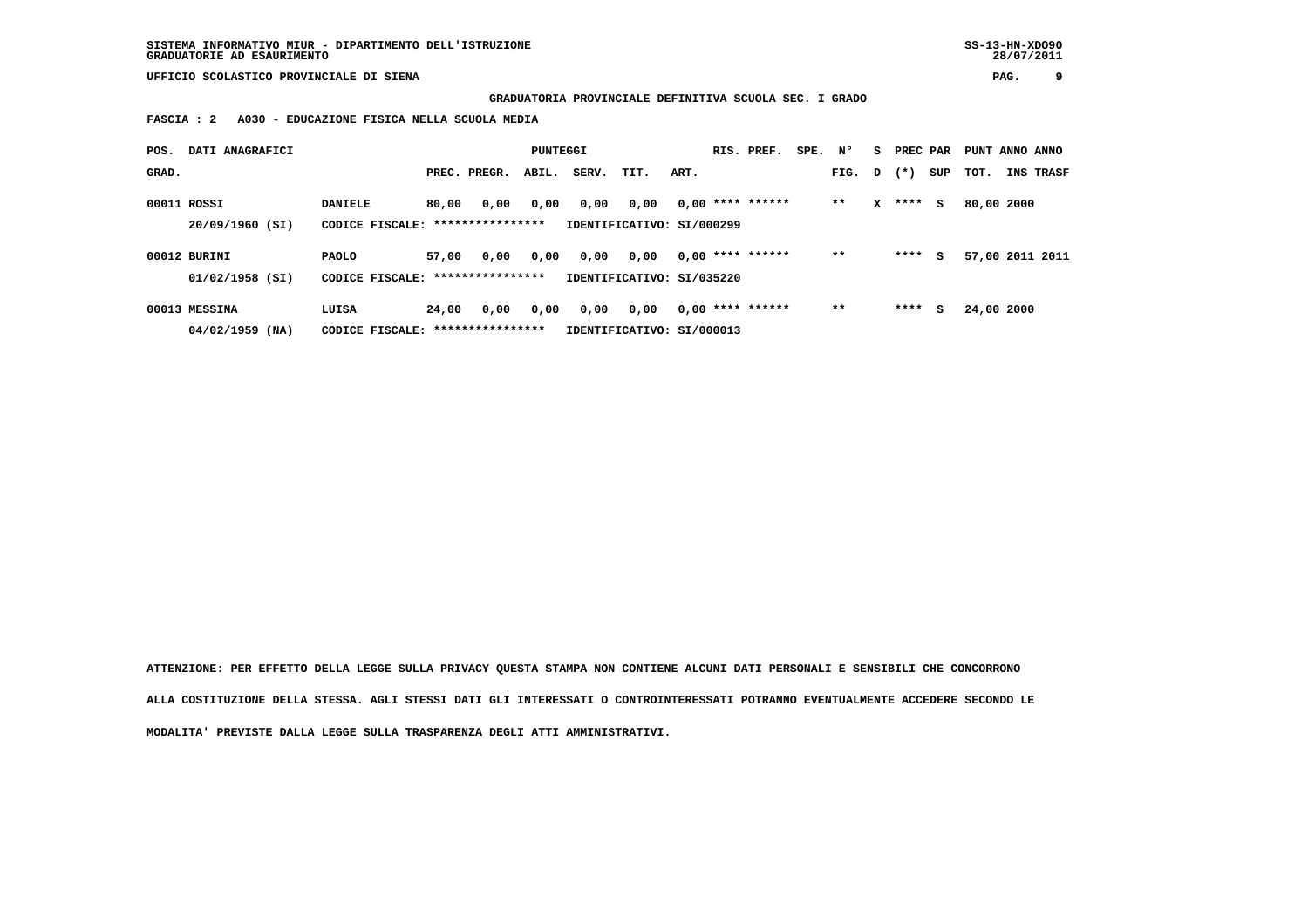## **GRADUATORIA PROVINCIALE DEFINITIVA SCUOLA SEC. I GRADO**

 **FASCIA : 3 A030 - EDUCAZIONE FISICA NELLA SCUOLA MEDIA**

|       | POS. DATI ANAGRAFICI                                                                                                            |                                   |                          | <b>PUNTEGGI</b> |                                |                                                  |      | RIS. PREF. SPE. Nº |                            | s |         | PREC PAR PUNT ANNO ANNO |                  |
|-------|---------------------------------------------------------------------------------------------------------------------------------|-----------------------------------|--------------------------|-----------------|--------------------------------|--------------------------------------------------|------|--------------------|----------------------------|---|---------|-------------------------|------------------|
| GRAD. |                                                                                                                                 |                                   | PREC. PREGR. ABIL. SERV. |                 |                                | TIT.                                             | ART. |                    | FIG.                       | D | (*) SUP | тот.                    | <b>INS TRASF</b> |
|       | 00014 MORETTI                                                                                                                   | <b>ANTONELLA</b>                  |                          |                 | $0,00$ 150,00 13,00 24,00 0,00 |                                                  |      | $0.00$ **** ****** | **                         |   |         | **** S 187,00 2000      |                  |
|       | 13/06/1958 (SI)                                                                                                                 | CODICE FISCALE: ****************  |                          |                 |                                | IDENTIFICATIVO: SI/020207                        |      |                    |                            |   |         |                         |                  |
|       | 00015 FLAMINI                                                                                                                   | FABRIZIO                          | 0,00 112,00 14,00 26,00  |                 |                                | 0,00                                             |      | $0,00$ **** ****** | $* *$                      |   |         | **** S 152,00 2002      |                  |
|       | 23/09/1965 (PG)                                                                                                                 | CODICE FISCALE: ****************  |                          |                 |                                | IDENTIFICATIVO: SI/022917                        |      |                    |                            |   |         |                         |                  |
|       | 00016 PECCIARINI                                                                                                                | <b>DONATELLO</b>                  |                          |                 |                                | 0,00 60,00 41,00 24,00 6,00 0,00 **** ****** P   |      |                    | $***$                      |   |         | **** S 131,00 2004      |                  |
|       | 23/09/1975 (SI)                                                                                                                 | CODICE FISCALE: ****************  |                          |                 |                                | IDENTIFICATIVO: SI/024669                        |      |                    |                            |   |         |                         |                  |
|       | 00017 UGOLINI                                                                                                                   | <b>CRISTINA</b>                   |                          |                 |                                | 0,00 84,00 13,00 24,00 0,00 0,00 **** ******     |      |                    | $* *$                      |   |         | X **** S 121,00 2000    |                  |
|       | 14/04/1964 (FI)                                                                                                                 | CODICE FISCALE: ****************  |                          |                 |                                | IDENTIFICATIVO: SI/020081                        |      |                    |                            |   |         |                         |                  |
|       | 00018 SCIARRETTA                                                                                                                | <b>PAOLA</b>                      |                          |                 |                                | $0,00$ 27,00 18,00 24,00 6,00 0,00 **** ****** P |      |                    | $**$                       |   | $***$ S | 75,00 2004              |                  |
|       | 21/07/1975 (CB)                                                                                                                 | CODICE FISCALE: ****************  |                          |                 |                                | IDENTIFICATIVO: SI/024697                        |      |                    |                            |   |         |                         |                  |
|       | 00019 PACINI                                                                                                                    | MARIO                             | $0.00$ $31.00$ $14.00$   |                 |                                | 24,00 0,00                                       |      | 0,00 **** ******   | $* *$                      |   | **** S  | 69,00 2005              |                  |
|       | 23/11/1964 (SI)                                                                                                                 | CODICE FISCALE: ****************  |                          |                 |                                | IDENTIFICATIVO: SI/025884                        |      |                    |                            |   |         |                         |                  |
|       | 00020 FANETTI                                                                                                                   | PIERLUCA                          |                          |                 |                                | $0,00$ 32,00 12,00 24,00 0,00 0,00 **** ******   |      |                    | $**$                       |   | **** S  | 68,00 2005              |                  |
|       | 26/08/1960 (LI)                                                                                                                 | CODICE FISCALE: ***************** |                          |                 |                                | IDENTIFICATIVO: SI/025775                        |      |                    |                            |   |         |                         |                  |
|       | 00021 BARBERIO                                                                                                                  | <b>BRUNO</b>                      | $0,00$ 28,00 15,00       |                 | 0,00                           | 0,00                                             |      | $0.00$ **** ****** | $\pmb{\times}\pmb{\times}$ |   | **** S  |                         | 43,00 2004 2004  |
|       | $14/12/1955$ (NA)                                                                                                               | CODICE FISCALE: ***************** |                          |                 |                                | IDENTIFICATIVO: SI/024517                        |      |                    |                            |   |         |                         |                  |
|       | 00022 VANNONI                                                                                                                   | <b>BEATRICE</b>                   |                          |                 |                                | $0,00$ 26,00 14,00 0,00 0,00 0,00 **** ******    |      |                    | $***$                      |   | **** S  | 40,00 2000              |                  |
|       | 05/12/1968 (SI)                                                                                                                 | CODICE FISCALE: ****************  |                          |                 |                                | IDENTIFICATIVO: SI/020070                        |      |                    |                            |   |         |                         |                  |
|       | ATTENZIONE: PER EFFETTO DELLA LEGGE SULLA PRIVACY QUESTA STAMPA NON CONTIENE ALCUNI DATI PERSONALI E SENSIBILI CHE CONCORRONO   |                                   |                          |                 |                                |                                                  |      |                    |                            |   |         |                         |                  |
|       | ALLA COSTITUZIONE DELLA STESSA. AGLI STESSI DATI GLI INTERESSATI O CONTROINTERESSATI POTRANNO EVENTUALMENTE ACCEDERE SECONDO LE |                                   |                          |                 |                                |                                                  |      |                    |                            |   |         |                         |                  |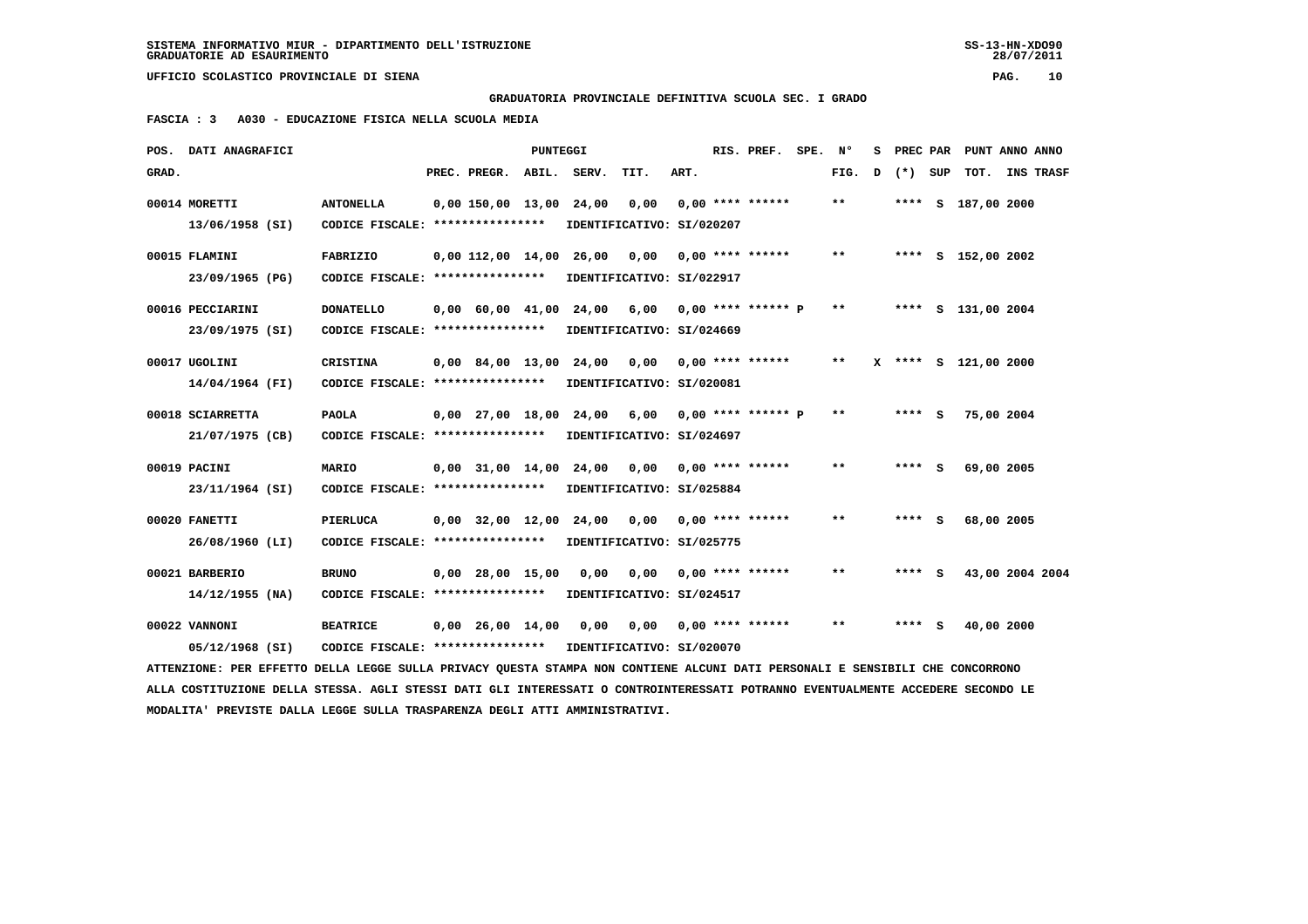**GRADUATORIA PROVINCIALE DEFINITIVA SCUOLA SEC. I GRADO**

 **FASCIA : 3 A030 - EDUCAZIONE FISICA NELLA SCUOLA MEDIA**

| POS.  | DATI ANAGRAFICI       |                 |      |                                | <b>PUNTEGGI</b>    |       |                                 |      | RIS. PREF.           | SPE. | N°    | s | PREC PAR     |     | PUNT ANNO ANNO  |                 |
|-------|-----------------------|-----------------|------|--------------------------------|--------------------|-------|---------------------------------|------|----------------------|------|-------|---|--------------|-----|-----------------|-----------------|
| GRAD. |                       |                 |      | PREC. PREGR.                   | ABIL.              | SERV. | TIT.                            | ART. |                      |      | FIG.  | D | $(*)$        | SUP | TOT.            | INS TRASF       |
|       | 00023 RIBATTEZZATO    | <b>TERESA</b>   |      | $0,00$ 15,00 16,00             |                    | 0,00  | 0,00                            |      | $0,00$ **** ****** P |      | $***$ |   | $X$ **** $S$ |     | 31,00 2005 2005 |                 |
|       | 28/05/1968 (CE)       | CODICE FISCALE: |      | ****************               |                    |       | IDENTIFICATIVO: SI/025921       |      |                      |      |       |   |              |     |                 |                 |
|       | 00024 SCOTTO DI CARLO | VITTORIO        | 0,00 |                                | 0,00 18,00         |       | $0,00$ 13,00 0,00 **** ****** P |      |                      |      | $***$ |   | $***$ S      |     | 31,00 2007      |                 |
|       | 09/06/1979 (NA)       | CODICE FISCALE: |      | ****************               |                    |       | IDENTIFICATIVO: SI/027418       |      |                      |      |       |   |              |     |                 |                 |
|       | 00025 PALOSCHI        | LARISSA         |      | $0,00$ 18,00 12,00             |                    | 0,00  | 0,00                            |      | $0.00$ **** ******   |      | $* *$ |   | $***$ S      |     |                 | 30,00 2011 2011 |
|       | 19/02/1968 (MI)       | CODICE FISCALE: |      | ****************               |                    |       | IDENTIFICATIVO: SI/035214       |      |                      |      |       |   |              |     |                 |                 |
|       | 00026 ROMITO          | <b>SAVERINA</b> |      | $0,00 \quad 13,00 \quad 14,00$ |                    | 0,00  | 0,00                            |      | $0.00$ **** ******   |      | $* *$ |   | $X$ **** $S$ |     | 27,00 2005 2005 |                 |
|       | $02/01/1968$ (CZ)     | CODICE FISCALE: |      | ****************               |                    |       | IDENTIFICATIVO: SI/025926       |      |                      |      |       |   |              |     |                 |                 |
|       | 00027 ANNUNZIATA      | <b>NUNZIO</b>   | 0,00 | 0,00 16,00                     |                    |       | $0.00 \t 0.00$                  |      | $0.00$ **** ****** P |      | $***$ |   | ****         | s   | 16,00 2007      |                 |
|       | $07/02/1980$ (NA)     | CODICE FISCALE: |      | ****************               |                    |       | IDENTIFICATIVO: SI/027040       |      |                      |      |       |   |              |     |                 |                 |
|       | 00028 PECCHIOLI       | DAMIANO         | 0,00 |                                | $0,00 \quad 14,00$ | 0,00  | 0,00                            |      | $0.00$ **** ******   |      | $* *$ |   | ****         | s   | 14,00 2004      |                 |
|       | $11/04/1958$ (SI)     | CODICE FISCALE: |      | ****************               |                    |       | IDENTIFICATIVO: SI/024665       |      |                      |      |       |   |              |     |                 |                 |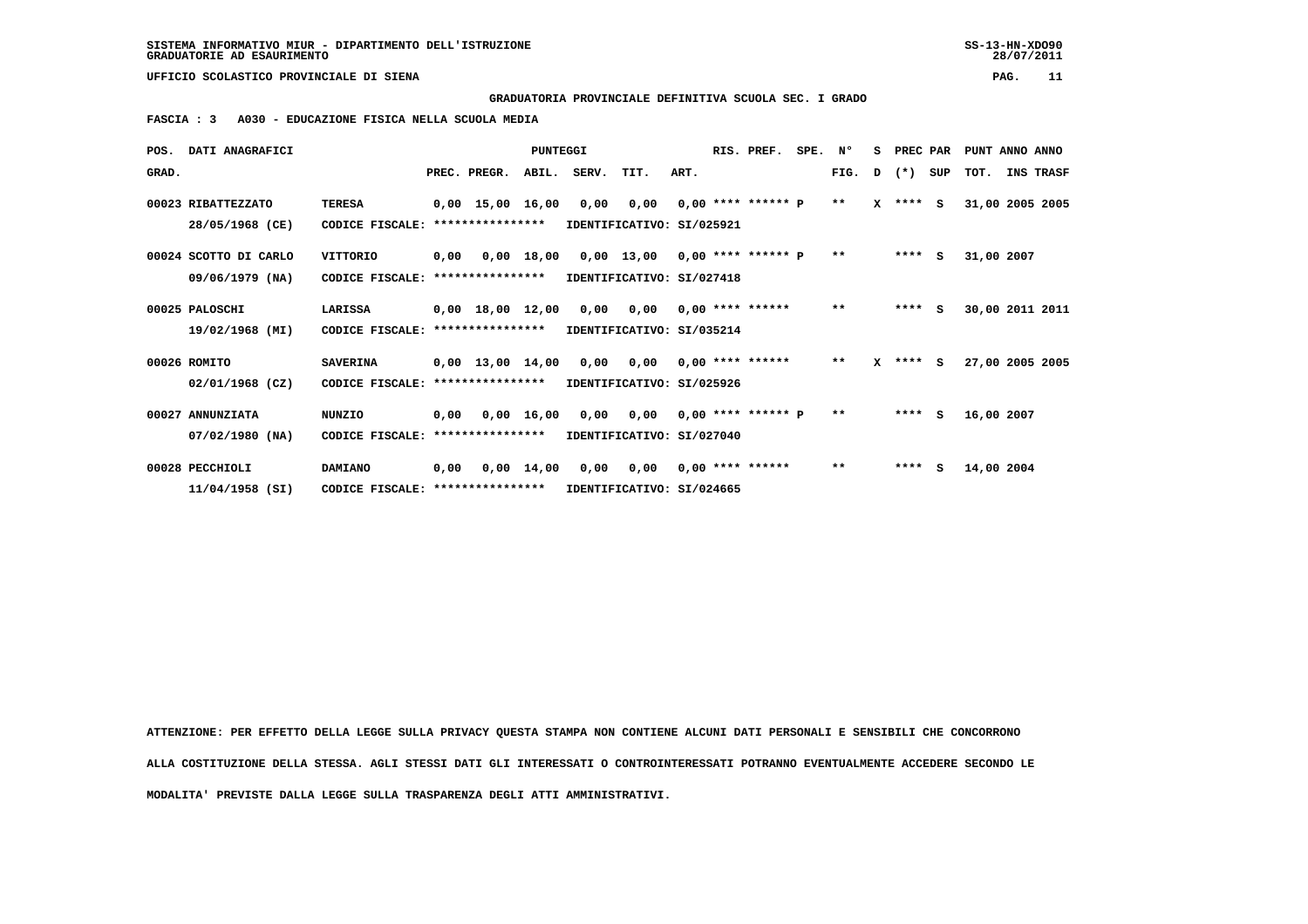**GRADUATORIA PROVINCIALE DEFINITIVA SCUOLA SEC. I GRADO**

 **FASCIA : 1 A032 - EDUCAZIONE MUSICALE NELLA SCUOLA MEDIA**

|       | POS. DATI ANAGRAFICI |                                                            |        |              | PUNTEGGI |                           |                           |      | RIS. PREF.            | SPE. | N°    | s            | PREC PAR   |     | PUNT ANNO ANNO       |           |
|-------|----------------------|------------------------------------------------------------|--------|--------------|----------|---------------------------|---------------------------|------|-----------------------|------|-------|--------------|------------|-----|----------------------|-----------|
| GRAD. |                      |                                                            |        | PREC. PREGR. |          | ABIL. SERV.               | TIT.                      | ART. |                       |      | FIG.  | D            | $(*)$      | SUP | тот.                 | INS TRASF |
|       | 00001 FANTIN         | GIONI                                                      | 298,00 | 0,00         |          | $0,00$ 24,00 0,00         |                           |      | $0.00$ **** ******    |      | $***$ |              | $X$ ****   |     | 322,00 2011 2011     |           |
|       | 15/11/1963 (EE)      | CODICE FISCALE: ****************                           |        |              |          | IDENTIFICATIVO: SI/035176 |                           |      |                       |      |       |              |            |     |                      |           |
|       | 00002 CANNAVO'       | LUCILLA                                                    |        | 221,00 0,00  |          | 0,00 24,00                | 0,00                      |      | $0.00$ **** ******    |      | $***$ |              | $X$ **** S |     | 245,00 2011 2011     |           |
|       | 04/12/1950 (RM)      | CODICE FISCALE: ****************                           |        |              |          | IDENTIFICATIVO: SI/035180 |                           |      |                       |      |       |              |            |     |                      |           |
|       | 00003 TESEI          | <b>SABRINA</b>                                             | 205,00 | 0,00         |          | $0,00$ 24,00              | 0,00                      |      | $0.00$ **** ****** ** |      |       |              | ****       | s   | 229,00 2011 2011     |           |
|       | 09/09/1964 (TR)      | CODICE FISCALE: ****************                           |        |              |          | IDENTIFICATIVO: SI/035197 |                           |      |                       |      |       |              |            |     |                      |           |
|       | 00004 CIVITELLI      | <b>SABRINA</b>                                             | 168,00 | 0,00         |          | 0,00 24,00 0,00           |                           |      | $0.00$ **** ******    |      | $***$ |              | ****       |     | S 192,00 2000        |           |
|       | 22/05/1959 (SI)      | CODICE FISCALE: ****************                           |        |              |          | IDENTIFICATIVO: SI/000278 |                           |      |                       |      |       |              |            |     |                      |           |
|       | 00005 SALLUSTO       | <b>MADDALENA</b>                                           |        | 167,00 0,00  |          | 0,00 24,00 0,00           |                           |      | $0.00$ **** ******    |      | $***$ |              |            |     | X **** S 191,00 2007 |           |
|       | 03/01/1961 (SA)      | CODICE FISCALE: **************** IDENTIFICATIVO: SI/023445 |        |              |          |                           |                           |      |                       |      |       |              |            |     |                      |           |
|       | 00006 PIROZZINI      | <b>DANIELE</b>                                             |        | 179,00 0,00  | 0.00     |                           | $0.00 \t 0.00$            |      | $0.00$ **** ******    |      | $***$ |              | ****       |     | 179,00 2007 2007     |           |
|       | 13/07/1963 (RM)      | CODICE FISCALE: **************** IDENTIFICATIVO: SI/027500 |        |              |          |                           |                           |      |                       |      |       |              |            |     |                      |           |
|       | 00007 FIORANELLI     | <b>FRANCESCO</b>                                           | 93,00  | 0,00         |          | $0,00$ 24,00 0,00         |                           |      | 0,00 **** ******      |      | $* *$ | $\mathbf{x}$ | ****       |     | 117,00 2007 2007     |           |
|       | 06/04/1958 (FE)      | CODICE FISCALE: ****************                           |        |              |          |                           | IDENTIFICATIVO: SI/027132 |      |                       |      |       |              |            |     |                      |           |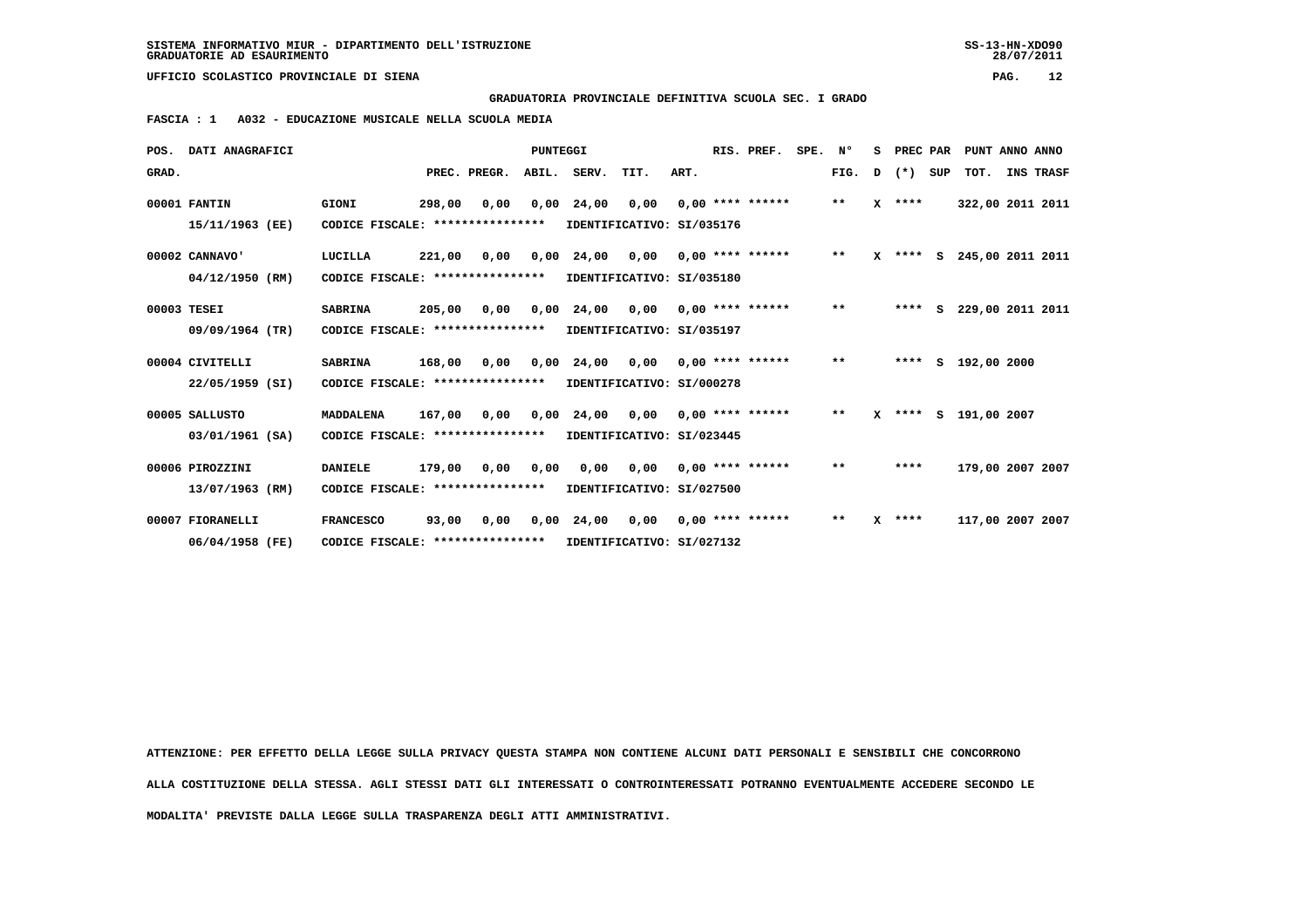**GRADUATORIA PROVINCIALE DEFINITIVA SCUOLA SEC. I GRADO**

 **FASCIA : 3 A032 - EDUCAZIONE MUSICALE NELLA SCUOLA MEDIA**

|            | POS. DATI ANAGRAFICI                                                                                                            |                                  |                          | PUNTEGGI |                        |                                                 |      | RIS. PREF. SPE. Nº   |                            | s |       |     | PREC PAR PUNT ANNO ANNO |                  |
|------------|---------------------------------------------------------------------------------------------------------------------------------|----------------------------------|--------------------------|----------|------------------------|-------------------------------------------------|------|----------------------|----------------------------|---|-------|-----|-------------------------|------------------|
| GRAD.      |                                                                                                                                 |                                  | PREC. PREGR.             | ABIL.    | SERV.                  | TIT.                                            | ART. |                      | FIG.                       | D | $(*)$ | SUP | тот.                    | <b>INS TRASF</b> |
|            | 00008 VAGAGGINI                                                                                                                 | CHIARA ANGELA                    | 0,00 201,00 18,00        |          | 0,00                   | 0,00                                            |      | $0.00$ **** ******   | $***$                      |   |       |     | **** S 219,00 2002      |                  |
|            | 13/05/1953 (SI)                                                                                                                 | CODICE FISCALE: **************** |                          |          |                        | IDENTIFICATIVO: SI/020080                       |      |                      |                            |   |       |     |                         |                  |
|            | 00009 MORGANTINI                                                                                                                | LUCA                             | $0.00$ $94.00$ $40.00$   |          |                        | 24,00 15,00 0,00 **** ******                    |      |                      | $\pmb{\times}\pmb{\times}$ |   |       |     | **** S 173,00 2005      |                  |
|            | 31/05/1966 (SI)                                                                                                                 | CODICE FISCALE: **************** |                          |          |                        | IDENTIFICATIVO: SI/025875                       |      |                      |                            |   |       |     |                         |                  |
| 00010 MAGI |                                                                                                                                 | CARLO                            |                          |          |                        | $0,00$ 132,00 14,00 24,00 0,00 0,00 **** ****** |      |                      | $**$                       |   |       |     | **** S 170,00 2002      |                  |
|            | 07/08/1967 (SI)                                                                                                                 | CODICE FISCALE: **************** |                          |          |                        | IDENTIFICATIVO: SI/022950                       |      |                      |                            |   |       |     |                         |                  |
|            | 00011 MOSCHETTINI                                                                                                               | ANDREA ANTONI                    | 0,00 118,00 16,00        |          | 24,00                  | 0,00                                            |      | $0.00$ **** ******   | $\pmb{\times}\pmb{\times}$ |   |       |     | **** S 158,00 2003 2003 |                  |
|            | $02/04/1968$ (BR)                                                                                                               | CODICE FISCALE: **************** |                          |          |                        | IDENTIFICATIVO: SI/023860                       |      |                      |                            |   |       |     |                         |                  |
|            | 00012 PANZANI                                                                                                                   | <b>SANDRA</b>                    | 0,00 121,00 17,00 12,00  |          |                        | 0,00                                            |      | $0.00$ **** ******   | $* *$                      |   |       |     | **** S 150,00 2000      |                  |
|            | 06/02/1957 (FI)                                                                                                                 | CODICE FISCALE: **************** |                          |          |                        | IDENTIFICATIVO: SI/020305                       |      |                      |                            |   |       |     |                         |                  |
|            | 00013 ROSOLACCI                                                                                                                 | <b>CATERINA</b>                  | 0,00 75,00 40,00         |          | 24,00                  | 9,00                                            |      | $0,00$ **** ****** P | $* *$                      |   |       |     | X **** S 148,00 2003    |                  |
|            | 09/06/1968 (SI)                                                                                                                 | CODICE FISCALE: **************** |                          |          |                        | IDENTIFICATIVO: SI/023882                       |      |                      |                            |   |       |     |                         |                  |
|            | 00014 PERAGNOLI                                                                                                                 | MONICA                           |                          |          | 0,00 92,00 15,00 24,00 | 0,00                                            |      | $0,00$ **** ****** P | $***$                      |   |       |     | **** S 131,00 2002      |                  |
|            | 09/04/1956 (FI)                                                                                                                 | CODICE FISCALE: **************** |                          |          |                        | IDENTIFICATIVO: SI/022780                       |      |                      |                            |   |       |     |                         |                  |
|            | 00015 CABIBBO                                                                                                                   | MAURIZIO                         | 0,00 92,00 13,00 24,00   |          |                        | 0,00                                            |      | $0.00$ **** ******   | $* *$                      |   |       |     | **** S 129,00 2000      |                  |
|            | 12/10/1964 (SI)                                                                                                                 | CODICE FISCALE: **************** |                          |          |                        | IDENTIFICATIVO: SI/020023                       |      |                      |                            |   |       |     |                         |                  |
|            | 00016 ROSSI                                                                                                                     | <b>GIACOMO</b>                   | $0.00$ 51.00 41.00 24.00 |          |                        | 0,00                                            |      | $0,00$ **** ******   | $* *$                      |   |       |     | X **** S 116,00 2005    |                  |
|            | 24/03/1978 (SI)                                                                                                                 | CODICE FISCALE: **************** |                          |          |                        | IDENTIFICATIVO: SI/025927                       |      |                      |                            |   |       |     |                         |                  |
|            | ATTENZIONE: PER EFFETTO DELLA LEGGE SULLA PRIVACY QUESTA STAMPA NON CONTIENE ALCUNI DATI PERSONALI E SENSIBILI CHE CONCORRONO   |                                  |                          |          |                        |                                                 |      |                      |                            |   |       |     |                         |                  |
|            | ALLA COSTITUZIONE DELLA STESSA. AGLI STESSI DATI GLI INTERESSATI O CONTROINTERESSATI POTRANNO EVENTUALMENTE ACCEDERE SECONDO LE |                                  |                          |          |                        |                                                 |      |                      |                            |   |       |     |                         |                  |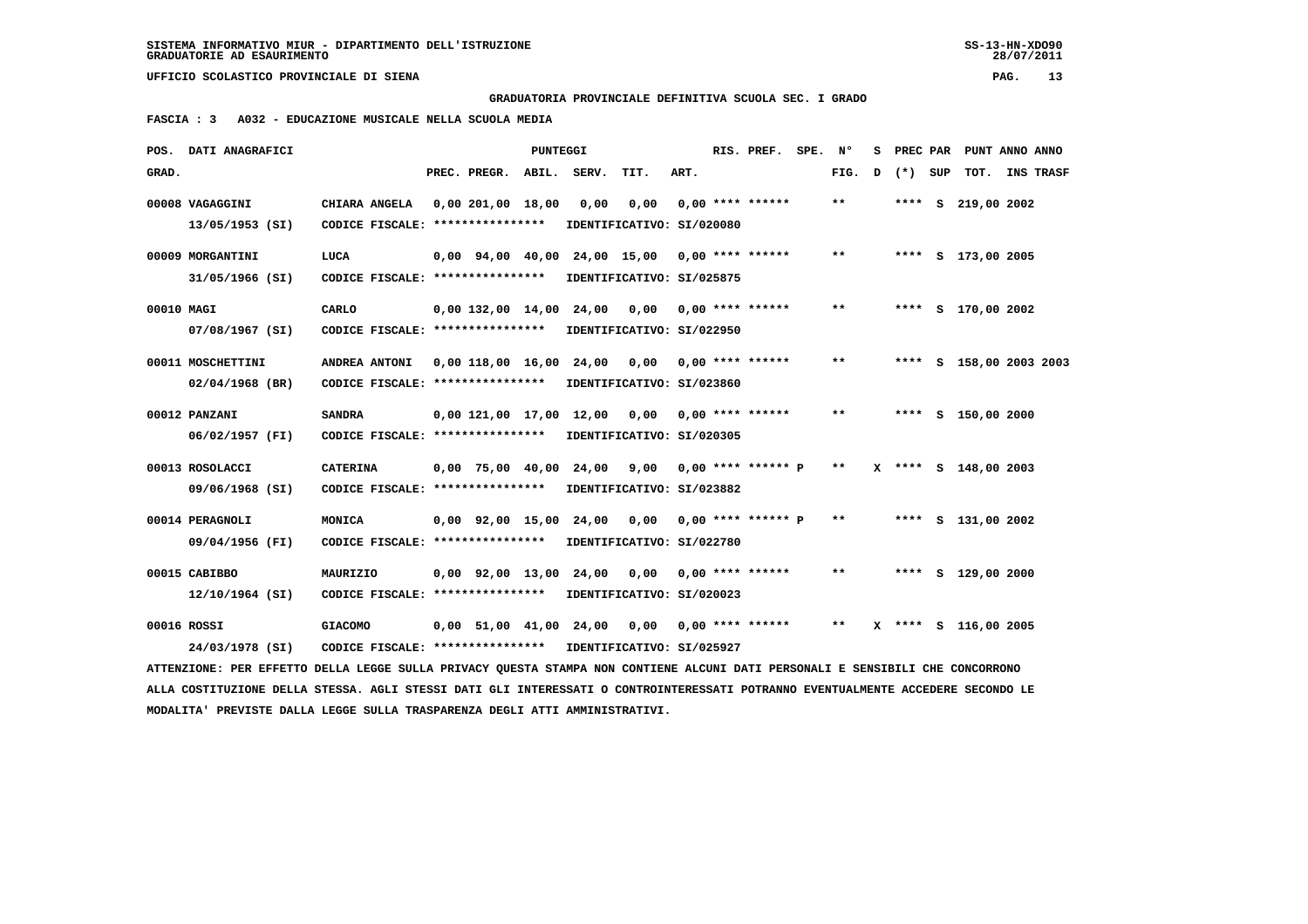**GRADUATORIA PROVINCIALE DEFINITIVA SCUOLA SEC. I GRADO**

 **FASCIA : 3 A032 - EDUCAZIONE MUSICALE NELLA SCUOLA MEDIA**

| POS. DATI ANAGRAFICI                                                                                                            |                                                            |                                | PUNTEGGI |                                                     |                           |      | RIS. PREF. SPE. Nº |       |   |              | S PREC PAR PUNT ANNO ANNO |                  |
|---------------------------------------------------------------------------------------------------------------------------------|------------------------------------------------------------|--------------------------------|----------|-----------------------------------------------------|---------------------------|------|--------------------|-------|---|--------------|---------------------------|------------------|
| GRAD.                                                                                                                           |                                                            | PREC. PREGR. ABIL. SERV.       |          |                                                     | TIT.                      | ART. |                    | FIG.  | D | (*) SUP      | тот.                      | <b>INS TRASF</b> |
| 00017 MARRA                                                                                                                     | <b>SANDRO</b>                                              | 0,00 80,00 11,00 24,00         |          |                                                     | 0,00                      |      | $0,00$ **** ****** | $* *$ |   |              | X **** S 115,00 2005      |                  |
| 29/11/1967 (NA)                                                                                                                 | CODICE FISCALE: ****************                           |                                |          |                                                     | IDENTIFICATIVO: SI/025879 |      |                    |       |   |              |                           |                  |
| 00018 LESSMANN                                                                                                                  | KLAUS THOMAS                                               |                                |          | $0,00$ 75,00 14,00 24,00 0,00 0,00 **** ******      |                           |      |                    | $* *$ |   |              | **** S 113,00 2007        |                  |
| 20/04/1961 (EE)                                                                                                                 | CODICE FISCALE: *****************                          |                                |          |                                                     | IDENTIFICATIVO: SI/026936 |      |                    |       |   |              |                           |                  |
| 00019 SMERIGLIO                                                                                                                 | <b>CONSOLATA</b>                                           |                                |          | $0,00$ 32,00 38,00 24,00 13,00 0,00 **** ******     |                           |      |                    | $***$ |   |              | **** S 107,00 2007        |                  |
| 19/03/1973 (RC)                                                                                                                 | CODICE FISCALE: ****************                           |                                |          |                                                     | IDENTIFICATIVO: SI/027432 |      |                    |       |   |              |                           |                  |
| 00020 VENEZIA                                                                                                                   | GIOVANNI                                                   |                                |          |                                                     |                           |      |                    | $***$ |   | $***$ S      | 97,00 2007                |                  |
| 21/06/1976 (AV)                                                                                                                 | CODICE FISCALE: *****************                          |                                |          | 0,00 22,00 42,00 24,00 9,00 0,00 **** ****** P      | IDENTIFICATIVO: SI/027497 |      |                    |       |   |              |                           |                  |
|                                                                                                                                 |                                                            |                                |          |                                                     |                           |      |                    |       |   |              |                           |                  |
| 00021 RUSSO                                                                                                                     | <b>GABRIELLA</b>                                           |                                |          | $0,00$ 22,00 38,00 26,00 6,00 0,00 **** ****** P    |                           |      |                    | $***$ |   | $X$ **** $S$ | 92,00 2007                |                  |
| 01/11/1976 (CB)                                                                                                                 | CODICE FISCALE: ****************                           |                                |          |                                                     | IDENTIFICATIVO: SI/027420 |      |                    |       |   |              |                           |                  |
| 00022 SCOGNAMIGLIO                                                                                                              | <b>ALFREDO</b>                                             |                                |          | 0,00 22,00 41,00 24,00 4,00 0,00 **** ****** P      |                           |      |                    | $* *$ |   | $X$ **** $S$ | 91,00 2007                |                  |
| $10/05/1973$ (NA)                                                                                                               | CODICE FISCALE: *****************                          |                                |          |                                                     | IDENTIFICATIVO: SI/027413 |      |                    |       |   |              |                           |                  |
| 00023 MASSARA                                                                                                                   | <b>STEFANIA</b>                                            |                                |          | $0,00$ 12,00 42,00 24,00 12,00 0,00 **** ******     |                           |      |                    | $**$  |   | $***$ S      | 90,00 2007                |                  |
| 30/10/1978 (EE)                                                                                                                 | CODICE FISCALE: ****************                           |                                |          |                                                     | IDENTIFICATIVO: SI/027270 |      |                    |       |   |              |                           |                  |
|                                                                                                                                 |                                                            |                                |          |                                                     |                           |      |                    |       |   |              |                           |                  |
| 00024 GAMBINO                                                                                                                   | LUCA                                                       | $0,00$ $24,00$ $40,00$ $24,00$ |          |                                                     |                           |      |                    | $***$ |   | $***$ S      | 88,00 2007                |                  |
| 04/08/1978 (PA)                                                                                                                 | CODICE FISCALE: ****************                           |                                |          |                                                     | IDENTIFICATIVO: SI/026913 |      |                    |       |   |              |                           |                  |
| 00025 MUSCOLINO                                                                                                                 | <b>FRANCESCO</b>                                           |                                |          | $0,00$ 18,00 42,00 24,00 3,00 0,00 **** ****** P ** |                           |      |                    |       |   | $X$ **** $S$ | 87,00 2011 2011           |                  |
| 07/11/1976 (MT)                                                                                                                 | CODICE FISCALE: **************** IDENTIFICATIVO: SI/035213 |                                |          |                                                     |                           |      |                    |       |   |              |                           |                  |
| ATTENZIONE: PER EFFETTO DELLA LEGGE SULLA PRIVACY QUESTA STAMPA NON CONTIENE ALCUNI DATI PERSONALI E SENSIBILI CHE CONCORRONO   |                                                            |                                |          |                                                     |                           |      |                    |       |   |              |                           |                  |
| ALLA COSTITUZIONE DELLA STESSA. AGLI STESSI DATI GLI INTERESSATI O CONTROINTERESSATI POTRANNO EVENTUALMENTE ACCEDERE SECONDO LE |                                                            |                                |          |                                                     |                           |      |                    |       |   |              |                           |                  |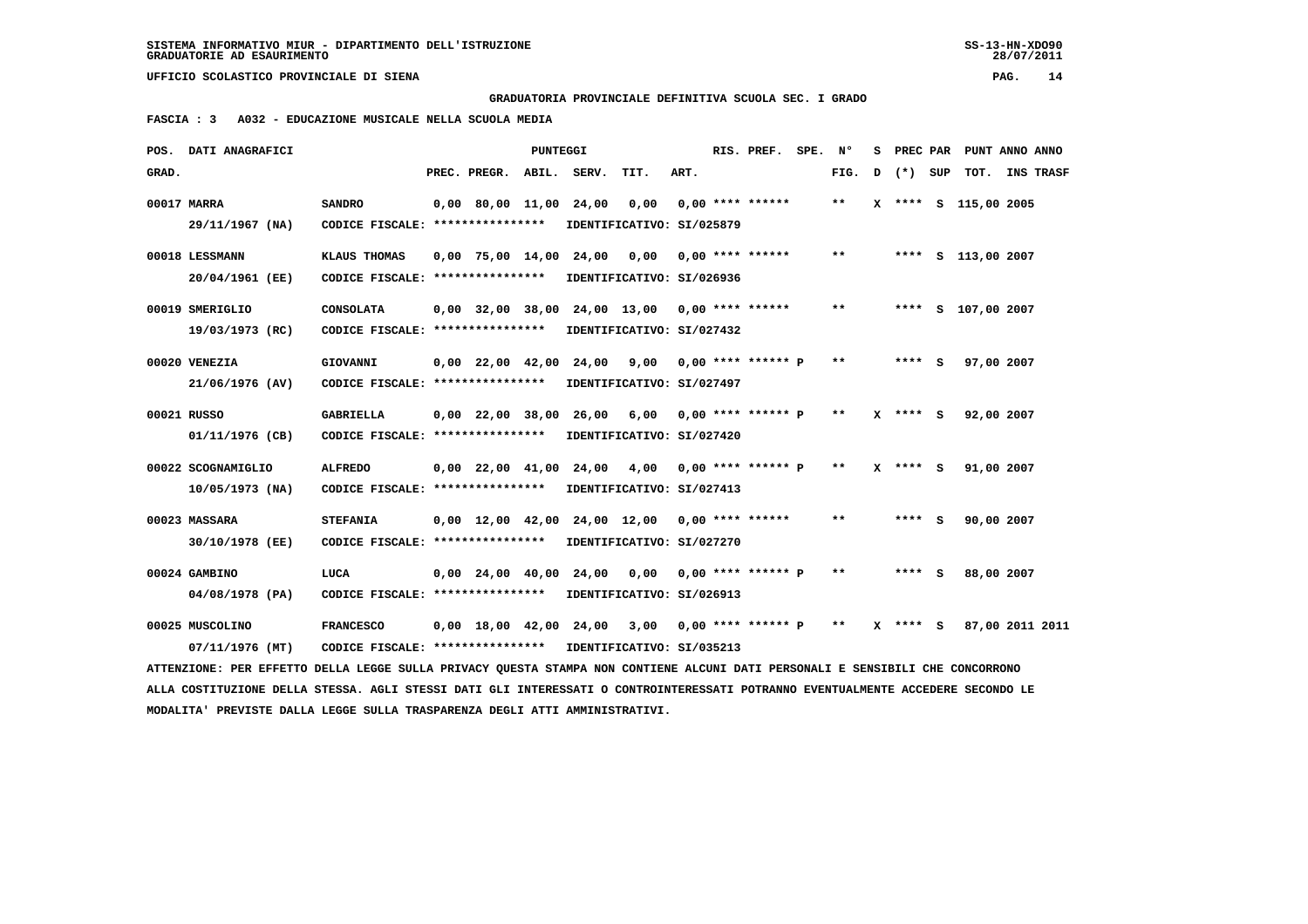**GRADUATORIA PROVINCIALE DEFINITIVA SCUOLA SEC. I GRADO**

 **FASCIA : 3 A032 - EDUCAZIONE MUSICALE NELLA SCUOLA MEDIA**

| POS.  | DATI ANAGRAFICI                      |                                     |      |                                                   | PUNTEGGI |                                                                       |           |      | RIS. PREF.         | SPE. N° |       |   | S PREC PAR |     | PUNT ANNO ANNO |                  |
|-------|--------------------------------------|-------------------------------------|------|---------------------------------------------------|----------|-----------------------------------------------------------------------|-----------|------|--------------------|---------|-------|---|------------|-----|----------------|------------------|
| GRAD. |                                      |                                     |      | PREC. PREGR.                                      | ABIL.    | SERV.                                                                 | TIT.      | ART. |                    |         | FIG.  | D | $(*)$      | SUP | тот.           | <b>INS TRASF</b> |
|       | 00026 CECCARELLI<br>13/12/1974 (SI)  | <b>MASSIMO</b><br>CODICE FISCALE:   |      | 0,00 12,00 38,00 28,00 0,00<br>****************   |          | IDENTIFICATIVO: SI/026772                                             |           |      | $0.00$ **** ****** |         | $**$  |   | $***$ S    |     | 78,00 2007     |                  |
|       | 00027 FALERI<br>25/08/1973 (SI)      | LUCIA<br>CODICE FISCALE:            |      | $0,00$ 12,00 40,00 24,00 0,00<br>**************** |          | IDENTIFICATIVO: SI/026872                                             |           |      | $0,00$ **** ****** |         | $* *$ |   | $***$ S    |     | 76,00 2007     |                  |
|       | 00028 VALDAMBRINI                    | <b>BARBARA</b>                      |      | $0,00$ 20,00 41,00                                |          |                                                                       | 0,00 4,00 |      | $0.00$ **** ****** |         | $***$ |   | $***$ S    |     | 65,00 2007     |                  |
|       | 08/11/1974 (SI)                      | CODICE FISCALE: *****************   |      |                                                   |          | IDENTIFICATIVO: SI/027487                                             |           |      |                    |         |       |   |            |     |                |                  |
|       | 00029 DI GREGORIO<br>19/11/1984 (CE) | <b>FRANCESCO</b><br>CODICE FISCALE: | 0,00 | ****************                                  |          | 4,00 41,00 12,00 3,00 0,00 **** ****** P<br>IDENTIFICATIVO: SI/026833 |           |      |                    |         | $* *$ |   | $***$ S    |     | 60,00 2007     |                  |
|       | 00030 VERMIGLI                       | <b>VANIA</b>                        | 0,00 |                                                   |          | $0,00$ $42,00$ $10,00$ $3,00$                                         |           |      | $0.00$ **** ****** |         | $***$ |   | $***$ S    |     | 55,00 2009     |                  |
|       | 21/10/1975 (GR)                      | CODICE FISCALE: *****************   |      |                                                   |          | IDENTIFICATIVO: SI/033237                                             |           |      |                    |         |       |   |            |     |                |                  |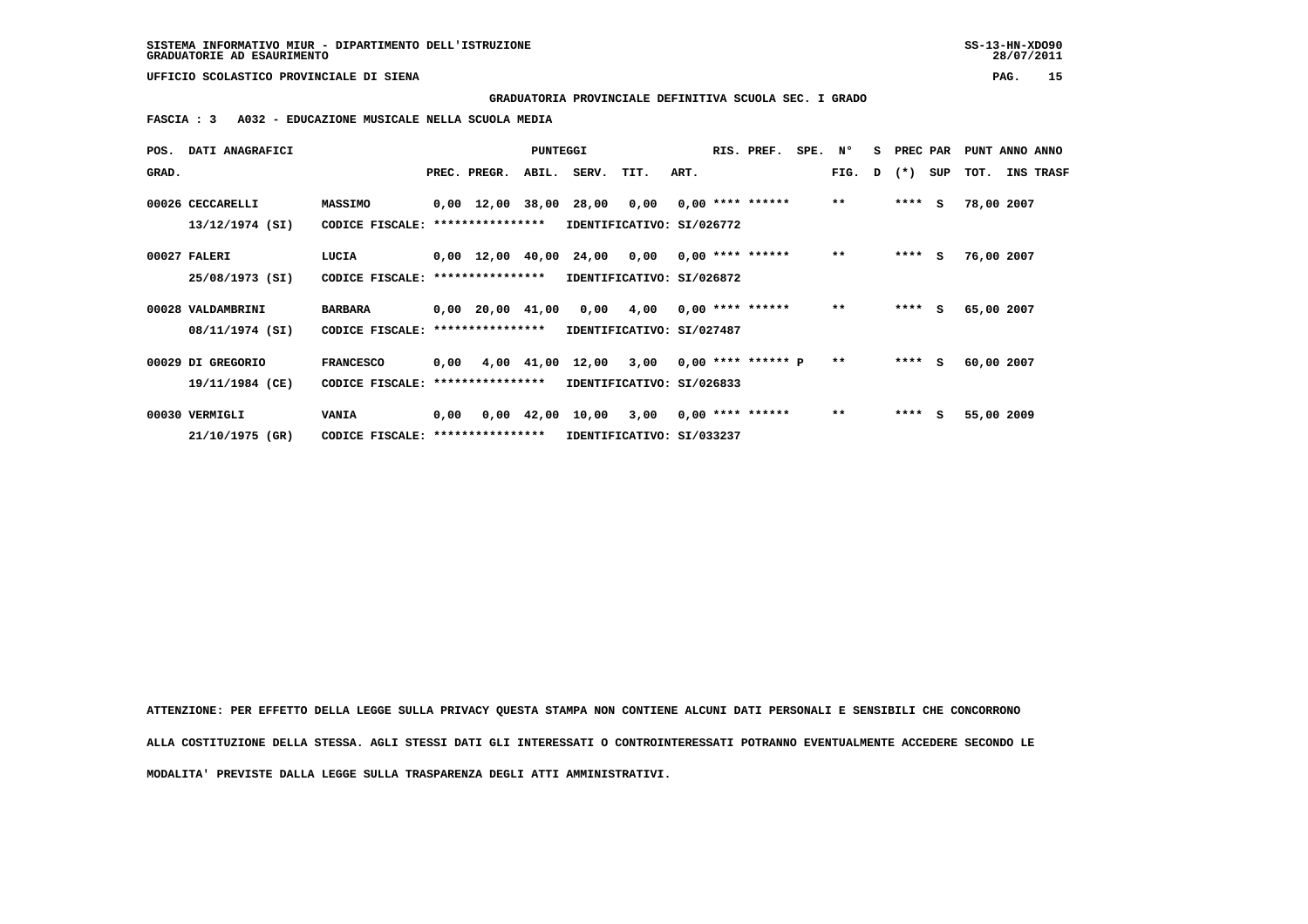**GRADUATORIA PROVINCIALE DEFINITIVA SCUOLA SEC. I GRADO**

 **FASCIA : 3 A033 - EDUCAZIONE TECNICA NELLA SCUOLA MEDIA**

| POS.  | DATI ANAGRAFICI  |                                   |      |                                | PUNTEGGI   |                              |                           |      | RIS. PREF.         | SPE. N° |        | s            | PREC PAR  |     |      |            | PUNT ANNO ANNO   |
|-------|------------------|-----------------------------------|------|--------------------------------|------------|------------------------------|---------------------------|------|--------------------|---------|--------|--------------|-----------|-----|------|------------|------------------|
| GRAD. |                  |                                   |      | PREC. PREGR.                   | ABIL.      | SERV.                        | TIT.                      | ART. |                    |         | FIG. D |              | $(\star)$ | SUP | тот. |            | <b>INS TRASF</b> |
|       | 00001 MIGNARRI   | <b>FRANCESCA</b>                  |      |                                |            | 0,00 24,00 18,00 24,00 12,00 |                           |      | $0,00$ **** ****** |         | $* *$  | x            | ****      | s   |      | 78,00 2009 |                  |
|       | 17/04/1978 (SI)  | CODICE FISCALE:                   |      | ****************               |            |                              | IDENTIFICATIVO: SI/027282 |      |                    |         |        |              |           |     |      |            |                  |
|       | 00002 ROMANO     | <b>ANGELO</b>                     | 0,00 |                                | 2,00 39,00 | 26,00                        | 0.00                      |      | $0,00$ **** ****** |         | $* *$  | x            | ****      | s   |      | 67,00 2007 |                  |
|       | 30/11/1975 (TO)  | CODICE FISCALE: ***************** |      |                                |            |                              | IDENTIFICATIVO: SI/027386 |      |                    |         |        |              |           |     |      |            |                  |
|       | 00003 MEUCCI     | <b>FRANCESCA</b>                  |      | $0,00 \quad 18,00 \quad 42,00$ |            | 0,00                         | 3,00                      |      | $0.00$ **** ****** |         | $* *$  | $\mathbf{x}$ | ****      | s.  |      | 63,00 2009 |                  |
|       | 20/12/1977 (SI)  | CODICE FISCALE: ***************** |      |                                |            |                              | IDENTIFICATIVO: SI/033294 |      |                    |         |        |              |           |     |      |            |                  |
|       | 00004 TRABALZINI | LUCA                              | 0,00 | 0,00                           |            | 17,00 24,00 13,00            |                           |      | $0.00$ **** ****** |         | $**$   |              | ****      | s   |      | 54,00 2009 |                  |
|       | 14/09/1971 (SI)  | CODICE FISCALE: ***************** |      |                                |            |                              | IDENTIFICATIVO: SI/027153 |      |                    |         |        |              |           |     |      |            |                  |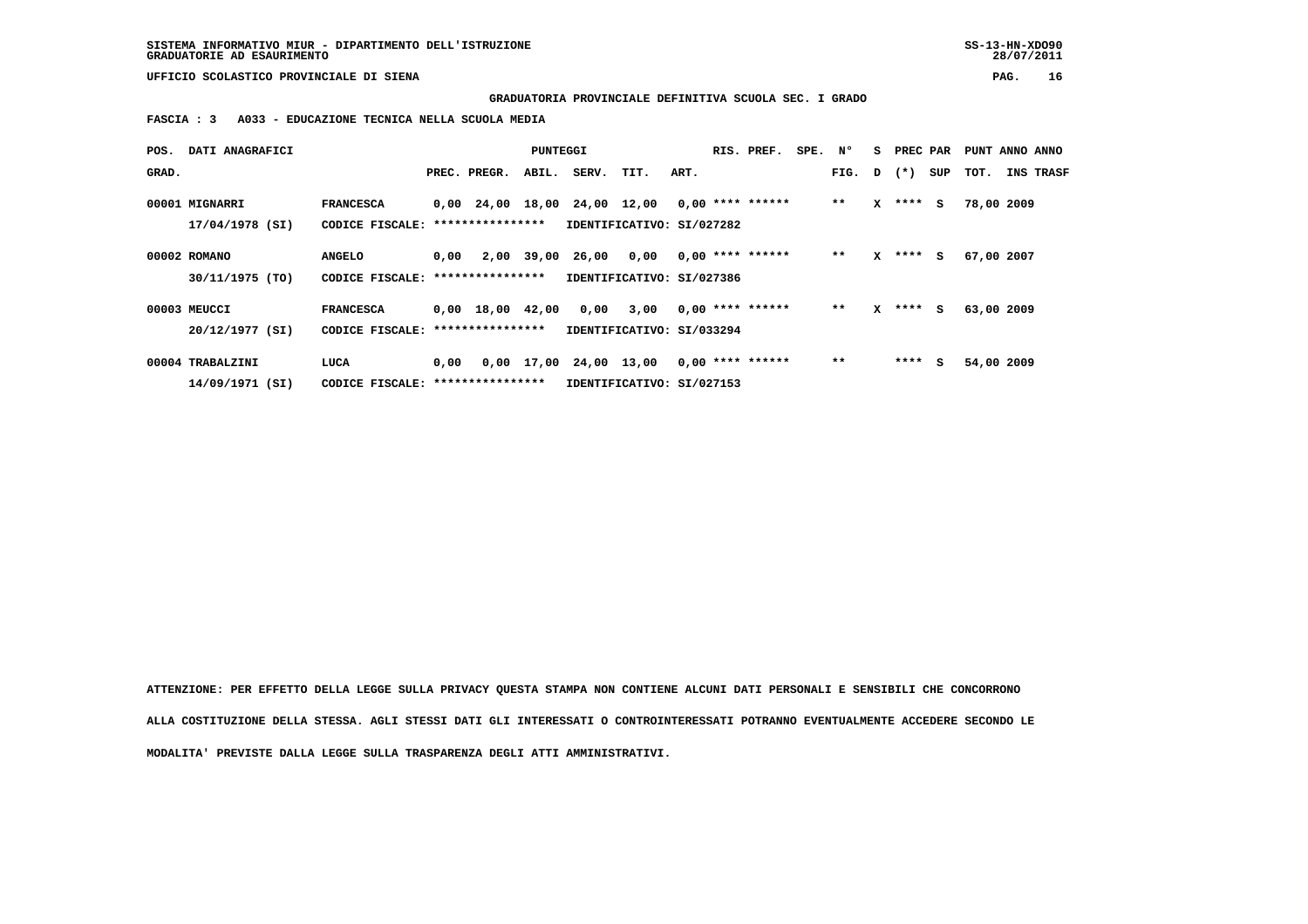**GRADUATORIA PROVINCIALE DEFINITIVA SCUOLA SEC. I GRADO**

 **FASCIA : 3 A043 - ITALIANO STORIA ED EDUCAZIONE CIVICA,GEOGRAFIA NELLA SCUOLA MEDIA**

|       | POS. DATI ANAGRAFICI                                                                                                            |                                                            |              | <b>PUNTEGGI</b> |                                                   |                           |      | RIS. PREF.         | SPE. Nº |       | s | PREC PAR |     | PUNT ANNO ANNO            |                  |
|-------|---------------------------------------------------------------------------------------------------------------------------------|------------------------------------------------------------|--------------|-----------------|---------------------------------------------------|---------------------------|------|--------------------|---------|-------|---|----------|-----|---------------------------|------------------|
| GRAD. |                                                                                                                                 |                                                            | PREC. PREGR. |                 | ABIL. SERV.                                       | TIT.                      | ART. |                    |         | FIG.  | D | $(*)$    | SUP | TOT.                      | <b>INS TRASF</b> |
|       | 00001 CAMPANINI                                                                                                                 | <b>MICHELE</b>                                             |              |                 | $0,00$ 72,00 42,00 24,00 21,00 0,00 **** ******   |                           |      |                    |         | $***$ |   |          |     | X **** S 159,00 2003      |                  |
|       | 04/07/1974 (SI)                                                                                                                 | CODICE FISCALE: ****************                           |              |                 |                                                   | IDENTIFICATIVO: SI/023790 |      |                    |         |       |   |          |     |                           |                  |
|       |                                                                                                                                 |                                                            |              |                 |                                                   |                           |      |                    |         |       |   |          |     |                           |                  |
|       | 00002 PERINI                                                                                                                    | <b>ELENA</b>                                               |              |                 | 0,00 108,00 14,00 24,00 7,00                      |                           |      | $0.00$ **** ****** |         | $* *$ |   |          |     | **** S 153,00 2002        |                  |
|       | 23/09/1965 (SI)                                                                                                                 | CODICE FISCALE: ****************                           |              |                 |                                                   | IDENTIFICATIVO: SI/022813 |      |                    |         |       |   |          |     |                           |                  |
|       | 00003 BISCOTTI                                                                                                                  | ANNA                                                       |              |                 | $0,00$ 72,00 42,00 24,00 10,00 0,00 **** ******   |                           |      |                    |         | $* *$ |   |          |     | **** S 148,00 2003        |                  |
|       | $06/03/1972$ (TO)                                                                                                               | CODICE FISCALE: ****************                           |              |                 |                                                   | IDENTIFICATIVO: SI/023783 |      |                    |         |       |   |          |     |                           |                  |
|       | 00004 PEDDIO                                                                                                                    | PINA CARMINE                                               |              |                 | $0,00$ 103,00 12,00 24,00 8,00                    |                           |      | $0.00$ **** ****** |         | $* *$ |   |          |     | X **** S 147,00 2002      |                  |
|       | 16/07/1969 (NU)                                                                                                                 | CODICE FISCALE: ****************                           |              |                 |                                                   | IDENTIFICATIVO: SI/022979 |      |                    |         |       |   |          |     |                           |                  |
|       |                                                                                                                                 |                                                            |              |                 |                                                   |                           |      |                    |         |       |   |          |     |                           |                  |
|       | 00005 CUDEMO                                                                                                                    | <b>MARIATERESA</b>                                         |              |                 | $0,00$ 73,00 42,00 24,00 7,00 0,00 **** ******    |                           |      |                    |         | $***$ |   |          |     | **** S 146,00 2005 2005   |                  |
|       | 03/04/1977 (BA)                                                                                                                 | CODICE FISCALE: ****************                           |              |                 |                                                   | IDENTIFICATIVO: SI/025695 |      |                    |         |       |   |          |     |                           |                  |
|       | 00006 BONELLI                                                                                                                   | <b>VERONICA</b>                                            |              |                 | 0,00 100,00 12,00 24,00                           | 8,00                      |      | $0.00$ **** ****** |         | $***$ |   |          |     | **** $S$ 144,00 2002      |                  |
|       | 21/10/1973 (SI)                                                                                                                 | CODICE FISCALE: ****************                           |              |                 |                                                   | IDENTIFICATIVO: SI/022812 |      |                    |         |       |   |          |     |                           |                  |
|       | 00007 COSENTINO                                                                                                                 | <b>CATERINA</b>                                            |              |                 |                                                   |                           |      |                    |         | $***$ |   |          |     | **** S 142,00 2004        |                  |
|       |                                                                                                                                 |                                                            |              |                 | $0,00$ 66,00 42,00 24,00 10,00 0,00 **** ****** P |                           |      |                    |         |       |   |          |     |                           |                  |
|       | 05/01/1977 (VV)                                                                                                                 | CODICE FISCALE: *****************                          |              |                 |                                                   | IDENTIFICATIVO: SI/024617 |      |                    |         |       |   |          |     |                           |                  |
|       | 00008 MENGA                                                                                                                     | <b>FABIO</b>                                               |              |                 | $0,00$ 66,00 42,00 24,00 10,00 0,00 **** ******   |                           |      |                    |         | $***$ |   |          |     | X **** S 142,00 2005 2005 |                  |
|       | 25/06/1974 (BA)                                                                                                                 | CODICE FISCALE: ****************                           |              |                 |                                                   | IDENTIFICATIVO: SI/025860 |      |                    |         |       |   |          |     |                           |                  |
|       | 00009 GIAKALIS                                                                                                                  | <b>ATHANASIOS</b>                                          |              |                 | $0,00$ 72,00 42,00 24,00 3,00 0,00 **** ****** P  |                           |      |                    |         | $**$  |   |          |     | **** S 141,00 2004 2004   |                  |
|       | 24/12/1964 (EE)                                                                                                                 | CODICE FISCALE: **************** IDENTIFICATIVO: SI/024705 |              |                 |                                                   |                           |      |                    |         |       |   |          |     |                           |                  |
|       |                                                                                                                                 |                                                            |              |                 |                                                   |                           |      |                    |         |       |   |          |     |                           |                  |
|       | ATTENZIONE: PER EFFETTO DELLA LEGGE SULLA PRIVACY QUESTA STAMPA NON CONTIENE ALCUNI DATI PERSONALI E SENSIBILI CHE CONCORRONO   |                                                            |              |                 |                                                   |                           |      |                    |         |       |   |          |     |                           |                  |
|       | ALLA COSTITUZIONE DELLA STESSA. AGLI STESSI DATI GLI INTERESSATI O CONTROINTERESSATI POTRANNO EVENTUALMENTE ACCEDERE SECONDO LE |                                                            |              |                 |                                                   |                           |      |                    |         |       |   |          |     |                           |                  |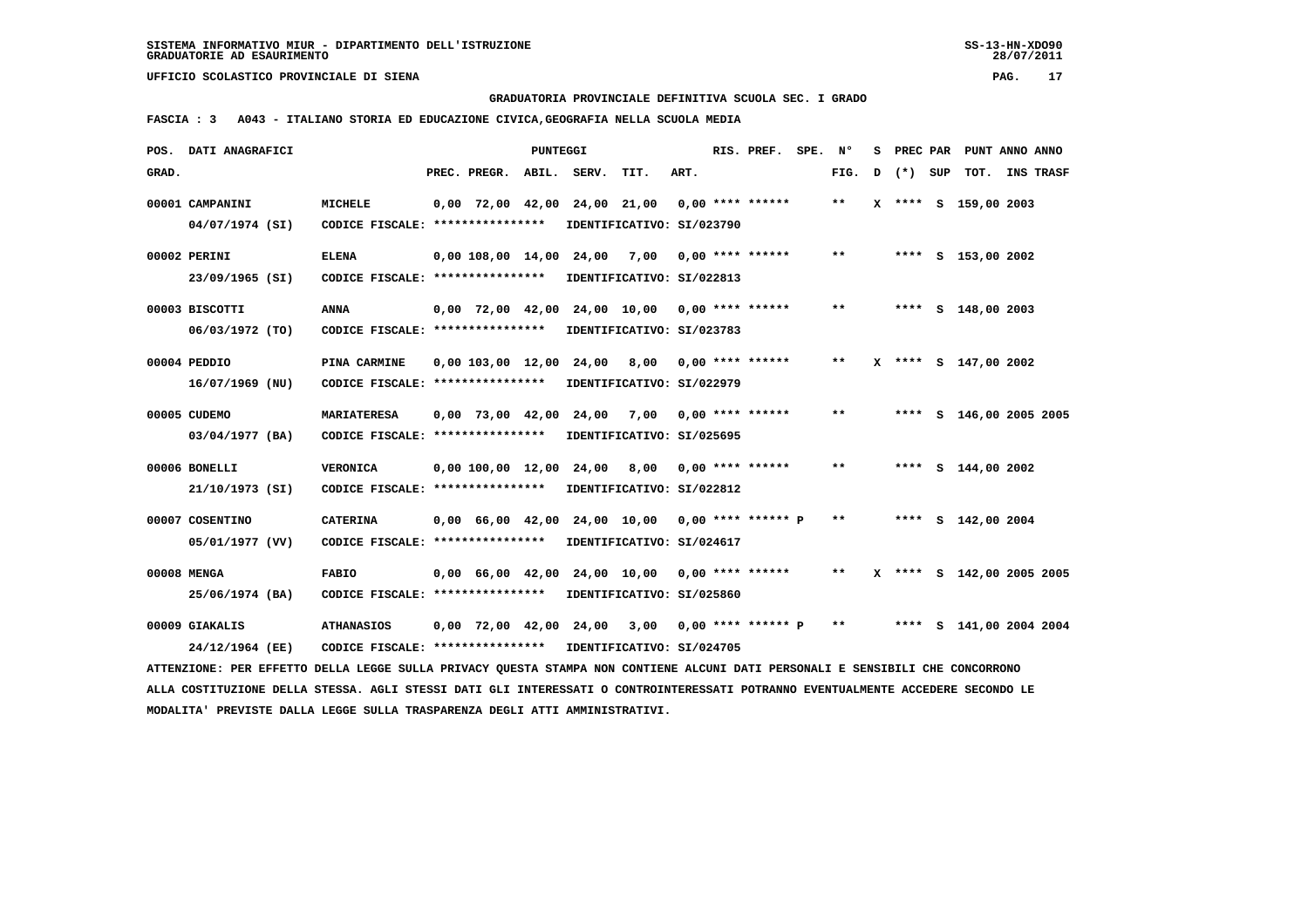**GRADUATORIA PROVINCIALE DEFINITIVA SCUOLA SEC. I GRADO**

 **FASCIA : 3 A043 - ITALIANO STORIA ED EDUCAZIONE CIVICA,GEOGRAFIA NELLA SCUOLA MEDIA**

| POS. DATI ANAGRAFICI                                                                                                            |                                                    |                                            | PUNTEGGI |             |                                                                              |      | RIS. PREF. SPE.      | N°                         | s |       |     | PREC PAR PUNT ANNO ANNO   |                  |
|---------------------------------------------------------------------------------------------------------------------------------|----------------------------------------------------|--------------------------------------------|----------|-------------|------------------------------------------------------------------------------|------|----------------------|----------------------------|---|-------|-----|---------------------------|------------------|
| GRAD.                                                                                                                           |                                                    | PREC. PREGR.                               |          | ABIL. SERV. | TIT.                                                                         | ART. |                      | FIG.                       | D | $(*)$ | SUP | TOT.                      | <b>INS TRASF</b> |
| 00010 PAGLIANTINI                                                                                                               | LISA                                               | $0,00$ 65,00 42,00                         |          | 24,00       | 6,00                                                                         |      | $0.00$ **** ******   | $\pmb{\times}\pmb{\times}$ |   |       |     | **** S 137,00 2004        |                  |
| 05/04/1977 (SI)                                                                                                                 | CODICE FISCALE: ****************                   |                                            |          |             | IDENTIFICATIVO: SI/024649                                                    |      |                      |                            |   |       |     |                           |                  |
| 00011 DI RAIMO                                                                                                                  | <b>MAURA</b>                                       | 0,00 65,00 42,00 24,00                     |          |             | 6,00                                                                         |      | $0.00$ **** ****** P | **                         |   |       |     | **** S 137,00 2004        |                  |
| 01/04/1977 (FR)                                                                                                                 | CODICE FISCALE: ****************                   |                                            |          |             | IDENTIFICATIVO: SI/024627                                                    |      |                      |                            |   |       |     |                           |                  |
| 00012 BIANCIARDI                                                                                                                | <b>MARIO</b>                                       | $0.00$ 72.00 40.00                         |          |             | 24,00 0,00                                                                   |      | $0.00$ **** ****** P | $\pmb{\times}\pmb{\times}$ |   |       |     | **** S 136,00 2003        |                  |
| 15/06/1966 (SI)                                                                                                                 | CODICE FISCALE: ****************                   |                                            |          |             | IDENTIFICATIVO: SI/022857                                                    |      |                      |                            |   |       |     |                           |                  |
| 00013 BICCI                                                                                                                     | <b>MARIA FRANCES</b>                               | $0.00 \quad 63.00 \quad 42.00 \quad 24.00$ |          |             | 6,00                                                                         |      | 0,00 **** ******     | $**$                       |   |       |     | X **** S 135,00 2004      |                  |
| 02/07/1968 (SI)                                                                                                                 | CODICE FISCALE: *****************                  |                                            |          |             | IDENTIFICATIVO: SI/024593                                                    |      |                      |                            |   |       |     |                           |                  |
| 00014 RADESCA                                                                                                                   | <b>ANTONELLA</b>                                   | $0.00 \quad 60.00 \quad 40.00$             |          | 24,00       | 9,00                                                                         |      | $0.00$ **** ******   | $* *$                      |   |       |     | X **** S 133,00 2005      |                  |
| $11/01/1966$ (SA)                                                                                                               | CODICE FISCALE: ****************                   |                                            |          |             | IDENTIFICATIVO: SI/025914                                                    |      |                      |                            |   |       |     |                           |                  |
| 00015 GRANDE                                                                                                                    | <b>IVO</b>                                         |                                            |          |             | $0,00$ 43,00 42,00 24,00 22,00 0,00 **** ******                              |      |                      | $* *$                      |   |       |     | **** S 131,00 2005        |                  |
| 20/07/1975 (TA)                                                                                                                 | CODICE FISCALE: ****************                   |                                            |          |             | IDENTIFICATIVO: SI/025800                                                    |      |                      |                            |   |       |     |                           |                  |
| 00016 BERNARDINI                                                                                                                | <b>CECILIA</b>                                     |                                            |          |             | $0,00$ 52,00 42,00 24,00 10,00 0,00 **** ****** P                            |      |                      | $\pmb{\times}\pmb{\times}$ |   |       |     | **** S 128,00 2005        |                  |
| 09/01/1977 (SI)                                                                                                                 | CODICE FISCALE: ****************                   |                                            |          |             | IDENTIFICATIVO: SI/025623                                                    |      |                      |                            |   |       |     |                           |                  |
|                                                                                                                                 |                                                    |                                            |          |             |                                                                              |      |                      | $* *$                      |   |       |     |                           |                  |
| 00017 BANTI<br>28/02/1974 (GR)                                                                                                  | <b>BARBARA</b><br>CODICE FISCALE: **************** | 0,00 56,00 42,00                           |          |             | 24,00 6,00<br>IDENTIFICATIVO: SI/026677                                      |      | $0,00$ **** ****** P |                            |   |       |     | X **** S 128,00 2007 2007 |                  |
|                                                                                                                                 |                                                    |                                            |          |             |                                                                              |      |                      |                            |   |       |     |                           |                  |
| 00018 DI BONAVENTURA<br>05/05/1978 (PE)                                                                                         | <b>DANIELA</b><br>CODICE FISCALE: **************** |                                            |          |             | $0,00$ 51,00 42,00 24,00 10,00 0,00 **** ******<br>IDENTIFICATIVO: SI/025762 |      |                      | $***$                      |   |       |     | **** S 127,00 2005        |                  |
| ATTENZIONE: PER EFFETTO DELLA LEGGE SULLA PRIVACY QUESTA STAMPA NON CONTIENE ALCUNI DATI PERSONALI E SENSIBILI CHE CONCORRONO   |                                                    |                                            |          |             |                                                                              |      |                      |                            |   |       |     |                           |                  |
| ALLA COSTITUZIONE DELLA STESSA. AGLI STESSI DATI GLI INTERESSATI O CONTROINTERESSATI POTRANNO EVENTUALMENTE ACCEDERE SECONDO LE |                                                    |                                            |          |             |                                                                              |      |                      |                            |   |       |     |                           |                  |
| MODALITA' PREVISTE DALLA LEGGE SULLA TRASPARENZA DEGLI ATTI AMMINISTRATIVI.                                                     |                                                    |                                            |          |             |                                                                              |      |                      |                            |   |       |     |                           |                  |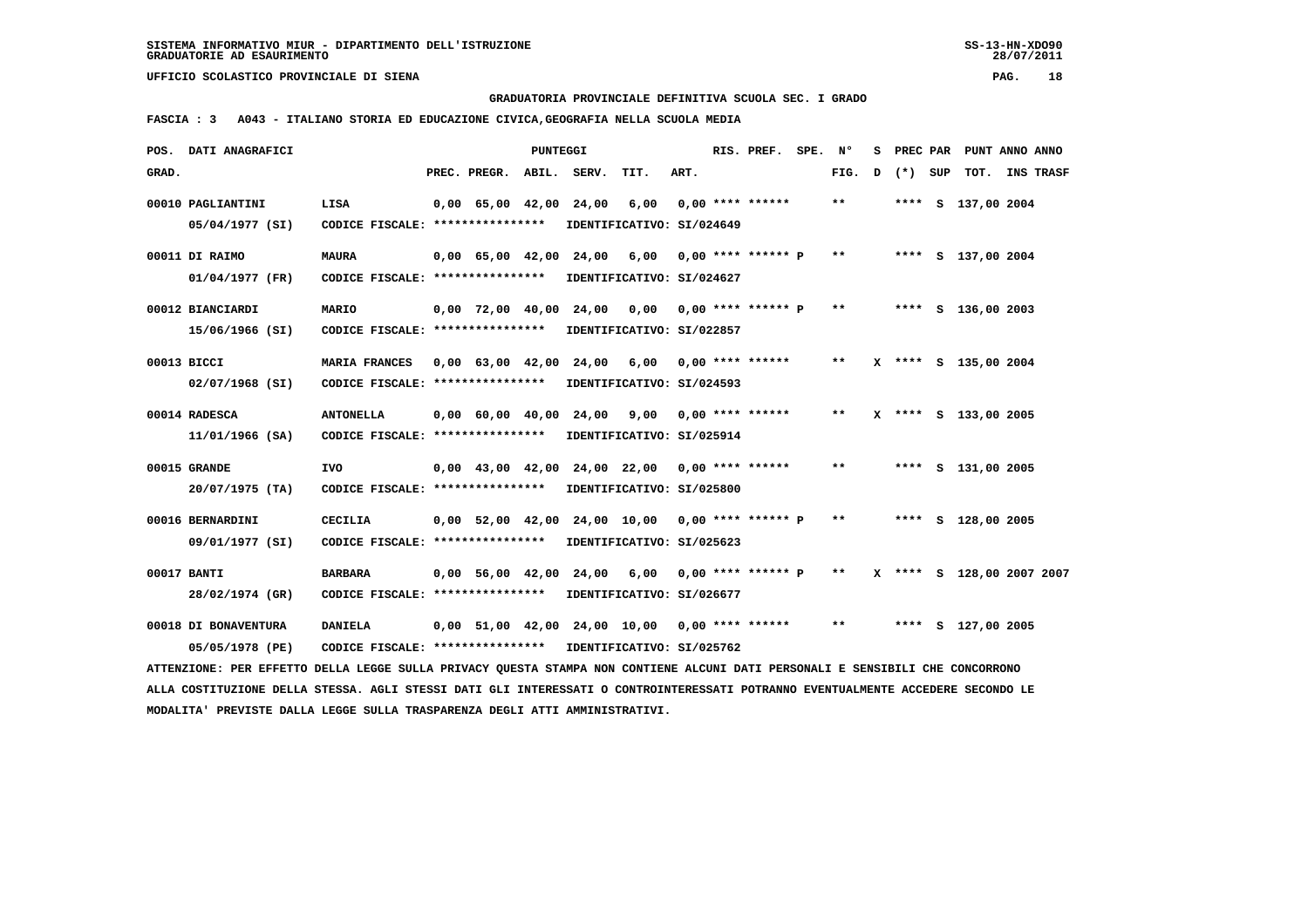**GRADUATORIA PROVINCIALE DEFINITIVA SCUOLA SEC. I GRADO**

 **FASCIA : 3 A043 - ITALIANO STORIA ED EDUCAZIONE CIVICA,GEOGRAFIA NELLA SCUOLA MEDIA**

|            | POS. DATI ANAGRAFICI                                                                                                            |                                                            |                    | PUNTEGGI |       |                                                      |      | RIS. PREF.           | SPE. N° |        | s |         | PREC PAR PUNT ANNO ANNO   |  |
|------------|---------------------------------------------------------------------------------------------------------------------------------|------------------------------------------------------------|--------------------|----------|-------|------------------------------------------------------|------|----------------------|---------|--------|---|---------|---------------------------|--|
| GRAD.      |                                                                                                                                 |                                                            | PREC. PREGR. ABIL. |          | SERV. | TIT.                                                 | ART. |                      |         | FIG. D |   | (*) SUP | TOT. INS TRASF            |  |
|            | 00019 SCAFFAI                                                                                                                   | GIULIANA LUIS                                              |                    |          |       | 0,00 51,00 42,00 24,00 6,00                          |      | $0.00$ **** ****** P |         | $***$  |   |         | **** S 123,00 2004        |  |
|            |                                                                                                                                 |                                                            |                    |          |       |                                                      |      |                      |         |        |   |         |                           |  |
|            | 10/06/1975 (PT)                                                                                                                 | CODICE FISCALE: *****************                          |                    |          |       | IDENTIFICATIVO: SI/024696                            |      |                      |         |        |   |         |                           |  |
|            | 00020 RAPASTELLA                                                                                                                | <b>DONATELLA</b>                                           |                    |          |       | 0,00 48,00 41,00 24,00 9,00                          |      | $0,00$ **** ****** P |         | $* *$  |   |         | X **** S 122,00 2007 2007 |  |
|            | 19/04/1973 (PG)                                                                                                                 | CODICE FISCALE: ****************                           |                    |          |       | IDENTIFICATIVO: SI/027530                            |      |                      |         |        |   |         |                           |  |
|            |                                                                                                                                 |                                                            |                    |          |       |                                                      |      |                      |         |        |   |         |                           |  |
|            | 00021 MENCARELLI                                                                                                                | <b>CHIARA</b>                                              |                    |          |       | $0,00$ 45,00 42,00 24,00 10,00 0,00 **** ****** P ** |      |                      |         |        |   |         | **** S 121,00 2005        |  |
|            | 01/06/1977 (SI)                                                                                                                 | CODICE FISCALE: ****************                           |                    |          |       | IDENTIFICATIVO: SI/025859                            |      |                      |         |        |   |         |                           |  |
|            |                                                                                                                                 |                                                            |                    |          |       |                                                      |      |                      |         | $***$  |   |         |                           |  |
|            | 00022 SGUERRI                                                                                                                   | <b>ANDREA</b>                                              |                    |          |       | $0.00$ 45.00 42.00 24.00 10.00 0.00 **** ******      |      |                      |         |        |   |         | **** S 121,00 2005        |  |
|            | 14/05/1977 (SI)                                                                                                                 | CODICE FISCALE: ****************                           |                    |          |       | IDENTIFICATIVO: SI/025943                            |      |                      |         |        |   |         |                           |  |
|            | 00023 BARDELLI                                                                                                                  | <b>ENRICA</b>                                              |                    |          |       | 0,00 43,00 42,00 24,00 9,00 0,00 **** ****** P       |      |                      |         | $***$  |   |         | **** S 118,00 2007 2007   |  |
|            | 29/06/1977 (SI)                                                                                                                 | CODICE FISCALE: *****************                          |                    |          |       | IDENTIFICATIVO: SI/026679                            |      |                      |         |        |   |         |                           |  |
|            |                                                                                                                                 |                                                            |                    |          |       |                                                      |      |                      |         |        |   |         |                           |  |
|            | 00024 ANDREI                                                                                                                    | <b>BEATRICE</b>                                            |                    |          |       | 0,00 36,00 42,00 24,00 16,00 0,00 **** ******        |      |                      |         | $***$  |   |         | X **** S 118,00 2007      |  |
|            | 22/05/1980 (SI)                                                                                                                 | CODICE FISCALE: ****************                           |                    |          |       | IDENTIFICATIVO: SI/026634                            |      |                      |         |        |   |         |                           |  |
|            |                                                                                                                                 |                                                            |                    |          |       |                                                      |      |                      |         | $***$  |   |         |                           |  |
| 00025 FUSI |                                                                                                                                 | <b>ELETTRA</b>                                             |                    |          |       | 0,00 42,00 41,00 24,00 10,00 0,00 **** ******        |      |                      |         |        |   |         | X **** S 117,00 2004      |  |
|            | 21/01/1978 (SI)                                                                                                                 | CODICE FISCALE: ****************                           |                    |          |       | IDENTIFICATIVO: SI/024641                            |      |                      |         |        |   |         |                           |  |
|            | 00026 IORIO                                                                                                                     | <b>FIORANNA</b>                                            |                    |          |       | $0,00$ 36,00 42,00 24,00 13,00 0,00 **** ****** P ** |      |                      |         |        |   |         | X **** S 115,00 2005      |  |
|            | 17/09/1976 (SA)                                                                                                                 | CODICE FISCALE: ****************                           |                    |          |       | IDENTIFICATIVO: SI/025814                            |      |                      |         |        |   |         |                           |  |
|            |                                                                                                                                 |                                                            |                    |          |       |                                                      |      |                      |         |        |   |         |                           |  |
|            | 00027 BASSI                                                                                                                     | <b>CECILIA</b>                                             |                    |          |       | $0,00$ 36,00 42,00 24,00 13,00 0,00 **** ****** P ** |      |                      |         |        |   |         | **** S 115,00 2005        |  |
|            | 07/08/1970 (SI)                                                                                                                 | CODICE FISCALE: **************** IDENTIFICATIVO: SI/025608 |                    |          |       |                                                      |      |                      |         |        |   |         |                           |  |
|            | ATTENZIONE: PER EFFETTO DELLA LEGGE SULLA PRIVACY QUESTA STAMPA NON CONTIENE ALCUNI DATI PERSONALI E SENSIBILI CHE CONCORRONO   |                                                            |                    |          |       |                                                      |      |                      |         |        |   |         |                           |  |
|            | ALLA COSTITUZIONE DELLA STESSA. AGLI STESSI DATI GLI INTERESSATI O CONTROINTERESSATI POTRANNO EVENTUALMENTE ACCEDERE SECONDO LE |                                                            |                    |          |       |                                                      |      |                      |         |        |   |         |                           |  |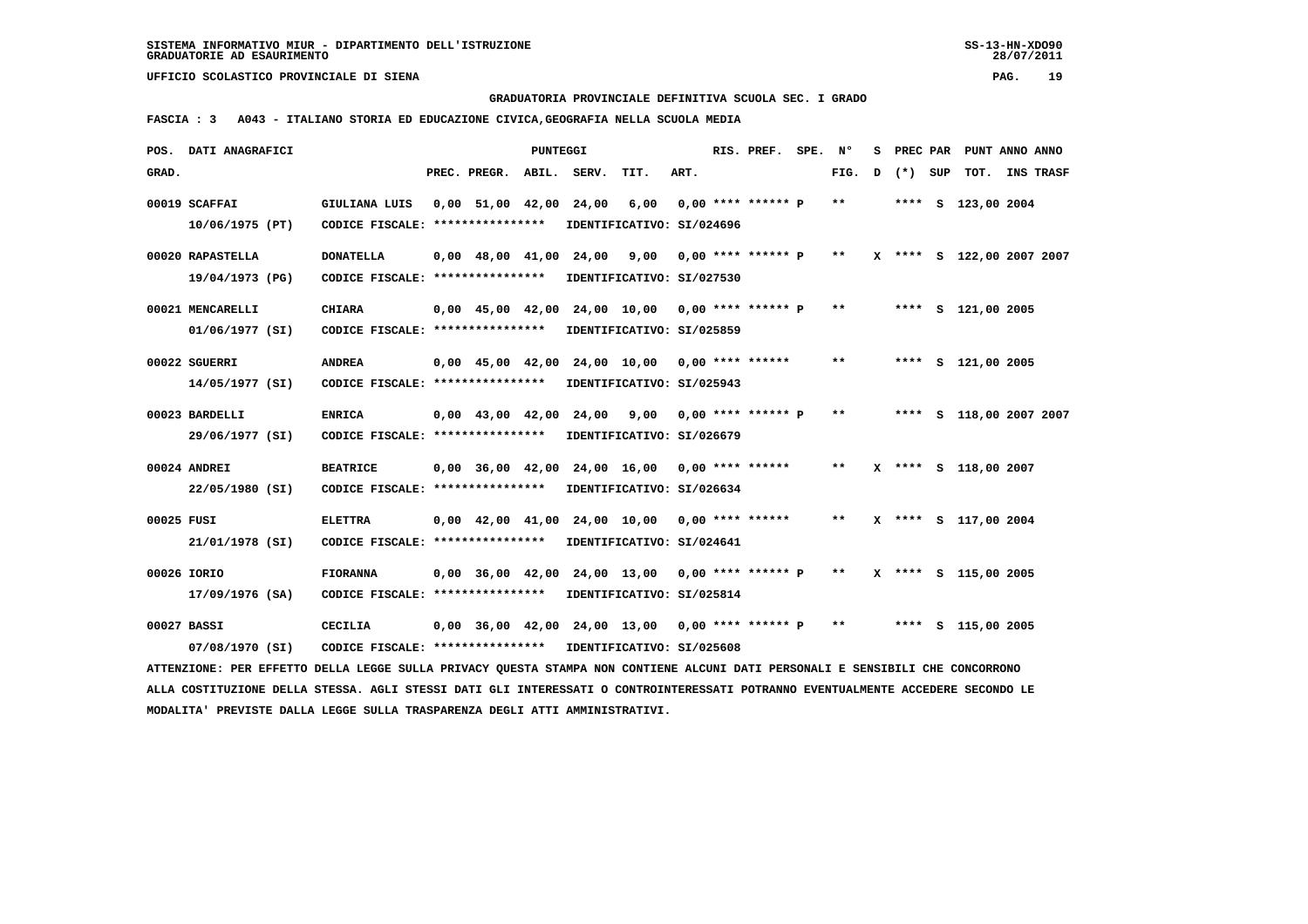**GRADUATORIA PROVINCIALE DEFINITIVA SCUOLA SEC. I GRADO**

 **FASCIA : 3 A043 - ITALIANO STORIA ED EDUCAZIONE CIVICA,GEOGRAFIA NELLA SCUOLA MEDIA**

|       | POS. DATI ANAGRAFICI                                                                                                            |                                                            |                          | PUNTEGGI |                                                      |      | RIS. PREF. SPE. Nº |       |   |         | S PREC PAR PUNT ANNO ANNO |                  |
|-------|---------------------------------------------------------------------------------------------------------------------------------|------------------------------------------------------------|--------------------------|----------|------------------------------------------------------|------|--------------------|-------|---|---------|---------------------------|------------------|
| GRAD. |                                                                                                                                 |                                                            | PREC. PREGR. ABIL. SERV. |          | TIT.                                                 | ART. |                    | FIG.  | D | (*) SUP | тот.                      | <b>INS TRASF</b> |
|       | 00028 AMATA                                                                                                                     | <b>ROSALIA</b>                                             |                          |          | $0,00$ 41,00 42,00 24,00 7,00 0,00 **** ****** P     |      |                    | $***$ |   |         | **** S 114,00 2007 2007   |                  |
|       | 25/01/1971 (ME)                                                                                                                 | CODICE FISCALE: ****************                           |                          |          | IDENTIFICATIVO: SI/026625                            |      |                    |       |   |         |                           |                  |
|       | 00029 BIANCONI                                                                                                                  | <b>ROSELLA</b>                                             |                          |          | 0,00 36,00 42,00 24,00 12,00 0,00 **** ******        |      |                    | $***$ |   |         | X **** S 114,00 2007      |                  |
|       | 12/01/1969 (SI)                                                                                                                 | CODICE FISCALE: *****************                          |                          |          | IDENTIFICATIVO: SI/024592                            |      |                    |       |   |         |                           |                  |
|       | 00030 DI GIOIA                                                                                                                  | ANNA GRAZIA                                                |                          |          | $0,00$ 36,00 40,00 24,00 13,00 0,00 **** ****** P    |      |                    | $***$ |   |         | **** S 113,00 2005        |                  |
|       | 07/09/1969 (FG)                                                                                                                 | CODICE FISCALE: *****************                          |                          |          | IDENTIFICATIVO: SI/025764                            |      |                    |       |   |         |                           |                  |
|       | 00031 RUSSO                                                                                                                     | <b>ANTONIETTA</b>                                          |                          |          | $0,00$ 36,00 42,00 24,00 10,00 0,00 **** ****** P ** |      |                    |       |   |         | X **** S 112,00 2005      |                  |
|       | 17/10/1976 (SA)                                                                                                                 | CODICE FISCALE: *****************                          |                          |          | IDENTIFICATIVO: SI/025931                            |      |                    |       |   |         |                           |                  |
|       | 00032 SPATARO                                                                                                                   | ALBA                                                       |                          |          | 0,00 41,00 41,00 24,00 6,00 0,00 **** ******         |      |                    | $* *$ |   |         | **** S 112,00 2005        |                  |
|       | 20/09/1977 (RG)                                                                                                                 | CODICE FISCALE: ****************                           |                          |          | IDENTIFICATIVO: SI/025950                            |      |                    |       |   |         |                           |                  |
|       | 00033 BULDO                                                                                                                     | <b>STEFANIA</b>                                            |                          |          | 0,00 36,00 41,00 24,00 10,00 0,00 **** ****** P      |      |                    | $* *$ |   |         | **** S 111,00 2005        |                  |
|       | 21/01/1978 (PZ)                                                                                                                 | CODICE FISCALE: *****************                          |                          |          | IDENTIFICATIVO: SI/024537                            |      |                    |       |   |         |                           |                  |
|       | 00034 PIANIGIANI                                                                                                                | <b>AGNESE</b>                                              |                          |          | 0,00 36,00 42,00 24,00 9,00 0,00 **** ****** P       |      |                    | $* *$ |   |         | **** S 111,00 2005        |                  |
|       | 17/01/1979 (SI)                                                                                                                 | CODICE FISCALE: *****************                          |                          |          | IDENTIFICATIVO: SI/025903                            |      |                    |       |   |         |                           |                  |
|       | 00035 FONTANA                                                                                                                   | <b>EUGENIA MARIA</b>                                       |                          |          | 0,00 38,00 42,00 24,00 6,00 0,00 **** ******         |      |                    | $* *$ |   |         | X **** S 110,00 2004      |                  |
|       | 09/08/1972 (BR)                                                                                                                 | CODICE FISCALE: ****************                           |                          |          | IDENTIFICATIVO: SI/024637                            |      |                    |       |   |         |                           |                  |
|       | 00036 FORTINI                                                                                                                   | <b>ELEONORA</b>                                            |                          |          | 0,00 31,00 42,00 24,00 13,00 0,00 **** ****** P      |      |                    | $* *$ |   |         | **** S 110,00 2007        |                  |
|       | 20/09/1978 (SI)                                                                                                                 | CODICE FISCALE: **************** IDENTIFICATIVO: SI/026903 |                          |          |                                                      |      |                    |       |   |         |                           |                  |
|       | ATTENZIONE: PER EFFETTO DELLA LEGGE SULLA PRIVACY OUESTA STAMPA NON CONTIENE ALCUNI DATI PERSONALI E SENSIBILI CHE CONCORRONO   |                                                            |                          |          |                                                      |      |                    |       |   |         |                           |                  |
|       | ALLA COSTITUZIONE DELLA STESSA. AGLI STESSI DATI GLI INTERESSATI O CONTROINTERESSATI POTRANNO EVENTUALMENTE ACCEDERE SECONDO LE |                                                            |                          |          |                                                      |      |                    |       |   |         |                           |                  |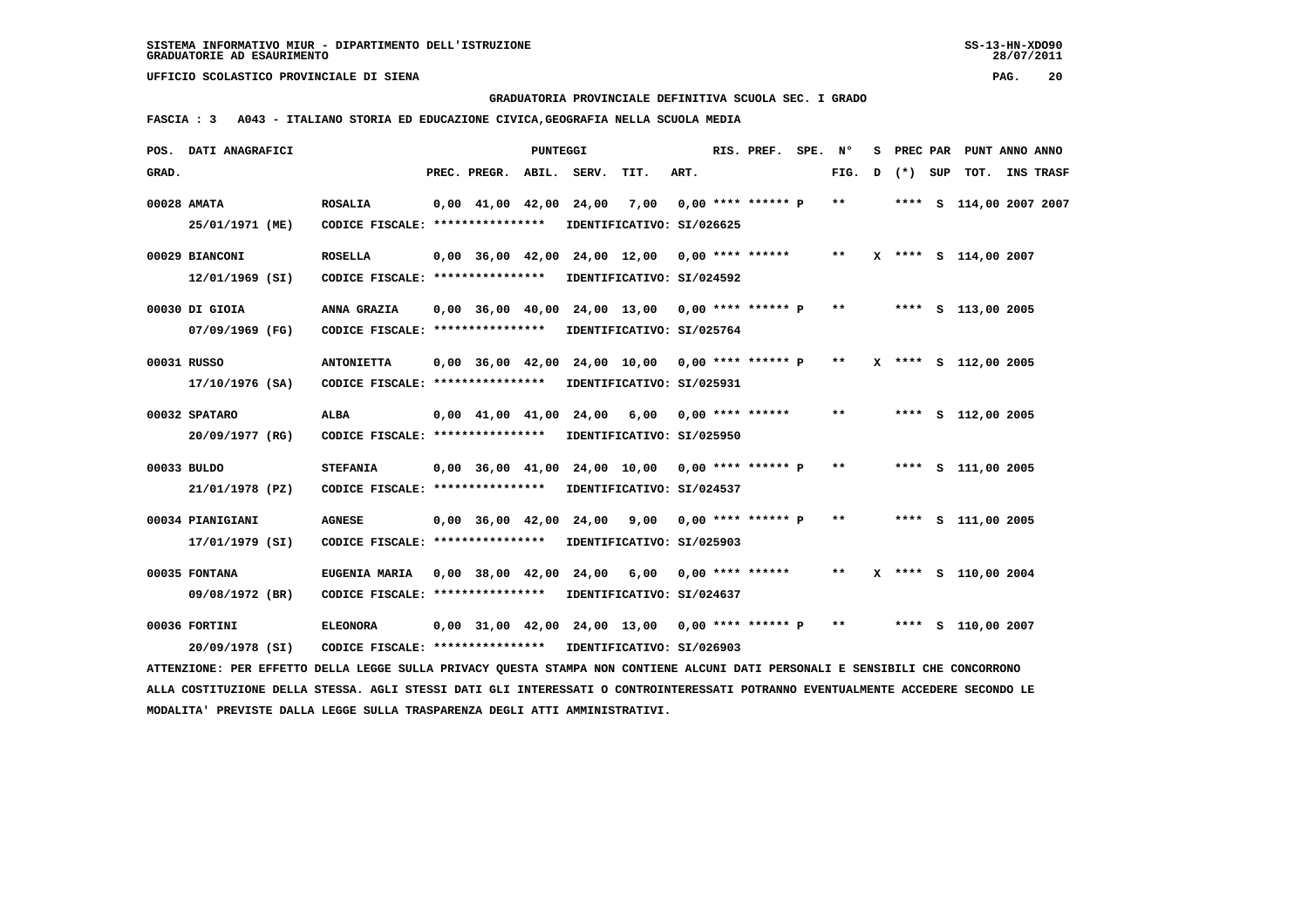**GRADUATORIA PROVINCIALE DEFINITIVA SCUOLA SEC. I GRADO**

 **FASCIA : 3 A043 - ITALIANO STORIA ED EDUCAZIONE CIVICA,GEOGRAFIA NELLA SCUOLA MEDIA**

|       | POS. DATI ANAGRAFICI                                                                                                            |                                  |                                            | PUNTEGGI |                              |                                                |      | RIS. PREF.           | SPE. | N°    | s |         |     | PREC PAR PUNT ANNO ANNO |                  |
|-------|---------------------------------------------------------------------------------------------------------------------------------|----------------------------------|--------------------------------------------|----------|------------------------------|------------------------------------------------|------|----------------------|------|-------|---|---------|-----|-------------------------|------------------|
| GRAD. |                                                                                                                                 |                                  | PREC. PREGR.                               |          | ABIL. SERV.                  | TIT.                                           | ART. |                      |      | FIG.  | D | $(* )$  | SUP | TOT.                    | <b>INS TRASF</b> |
|       | 00037 MARZI                                                                                                                     | <b>SERENA</b>                    | $0,00$ 34,00 40,00                         |          | 24,00                        | 8,00                                           |      | $0.00$ **** ******   |      | $***$ |   |         |     | X **** S 106,00 2007    |                  |
|       | 27/09/1976 (SI)                                                                                                                 | CODICE FISCALE: **************** |                                            |          |                              | IDENTIFICATIVO: SI/027268                      |      |                      |      |       |   |         |     |                         |                  |
|       | 00038 FICHERA                                                                                                                   | <b>GABRIELE</b>                  |                                            |          | 0,00 24,00 42,00 24,00 15,00 |                                                |      | $0.00$ **** ******   |      | **    |   |         |     | **** S 105,00 2005 2005 |                  |
|       | 19/05/1977 (CT)                                                                                                                 | CODICE FISCALE: **************** |                                            |          |                              | IDENTIFICATIVO: SI/025778                      |      |                      |      |       |   |         |     |                         |                  |
|       | 00039 SERVILLO                                                                                                                  | <b>ANTONIO</b>                   | 0,00 30,00 41,00                           |          | 24,00                        | 9,00                                           |      | $0.00$ **** ******   |      | $***$ |   | ****    |     | S 104,00 2007           |                  |
|       | $02/02/1980$ (CS)                                                                                                               | CODICE FISCALE: **************** |                                            |          |                              | IDENTIFICATIVO: SI/027427                      |      |                      |      |       |   |         |     |                         |                  |
|       | 00040 MAZZOLAI                                                                                                                  | <b>MICHELA</b>                   | $0.00 \quad 24.00 \quad 42.00 \quad 24.00$ |          |                              | 9,00                                           |      | $0.00$ **** ******   |      | $* *$ |   | $***$ S |     | 99,00 2007              |                  |
|       | 05/05/1978 (SI)                                                                                                                 | CODICE FISCALE: **************** |                                            |          |                              | IDENTIFICATIVO: SI/027272                      |      |                      |      |       |   |         |     |                         |                  |
|       |                                                                                                                                 |                                  |                                            |          |                              |                                                |      |                      |      |       |   |         |     |                         |                  |
|       | 00041 CARPINI                                                                                                                   | LUCIA                            | $0.00 \quad 24.00 \quad 42.00$             |          | 24,00                        | 9,00                                           |      | $0.00$ **** ****** P |      | $* *$ |   | $***$ S |     | 99,00 2007              |                  |
|       | D 26/03/1977 (SI)                                                                                                               | CODICE FISCALE: **************** |                                            |          |                              | IDENTIFICATIVO: SI/026753                      |      |                      |      |       |   |         |     |                         |                  |
|       | 00042 ESPOSITO                                                                                                                  | <b>DANIELA</b>                   | $0,00$ 24,00 42,00                         |          | 24,00                        | 9,00                                           |      | $0.00$ **** ****** P |      | $* *$ |   | **** S  |     | 99,00 2007              |                  |
|       | D 19/04/1980 (MT)                                                                                                               | CODICE FISCALE: **************** |                                            |          |                              | IDENTIFICATIVO: SI/026846                      |      |                      |      |       |   |         |     |                         |                  |
|       | 00043 MARTINI                                                                                                                   | <b>ELISABETTA</b>                | $0,00$ $24,00$ $42,00$ $24,00$             |          |                              | 9,00                                           |      | $0.00$ **** ****** P |      | $**$  |   | **** S  |     | 99,00 2007              |                  |
|       | 15/08/1976 (SI)                                                                                                                 | CODICE FISCALE: **************** |                                            |          |                              | IDENTIFICATIVO: SI/027266                      |      |                      |      |       |   |         |     |                         |                  |
|       | 00044 FREDIANI                                                                                                                  | <b>ALESSANDRA</b>                | $0,00$ $24,00$ $42,00$                     |          | 24,00                        | 9,00                                           |      | $0.00$ **** ****** P |      | $* *$ |   | **** S  |     | 99,00 2007              |                  |
|       | D 15/01/1976 (SI)                                                                                                               | CODICE FISCALE: **************** |                                            |          |                              | IDENTIFICATIVO: SI/026908                      |      |                      |      |       |   |         |     |                         |                  |
|       |                                                                                                                                 |                                  |                                            |          |                              |                                                |      |                      |      | $***$ |   |         |     |                         |                  |
|       | 00045 LONGO                                                                                                                     | MICHELA VINCE                    |                                            |          |                              | 0,00 24,00 42,00 24,00 9,00 0,00 **** ****** P |      |                      |      |       |   | **** S  |     | 99,00 2007              |                  |
|       | D 23/08/1975 (MT)                                                                                                               | CODICE FISCALE: **************** |                                            |          |                              | IDENTIFICATIVO: SI/027021                      |      |                      |      |       |   |         |     |                         |                  |
|       | ATTENZIONE: PER EFFETTO DELLA LEGGE SULLA PRIVACY QUESTA STAMPA NON CONTIENE ALCUNI DATI PERSONALI E SENSIBILI CHE CONCORRONO   |                                  |                                            |          |                              |                                                |      |                      |      |       |   |         |     |                         |                  |
|       | ALLA COSTITUZIONE DELLA STESSA. AGLI STESSI DATI GLI INTERESSATI O CONTROINTERESSATI POTRANNO EVENTUALMENTE ACCEDERE SECONDO LE |                                  |                                            |          |                              |                                                |      |                      |      |       |   |         |     |                         |                  |
|       | MODALITA' PREVISTE DALLA LEGGE SULLA TRASPARENZA DEGLI ATTI AMMINISTRATIVI.                                                     |                                  |                                            |          |                              |                                                |      |                      |      |       |   |         |     |                         |                  |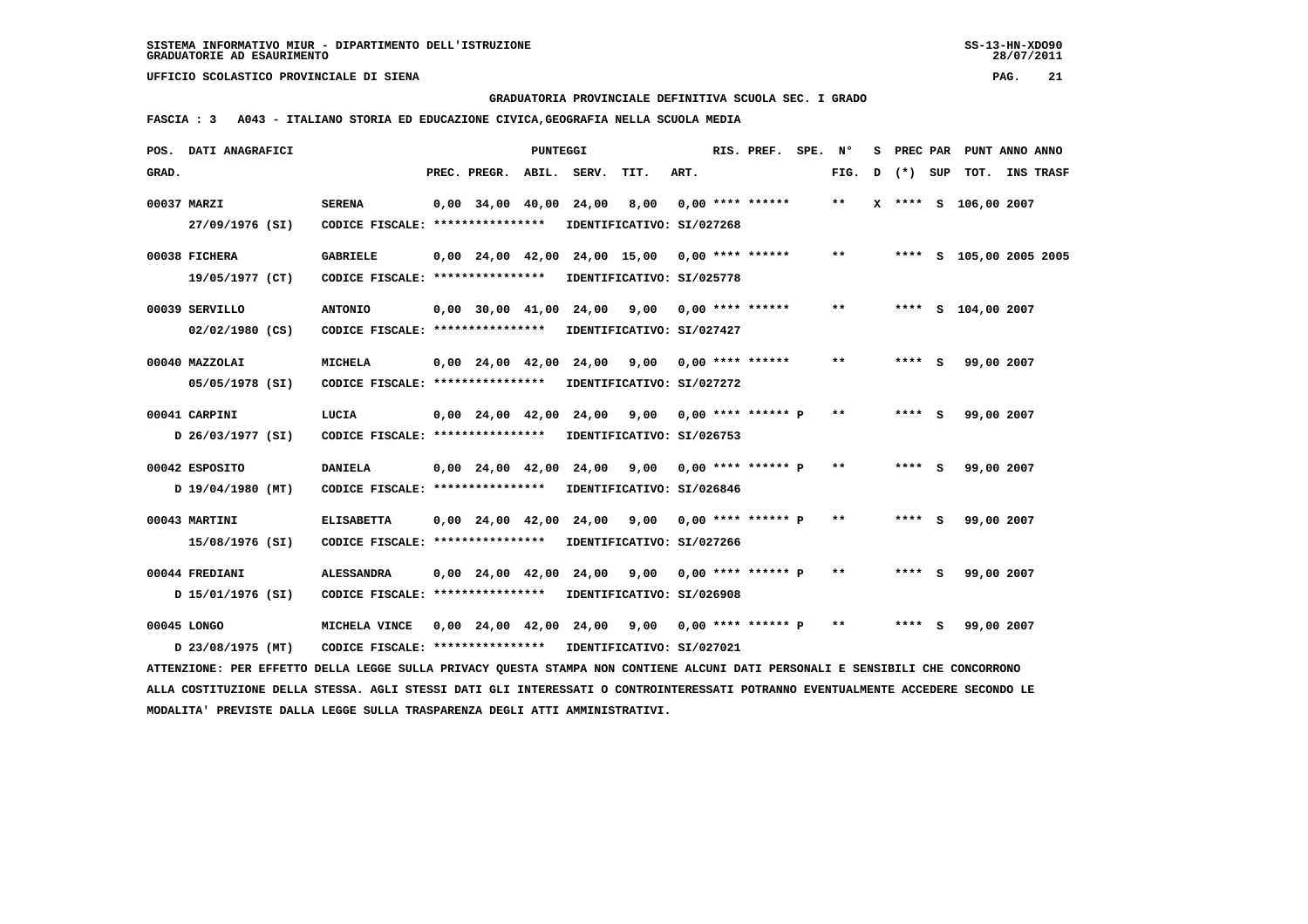**GRADUATORIA PROVINCIALE DEFINITIVA SCUOLA SEC. I GRADO**

 **FASCIA : 3 A043 - ITALIANO STORIA ED EDUCAZIONE CIVICA,GEOGRAFIA NELLA SCUOLA MEDIA**

|       | POS. DATI ANAGRAFICI                                                                                                            |                                                            |      |                          | <b>PUNTEGGI</b>    |                        |                                                   |      | RIS. PREF.         | SPE. | N°    | s |           | PREC PAR PUNT ANNO ANNO |  |
|-------|---------------------------------------------------------------------------------------------------------------------------------|------------------------------------------------------------|------|--------------------------|--------------------|------------------------|---------------------------------------------------|------|--------------------|------|-------|---|-----------|-------------------------|--|
| GRAD. |                                                                                                                                 |                                                            |      | PREC. PREGR. ABIL. SERV. |                    |                        | TIT.                                              | ART. |                    |      | FIG.  | D | $(*)$ SUP | TOT. INS TRASF          |  |
|       | 00046 ADDUCI                                                                                                                    | <b>DOMENICA</b>                                            |      | $0,00$ 84,00 15,00       |                    | 0,00                   | 0,00                                              |      | $0.00$ **** ****** |      | **    |   | **** S    | 99,00 2011 2011         |  |
|       | 28/04/1970 (CS)                                                                                                                 | CODICE FISCALE: ****************                           |      |                          |                    |                        | IDENTIFICATIVO: SI/035074                         |      |                    |      |       |   |           |                         |  |
|       | 00047 INGEGNI                                                                                                                   | <b>SIMONA</b>                                              |      |                          |                    | 0,00 48,00 12,00 24,00 | 6,00                                              |      | $0,00$ **** ****** |      | $***$ |   | X **** S  | 90,00 2002              |  |
|       | 11/03/1969 (PG)                                                                                                                 | CODICE FISCALE: **************** IDENTIFICATIVO: SI/022941 |      |                          |                    |                        |                                                   |      |                    |      |       |   |           |                         |  |
|       | 00048 TANINI                                                                                                                    | <b>ALESSANDRO</b>                                          |      |                          |                    |                        | $0.00$ 12.00 42.00 24.00 12.00 0.00 **** ****** P |      |                    |      | $* *$ |   | X **** S  | 90,00 2007              |  |
|       | 07/05/1975 (SI)                                                                                                                 | CODICE FISCALE: ****************                           |      |                          |                    |                        | IDENTIFICATIVO: SI/027106                         |      |                    |      |       |   |           |                         |  |
|       | 00049 SPARGELLA                                                                                                                 | <b>CHIARA</b>                                              |      |                          |                    |                        | 0,00 26,00 41,00 12,00 8,00                       |      | $0.00$ **** ****** |      | $***$ |   | $***$ S   | 87,00 2011 2011         |  |
|       | 17/03/1969 (TO)                                                                                                                 | CODICE FISCALE: ****************                           |      |                          |                    |                        | IDENTIFICATIVO: SI/035206                         |      |                    |      |       |   |           |                         |  |
|       | 00050 GIORDANO                                                                                                                  | PATRIZIA                                                   |      |                          |                    |                        | 0,00 46,00 13,00 24,00 3,00                       |      | $0.00$ **** ****** |      | $* *$ | x | **** S    | 86,00 2002              |  |
|       | 05/06/1969 (CS)                                                                                                                 | CODICE FISCALE: ****************                           |      |                          |                    |                        | IDENTIFICATIVO: SI/022805                         |      |                    |      |       |   |           |                         |  |
|       | 00051 POGNANTE                                                                                                                  | <b>SILVIA</b>                                              | 0,00 |                          | $0,00 \quad 42,00$ |                        | 26,00 18,00                                       |      | $0,00$ **** ****** |      | $* *$ |   | **** S    | 86,00 2011 2011         |  |
|       | 26/05/1976 (TO)                                                                                                                 | CODICE FISCALE: *****************                          |      |                          |                    |                        | IDENTIFICATIVO: SI/035208                         |      |                    |      |       |   |           |                         |  |
|       | 00052 CUPIDO                                                                                                                    | <b>PIA</b>                                                 |      |                          |                    | 0,00 41,00 17,00 24,00 | 3,00                                              |      | $0,00$ **** ****** |      | $***$ |   | **** S    | 85,00 2002              |  |
|       | 02/08/1970 (PZ)                                                                                                                 | CODICE FISCALE: **************** IDENTIFICATIVO: SI/022899 |      |                          |                    |                        |                                                   |      |                    |      |       |   |           |                         |  |
|       | 00053 ANSELMI                                                                                                                   | <b>FRANCESCA</b>                                           |      |                          |                    |                        | $0,00$ 12,00 42,00 24,00 6,00 0,00 **** ****** P  |      |                    |      | **    |   | $***$ S   | 84,00 2007              |  |
|       | 27/12/1979 (SI)                                                                                                                 | CODICE FISCALE: *****************                          |      |                          |                    |                        | IDENTIFICATIVO: SI/026643                         |      |                    |      |       |   |           |                         |  |
|       | 00054 DEL BRAVO                                                                                                                 | <b>SIMONA</b>                                              |      |                          |                    | 0,00 40,00 18,00 24,00 | 0,00                                              |      | $0,00$ **** ****** |      | **    | x | **** S    | 82,00 2002              |  |
|       | 27/06/1970 (SI)                                                                                                                 | CODICE FISCALE: **************** IDENTIFICATIVO: SI/022903 |      |                          |                    |                        |                                                   |      |                    |      |       |   |           |                         |  |
|       | ATTENZIONE: PER EFFETTO DELLA LEGGE SULLA PRIVACY QUESTA STAMPA NON CONTIENE ALCUNI DATI PERSONALI E SENSIBILI CHE CONCORRONO   |                                                            |      |                          |                    |                        |                                                   |      |                    |      |       |   |           |                         |  |
|       | ALLA COSTITUZIONE DELLA STESSA. AGLI STESSI DATI GLI INTERESSATI O CONTROINTERESSATI POTRANNO EVENTUALMENTE ACCEDERE SECONDO LE |                                                            |      |                          |                    |                        |                                                   |      |                    |      |       |   |           |                         |  |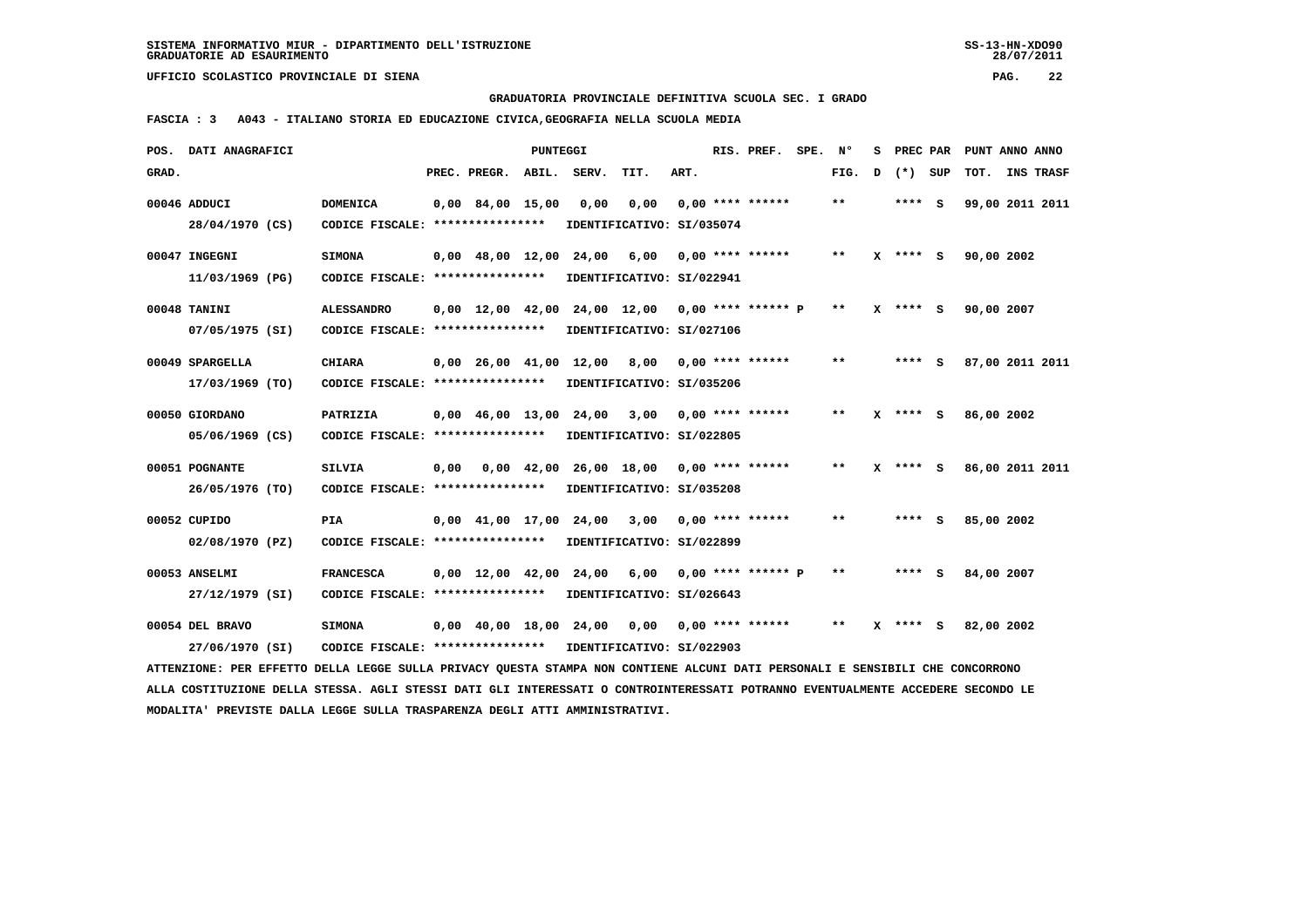**GRADUATORIA PROVINCIALE DEFINITIVA SCUOLA SEC. I GRADO**

 **FASCIA : 3 A043 - ITALIANO STORIA ED EDUCAZIONE CIVICA,GEOGRAFIA NELLA SCUOLA MEDIA**

| POS.  | DATI ANAGRAFICI                                                                                                                 |                                                            |      |                         | <b>PUNTEGGI</b>    |                            |                           |      | RIS. PREF.              | SPE. | N°    | s |            | PREC PAR PUNT ANNO ANNO |  |
|-------|---------------------------------------------------------------------------------------------------------------------------------|------------------------------------------------------------|------|-------------------------|--------------------|----------------------------|---------------------------|------|-------------------------|------|-------|---|------------|-------------------------|--|
| GRAD. |                                                                                                                                 |                                                            |      | PREC. PREGR.            | ABIL.              | SERV.                      | TIT.                      | ART. |                         |      | FIG.  | D | $(*)$ SUP  | TOT. INS TRASF          |  |
|       | 00055 BIOTTI                                                                                                                    | <b>GABRIELE</b>                                            |      | $0,00$ 28,00 42,00      |                    | 2,00                       | 4,00                      |      | $0.00$ **** ******      |      | $***$ |   | **** S     | 76,00 2007              |  |
|       | 26/02/1978 (SI)                                                                                                                 | CODICE FISCALE: ****************                           |      |                         |                    |                            | IDENTIFICATIVO: SI/026715 |      |                         |      |       |   |            |                         |  |
|       |                                                                                                                                 |                                                            |      |                         |                    |                            |                           |      |                         |      |       |   |            |                         |  |
|       | 00056 INTELISANO                                                                                                                | <b>TERESA</b>                                              | 0,00 |                         |                    | 8,00 41,00 12,00           | 9,00                      |      | $0.00$ **** ****** P    |      | $* *$ |   | X **** S   | 70,00 2009              |  |
|       | 08/01/1975 (GR)                                                                                                                 | CODICE FISCALE: *****************                          |      |                         |                    |                            | IDENTIFICATIVO: SI/033219 |      |                         |      |       |   |            |                         |  |
|       | 00057 CAVALLO                                                                                                                   | <b>CLAUDIA</b>                                             | 0,00 |                         |                    | 0,00 41,00 24,00 3,00      |                           |      | $0.00$ **** ****** P    |      | $* *$ |   | **** S     | 68,00 2011 2011         |  |
|       | 20/03/1975 (LE)                                                                                                                 | CODICE FISCALE: ****************                           |      |                         |                    |                            | IDENTIFICATIVO: SI/035178 |      |                         |      |       |   |            |                         |  |
|       |                                                                                                                                 |                                                            |      |                         |                    |                            |                           |      |                         |      | $* *$ |   |            |                         |  |
|       | 00058 DI PIAZZA                                                                                                                 | <b>CRISTINA</b>                                            |      | $0,00$ 51,00 11,00 0,00 |                    |                            |                           |      | $3,00$ 0,00 **** ****** |      |       |   | X **** S   | 65,00 2002              |  |
|       | 01/12/1959 (RM)                                                                                                                 | CODICE FISCALE: ****************                           |      |                         |                    |                            | IDENTIFICATIVO: SI/022758 |      |                         |      |       |   |            |                         |  |
|       | 00059 FAILLA                                                                                                                    | <b>CHIARA</b>                                              | 0,00 |                         |                    | 6,00 40,00 12,00           | 6,00                      |      | $0.00$ **** ******      |      | $***$ |   | $***$ S    | 64,00 2007              |  |
|       | 30/08/1978 (CT)                                                                                                                 | CODICE FISCALE: ****************                           |      |                         |                    |                            | IDENTIFICATIVO: SI/026869 |      |                         |      |       |   |            |                         |  |
|       |                                                                                                                                 |                                                            |      |                         |                    |                            |                           |      |                         |      | $* *$ |   |            |                         |  |
|       | 00060 ROSINI                                                                                                                    | <b>MARTINA</b>                                             | 0,00 |                         | $0,00 \quad 42,00$ |                            | 2,00 18,00                |      | $0.00$ **** ******      |      |       |   | X **** S   | 62,00 2009              |  |
|       | 01/08/1976 (SI)                                                                                                                 | CODICE FISCALE: *****************                          |      |                         |                    |                            | IDENTIFICATIVO: SI/033273 |      |                         |      |       |   |            |                         |  |
|       | 00061 CRIVELLI                                                                                                                  | <b>ARIANNA</b>                                             | 0.00 |                         |                    | 0,00 41,00 18,00           | 3,00                      |      | $0.00$ **** ******      |      | $***$ |   | $X$ **** S | 62,00 2009              |  |
|       | 29/10/1980 (TA)                                                                                                                 | CODICE FISCALE: *****************                          |      |                         |                    |                            | IDENTIFICATIVO: SI/033243 |      |                         |      |       |   |            |                         |  |
|       |                                                                                                                                 |                                                            |      |                         |                    |                            |                           |      |                         |      |       |   |            |                         |  |
|       | 00062 MECATTINI                                                                                                                 | <b>CLAUDIA</b>                                             | 0.00 |                         | $6,00$ $42,00$     |                            | 0,00 12,00                |      | $0.00$ **** ******      |      | $* *$ |   | **** S     | 60,00 2005              |  |
|       | 01/12/1978 (SI)                                                                                                                 | CODICE FISCALE: *****************                          |      |                         |                    |                            | IDENTIFICATIVO: SI/025857 |      |                         |      |       |   |            |                         |  |
|       | 00063 LENOTTI                                                                                                                   | LIDIA                                                      |      |                         |                    | 0,00 35,00 15,00 0,00 6,00 |                           |      | $0.00$ **** ******      |      | **    |   | $***$ S    | 56,00 2007 2007         |  |
|       | 01/06/1962 (VR)                                                                                                                 | CODICE FISCALE: **************** IDENTIFICATIVO: SI/027255 |      |                         |                    |                            |                           |      |                         |      |       |   |            |                         |  |
|       | ATTENZIONE: PER EFFETTO DELLA LEGGE SULLA PRIVACY QUESTA STAMPA NON CONTIENE ALCUNI DATI PERSONALI E SENSIBILI CHE CONCORRONO   |                                                            |      |                         |                    |                            |                           |      |                         |      |       |   |            |                         |  |
|       | ALLA COSTITUZIONE DELLA STESSA. AGLI STESSI DATI GLI INTERESSATI O CONTROINTERESSATI POTRANNO EVENTUALMENTE ACCEDERE SECONDO LE |                                                            |      |                         |                    |                            |                           |      |                         |      |       |   |            |                         |  |
|       | MODALITA' PREVISTE DALLA LEGGE SULLA TRASPARENZA DEGLI ATTI AMMINISTRATIVI.                                                     |                                                            |      |                         |                    |                            |                           |      |                         |      |       |   |            |                         |  |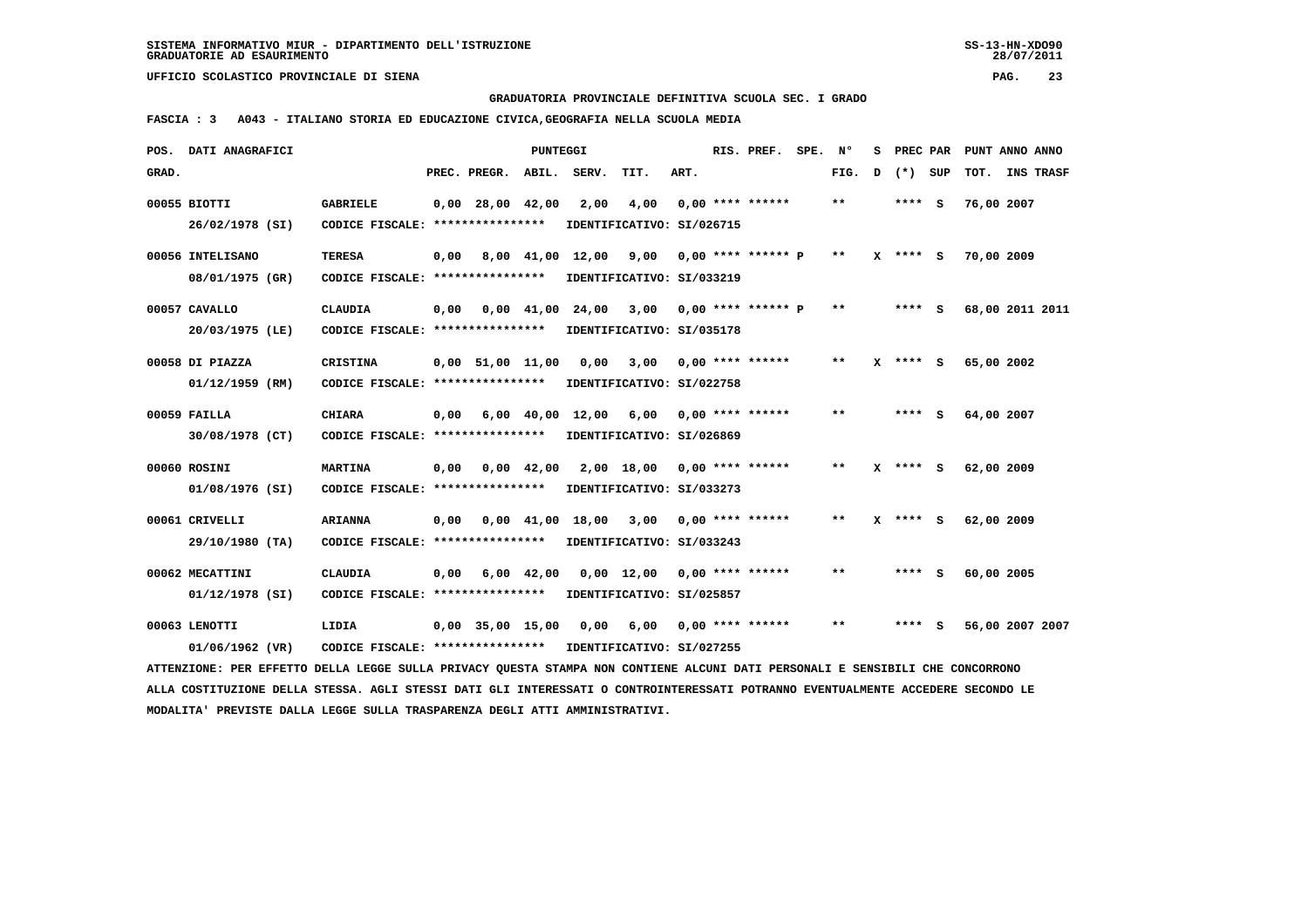**GRADUATORIA PROVINCIALE DEFINITIVA SCUOLA SEC. I GRADO**

 **FASCIA : 3 A043 - ITALIANO STORIA ED EDUCAZIONE CIVICA,GEOGRAFIA NELLA SCUOLA MEDIA**

| POS.  | DATI ANAGRAFICI                                                                                                                 |                                  |      |                          | <b>PUNTEGGI</b>    |       |                               |      | RIS. PREF.                | SPE. | Ν°                         | s | PREC PAR   | PUNT ANNO ANNO |                  |
|-------|---------------------------------------------------------------------------------------------------------------------------------|----------------------------------|------|--------------------------|--------------------|-------|-------------------------------|------|---------------------------|------|----------------------------|---|------------|----------------|------------------|
| GRAD. |                                                                                                                                 |                                  |      | PREC. PREGR. ABIL. SERV. |                    |       | TIT.                          | ART. |                           |      | FIG.                       | D | (*) SUP    | TOT.           | <b>INS TRASF</b> |
|       | 00064 MORELLI                                                                                                                   | <b>FEDERICA</b>                  | 0,00 |                          | $0,00$ 42,00       | 14,00 | 0,00                          |      | $0.00$ **** ****** P      |      | $* *$                      |   | **** S     | 56,00 2007     |                  |
|       | 07/04/1975 (SI)                                                                                                                 | CODICE FISCALE: **************** |      |                          |                    |       | IDENTIFICATIVO: SI/027287     |      |                           |      |                            |   |            |                |                  |
|       | 00065 PENNISI                                                                                                                   | <b>ANTONELLA</b>                 |      | $0.00$ 37,00 13,00       |                    | 0.00  | 0,00                          |      | $0.00$ **** ******        |      | $\pmb{\times}\pmb{\times}$ |   | **** S     | 50,00 2002     |                  |
|       | 19/07/1969 (MT)                                                                                                                 | CODICE FISCALE: **************** |      |                          |                    |       | IDENTIFICATIVO: SI/022981     |      |                           |      |                            |   |            |                |                  |
|       | 00066 MINACCI                                                                                                                   | <b>LORENZA</b>                   | 0,00 |                          | 8,00 42,00         | 0,00  |                               |      | $0,00$ $0,00$ **** ****** |      | $* *$                      |   | X **** S   | 50,00 2007     |                  |
|       | 15/01/1969 (SI)                                                                                                                 | CODICE FISCALE: **************** |      |                          |                    |       | IDENTIFICATIVO: SI/027284     |      |                           |      |                            |   |            |                |                  |
|       | 00067 MACCHIA                                                                                                                   | GIULIA                           | 0,00 |                          | $0.00 \quad 42.00$ | 0.00  | 6,00                          |      | $0,00$ **** ******        |      | **                         |   | **** S     | 48,00 2009     |                  |
|       | 11/05/1982 (SI)                                                                                                                 | CODICE FISCALE: **************** |      |                          |                    |       | IDENTIFICATIVO: SI/033293     |      |                           |      |                            |   |            |                |                  |
|       | 00068 GIANNOTTI                                                                                                                 | <b>FILOMENA</b>                  | 0,00 |                          | 8,00 18,00         |       | $0,00$ 21,00 0,00 **** ****** |      |                           |      | $\pmb{\times}\pmb{\times}$ |   | $X$ **** S | 47,00 2002     |                  |
|       | 06/07/1976 (CB)                                                                                                                 | CODICE FISCALE: **************** |      |                          |                    |       | IDENTIFICATIVO: SI/022929     |      |                           |      |                            |   |            |                |                  |
|       | 00069 SCARDIGLI                                                                                                                 | <b>BENEDETTA</b>                 | 0,00 |                          | $0,00$ 41,00       | 0,00  | 6,00                          |      | $0.00$ **** ******        |      | $***$                      |   | **** S     | 47,00 2009     |                  |
|       | 09/09/1979 (SI)                                                                                                                 | CODICE FISCALE: **************** |      |                          |                    |       | IDENTIFICATIVO: SI/033281     |      |                           |      |                            |   |            |                |                  |
|       | 00070 PIAZZINI                                                                                                                  | <b>CLAUDIA</b>                   | 0,00 |                          | 0.00 18.00         |       | 0.00 28.00                    |      | $0,00$ **** ******        |      | $* *$                      |   | **** S     | 46,00 2007     |                  |
|       | 26/04/1975 (SI)                                                                                                                 | CODICE FISCALE: **************** |      |                          |                    |       | IDENTIFICATIVO: SI/027335     |      |                           |      |                            |   |            |                |                  |
|       | 00071 FONTANA                                                                                                                   | <b>FRANCESCO</b>                 | 0,00 |                          | $0,00$ 18,00       |       | $0,00$ 28,00                  |      | $0.00$ **** ******        |      | $***$                      | x | **** S     | 46,00 2007     |                  |
|       | 27/02/1971 (SR)                                                                                                                 | CODICE FISCALE: **************** |      |                          |                    |       | IDENTIFICATIVO: SI/026898     |      |                           |      |                            |   |            |                |                  |
|       | 00072 GIOVANNINI                                                                                                                | LUCIA                            |      | $0,00$ $21,00$ $17,00$   |                    | 0,00  | 6,00                          |      | $0,00$ **** ****** P      |      | $* *$                      |   | **** S     | 44,00 2002     |                  |
|       | 03/05/1963 (PG)                                                                                                                 | CODICE FISCALE: **************** |      |                          |                    |       | IDENTIFICATIVO: SI/022931     |      |                           |      |                            |   |            |                |                  |
|       | ATTENZIONE: PER EFFETTO DELLA LEGGE SULLA PRIVACY QUESTA STAMPA NON CONTIENE ALCUNI DATI PERSONALI E SENSIBILI CHE CONCORRONO   |                                  |      |                          |                    |       |                               |      |                           |      |                            |   |            |                |                  |
|       | ALLA COSTITUZIONE DELLA STESSA. AGLI STESSI DATI GLI INTERESSATI O CONTROINTERESSATI POTRANNO EVENTUALMENTE ACCEDERE SECONDO LE |                                  |      |                          |                    |       |                               |      |                           |      |                            |   |            |                |                  |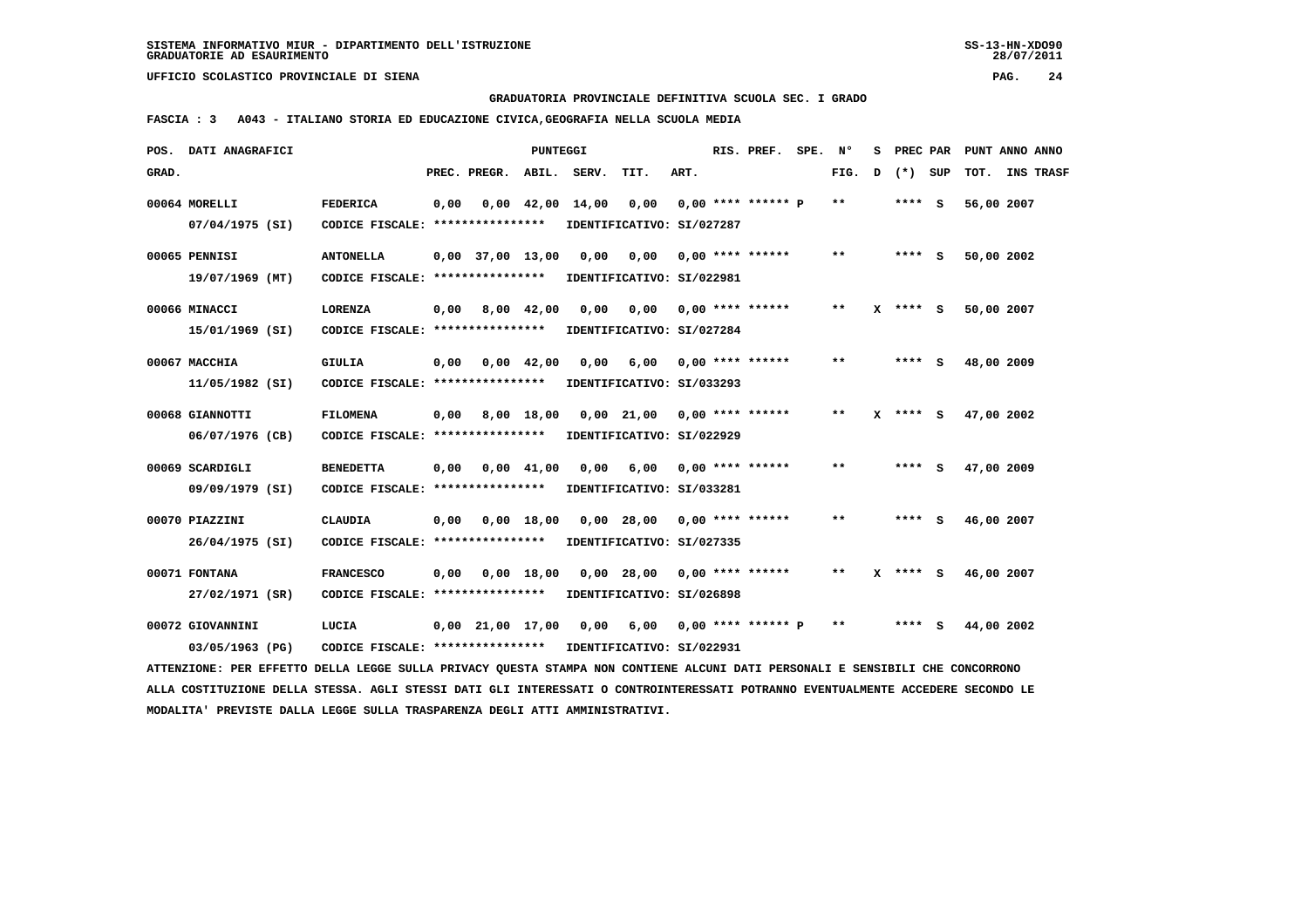**GRADUATORIA PROVINCIALE DEFINITIVA SCUOLA SEC. I GRADO**

 **FASCIA : 3 A043 - ITALIANO STORIA ED EDUCAZIONE CIVICA,GEOGRAFIA NELLA SCUOLA MEDIA**

|       | POS. DATI ANAGRAFICI                                                                                                            |                                                            |      |                          | <b>PUNTEGGI</b> |      |                                                           |      | RIS. PREF. SPE.    | $\mathbf{N}^{\mathsf{o}}$ | s |            | PREC PAR PUNT ANNO ANNO |                  |
|-------|---------------------------------------------------------------------------------------------------------------------------------|------------------------------------------------------------|------|--------------------------|-----------------|------|-----------------------------------------------------------|------|--------------------|---------------------------|---|------------|-------------------------|------------------|
| GRAD. |                                                                                                                                 |                                                            |      | PREC. PREGR. ABIL. SERV. |                 |      | TIT.                                                      | ART. |                    | FIG.                      | D | (*) SUP    | TOT.                    | <b>INS TRASF</b> |
|       | 00073 BELLANOVA                                                                                                                 | <b>ADDOLORATA</b>                                          | 0,00 |                          | 0,00 18,00      |      | $0,00$ 24,00                                              |      | $0,00$ **** ****** | $* *$                     |   | **** S     | 42,00 2005              |                  |
|       | 25/05/1979 (BR)                                                                                                                 | CODICE FISCALE: ****************                           |      |                          |                 |      | IDENTIFICATIVO: SI/025622                                 |      |                    |                           |   |            |                         |                  |
|       | 00074 FREGUGLIA                                                                                                                 | MARGHERITA                                                 | 0,00 |                          | $0,00$ 18,00    |      | 0,00 22,00                                                |      | $0,00$ **** ****** | $* *$                     | x | **** S     | 40,00 2009              |                  |
|       | 29/08/1972 (PI)                                                                                                                 | CODICE FISCALE: *****************                          |      |                          |                 |      | IDENTIFICATIVO: SI/033214                                 |      |                    |                           |   |            |                         |                  |
|       | 00075 DI RISIO                                                                                                                  | <b>IVANA</b>                                               | 0,00 | 0,00 18,00               |                 |      | 0,00 21,00 0,00 **** ******                               |      |                    | $* *$                     |   | $***$ S    | 39,00 2005              |                  |
|       | 29/05/1979 (CH)                                                                                                                 | CODICE FISCALE: ****************                           |      |                          |                 |      | IDENTIFICATIVO: SI/025768                                 |      |                    |                           |   |            |                         |                  |
|       | 00076 PELLEGRINO                                                                                                                | <b>DONATELLA</b>                                           |      | $0.00$ 15.00 18.00       |                 | 0,00 | 3,00                                                      |      | $0.00$ **** ****** | $* *$                     |   | **** S     | 36,00 2002              |                  |
|       | 03/06/1974 (FG)                                                                                                                 | CODICE FISCALE: *****************                          |      |                          |                 |      | IDENTIFICATIVO: SI/022980                                 |      |                    |                           |   |            |                         |                  |
|       | 00077 RIBATTI                                                                                                                   | <b>NICOLA</b>                                              | 0,00 |                          | $0,00$ 18,00    |      | 0,00 18,00 0,00 **** ******                               |      |                    | $* *$                     |   | $X$ **** S | 36,00 2011 2011         |                  |
|       | 13/12/1972 (BA)                                                                                                                 | CODICE FISCALE: *****************                          |      |                          |                 |      | IDENTIFICATIVO: SI/035188                                 |      |                    |                           |   |            |                         |                  |
|       | 00078 FORTUNATI                                                                                                                 | <b>PAOLA</b>                                               | 0,00 |                          | 7,00 18,00      |      | $0,00$ 10,00 0,00 **** ******                             |      |                    | $* *$                     |   | $***$ S    | 35,00 2002              |                  |
|       | 18/09/1974 (AP)                                                                                                                 | CODICE FISCALE: *****************                          |      |                          |                 |      | IDENTIFICATIVO: SI/022918                                 |      |                    |                           |   |            |                         |                  |
|       | 00079 PIANIGIANI                                                                                                                | <b>ALESSIA</b>                                             | 0,00 |                          | 6,00 18,00      |      | 0,00 10,00 0,00 **** ******                               |      |                    | $**$                      |   | **** S     | 34,00 2003              |                  |
|       | 07/03/1975 (SI)                                                                                                                 | CODICE FISCALE: ****************                           |      |                          |                 |      | IDENTIFICATIVO: SI/023873                                 |      |                    |                           |   |            |                         |                  |
|       | 00080 GIARDINA                                                                                                                  | <b>AGNESE</b>                                              | 0,00 |                          | 0.00 18.00      |      | $0.00 \quad 16.00 \quad 0.00 \quad *** \quad *** \quad P$ |      |                    | $***$                     |   | **** S     | 34,00 2005              |                  |
|       | $14/04/1979$ (PA)                                                                                                               | CODICE FISCALE: ****************                           |      |                          |                 |      | IDENTIFICATIVO: SI/025791                                 |      |                    |                           |   |            |                         |                  |
|       | 00081 VANNINI                                                                                                                   | <b>ANITA</b>                                               | 0,00 |                          |                 |      | $0,00$ 18,00 0,00 16,00 0,00 **** ****** P                |      |                    | $* *$                     |   | **** S     | 34,00 2007              |                  |
|       | 09/05/1980 (SI)                                                                                                                 | CODICE FISCALE: **************** IDENTIFICATIVO: SI/027491 |      |                          |                 |      |                                                           |      |                    |                           |   |            |                         |                  |
|       | ATTENZIONE: PER EFFETTO DELLA LEGGE SULLA PRIVACY OUESTA STAMPA NON CONTIENE ALCUNI DATI PERSONALI E SENSIBILI CHE CONCORRONO   |                                                            |      |                          |                 |      |                                                           |      |                    |                           |   |            |                         |                  |
|       | ALLA COSTITUZIONE DELLA STESSA. AGLI STESSI DATI GLI INTERESSATI O CONTROINTERESSATI POTRANNO EVENTUALMENTE ACCEDERE SECONDO LE |                                                            |      |                          |                 |      |                                                           |      |                    |                           |   |            |                         |                  |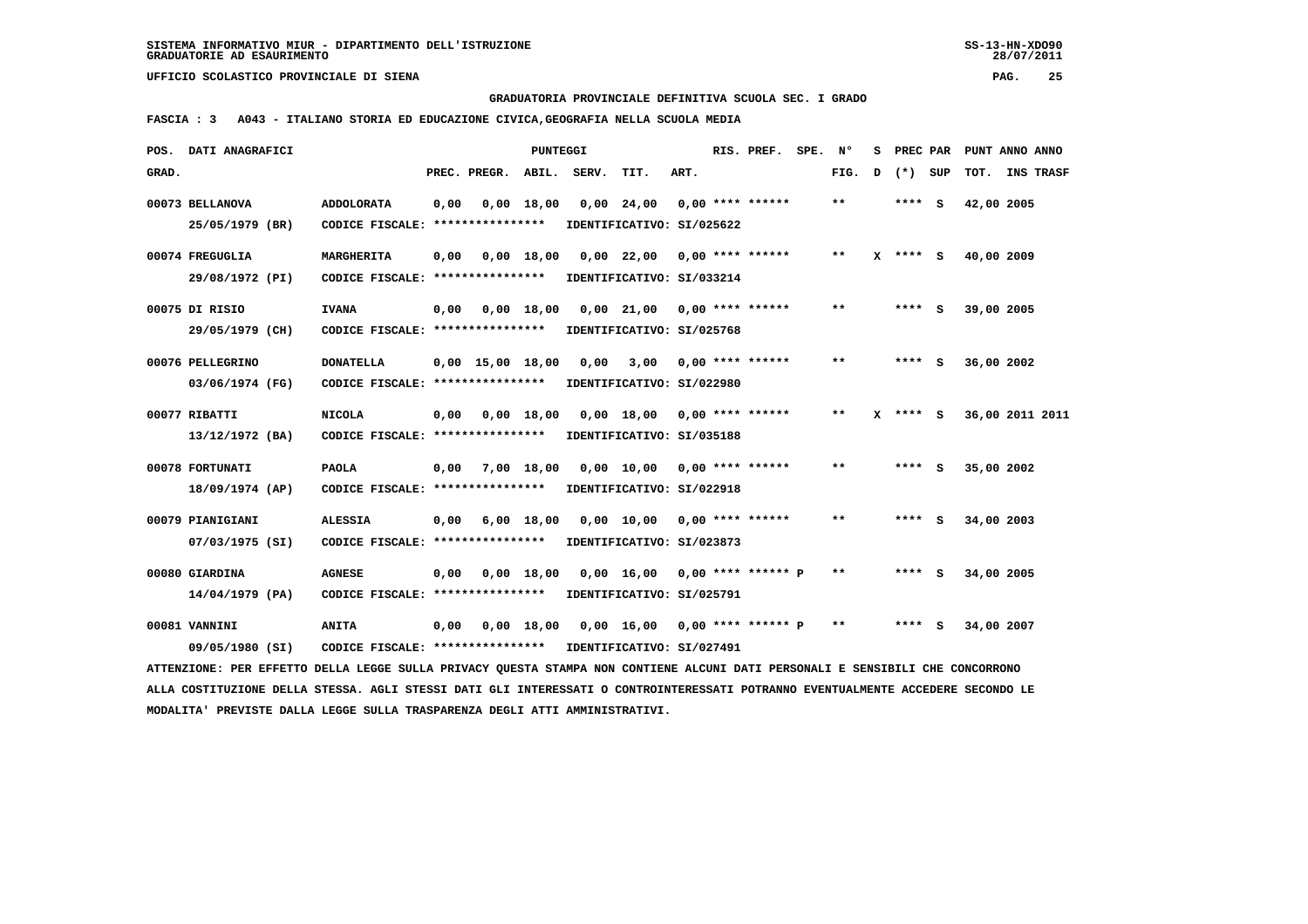**GRADUATORIA PROVINCIALE DEFINITIVA SCUOLA SEC. I GRADO**

 **FASCIA : 3 A043 - ITALIANO STORIA ED EDUCAZIONE CIVICA,GEOGRAFIA NELLA SCUOLA MEDIA**

|       | POS. DATI ANAGRAFICI                                                                                                            |                                   |      |                                | <b>PUNTEGGI</b> |       |                                 |      | RIS. PREF.           | SPE. | N°    | s | PREC PAR   |     | PUNT ANNO ANNO  |           |  |
|-------|---------------------------------------------------------------------------------------------------------------------------------|-----------------------------------|------|--------------------------------|-----------------|-------|---------------------------------|------|----------------------|------|-------|---|------------|-----|-----------------|-----------|--|
| GRAD. |                                                                                                                                 |                                   |      | PREC. PREGR. ABIL.             |                 | SERV. | TIT.                            | ART. |                      |      | FIG.  | D | $(*)$      | SUP | TOT.            | INS TRASF |  |
|       | 00082 GIOSA                                                                                                                     | <b>STEFANIA</b>                   | 0,00 |                                | $0,00$ 18,00    |       | 0,00 16,00                      |      | $0.00$ **** ****** P |      | $* *$ |   | $***$ S    |     | 34,00 2007      |           |  |
|       | D 14/12/1980 (TA)                                                                                                               | CODICE FISCALE: ****************  |      |                                |                 |       | IDENTIFICATIVO: SI/026947       |      |                      |      |       |   |            |     |                 |           |  |
|       | 00083 MACHETTI                                                                                                                  | <b>ALESSANDRA</b>                 | 0,00 |                                | $0,00$ 18,00    |       | 0,00 16,00 0,00 **** ******     |      |                      |      | $* *$ |   | $***$ S    |     | 34,00 2007      |           |  |
|       | 25/07/1980 (SI)                                                                                                                 | CODICE FISCALE: ****************  |      |                                |                 |       | IDENTIFICATIVO: SI/027141       |      |                      |      |       |   |            |     |                 |           |  |
|       | 00084 DI BERARDINO                                                                                                              | <b>MAFALDA</b>                    | 0,00 |                                | 6,00 17,00      |       | 0,00 10,00 0,00 **** ****** P   |      |                      |      | $* *$ |   | $***$ S    |     | 33,00 2005 2005 |           |  |
|       | $01/07/1969$ (AQ)                                                                                                               | CODICE FISCALE: ****************  |      |                                |                 |       | IDENTIFICATIVO: SI/025760       |      |                      |      |       |   |            |     |                 |           |  |
|       |                                                                                                                                 |                                   |      |                                |                 |       |                                 |      |                      |      |       |   |            |     |                 |           |  |
|       | 00085 SCARAMELLI                                                                                                                | SOFIA                             |      | $0,00 \quad 12,00 \quad 18,00$ |                 | 0,00  | 3,00                            |      | $0.00$ **** ******   |      | $* *$ |   | $***5$     |     | 33,00 2005      |           |  |
|       | 16/05/1967 (SI)                                                                                                                 | CODICE FISCALE: ****************  |      |                                |                 |       | IDENTIFICATIVO: SI/025936       |      |                      |      |       |   |            |     |                 |           |  |
|       | 00086 CAMPANILE                                                                                                                 | <b>MARIA</b>                      | 0,00 |                                | 4,00 18,00      |       | 0,00 10,00 0,00 **** ****** P   |      |                      |      | $**$  |   | $***$ S    |     | 32,00 2003      |           |  |
|       | 09/07/1957 (SA)                                                                                                                 | CODICE FISCALE: ***************** |      |                                |                 |       | IDENTIFICATIVO: SI/023789       |      |                      |      |       |   |            |     |                 |           |  |
|       | 00087 CASTELLINI                                                                                                                | <b>FRANCESCA</b>                  | 0,00 |                                | $0,00$ 18,00    |       | $0,00$ 13,00 0,00 **** ****** P |      |                      |      | $* *$ |   | **** S     |     | 31,00 2005      |           |  |
|       | 04/10/1978 (SI)                                                                                                                 | CODICE FISCALE: ****************  |      |                                |                 |       | IDENTIFICATIVO: SI/025920       |      |                      |      |       |   |            |     |                 |           |  |
|       |                                                                                                                                 |                                   |      |                                |                 |       |                                 |      |                      |      |       |   |            |     |                 |           |  |
|       | 00088 FALTONI                                                                                                                   | <b>DANIELA</b>                    | 0,00 |                                | $0,00$ 18,00    |       | $0,00$ 13,00 0,00 **** ******   |      |                      |      | $* *$ |   | $X$ **** S |     | 31,00 2007      |           |  |
|       | 25/03/1974 (AR)                                                                                                                 | CODICE FISCALE: ****************  |      |                                |                 |       | IDENTIFICATIVO: SI/026874       |      |                      |      |       |   |            |     |                 |           |  |
|       | 00089 ZINELLI                                                                                                                   | <b>DONATELLA</b>                  | 0,00 |                                | $0,00$ 18,00    |       | $0,00$ 13,00 0,00 **** ******   |      |                      |      | $* *$ |   | **** S     |     | 31,00 2007      |           |  |
|       | 25/09/1974 (SI)                                                                                                                 | CODICE FISCALE: ****************  |      |                                |                 |       | IDENTIFICATIVO: SI/027458       |      |                      |      |       |   |            |     |                 |           |  |
|       | 00090 CATALDO                                                                                                                   | <b>FILOMENA</b>                   | 0,00 |                                | 0.00 18.00      |       | 0,00 13,00 0,00 **** ****** P   |      |                      |      | $* *$ |   | $***$ S    |     | 31,00 2007      |           |  |
|       | 07/04/1979 (RC)                                                                                                                 | CODICE FISCALE: ****************  |      |                                |                 |       | IDENTIFICATIVO: SI/026768       |      |                      |      |       |   |            |     |                 |           |  |
|       | ATTENZIONE: PER EFFETTO DELLA LEGGE SULLA PRIVACY QUESTA STAMPA NON CONTIENE ALCUNI DATI PERSONALI E SENSIBILI CHE CONCORRONO   |                                   |      |                                |                 |       |                                 |      |                      |      |       |   |            |     |                 |           |  |
|       | ALLA COSTITUZIONE DELLA STESSA. AGLI STESSI DATI GLI INTERESSATI O CONTROINTERESSATI POTRANNO EVENTUALMENTE ACCEDERE SECONDO LE |                                   |      |                                |                 |       |                                 |      |                      |      |       |   |            |     |                 |           |  |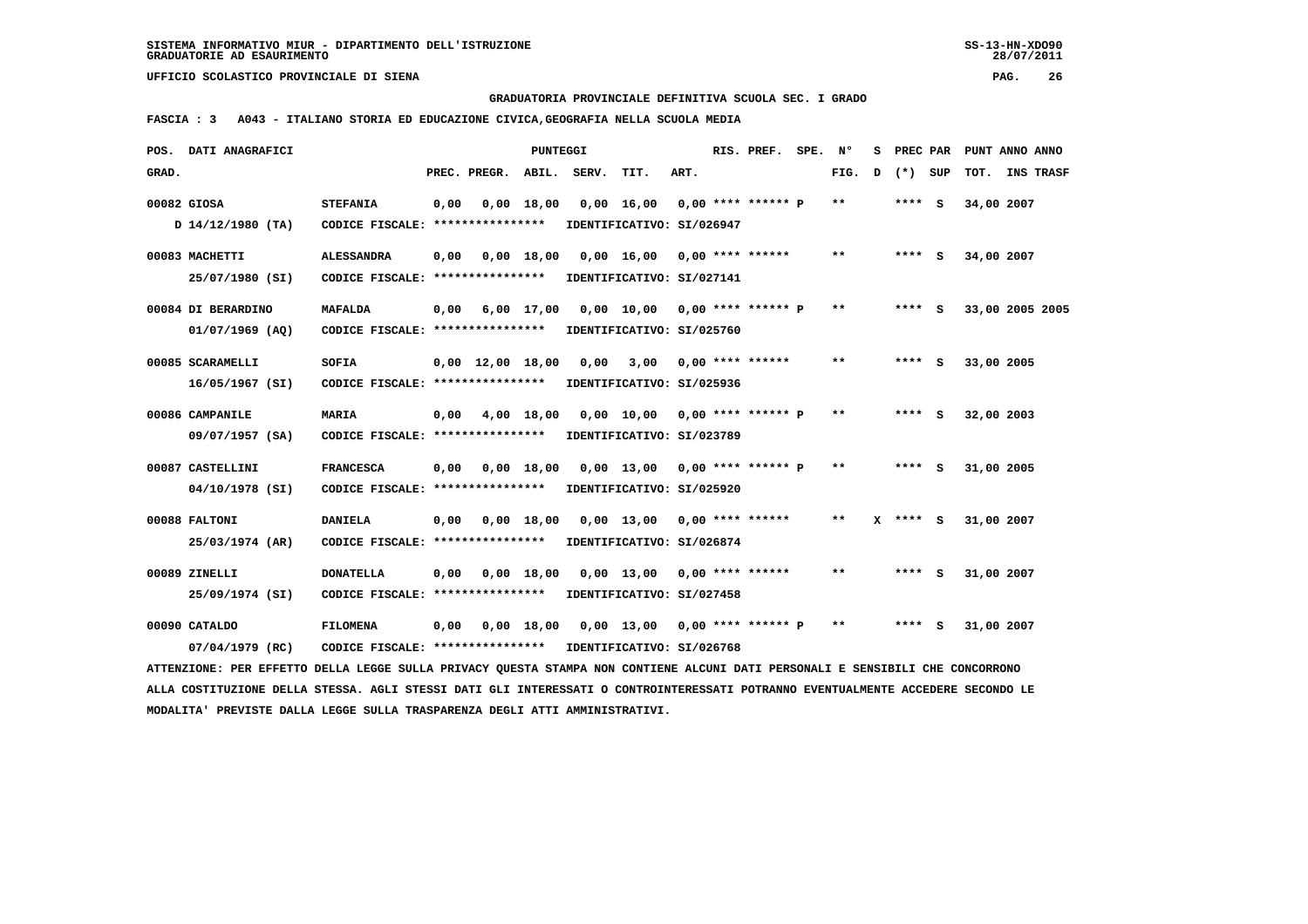**GRADUATORIA PROVINCIALE DEFINITIVA SCUOLA SEC. I GRADO**

 **FASCIA : 3 A043 - ITALIANO STORIA ED EDUCAZIONE CIVICA,GEOGRAFIA NELLA SCUOLA MEDIA**

|       | POS. DATI ANAGRAFICI                                                                                                            |                                  |      |                                | <b>PUNTEGGI</b> |       |                                |      | RIS. PREF.                | SPE. | N°           | s |            |     | PREC PAR PUNT ANNO ANNO |           |
|-------|---------------------------------------------------------------------------------------------------------------------------------|----------------------------------|------|--------------------------------|-----------------|-------|--------------------------------|------|---------------------------|------|--------------|---|------------|-----|-------------------------|-----------|
| GRAD. |                                                                                                                                 |                                  |      | PREC. PREGR.                   | ABIL.           | SERV. | TIT.                           | ART. |                           |      | FIG.         | D | $(*)$      | SUP | TOT.                    | INS TRASF |
|       | 00091 CASTELLINI                                                                                                                | <b>CRISTINA</b>                  | 0,00 |                                | $0,00$ 18,00    |       | $0,00$ 13,00                   |      | $0,00$ **** ******        |      | $***$        |   | X **** S   |     | 31,00 2007              |           |
|       | 13/06/1979 (SI)                                                                                                                 | CODICE FISCALE: **************** |      |                                |                 |       | IDENTIFICATIVO: SI/026761      |      |                           |      |              |   |            |     |                         |           |
|       | 00092 GIORLI                                                                                                                    | <b>CLAUDIA</b>                   | 0.00 |                                | 0.00 18.00      |       | $0.00$ 13.00 0.00 **** ******  |      |                           |      | $* *$        |   | $***$ S    |     | 31,00 2007              |           |
|       | 23/10/1979 (SI)                                                                                                                 | CODICE FISCALE: **************** |      |                                |                 |       | IDENTIFICATIVO: SI/026942      |      |                           |      |              |   |            |     |                         |           |
|       | 00093 NEGRINI                                                                                                                   | <b>ANDREA</b>                    | 0,00 |                                | 3,00 18,00      | 0,00  |                                |      | $9,00$ 0,00 **** ****** P |      | $* *$        |   | $***$ S    |     | 30,00 2002              |           |
|       | 04/11/1974 (SI)                                                                                                                 | CODICE FISCALE: **************** |      |                                |                 |       | IDENTIFICATIVO: SI/022970      |      |                           |      |              |   |            |     |                         |           |
|       | 00094 BATELLI                                                                                                                   | <b>ANTONIO</b>                   |      | $0,00 \quad 15,00 \quad 13,00$ |                 | 0,00  | 2,00                           |      | 0,00 **** ******          |      | $* *$        |   | **** S     |     | 30,00 2002              |           |
|       | 25/03/1972 (SI)                                                                                                                 | CODICE FISCALE: **************** |      |                                |                 |       | IDENTIFICATIVO: SI/022850      |      |                           |      |              |   |            |     |                         |           |
|       | 00095 ROSSI                                                                                                                     | <b>ILENIA</b>                    | 0,00 |                                | 3,00 18,00      | 0,00  |                                |      | $9,00$ 0,00 **** ****** P |      | $* *$        |   | $X$ **** S |     | 30,00 2003              |           |
|       | 28/06/1975 (SI)                                                                                                                 | CODICE FISCALE: **************** |      |                                |                 |       | IDENTIFICATIVO: SI/023884      |      |                           |      |              |   |            |     |                         |           |
|       | 00096 ZOLLO                                                                                                                     | <b>ANDREA</b>                    | 0,00 |                                | 4,00 18,00      | 0.00  | 8,00                           |      | $0,00$ **** ****** P      |      | $* *$        |   | **** S     |     | 30,00 2004 2004         |           |
|       | 16/06/1971 (LI)                                                                                                                 | CODICE FISCALE: **************** |      |                                |                 |       | IDENTIFICATIVO: SI/024719      |      |                           |      |              |   |            |     |                         |           |
|       | 00097 CROCETTA                                                                                                                  | <b>MASSIMO</b>                   | 0,00 |                                | 2,00 18,00      | 0.00  | 8,00                           |      | $0,00$ **** ****** P      |      | $\star\star$ |   | $X$ **** S |     | 28,00 2003              |           |
|       | 06/11/1961 (SI)                                                                                                                 | CODICE FISCALE: **************** |      |                                |                 |       | IDENTIFICATIVO: SI/023813      |      |                           |      |              |   |            |     |                         |           |
|       | 00098 GIOLITTI                                                                                                                  | CATLIN                           | 0,00 |                                | 2,00 18,00      |       | $0,00$ 8,00 0,00 **** ****** P |      |                           |      | $* *$        |   | **** S     |     | 28,00 2003              |           |
|       | 19/10/1970 (RM)                                                                                                                 | CODICE FISCALE: **************** |      |                                |                 |       | IDENTIFICATIVO: SI/023829      |      |                           |      |              |   |            |     |                         |           |
|       | 00099 LISIGNOLI                                                                                                                 | <b>STEFANIA</b>                  | 0,00 |                                | 0,00 18,00      |       | 0,00 10,00 0,00 **** ****** P  |      |                           |      | **           |   | **** S     |     | 28,00 2007              |           |
|       | 27/11/1978 (SA)                                                                                                                 | CODICE FISCALE: **************** |      |                                |                 |       | IDENTIFICATIVO: SI/027016      |      |                           |      |              |   |            |     |                         |           |
|       | ATTENZIONE: PER EFFETTO DELLA LEGGE SULLA PRIVACY QUESTA STAMPA NON CONTIENE ALCUNI DATI PERSONALI E SENSIBILI CHE CONCORRONO   |                                  |      |                                |                 |       |                                |      |                           |      |              |   |            |     |                         |           |
|       | ALLA COSTITUZIONE DELLA STESSA. AGLI STESSI DATI GLI INTERESSATI O CONTROINTERESSATI POTRANNO EVENTUALMENTE ACCEDERE SECONDO LE |                                  |      |                                |                 |       |                                |      |                           |      |              |   |            |     |                         |           |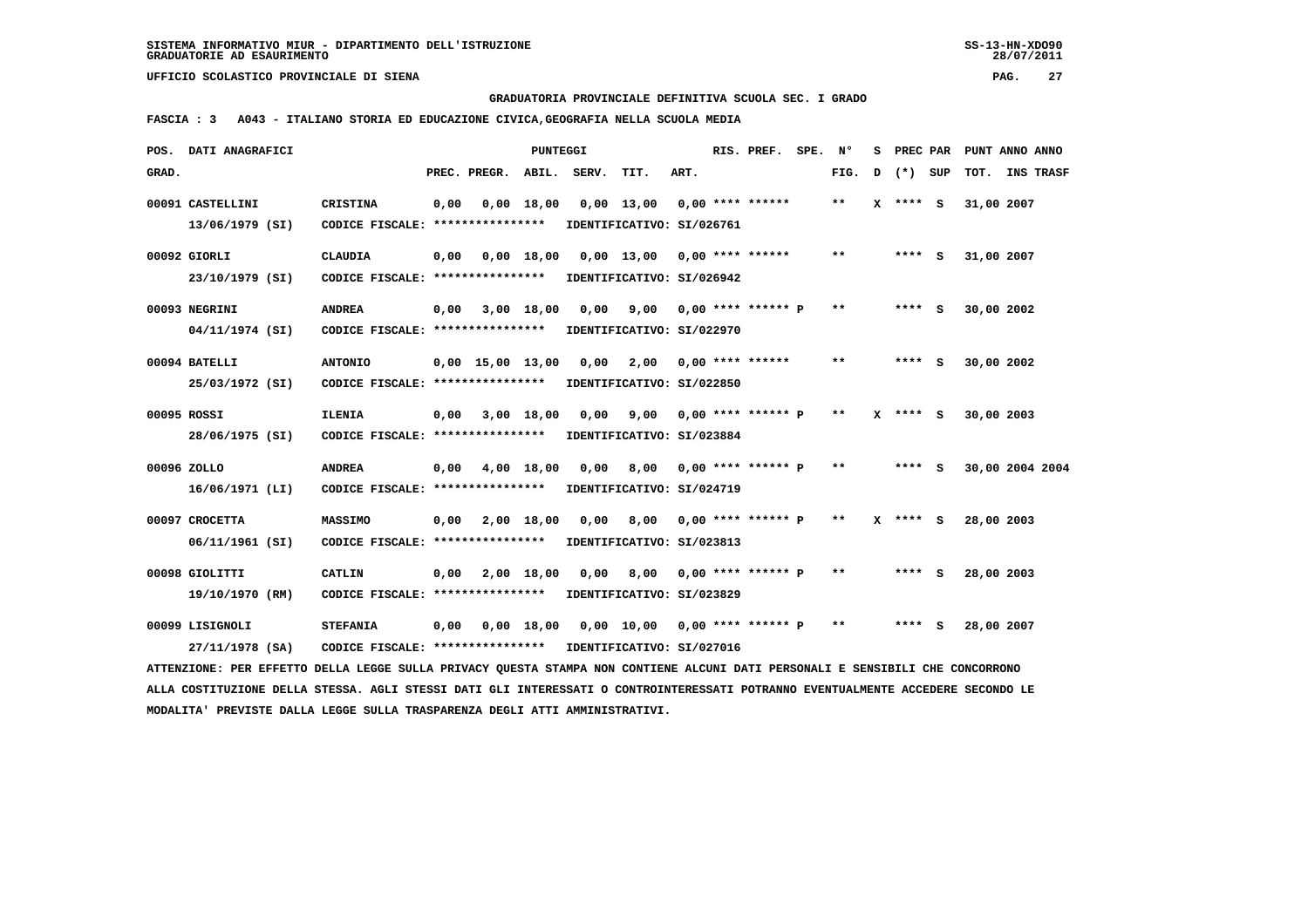**GRADUATORIA PROVINCIALE DEFINITIVA SCUOLA SEC. I GRADO**

 **FASCIA : 3 A043 - ITALIANO STORIA ED EDUCAZIONE CIVICA,GEOGRAFIA NELLA SCUOLA MEDIA**

|            | POS. DATI ANAGRAFICI                                                                                                            |                                   |      |                                | <b>PUNTEGGI</b> |       |                            |      | RIS. PREF. SPE.           | N°                         | s | PREC PAR  | PUNT ANNO ANNO |                  |  |
|------------|---------------------------------------------------------------------------------------------------------------------------------|-----------------------------------|------|--------------------------------|-----------------|-------|----------------------------|------|---------------------------|----------------------------|---|-----------|----------------|------------------|--|
| GRAD.      |                                                                                                                                 |                                   |      | PREC. PREGR. ABIL.             |                 | SERV. | TIT.                       | ART. |                           | FIG.                       | D | $(*)$ SUP | TOT.           | <b>INS TRASF</b> |  |
| 00100 PATI |                                                                                                                                 | <b>SERGIO</b>                     |      | $0,00 \quad 14,00 \quad 13,00$ |                 | 0,00  | 0,00                       |      | $0.00$ **** ******        | $* *$                      |   | **** S    |                | 27,00 2005 2005  |  |
|            | 13/02/1972 (LE)                                                                                                                 | CODICE FISCALE: ****************  |      |                                |                 |       | IDENTIFICATIVO: SI/025893  |      |                           |                            |   |           |                |                  |  |
|            | 00101 ZACCHEI                                                                                                                   | <b>FRANCESCA</b>                  | 0,00 |                                | $0,00$ 18,00    | 0,00  | 9,00                       |      | 0,00 **** ****** P        | $\star\star$               |   | $***$ S   | 27,00 2007     |                  |  |
|            | 20/04/1978 (SI)                                                                                                                 | CODICE FISCALE: ****************  |      |                                |                 |       | IDENTIFICATIVO: SI/027450  |      |                           |                            |   |           |                |                  |  |
|            | 00102 RAFFAELLI                                                                                                                 | <b>PERLA</b>                      | 0,00 |                                | $0,00$ 18,00    |       | 0,00 9,00 0,00 **** ****** |      |                           | $**$                       |   | **** S    | 27,00 2007     |                  |  |
|            | 28/04/1978 (SI)                                                                                                                 | CODICE FISCALE: ***************** |      |                                |                 |       | IDENTIFICATIVO: SI/027361  |      |                           |                            |   |           |                |                  |  |
| 00103 MORI |                                                                                                                                 | <b>CLAUDIA</b>                    | 0,00 |                                | 0.00 18.00      | 0.00  | 9,00                       |      | $0.00$ **** ******        | $\pmb{\times}\pmb{\times}$ |   | **** $S$  | 27,00 2009     |                  |  |
|            | 08/10/1982 (SI)                                                                                                                 | CODICE FISCALE: ****************  |      |                                |                 |       | IDENTIFICATIVO: SI/033298  |      |                           |                            |   |           |                |                  |  |
|            | 00104 TOZZETTI                                                                                                                  | <b>ELISA</b>                      | 0,00 |                                | $0,00$ 18,00    | 0,00  |                            |      | $9,00$ 0,00 **** ******   | $**$                       |   | **** S    | 27,00 2009     |                  |  |
|            | 09/06/1982 (FI)                                                                                                                 | CODICE FISCALE: ***************** |      |                                |                 |       | IDENTIFICATIVO: SI/033286  |      |                           |                            |   |           |                |                  |  |
|            | 00105 FANTOZZI                                                                                                                  | <b>CATERINA</b>                   | 0,00 |                                | $0,00$ 18,00    | 0.00  | 9,00                       |      | $0.00$ **** ******        | $***$                      |   | **** S    | 27,00 2009     |                  |  |
|            | 24/02/1982 (SI)                                                                                                                 | CODICE FISCALE: ****************  |      |                                |                 |       | IDENTIFICATIVO: SI/033217  |      |                           |                            |   |           |                |                  |  |
|            | 00106 SGANGA                                                                                                                    | <b>ALESSIA</b>                    | 0,00 |                                | $0,00$ 18,00    | 0,00  |                            |      | $9,00$ 0,00 **** ******   | $\pmb{\times}\pmb{\times}$ |   | **** S    | 27,00 2009     |                  |  |
|            | 01/10/1981 (RC)                                                                                                                 | CODICE FISCALE: ****************  |      |                                |                 |       | IDENTIFICATIVO: SI/033282  |      |                           |                            |   |           |                |                  |  |
|            | 00107 PROVVEDI                                                                                                                  | <b>LAURA</b>                      | 0,00 |                                | $0,00$ 18,00    | 0,00  |                            |      | $6,00$ 0,00 **** ****** P | $* *$                      |   | $***$ S   | 24,00 2003     |                  |  |
|            | 30/12/1975 (SI)                                                                                                                 | CODICE FISCALE: ****************  |      |                                |                 |       | IDENTIFICATIVO: SI/023874  |      |                           |                            |   |           |                |                  |  |
|            | 00108 PENNA                                                                                                                     | <b>GILDA</b>                      | 0,00 |                                | 0,00 17,00      | 0,00  | 7,00                       |      | 0,00 **** ******          | $\pmb{\times}\pmb{\times}$ |   | **** S    | 24,00 2007     |                  |  |
|            | $06/12/1980$ (SA)                                                                                                               | CODICE FISCALE: ****************  |      |                                |                 |       | IDENTIFICATIVO: SI/027329  |      |                           |                            |   |           |                |                  |  |
|            | ATTENZIONE: PER EFFETTO DELLA LEGGE SULLA PRIVACY OUESTA STAMPA NON CONTIENE ALCUNI DATI PERSONALI E SENSIBILI CHE CONCORRONO   |                                   |      |                                |                 |       |                            |      |                           |                            |   |           |                |                  |  |
|            | ALLA COSTITUZIONE DELLA STESSA. AGLI STESSI DATI GLI INTERESSATI O CONTROINTERESSATI POTRANNO EVENTUALMENTE ACCEDERE SECONDO LE |                                   |      |                                |                 |       |                            |      |                           |                            |   |           |                |                  |  |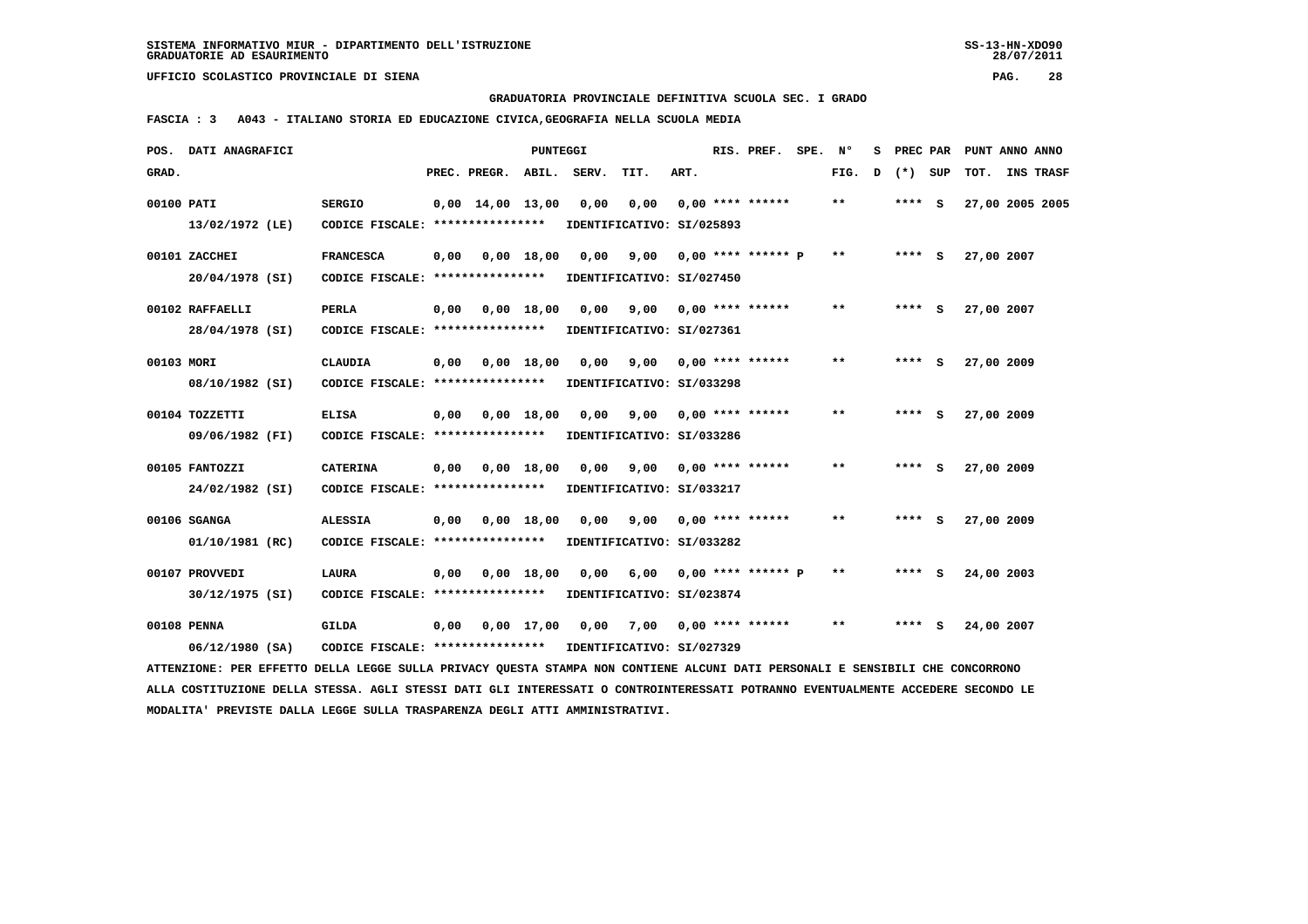**GRADUATORIA PROVINCIALE DEFINITIVA SCUOLA SEC. I GRADO**

 **FASCIA : 3 A043 - ITALIANO STORIA ED EDUCAZIONE CIVICA,GEOGRAFIA NELLA SCUOLA MEDIA**

|       | POS. DATI ANAGRAFICI                                                                                                            |                                                            |      |                               | <b>PUNTEGGI</b> |      |                                            |      | RIS. PREF. SPE. Nº      |       | s |              | PREC PAR PUNT ANNO ANNO |                  |
|-------|---------------------------------------------------------------------------------------------------------------------------------|------------------------------------------------------------|------|-------------------------------|-----------------|------|--------------------------------------------|------|-------------------------|-------|---|--------------|-------------------------|------------------|
| GRAD. |                                                                                                                                 |                                                            |      | PREC. PREGR. ABIL. SERV.      |                 |      | TIT.                                       | ART. |                         | FIG.  | D | (*) SUP      | TOT.                    | <b>INS TRASF</b> |
|       | 00109 MARABISSI                                                                                                                 | <b>SILVIA</b>                                              | 0,00 |                               | 5,00 17,00      | 0,00 | 2,00                                       |      | $0.00$ **** ******      | $***$ |   | **** S       | 24,00 2011 2011         |                  |
|       | 03/03/1972 (SI)                                                                                                                 | CODICE FISCALE: ****************                           |      |                               |                 |      | IDENTIFICATIVO: SI/035216                  |      |                         |       |   |              |                         |                  |
|       | 00110 CALOIA                                                                                                                    | <b>FABIOLA</b>                                             | 0,00 |                               | $0.00$ 18,00    | 0,00 | 6,00 0,00 **** ******                      |      |                         | $* *$ |   | **** S       | 24,00 2011 2011         |                  |
|       | $01/05/1979$ (AV)                                                                                                               | CODICE FISCALE: **************** IDENTIFICATIVO: SI/035186 |      |                               |                 |      |                                            |      |                         |       |   |              |                         |                  |
|       | 00111 FONTANA                                                                                                                   | <b>SALVATORE</b>                                           |      | $0,00$ $0,00$ $18,00$         |                 |      | 0,00 6,00 0,00 **** ******                 |      |                         | $* *$ |   | ****         | 24,00 2011 2011         |                  |
|       | 14/10/1977 (TP)                                                                                                                 | CODICE FISCALE: ****************                           |      |                               |                 |      | IDENTIFICATIVO: SI/035177                  |      |                         |       |   |              |                         |                  |
|       | 00112 BERTI                                                                                                                     | EMILIA MARINA                                              | 0.00 | 0,00 14,00                    |                 | 0,00 |                                            |      | $9,00$ 0,00 **** ****** | $* *$ |   | **** S       | 23,00 2002              |                  |
|       | 01/12/1961 (SP)                                                                                                                 | CODICE FISCALE: *****************                          |      |                               |                 |      | IDENTIFICATIVO: SI/022853                  |      |                         |       |   |              |                         |                  |
|       | 00113 GORACCI                                                                                                                   | <b>MARIA STELLA</b>                                        |      | $0,00 \quad 12,00 \quad 6,00$ |                 | 0,00 | 5,00 0,00 **** ****** P                    |      |                         | $* *$ |   | X **** S     | 23,00 2007              |                  |
| R     | 17/01/1957 (CA)                                                                                                                 | CODICE FISCALE: ****************                           |      |                               |                 |      | IDENTIFICATIVO: SI/022932                  |      |                         |       |   |              |                         |                  |
|       | 00114 BROGINI                                                                                                                   | PATRIZIA                                                   | 0,00 |                               | $6,00$ 13,00    | 0,00 | 4,00 0,00 **** ****** P                    |      |                         | $* *$ |   | $X$ **** $S$ | 23,00 2007              |                  |
|       | 13/05/1965 (SI)                                                                                                                 | CODICE FISCALE: ****************                           |      |                               |                 |      | IDENTIFICATIVO: SI/020119                  |      |                         |       |   |              |                         |                  |
|       | 00115 SANTINI                                                                                                                   | <b>DANILA</b>                                              | 0,00 |                               | 0,00 17,00      |      | 0,00 6,00 0,00 **** ******                 |      |                         | $* *$ |   | $***$ S      | 23,00 2009              |                  |
|       | 27/06/1969 (SI)                                                                                                                 | CODICE FISCALE: ****************                           |      |                               |                 |      | IDENTIFICATIVO: SI/033283                  |      |                         |       |   |              |                         |                  |
|       | 00116 VENTURA                                                                                                                   | <b>STEFANO</b>                                             | 0.00 | 2,00                          | 6,00            |      | $0.00$ 12.00 0.00 **** ******              |      |                         | $* *$ |   | **** S       | 20,00 2007              |                  |
| R     | 23/05/1980 (EE)                                                                                                                 | CODICE FISCALE: ****************                           |      |                               |                 |      | IDENTIFICATIVO: SI/027502                  |      |                         |       |   |              |                         |                  |
|       | 00117 FALCONE                                                                                                                   | PATRIZIA                                                   | 0,00 |                               |                 |      | 0,00 16,00 0,00 3,00 0,00 **** ****** P ** |      |                         |       |   | $X$ **** S   | 19,00 2007              |                  |
|       | 05/05/1976 (FG)                                                                                                                 | CODICE FISCALE: **************** IDENTIFICATIVO: SI/026871 |      |                               |                 |      |                                            |      |                         |       |   |              |                         |                  |
|       | ATTENZIONE: PER EFFETTO DELLA LEGGE SULLA PRIVACY OUESTA STAMPA NON CONTIENE ALCUNI DATI PERSONALI E SENSIBILI CHE CONCORRONO   |                                                            |      |                               |                 |      |                                            |      |                         |       |   |              |                         |                  |
|       | ALLA COSTITUZIONE DELLA STESSA. AGLI STESSI DATI GLI INTERESSATI O CONTROINTERESSATI POTRANNO EVENTUALMENTE ACCEDERE SECONDO LE |                                                            |      |                               |                 |      |                                            |      |                         |       |   |              |                         |                  |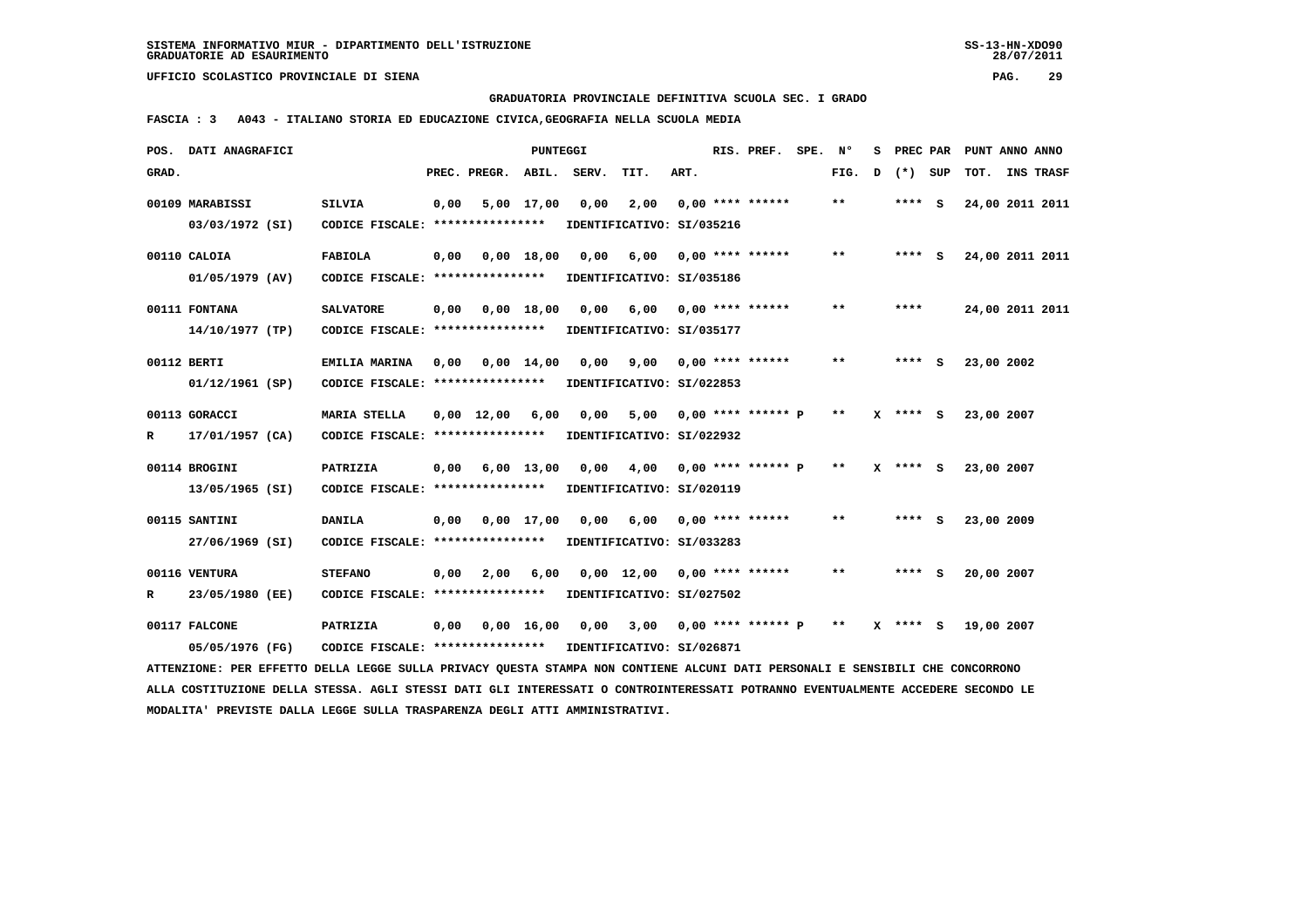**GRADUATORIA PROVINCIALE DEFINITIVA SCUOLA SEC. I GRADO**

 **FASCIA : 3 A043 - ITALIANO STORIA ED EDUCAZIONE CIVICA,GEOGRAFIA NELLA SCUOLA MEDIA**

|             | POS. DATI ANAGRAFICI |                                   |      |                  | PUNTEGGI     |       |                           |      | RIS. PREF.         | SPE. | N°           | s | <b>PREC PAR</b> |     | PUNT ANNO ANNO |                 |
|-------------|----------------------|-----------------------------------|------|------------------|--------------|-------|---------------------------|------|--------------------|------|--------------|---|-----------------|-----|----------------|-----------------|
| GRAD.       |                      |                                   |      | PREC. PREGR.     | ABIL.        | SERV. | TIT.                      | ART. |                    |      | FIG.         | D | $(*)$           | SUP | тот.           | INS TRASF       |
|             | 00118 CENCINI        | <b>PAOLO</b>                      | 0,00 |                  | 0,00 18,00   | 0,00  | 0,00                      |      | $0,00$ **** ****** |      | $\star\star$ |   | $***$ S         |     |                | 18,00 2005 2005 |
|             | 24/10/1976 (SI)      | CODICE FISCALE: ****************  |      |                  |              |       | IDENTIFICATIVO: SI/025670 |      |                    |      |              |   |                 |     |                |                 |
|             | 00119 CHERUBINI      | <b>LAURA</b>                      | 0,00 | 0.00             | 6,00         |       | 0,00 12,00                |      | $0,00$ **** ****** |      | $***$        |   | $***$ S         |     | 18,00 2007     |                 |
| R           | 21/05/1980 (SI)      | CODICE FISCALE:                   |      | **************** |              |       | IDENTIFICATIVO: SI/026775 |      |                    |      |              |   |                 |     |                |                 |
| 00120 LANDI |                      | <b>ENRICO</b>                     | 0.00 |                  | 0,00 18,00   | 0,00  | 0,00                      |      | $0.00$ **** ****** |      | $* *$        |   | $***$ S         |     | 18,00 2007     |                 |
|             | 15/03/1978 (SI)      | CODICE FISCALE: ***************** |      |                  |              |       | IDENTIFICATIVO: SI/027003 |      |                    |      |              |   |                 |     |                |                 |
|             | 00121 GIOFFRE'       | FILIPPO JACOP                     | 0.00 |                  | $0,00$ 18,00 |       | 0,00 0,00                 |      | $0,00$ **** ****** |      | $\star\star$ |   | $X$ **** S      |     |                | 18,00 2011 2011 |
|             | 10/07/1978 (SI)      | CODICE FISCALE: ****************  |      |                  |              |       | IDENTIFICATIVO: SI/035196 |      |                    |      |              |   |                 |     |                |                 |
|             | 00122 SANARELLI      | <b>MARIA</b>                      | 0,00 |                  | 2,00 15,00   | 0,00  | 0,00                      |      | $0.00$ **** ****** |      | $***$        |   | ****            |     | 17,00 2007     |                 |
|             | 18/08/1953 (SI)      | CODICE FISCALE: ****************  |      |                  |              |       | IDENTIFICATIVO: SI/027577 |      |                    |      |              |   |                 |     |                |                 |
|             | 00123 CAROTI         | CARLA                             | 0,00 |                  | $3,00$ 13,00 | 0,00  | 0,00                      |      | $0,00$ **** ****** |      | $\star\star$ |   | ****            |     | 16,00 2002     |                 |
|             | $10/07/1960$ (SI)    | CODICE FISCALE: ****************  |      |                  |              |       | IDENTIFICATIVO: SI/020127 |      |                    |      |              |   |                 |     |                |                 |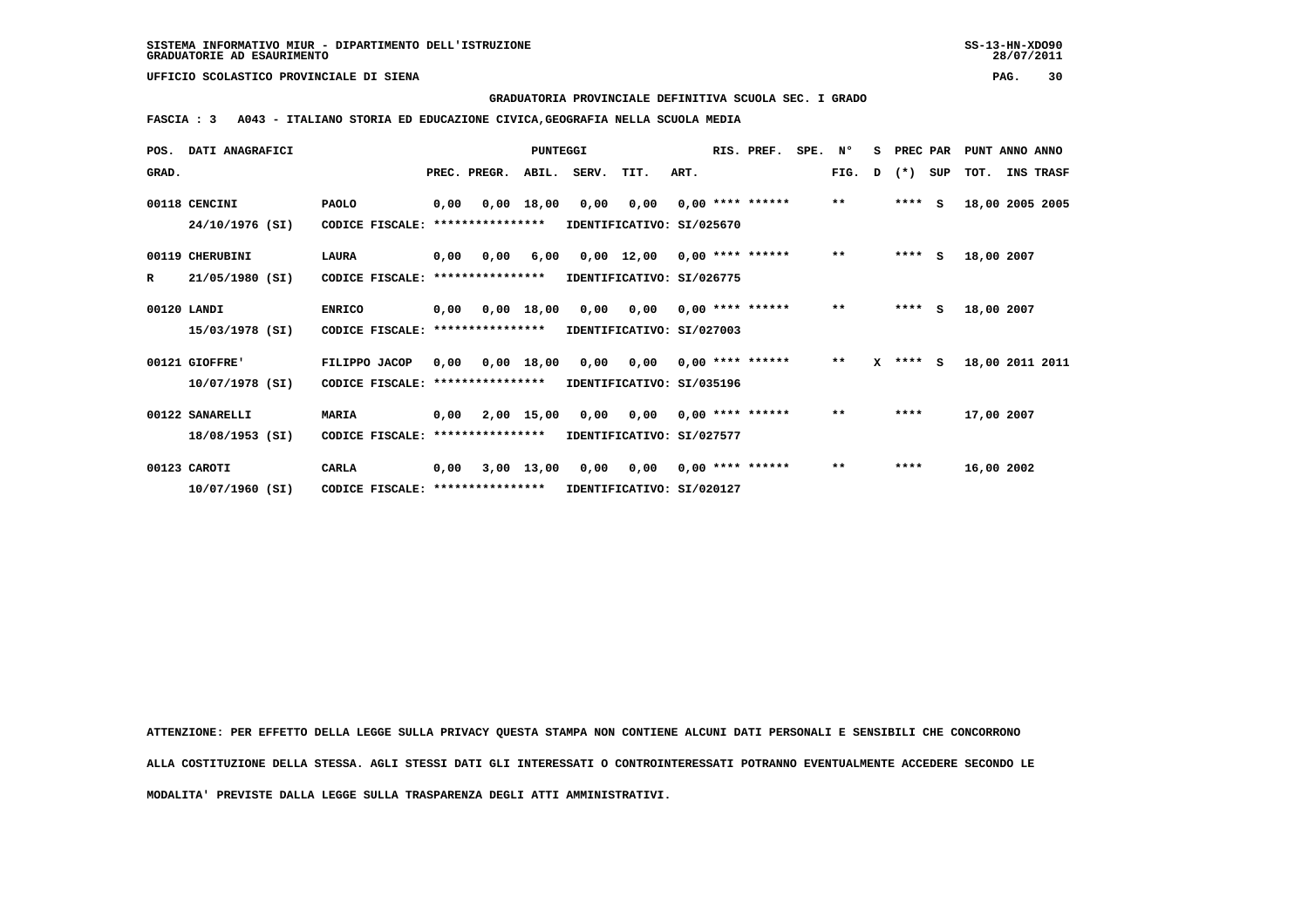**GRADUATORIA PROVINCIALE DEFINITIVA SCUOLA SEC. I GRADO**

 **FASCIA : 3 A059 - SCIENZE MATEMATICHE, CHIMICHE, FISICHE E NATURALI NELLA SCUOLA MEDIA**

|       | POS. DATI ANAGRAFICI                                                                                                            |                                   |                          | PUNTEGGI |                               |                                                   |      | RIS. PREF. SPE. Nº |       | s |         | PREC PAR PUNT ANNO ANNO |           |
|-------|---------------------------------------------------------------------------------------------------------------------------------|-----------------------------------|--------------------------|----------|-------------------------------|---------------------------------------------------|------|--------------------|-------|---|---------|-------------------------|-----------|
| GRAD. |                                                                                                                                 |                                   | PREC. PREGR. ABIL. SERV. |          |                               | TIT.                                              | ART. |                    | FIG.  | D | (*) SUP | TOT.                    | INS TRASF |
|       | 00001 CASTIGNONI                                                                                                                | <b>SONIA</b>                      |                          |          | $0,00$ 75,00 42,00 24,00 3,00 |                                                   |      | $0.00$ **** ****** | $* *$ |   |         | X **** S 144,00 2003    |           |
|       | $01/06/1967$ (SI)                                                                                                               | CODICE FISCALE: ****************  |                          |          |                               | IDENTIFICATIVO: SI/023793                         |      |                    |       |   |         |                         |           |
|       | 00002 MUGNAINI                                                                                                                  | <b>SERENA</b>                     |                          |          |                               | 0,00 51,00 42,00 24,00 21,00 0,00 **** ****** P   |      |                    | $***$ |   |         | X **** S 138,00 2004    |           |
|       | D 02/02/1976 (GR)                                                                                                               | CODICE FISCALE: ****************  |                          |          |                               | IDENTIFICATIVO: SI/024754                         |      |                    |       |   |         |                         |           |
|       | 00003 SANTONI                                                                                                                   | <b>STEFANIA</b>                   |                          |          |                               | 0,00 63,00 41,00 24,00 10,00 0,00 **** ******     |      |                    | $* *$ |   |         | X **** S 138,00 2004    |           |
|       | 04/10/1975 (SI)                                                                                                                 | CODICE FISCALE: ****************  |                          |          |                               | IDENTIFICATIVO: SI/024691                         |      |                    |       |   |         |                         |           |
|       | 00004 CARUSO                                                                                                                    | ANNAMARIA                         |                          |          |                               | $0,00$ 60,00 41,00 24,00 13,00 0,00 **** ******   |      |                    | $***$ |   |         | **** S 138,00 2005      |           |
|       | 25/03/1972 (RM)                                                                                                                 | CODICE FISCALE: ***************** |                          |          |                               | IDENTIFICATIVO: SI/025665                         |      |                    |       |   |         |                         |           |
|       | 00005 PALMERINI                                                                                                                 | <b>EMANUELA</b>                   |                          |          |                               | $0.00$ 46.00 42.00 24.00 21.00 0.00 **** ******   |      |                    | $**$  |   |         | X **** S 133,00 2007    |           |
|       | 04/08/1972 (AR)                                                                                                                 | CODICE FISCALE: ****************  |                          |          |                               | IDENTIFICATIVO: SI/027297                         |      |                    |       |   |         |                         |           |
|       | 00006 SEMBOLONI                                                                                                                 | <b>SERENA</b>                     |                          |          |                               | 0,00 48,00 42,00 24,00 13,00 0,00 **** ****** P   |      |                    | $* *$ |   |         | **** S 127,00 2005      |           |
|       | 13/07/1976 (SI)                                                                                                                 | CODICE FISCALE: ****************  |                          |          |                               | IDENTIFICATIVO: SI/025939                         |      |                    |       |   |         |                         |           |
|       | 00007 DI FABIO                                                                                                                  | <b>ANTONIETTA</b>                 |                          |          |                               | $0,00$ 51,00 42,00 24,00 9,00 0,00 **** ******    |      |                    | $* *$ |   |         | X **** S 126,00 2005    |           |
|       | $07/09/1975$ (NA)                                                                                                               | CODICE FISCALE: ****************  |                          |          |                               | IDENTIFICATIVO: SI/025763                         |      |                    |       |   |         |                         |           |
|       | 00008 CATALDI                                                                                                                   | <b>ANNA</b>                       |                          |          |                               | $0,00$ 48,00 41,00 24,00 13,00 0,00 **** ******   |      |                    | $***$ |   |         | **** S 126,00 2005      |           |
|       | 27/02/1971 (MT)                                                                                                                 | CODICE FISCALE: ***************** |                          |          |                               | IDENTIFICATIVO: SI/025667                         |      |                    |       |   |         |                         |           |
|       | 00009 SCOTTI                                                                                                                    | <b>LAURA</b>                      |                          |          |                               | $0,00$ 48,00 42,00 24,00 10,00 0,00 **** ****** P |      |                    | $***$ |   |         | **** S 124,00 2005      |           |
|       | D 17/04/1978 (SI)                                                                                                               | CODICE FISCALE: ****************  |                          |          |                               | IDENTIFICATIVO: SI/025938                         |      |                    |       |   |         |                         |           |
|       | ATTENZIONE: PER EFFETTO DELLA LEGGE SULLA PRIVACY QUESTA STAMPA NON CONTIENE ALCUNI DATI PERSONALI E SENSIBILI CHE CONCORRONO   |                                   |                          |          |                               |                                                   |      |                    |       |   |         |                         |           |
|       | ALLA COSTITUZIONE DELLA STESSA. AGLI STESSI DATI GLI INTERESSATI O CONTROINTERESSATI POTRANNO EVENTUALMENTE ACCEDERE SECONDO LE |                                   |                          |          |                               |                                                   |      |                    |       |   |         |                         |           |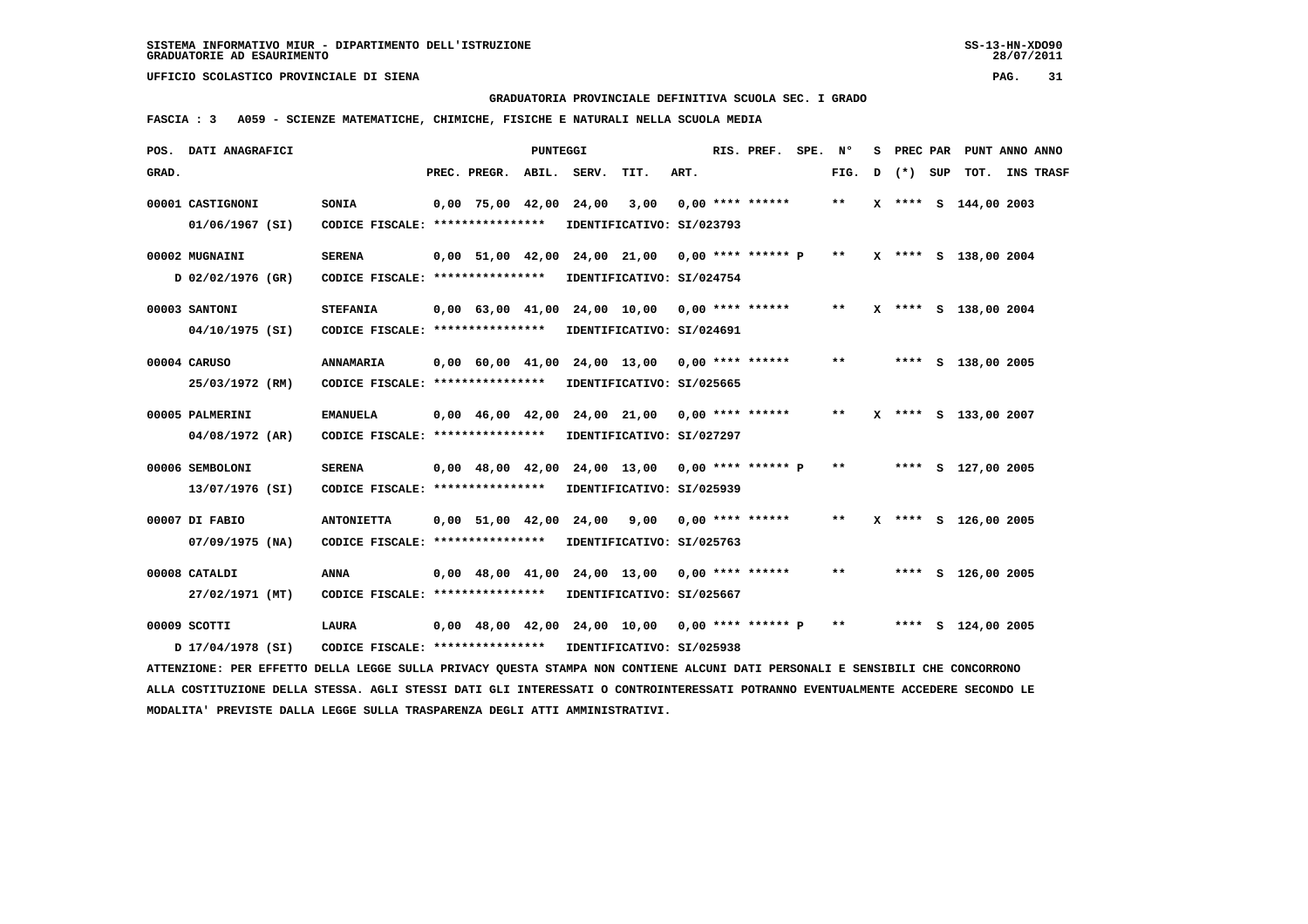**GRADUATORIA PROVINCIALE DEFINITIVA SCUOLA SEC. I GRADO**

 **FASCIA : 3 A059 - SCIENZE MATEMATICHE, CHIMICHE, FISICHE E NATURALI NELLA SCUOLA MEDIA**

|       | POS. DATI ANAGRAFICI                                                                                                            |                                                            |                          | <b>PUNTEGGI</b> |                              |                                                   |      | RIS. PREF. SPE. Nº   |       | s |         | PREC PAR PUNT ANNO ANNO |                  |
|-------|---------------------------------------------------------------------------------------------------------------------------------|------------------------------------------------------------|--------------------------|-----------------|------------------------------|---------------------------------------------------|------|----------------------|-------|---|---------|-------------------------|------------------|
| GRAD. |                                                                                                                                 |                                                            | PREC. PREGR. ABIL. SERV. |                 |                              | TIT.                                              | ART. |                      | FIG.  | D | (*) SUP | тот.                    | <b>INS TRASF</b> |
|       | 00010 FIORE                                                                                                                     | <b>GIOVINA</b>                                             |                          |                 | 0,00 34,00 41,00 24,00 18,00 |                                                   |      | $0.00$ **** ******   | $***$ |   |         | **** S 117,00 2007      |                  |
|       | 06/07/1975 (FG)                                                                                                                 | CODICE FISCALE: *****************                          |                          |                 |                              | IDENTIFICATIVO: SI/026897                         |      |                      |       |   |         |                         |                  |
|       |                                                                                                                                 |                                                            |                          |                 |                              |                                                   |      |                      |       |   |         |                         |                  |
|       | 00011 ROMANO                                                                                                                    | <b>LAURA</b>                                               |                          |                 |                              | 0,00 24,00 42,00 24,00 25,00 0,00 **** ******     |      |                      | $* *$ |   |         | X **** S 115,00 2007    |                  |
|       | 22/01/1966 (CS)                                                                                                                 | CODICE FISCALE: *****************                          |                          |                 |                              | IDENTIFICATIVO: SI/027388                         |      |                      |       |   |         |                         |                  |
|       | 00012 SABATINI                                                                                                                  | PATRIZIA                                                   |                          |                 |                              | 0,00 36,00 42,00 24,00 13,00                      |      | $0.00$ **** ******   | $* *$ |   |         | **** S 115,00 2007      |                  |
|       | 18/10/1974 (GR)                                                                                                                 | CODICE FISCALE: *****************                          |                          |                 |                              | IDENTIFICATIVO: SI/027396                         |      |                      |       |   |         |                         |                  |
|       |                                                                                                                                 |                                                            |                          |                 |                              |                                                   |      |                      |       |   |         |                         |                  |
|       | 00013 CORSINI                                                                                                                   | <b>MARIA TERESA</b>                                        |                          |                 |                              | $0,00$ 26,00 41,00 24,00 21,00 0,00 **** ******   |      |                      | $* *$ |   |         | **** S 112,00 2007      |                  |
|       | 04/01/1967 (SI)                                                                                                                 | CODICE FISCALE: ****************                           |                          |                 |                              | IDENTIFICATIVO: SI/026850                         |      |                      |       |   |         |                         |                  |
|       | 00014 LORENZINI                                                                                                                 | <b>ELENA</b>                                               |                          |                 |                              | 0,00 36,00 41,00 24,00 10,00 0,00 **** ****** P   |      |                      | $***$ |   |         | **** S 111,00 2007      |                  |
|       | 04/12/1978 (SI)                                                                                                                 | CODICE FISCALE: *****************                          |                          |                 |                              | IDENTIFICATIVO: SI/027024                         |      |                      |       |   |         |                         |                  |
|       |                                                                                                                                 |                                                            |                          |                 |                              |                                                   |      |                      |       |   |         |                         |                  |
|       | 00015 MANGANELLI                                                                                                                | <b>DESIRE</b>                                              |                          |                 |                              | $0,00$ 36,00 41,00 24,00 9,00 0,00 **** ****** P  |      |                      | $* *$ |   |         | **** S 110,00 2007      |                  |
|       | D 28/04/1973 (SI)                                                                                                               | CODICE FISCALE: ****************                           |                          |                 |                              | IDENTIFICATIVO: SI/027238                         |      |                      |       |   |         |                         |                  |
|       | 00016 CASSANELLI                                                                                                                | <b>ANNA</b>                                                |                          |                 |                              | 0,00 24,00 39,00 24,00 21,00                      |      | $0.00$ **** ****** P | $***$ |   |         | **** S 108,00 2007      |                  |
|       | 13/12/1975 (PA)                                                                                                                 | CODICE FISCALE: *****************                          |                          |                 |                              | IDENTIFICATIVO: SI/026760                         |      |                      |       |   |         |                         |                  |
|       |                                                                                                                                 |                                                            |                          |                 |                              |                                                   |      |                      |       |   |         |                         |                  |
|       | 00017 GHIRIBELLI                                                                                                                | <b>CHIARA</b>                                              |                          |                 |                              | 0,00 36,00 41,00 24,00 7,00                       |      | $0.00$ **** ******   | $* *$ |   |         | **** S 108,00 2007      |                  |
|       | 22/03/1978 (SI)                                                                                                                 | CODICE FISCALE: ****************                           |                          |                 |                              | IDENTIFICATIVO: SI/026925                         |      |                      |       |   |         |                         |                  |
|       | 00018 FINESCHI                                                                                                                  | <b>SILVIA</b>                                              |                          |                 |                              | $0.00$ 24.00 40.00 24.00 18.00 0.00 **** ****** P |      |                      | $* *$ |   |         | **** S 106,00 2007      |                  |
|       | D 26/03/1973 (SI)                                                                                                               | CODICE FISCALE: **************** IDENTIFICATIVO: SI/026894 |                          |                 |                              |                                                   |      |                      |       |   |         |                         |                  |
|       | ATTENZIONE: PER EFFETTO DELLA LEGGE SULLA PRIVACY QUESTA STAMPA NON CONTIENE ALCUNI DATI PERSONALI E SENSIBILI CHE CONCORRONO   |                                                            |                          |                 |                              |                                                   |      |                      |       |   |         |                         |                  |
|       | ALLA COSTITUZIONE DELLA STESSA. AGLI STESSI DATI GLI INTERESSATI O CONTROINTERESSATI POTRANNO EVENTUALMENTE ACCEDERE SECONDO LE |                                                            |                          |                 |                              |                                                   |      |                      |       |   |         |                         |                  |
|       | MODALITA' PREVISTE DALLA LEGGE SULLA TRASPARENZA DEGLI ATTI AMMINISTRATIVI.                                                     |                                                            |                          |                 |                              |                                                   |      |                      |       |   |         |                         |                  |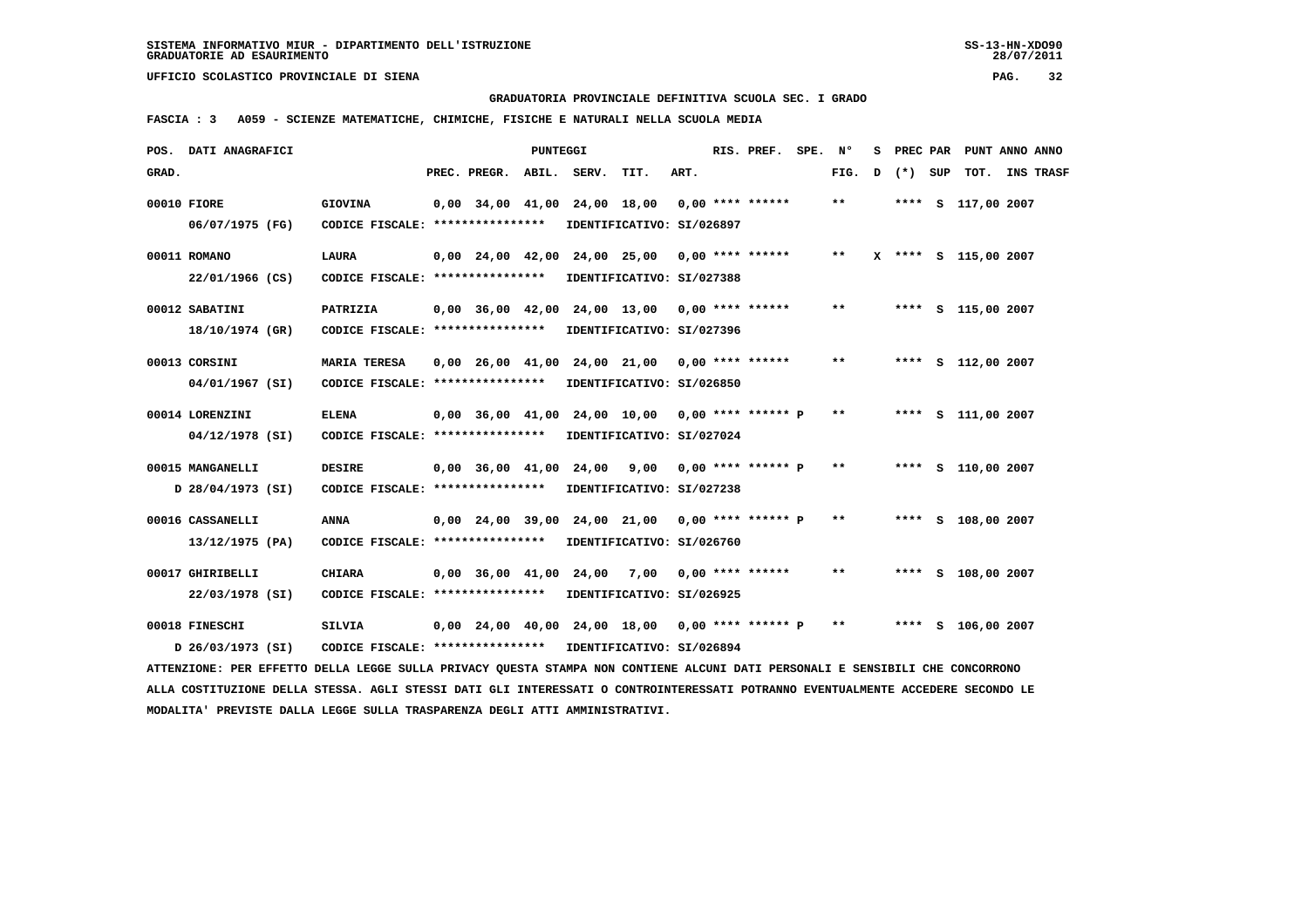**GRADUATORIA PROVINCIALE DEFINITIVA SCUOLA SEC. I GRADO**

 **FASCIA : 3 A059 - SCIENZE MATEMATICHE, CHIMICHE, FISICHE E NATURALI NELLA SCUOLA MEDIA**

| POS.  | DATI ANAGRAFICI                                                                                                                 |                                   |      |                                | PUNTEGGI   |             |                                                   |      | RIS. PREF.         | SPE. | N°                         | s | PREC PAR     |     | PUNT ANNO ANNO          |                  |
|-------|---------------------------------------------------------------------------------------------------------------------------------|-----------------------------------|------|--------------------------------|------------|-------------|---------------------------------------------------|------|--------------------|------|----------------------------|---|--------------|-----|-------------------------|------------------|
| GRAD. |                                                                                                                                 |                                   |      | PREC. PREGR.                   |            | ABIL. SERV. | TIT.                                              | ART. |                    |      | FIG.                       | D | $(*)$        | SUP | TOT.                    | <b>INS TRASF</b> |
|       | 00019 BERTI                                                                                                                     | <b>ROBERTO</b>                    |      | $0,00$ 76,00                   | 6,00       | 24,00       | 0,00                                              |      | $0.00$ **** ****** |      | $\pmb{\times}\pmb{\times}$ |   |              |     | **** S 106,00 2011 2011 |                  |
| R     | $12/12/1965$ (SI)                                                                                                               | CODICE FISCALE: ****************  |      |                                |            |             | IDENTIFICATIVO: SI/035124                         |      |                    |      |                            |   |              |     |                         |                  |
|       | 00020 PAOLI                                                                                                                     | LUCA                              |      |                                |            |             | $0,00$ 27,00 42,00 24,00 12,00 0,00 **** ******   |      |                    |      | $***$                      |   |              |     | X **** S 105,00 2004    |                  |
|       | 03/07/1974 (GR)                                                                                                                 | CODICE FISCALE: ***************** |      |                                |            |             | IDENTIFICATIVO: SI/024655                         |      |                    |      |                            |   |              |     |                         |                  |
|       | 00021 SANTORO                                                                                                                   | <b>ANTONELLA</b>                  |      |                                |            |             | $0,00$ 12,00 40,00 24,00 24,00 0,00 **** ******   |      |                    |      | $* *$                      |   |              |     | **** S 100,00 2007      |                  |
|       | 28/04/1974 (TA)                                                                                                                 | CODICE FISCALE: ****************  |      |                                |            |             | IDENTIFICATIVO: SI/027406                         |      |                    |      |                            |   |              |     |                         |                  |
|       | 00022 ANGELINI                                                                                                                  | ELENA                             |      | $0.00 \quad 20.00 \quad 41.00$ |            | 24,00       | 9,00                                              |      | $0.00$ **** ****** |      | $***$                      |   | $X$ **** $S$ |     | 94,00 2007              |                  |
|       | 20/02/1980 (SI)                                                                                                                 | CODICE FISCALE: ****************  |      |                                |            |             | IDENTIFICATIVO: SI/026637                         |      |                    |      |                            |   |              |     |                         |                  |
|       | 00023 BARTALINI                                                                                                                 | <b>SERENA</b>                     |      |                                |            |             | $0,00$ 14,00 41,00 24,00 10,00 0,00 **** ****** P |      |                    |      | $* *$                      |   | $***$ S      |     | 89,00 2007              |                  |
|       | 11/08/1973 (SI)                                                                                                                 | CODICE FISCALE: ****************  |      |                                |            |             | IDENTIFICATIVO: SI/026691                         |      |                    |      |                            |   |              |     |                         |                  |
|       | 00024 POLIZZANO                                                                                                                 | <b>SIMONA</b>                     | 0,00 |                                | 8,00 41,00 |             | 28,00 12,00 0,00 **** ******                      |      |                    |      | **                         |   | **** S       |     | 89,00 2007              |                  |
|       | 07/04/1976 (RM)                                                                                                                 | CODICE FISCALE: ****************  |      |                                |            |             | IDENTIFICATIVO: SI/027342                         |      |                    |      |                            |   |              |     |                         |                  |
|       | 00025 DE ROSA                                                                                                                   | <b>SILVANA</b>                    |      |                                |            |             | $0.00$ 22.00 42.00 14.00 10.00 0.00 **** ******   |      |                    |      | **                         |   | **** S       |     |                         | 88,00 2011 2011  |
|       | 01/03/1962 (AV)                                                                                                                 | CODICE FISCALE: ***************** |      |                                |            |             | IDENTIFICATIVO: SI/035191                         |      |                    |      |                            |   |              |     |                         |                  |
|       | 00026 CERBONI                                                                                                                   | <b>BARBARA</b>                    |      |                                |            |             | $0,00$ 11,00 40,00 24,00 12,00 0,00 **** ****** P |      |                    |      | $* *$                      |   | **** S       |     | 87,00 2007              |                  |
|       | 19/01/1968 (SI)                                                                                                                 | CODICE FISCALE: ****************  |      |                                |            |             | IDENTIFICATIVO: SI/022888                         |      |                    |      |                            |   |              |     |                         |                  |
|       | 00027 BERNARDI                                                                                                                  | <b>FRANCESCA</b>                  | 0,00 |                                |            |             | $0,00$ 42,00 24,00 21,00 0,00 **** ******         |      |                    |      | $\pmb{\times}\pmb{\times}$ |   | **** S       |     | 87,00 2007              |                  |
|       | 24/08/1978 (SI)                                                                                                                 | CODICE FISCALE: ***************** |      |                                |            |             | IDENTIFICATIVO: SI/026703                         |      |                    |      |                            |   |              |     |                         |                  |
|       | ATTENZIONE: PER EFFETTO DELLA LEGGE SULLA PRIVACY QUESTA STAMPA NON CONTIENE ALCUNI DATI PERSONALI E SENSIBILI CHE CONCORRONO   |                                   |      |                                |            |             |                                                   |      |                    |      |                            |   |              |     |                         |                  |
|       | ALLA COSTITUZIONE DELLA STESSA. AGLI STESSI DATI GLI INTERESSATI O CONTROINTERESSATI POTRANNO EVENTUALMENTE ACCEDERE SECONDO LE |                                   |      |                                |            |             |                                                   |      |                    |      |                            |   |              |     |                         |                  |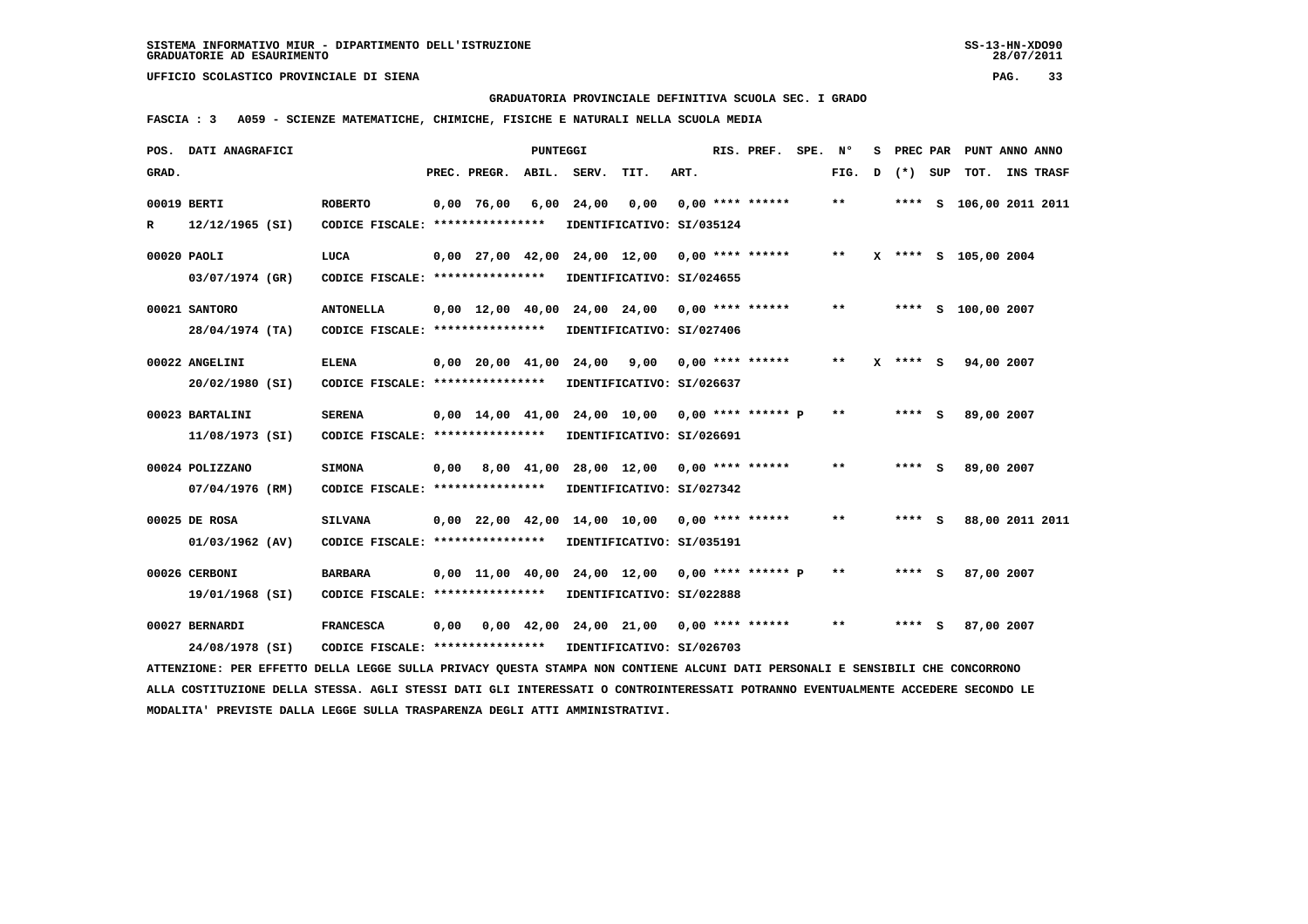**GRADUATORIA PROVINCIALE DEFINITIVA SCUOLA SEC. I GRADO**

 **FASCIA : 3 A059 - SCIENZE MATEMATICHE, CHIMICHE, FISICHE E NATURALI NELLA SCUOLA MEDIA**

|       | POS. DATI ANAGRAFICI                                                                                                            |                                   |      |                          | PUNTEGGI       |                               |                                                |      | RIS. PREF.         | SPE. | N°                         | s | <b>PREC PAR</b> | PUNT ANNO ANNO |                  |
|-------|---------------------------------------------------------------------------------------------------------------------------------|-----------------------------------|------|--------------------------|----------------|-------------------------------|------------------------------------------------|------|--------------------|------|----------------------------|---|-----------------|----------------|------------------|
| GRAD. |                                                                                                                                 |                                   |      | PREC. PREGR. ABIL. SERV. |                |                               | TIT.                                           | ART. |                    |      | FIG.                       | D | (*) SUP         | TOT.           | <b>INS TRASF</b> |
|       | 00028 BIANCHI                                                                                                                   | <b>SARA</b>                       |      |                          |                | $0,00$ 12,00 42,00 24,00 9,00 |                                                |      | $0.00$ **** ****** |      | $\pmb{\times}\pmb{\times}$ |   | $***$ S         | 87,00 2007     |                  |
|       | 22/05/1979 (LI)                                                                                                                 | CODICE FISCALE: ****************  |      |                          |                |                               | IDENTIFICATIVO: SI/026705                      |      |                    |      |                            |   |                 |                |                  |
|       | 00029 LORDO                                                                                                                     | <b>ANTONELLA</b>                  | 0,00 |                          |                |                               | $0,00$ 42,00 24,00 18,00 0,00 **** ******      |      |                    |      | $* *$                      |   | $X$ **** $S$    | 84,00 2009     |                  |
|       | 26/07/1974 (FG)                                                                                                                 | CODICE FISCALE: ***************** |      |                          |                |                               | IDENTIFICATIVO: SI/033272                      |      |                    |      |                            |   |                 |                |                  |
|       | 00030 CHELLINI                                                                                                                  | <b>FRANCESCA</b>                  |      |                          |                |                               | $0,00$ 18,00 41,00 0,00 12,00 0,00 **** ****** |      |                    |      | $***$                      |   | $X$ **** S      | 71,00 2004     |                  |
|       | 14/10/1971 (SI)                                                                                                                 | CODICE FISCALE: ***************** |      |                          |                |                               | IDENTIFICATIVO: SI/024604                      |      |                    |      |                            |   |                 |                |                  |
|       | 00031 TERZIANI                                                                                                                  | <b>EMANUELA</b>                   | 0,00 |                          | $0.00$ $41.00$ | 24,00                         | 6,00                                           |      | $0,00$ **** ****** |      | $* *$                      |   | $***$ S         | 71,00 2009     |                  |
|       | 07/08/1977 (SI)                                                                                                                 | CODICE FISCALE: ***************** |      |                          |                |                               | IDENTIFICATIVO: SI/033255                      |      |                    |      |                            |   |                 |                |                  |
|       | 00032 CIRILLO                                                                                                                   | <b>ILARIA</b>                     |      | $0,00$ $0,00$ $41,00$    |                | 0,00                          | 6,00 0,00 **** ******                          |      |                    |      | $* *$                      |   | $***$ S         | 47,00 2009     |                  |
|       | 12/10/1980 (MI)                                                                                                                 | CODICE FISCALE: ***************** |      |                          |                |                               | IDENTIFICATIVO: SI/033257                      |      |                    |      |                            |   |                 |                |                  |
|       | 00033 GRASSI                                                                                                                    | <b>SANDRA</b>                     |      | $0,00$ 28,00 16,00       |                |                               | 0,00 0,00                                      |      | $0,00$ **** ****** |      | **                         |   | **** S          | 44,00 2007     |                  |
|       | $10/02/1965$ (SI)                                                                                                               | CODICE FISCALE: ****************  |      |                          |                |                               | IDENTIFICATIVO: SI/026957                      |      |                    |      |                            |   |                 |                |                  |
|       | 00034 DONIA                                                                                                                     | <b>FRANCESCA</b>                  | 0,00 |                          | $0.00$ 17.00   |                               | 0,00 21,00 0,00 **** ******                    |      |                    |      | **                         |   | $***$ S         | 38,00 2007     |                  |
|       | 19/08/1974 (LT)                                                                                                                 | CODICE FISCALE: ****************  |      |                          |                |                               | IDENTIFICATIVO: SI/026844                      |      |                    |      |                            |   |                 |                |                  |
|       | 00035 BRAVI                                                                                                                     | <b>FABIO</b>                      | 0,00 |                          | $0,00$ 15,00   |                               | $0,00$ 22,00 0,00 **** ****** P                |      |                    |      | $* *$                      |   | $X$ **** $S$    | 37,00 2007     |                  |
|       | 04/02/1975 (SI)                                                                                                                 | CODICE FISCALE: ***************** |      |                          |                |                               | IDENTIFICATIVO: SI/026727                      |      |                    |      |                            |   |                 |                |                  |
|       | 00036 PUTORTI'                                                                                                                  | <b>ETTORE</b>                     |      | $0,00$ 18,00 17,00       |                | 0,00                          | 0,00                                           |      | $0,00$ **** ****** |      | $***$                      |   | $X$ **** $S$    | 35,00 2004     |                  |
|       | 26/02/1965 (FI)                                                                                                                 | CODICE FISCALE: ****************  |      |                          |                |                               | IDENTIFICATIVO: SI/024683                      |      |                    |      |                            |   |                 |                |                  |
|       | ATTENZIONE: PER EFFETTO DELLA LEGGE SULLA PRIVACY QUESTA STAMPA NON CONTIENE ALCUNI DATI PERSONALI E SENSIBILI CHE CONCORRONO   |                                   |      |                          |                |                               |                                                |      |                    |      |                            |   |                 |                |                  |
|       | ALLA COSTITUZIONE DELLA STESSA. AGLI STESSI DATI GLI INTERESSATI O CONTROINTERESSATI POTRANNO EVENTUALMENTE ACCEDERE SECONDO LE |                                   |      |                          |                |                               |                                                |      |                    |      |                            |   |                 |                |                  |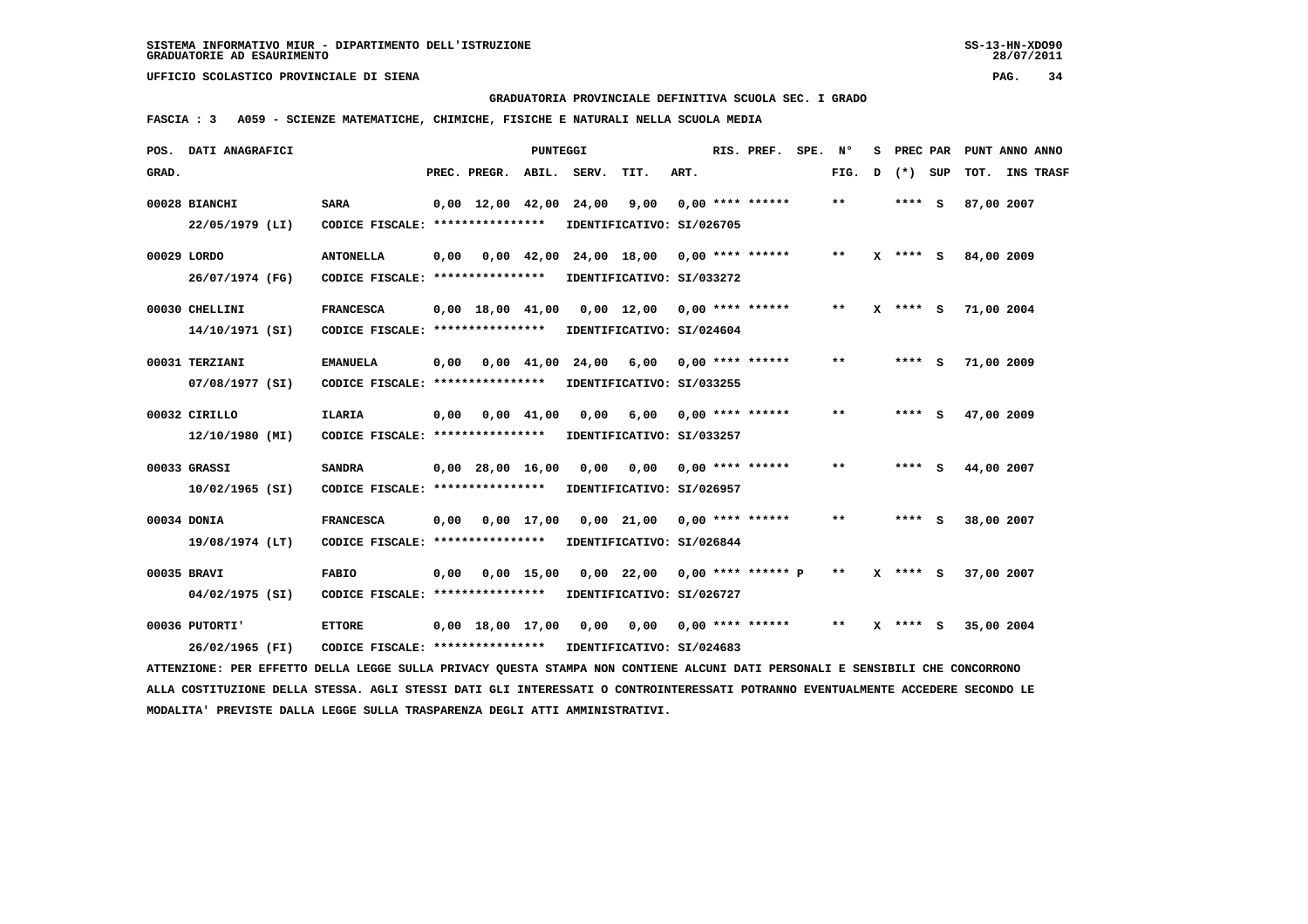**GRADUATORIA PROVINCIALE DEFINITIVA SCUOLA SEC. I GRADO**

 **FASCIA : 3 A059 - SCIENZE MATEMATICHE, CHIMICHE, FISICHE E NATURALI NELLA SCUOLA MEDIA**

| POS.  | <b>DATI ANAGRAFICI</b> |                                  |      |              | PUNTEGGI     |       |                               |      | RIS. PREF.              | SPE. | N°    | s | PREC PAR     |     | PUNT ANNO ANNO  |           |
|-------|------------------------|----------------------------------|------|--------------|--------------|-------|-------------------------------|------|-------------------------|------|-------|---|--------------|-----|-----------------|-----------|
| GRAD. |                        |                                  |      | PREC. PREGR. | ABIL.        | SERV. | TIT.                          | ART. |                         |      | FIG.  | D | $(*)$        | SUP | TOT.            | INS TRASF |
|       | 00037 BRUNO            | <b>COSTANZA</b>                  | 0,00 |              | 0,00 18,00   |       | $0,00$ 13,00 0,00 **** ****** |      |                         |      | $**$  |   | ****         | s   | 31,00 2007      |           |
|       | 03/12/1976 (RM)        | CODICE FISCALE: **************** |      |              |              |       | IDENTIFICATIVO: SI/026731     |      |                         |      |       |   |              |     |                 |           |
|       | 00038 PASQUI           | <b>VALERIA</b>                   | 0,00 |              | 9,00 12,00   | 0,00  |                               |      | $9,00$ 0,00 **** ****** |      | $***$ |   | $***$ S      |     | 30,00 2002 2002 |           |
|       | 15/02/1965 (PZ)        | CODICE FISCALE: **************** |      |              |              |       | IDENTIFICATIVO: SI/023055     |      |                         |      |       |   |              |     |                 |           |
|       | 00039 CAPPELLI         | LUCA                             | 0,00 |              | 0,00 18,00   |       | 0,00 12,00 0,00 **** ****** P |      |                         |      | $* *$ |   | $X$ **** $S$ |     | 30,00 2007      |           |
|       | D 15/02/1971 (SI)      | CODICE FISCALE: **************** |      |              |              |       | IDENTIFICATIVO: SI/026747     |      |                         |      |       |   |              |     |                 |           |
|       | 00040 GIGLIO COBUZIO   | <b>ANGELA</b>                    | 0,00 |              | $0.00$ 17.00 |       | 0,00 13,00 0,00 **** ****** P |      |                         |      | $* *$ |   | $X$ **** S   |     | 30,00 2007      |           |
|       | 05/10/1973 (NA)        | CODICE FISCALE: **************** |      |              |              |       | IDENTIFICATIVO: SI/026931     |      |                         |      |       |   |              |     |                 |           |
|       | 00041 MIGNOZZI         | <b>ANNALISA</b>                  | 0,00 |              | 7,00 18,00   |       | 0,00 3,00 0,00 **** ****** P  |      |                         |      | $* *$ |   | $X$ **** $S$ |     | 28,00 2003      |           |
|       | 10/02/1963 (RM)        | CODICE FISCALE: **************** |      |              |              |       | IDENTIFICATIVO: SI/023857     |      |                         |      |       |   |              |     |                 |           |
|       | 00042 BARONE           | <b>MICHELA</b>                   | 0,00 |              | 3,00 15,00   | 0,00  |                               |      | $9,00$ 0,00 **** ****** |      | $**$  |   | $***$ S      |     | 27,00 2007      |           |
|       | $01/04/1960$ (AL)      | CODICE FISCALE: **************** |      |              |              |       | IDENTIFICATIVO: SI/025604     |      |                         |      |       |   |              |     |                 |           |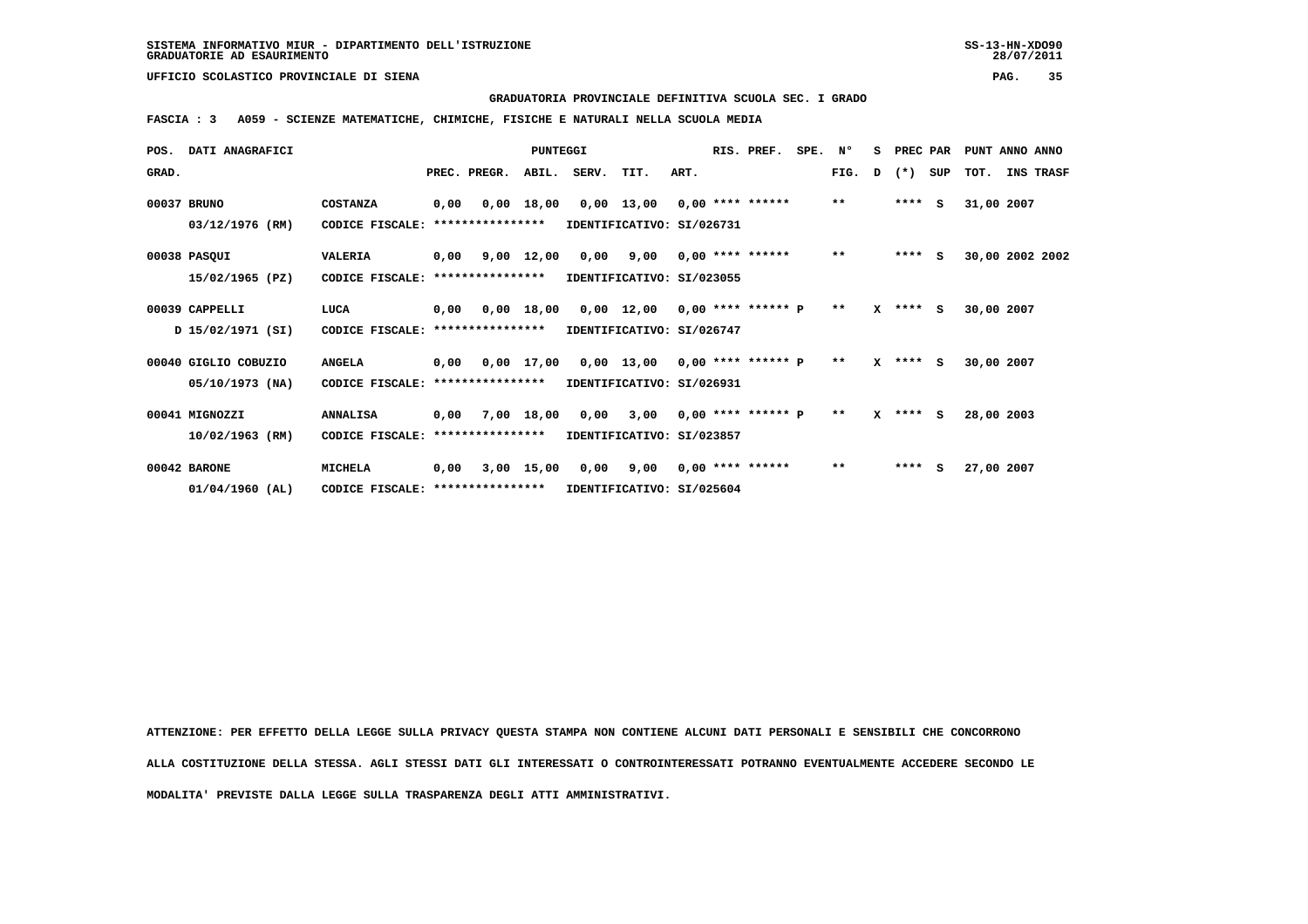**GRADUATORIA PROVINCIALE DEFINITIVA SCUOLA SEC. I GRADO**

 **FASCIA : 3 A245 - LINGUA STRANIERA (FRANCESE)**

|             | POS. DATI ANAGRAFICI                                                                                                            |                                   |                                            | PUNTEGGI |                        |                                                 |      | RIS. PREF. SPE.    | Ν°    | s |        |     | PREC PAR PUNT ANNO ANNO   |                  |
|-------------|---------------------------------------------------------------------------------------------------------------------------------|-----------------------------------|--------------------------------------------|----------|------------------------|-------------------------------------------------|------|--------------------|-------|---|--------|-----|---------------------------|------------------|
| GRAD.       |                                                                                                                                 |                                   | PREC. PREGR.                               |          | ABIL. SERV.            | TIT.                                            | ART. |                    | FIG.  | D | $(* )$ | SUP | тот.                      | <b>INS TRASF</b> |
|             | 00001 BOZZINI                                                                                                                   | <b>ANGELA</b>                     |                                            |          |                        | 0,00 60,00 42,00 24,00 10,00                    |      | $0,00$ **** ****** | $* *$ |   |        |     | **** S 136,00 2004        |                  |
|             | 03/10/1977 (SI)                                                                                                                 | CODICE FISCALE: ****************  |                                            |          |                        | IDENTIFICATIVO: SI/024602                       |      |                    |       |   |        |     |                           |                  |
|             | 00002 STARINIERI                                                                                                                | LIDIA                             | $0.00$ $90.00$ $15.00$ $24.00$             |          |                        | 6,00                                            |      | $0.00$ **** ****** | $**$  |   |        |     | **** S 135,00 2002        |                  |
|             | 05/06/1966 (CH)                                                                                                                 | CODICE FISCALE: ***************** |                                            |          |                        | IDENTIFICATIVO: SI/023015                       |      |                    |       |   |        |     |                           |                  |
|             | 00003 COCCHI                                                                                                                    | <b>MARINA</b>                     |                                            |          |                        | 0,00 84,00 13,00 24,00 13,00 0,00 **** ******   |      |                    | $* *$ |   |        |     | **** S 134,00 2002        |                  |
|             | 27/06/1968 (PG)                                                                                                                 | CODICE FISCALE: ****************  |                                            |          |                        | IDENTIFICATIVO: SI/022832                       |      |                    |       |   |        |     |                           |                  |
|             | 00004 MEUZZI                                                                                                                    | <b>FEDERICA</b>                   | 0,00 56,00 42,00                           |          |                        | 24,00 12,00 0,00 **** ****** P                  |      |                    | $* *$ |   |        |     | **** S 134,00 2005        |                  |
|             | D 16/12/1974 (SI)                                                                                                               | CODICE FISCALE: ****************  |                                            |          |                        | IDENTIFICATIVO: SI/025866                       |      |                    |       |   |        |     |                           |                  |
| 00005 IORIO |                                                                                                                                 | <b>SEBASTIANA</b>                 |                                            |          | 0,00 84,00 16,00 24,00 | 9,00                                            |      | $0.00$ **** ****** | $* *$ |   |        |     | X **** S 133,00 2004 2004 |                  |
|             | 27/11/1961 (PZ)                                                                                                                 | CODICE FISCALE: ****************  |                                            |          |                        | IDENTIFICATIVO: SI/024528                       |      |                    |       |   |        |     |                           |                  |
|             | 00006 AVANZATI                                                                                                                  | <b>CRISTINA</b>                   |                                            |          |                        | $0.00$ 50.00 42.00 24.00 13.00 0.00 **** ****** |      |                    | $***$ |   |        |     | **** S 129,00 2005        |                  |
|             | 13/07/1973 (RM)                                                                                                                 | CODICE FISCALE: ****************  |                                            |          |                        | IDENTIFICATIVO: SI/025976                       |      |                    |       |   |        |     |                           |                  |
|             | 00007 FORSONI                                                                                                                   | <b>BARBARA</b>                    |                                            |          |                        | 0,00 38,00 41,00 24,00 10,00                    |      | 0,00 **** ****** P | $* *$ |   |        |     | X **** S 113,00 2007      |                  |
|             | D 27/12/1976 (SI)                                                                                                               | CODICE FISCALE: ****************  |                                            |          |                        | IDENTIFICATIVO: SI/026901                       |      |                    |       |   |        |     |                           |                  |
|             | 00008 BILOTTO                                                                                                                   | <b>CHIARA FEDERI</b>              |                                            |          |                        | $0,00$ 12,00 42,00 24,00 10,00 0,00 **** ****** |      |                    | **    |   | **** S |     | 88,00 2007                |                  |
|             | 26/07/1981 (EE)                                                                                                                 | CODICE FISCALE: ****************  |                                            |          |                        | IDENTIFICATIVO: SI/026709                       |      |                    |       |   |        |     |                           |                  |
| 00009 PEPI  |                                                                                                                                 | MICHELA                           | $0.00 \quad 12.00 \quad 42.00 \quad 24.00$ |          |                        | 0.00                                            |      | 0,00 **** ****** P | **    |   | **** S |     | 78,00 2007                |                  |
|             | 12/08/1977 (SI)                                                                                                                 | CODICE FISCALE: ***************** |                                            |          |                        | IDENTIFICATIVO: SI/027334                       |      |                    |       |   |        |     |                           |                  |
|             | ATTENZIONE: PER EFFETTO DELLA LEGGE SULLA PRIVACY QUESTA STAMPA NON CONTIENE ALCUNI DATI PERSONALI E SENSIBILI CHE CONCORRONO   |                                   |                                            |          |                        |                                                 |      |                    |       |   |        |     |                           |                  |
|             | ALLA COSTITUZIONE DELLA STESSA. AGLI STESSI DATI GLI INTERESSATI O CONTROINTERESSATI POTRANNO EVENTUALMENTE ACCEDERE SECONDO LE |                                   |                                            |          |                        |                                                 |      |                    |       |   |        |     |                           |                  |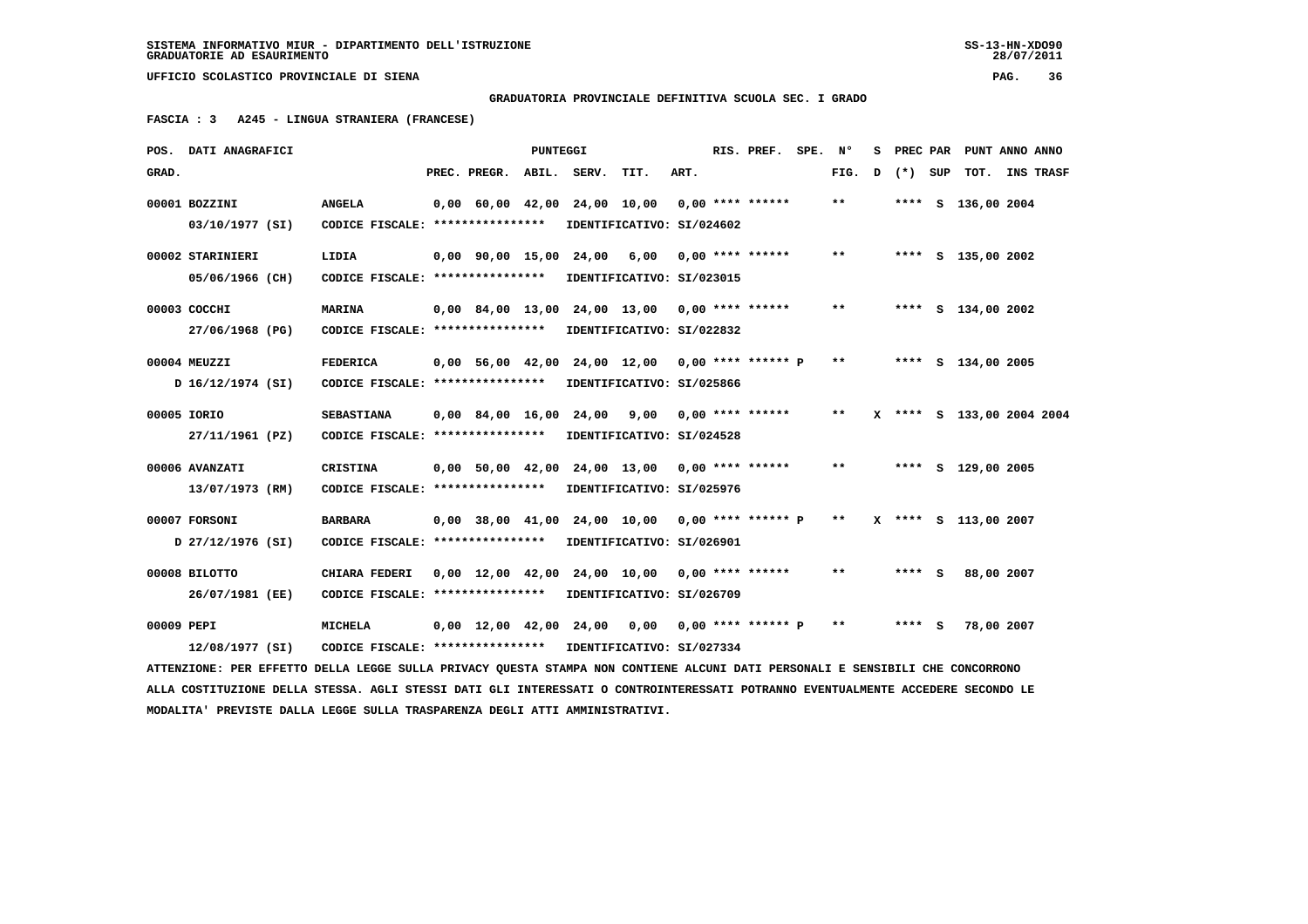## **GRADUATORIA PROVINCIALE DEFINITIVA SCUOLA SEC. I GRADO**

 **FASCIA : 3 A245 - LINGUA STRANIERA (FRANCESE)**

|       | POS. DATI ANAGRAFICI                                                                                                            |                                   |      |                                | <b>PUNTEGGI</b>    |                                          |                                |      | RIS. PREF.                | SPE. | N°    | s |         | PREC PAR PUNT ANNO ANNO |           |
|-------|---------------------------------------------------------------------------------------------------------------------------------|-----------------------------------|------|--------------------------------|--------------------|------------------------------------------|--------------------------------|------|---------------------------|------|-------|---|---------|-------------------------|-----------|
| GRAD. |                                                                                                                                 |                                   |      | PREC. PREGR.                   | ABIL.              | SERV.                                    | TIT.                           | ART. |                           |      | FIG.  | D | (*) SUP | TOT.                    | INS TRASF |
|       | 00010 BLASILLI                                                                                                                  | <b>ALBERTO</b>                    |      | $0,00$ 48,00 11,00             |                    | 0,00                                     | 0,00                           |      | $0.00$ **** ******        |      | **    |   | **** S  | 59,00 2000              |           |
|       | 31/05/1959 (PG)                                                                                                                 | CODICE FISCALE: ***************** |      |                                |                    |                                          | IDENTIFICATIVO: SI/020102      |      |                           |      |       |   |         |                         |           |
|       | 00011 RADEMOLI                                                                                                                  | <b>CATERINA</b>                   |      | $0.00 \quad 12.00 \quad 18.00$ |                    |                                          | 0,00 15,00 0,00 **** ****** P  |      |                           |      | $***$ |   | $***$ S | 45,00 2007              |           |
|       | 03/09/1973 (SI)                                                                                                                 | CODICE FISCALE: ****************  |      |                                |                    |                                          | IDENTIFICATIVO: SI/024672      |      |                           |      |       |   |         |                         |           |
|       | 00012 CASTANO                                                                                                                   | <b>ROSSANA</b>                    | 0,00 |                                | 3,00 18,00         |                                          | 0,00 13,00 0,00 **** ******    |      |                           |      | $**$  |   | **** S  | 34,00 2009              |           |
|       | 24/12/1971 (ME)                                                                                                                 | CODICE FISCALE: ***************** |      |                                |                    |                                          | IDENTIFICATIVO: SI/033258      |      |                           |      |       |   |         |                         |           |
|       | 00013 PITEIRA VALENTE AL TELMA SOFIA                                                                                            |                                   | 0,00 |                                |                    | $0,00$ 14,00 18,00 0,00 0,00 **** ****** |                                |      |                           |      | $* *$ |   | $***$ S | 32,00 2009              |           |
|       | 27/12/1973 (EE)                                                                                                                 | CODICE FISCALE: ****************  |      |                                |                    |                                          | IDENTIFICATIVO: SI/033302      |      |                           |      |       |   |         |                         |           |
|       | 00014 LIVIDE                                                                                                                    | <b>CHIARA</b>                     | 0,00 |                                | $0,00 \quad 16,00$ |                                          | 0,00 13,00 0,00 **** ******    |      |                           |      | $**$  |   | $***$ S | 29,00 2003              |           |
|       | 14/06/1975 (SI)                                                                                                                 | CODICE FISCALE: ****************  |      |                                |                    |                                          | IDENTIFICATIVO: SI/022946      |      |                           |      |       |   |         |                         |           |
|       | 00015 BADOLATO                                                                                                                  | <b>FRANCESCA</b>                  | 0,00 |                                | 5,00 17,00         |                                          | $0,00$ 6,00 0,00 **** ****** P |      |                           |      | $***$ |   | **** S  | 28,00 2007 2007         |           |
|       | 03/11/1962 (VV)                                                                                                                 | CODICE FISCALE: ****************  |      |                                |                    |                                          | IDENTIFICATIVO: SI/026670      |      |                           |      |       |   |         |                         |           |
|       | 00016 LUSSONE                                                                                                                   | <b>ROSSELLA</b>                   | 0,00 |                                | $0,00$ 18,00       | 0,00                                     |                                |      | $9,00$ 0,00 **** ****** P |      | $* *$ |   | $***$ S | 27,00 2009              |           |
|       | 10/09/1980 (BA)                                                                                                                 | CODICE FISCALE: ****************  |      |                                |                    |                                          | IDENTIFICATIVO: SI/027026      |      |                           |      |       |   |         |                         |           |
|       | 00017 BOEMIO                                                                                                                    | <b>TERESA</b>                     | 0,00 |                                | 5,00 15,00         | 0.00                                     | 3,00                           |      | $0.00$ **** ******        |      | $* *$ |   | **** S  | 23,00 2011 2011         |           |
|       | $04/03/1973$ (NA)                                                                                                               | CODICE FISCALE: ****************  |      |                                |                    |                                          | IDENTIFICATIVO: SI/035162      |      |                           |      |       |   |         |                         |           |
|       | 00018 BERNARDINI                                                                                                                | <b>STEFANO</b>                    | 0,00 |                                | 4,00 18,00         | 0,00                                     | 0,00                           |      | $0,00$ **** ******        |      | $* *$ |   | $***$ S | 22,00 2004              |           |
|       | 14/12/1962 (SI)                                                                                                                 | CODICE FISCALE: ****************  |      |                                |                    |                                          | IDENTIFICATIVO: SI/024566      |      |                           |      |       |   |         |                         |           |
|       | ATTENZIONE: PER EFFETTO DELLA LEGGE SULLA PRIVACY OUESTA STAMPA NON CONTIENE ALCUNI DATI PERSONALI E SENSIBILI CHE CONCORRONO   |                                   |      |                                |                    |                                          |                                |      |                           |      |       |   |         |                         |           |
|       | ALLA COSTITUZIONE DELLA STESSA. AGLI STESSI DATI GLI INTERESSATI O CONTROINTERESSATI POTRANNO EVENTUALMENTE ACCEDERE SECONDO LE |                                   |      |                                |                    |                                          |                                |      |                           |      |       |   |         |                         |           |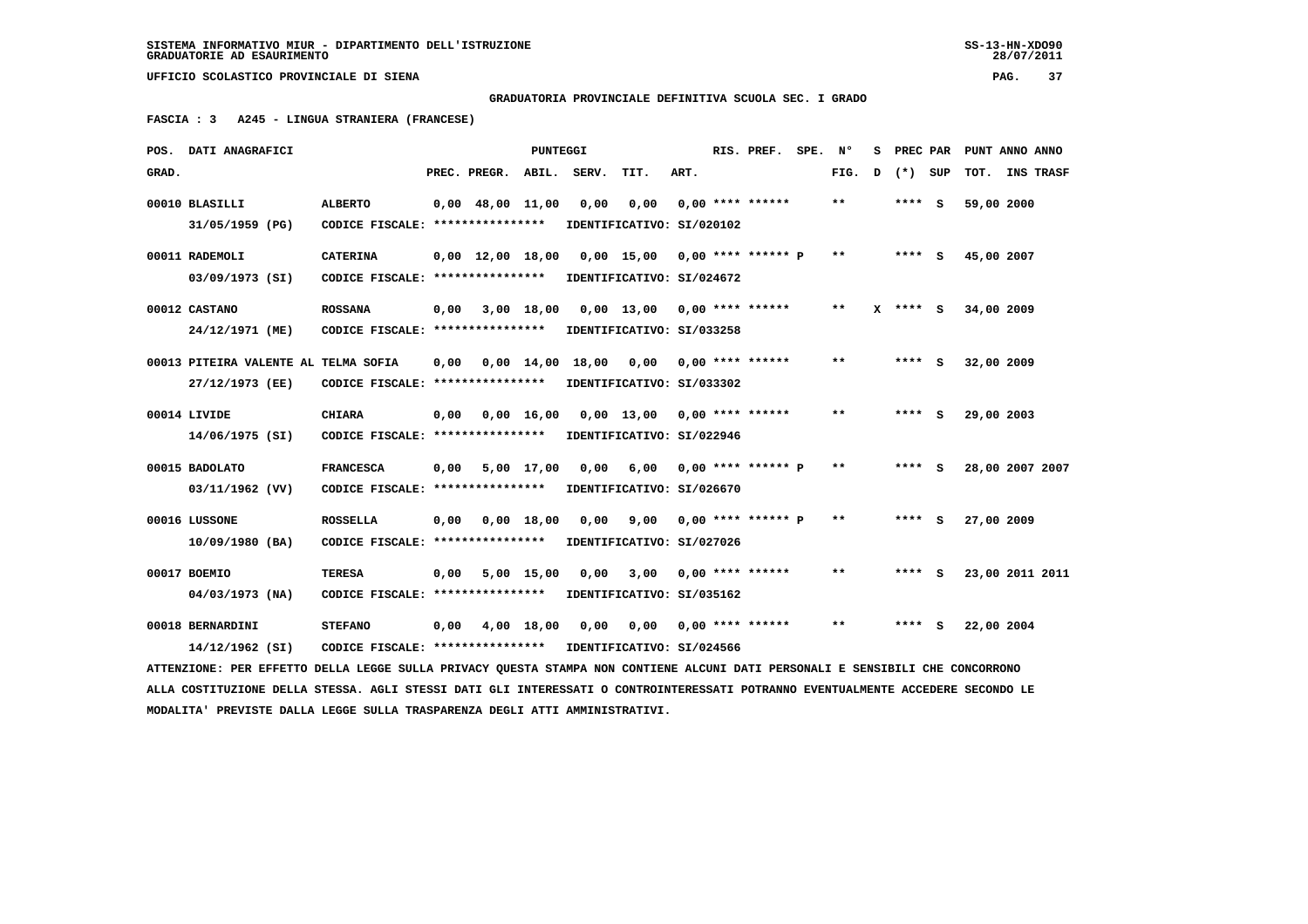**SISTEMA INFORMATIVO MIUR - DIPARTIMENTO DELL'ISTRUZIONE SS-13-HN-XDO90 GRADUATORIE AD ESAURIMENTO 28/07/2011**

 **UFFICIO SCOLASTICO PROVINCIALE DI SIENA PAG. 38**

 **GRADUATORIA PROVINCIALE DEFINITIVA SCUOLA SEC. I GRADO**

 **FASCIA : 3 A245 - LINGUA STRANIERA (FRANCESE)**

| POS.  | DATI ANAGRAFICI                       |                                            |      |                          | PUNTEGGI |       |                                   |      | RIS. PREF.         | SPE. N° |       | s | PREC PAR |     | PUNT ANNO ANNO |                  |
|-------|---------------------------------------|--------------------------------------------|------|--------------------------|----------|-------|-----------------------------------|------|--------------------|---------|-------|---|----------|-----|----------------|------------------|
| GRAD. |                                       |                                            |      | PREC. PREGR.             | ABIL.    | SERV. | TIT.                              | ART. |                    |         | FIG.  | D | $(* )$   | SUP | тот.           | <b>INS TRASF</b> |
|       | 00019 BERNARDESCHI<br>12/06/1976 (SI) | <b>BARBARA</b><br>CODICE FISCALE:          | 0,00 | 0,00<br>**************** | 18,00    | 0,00  | 0,00<br>IDENTIFICATIVO: SI/026702 |      | $0.00$ **** ****** |         | $* *$ |   | ****     | s   | 18,00 2007     |                  |
|       | 00020 CATARCIO<br>15/10/1969 (CE)     | LAURA<br>CODICE FISCALE: ***************** | 0.00 | 5,00                     | 10,00    | 0,00  | 0.00<br>IDENTIFICATIVO: SI/020630 |      | $0.00$ **** ****** |         | $* *$ |   | ****     | s   | 15,00 2002     |                  |
|       | 00021 ARRIGUCCI<br>29/12/1958 (AR)    | <b>ILEANA</b><br>CODICE FISCALE:           | 0.00 | 0,00<br>**************** | 15,00    | 0,00  | 0.00<br>IDENTIFICATIVO: SI/026654 |      | $0.00$ **** ****** |         | $**$  | x | ****     | s   | 15,00 2007     |                  |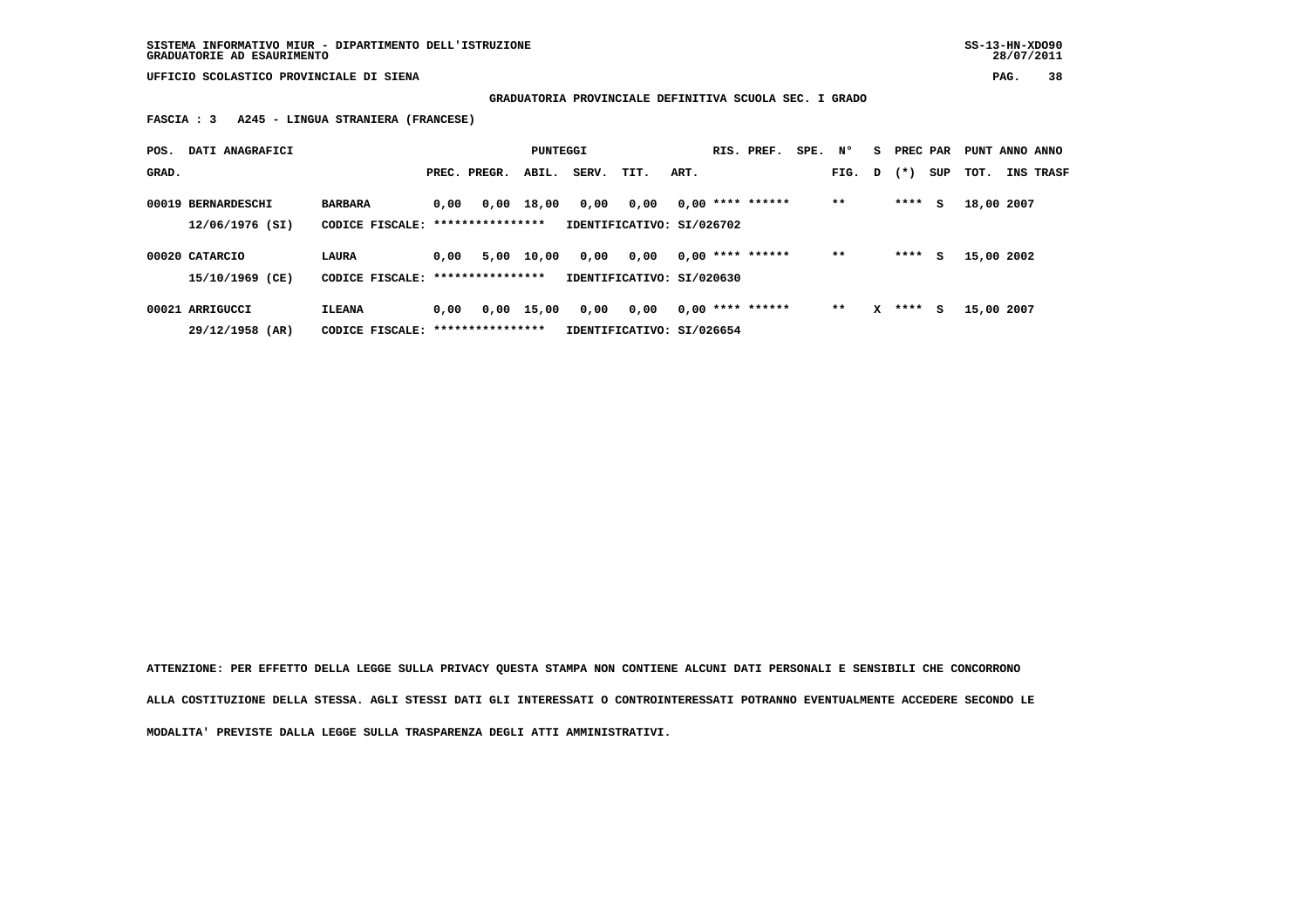28/07/2011

 **UFFICIO SCOLASTICO PROVINCIALE DI SIENA PAG. 39**

 **GRADUATORIA PROVINCIALE DEFINITIVA SCUOLA SEC. I GRADO**

 **FASCIA : 3 A345 - LINGUA STRANIERA (INGLESE)**

|                                                                                                                               | POS. DATI ANAGRAFICI                                                                                                            |                                                            |  |                        | PUNTEGGI |                        |                                                      |      |  | RIS. PREF.         | SPE. | Ν°    | s |         | PREC PAR PUNT ANNO ANNO |           |
|-------------------------------------------------------------------------------------------------------------------------------|---------------------------------------------------------------------------------------------------------------------------------|------------------------------------------------------------|--|------------------------|----------|------------------------|------------------------------------------------------|------|--|--------------------|------|-------|---|---------|-------------------------|-----------|
| GRAD.                                                                                                                         |                                                                                                                                 |                                                            |  | PREC. PREGR.           | ABIL.    | SERV.                  | TIT.                                                 | ART. |  |                    |      | FIG.  | D | (*) SUP | тот.                    | INS TRASF |
|                                                                                                                               | 00001 ALINDORO                                                                                                                  | MARIA CHIARA                                               |  |                        |          |                        | 0,00 111,00 14,00 24,00 6,00                         |      |  | $0.00$ **** ****** |      | $***$ |   |         | **** S 155,00 2000      |           |
|                                                                                                                               | 02/09/1958 (FI)                                                                                                                 | CODICE FISCALE: ****************                           |  |                        |          |                        | IDENTIFICATIVO: SI/020098                            |      |  |                    |      |       |   |         |                         |           |
| 00002 NERI                                                                                                                    |                                                                                                                                 | CINZIA                                                     |  | 0,00 79,00 39,00 24,00 |          |                        | 9,00                                                 |      |  | $0,00$ **** ****** |      | $***$ |   |         | X **** S 151,00 2002    |           |
|                                                                                                                               | 31/10/1962 (TO)                                                                                                                 | CODICE FISCALE: ****************                           |  |                        |          |                        | IDENTIFICATIVO: SI/020227                            |      |  |                    |      |       |   |         |                         |           |
|                                                                                                                               | 00003 BARNI                                                                                                                     | <b>CATIA</b>                                               |  |                        |          |                        | 0,00 75,00 41,00 24,00 6,00                          |      |  | $0.00$ **** ****** |      | **    |   |         | **** S 146,00 2004 2004 |           |
|                                                                                                                               | 10/10/1971 (SI)                                                                                                                 | CODICE FISCALE: ****************                           |  |                        |          |                        | IDENTIFICATIVO: SI/024518                            |      |  |                    |      |       |   |         |                         |           |
|                                                                                                                               | 00004 BRANCA                                                                                                                    | <b>CONCETTA</b>                                            |  |                        |          | 0,00 66,00 42,00 24,00 | 9,00                                                 |      |  | 0,00 **** ****** P |      | $***$ |   |         | **** S 141,00 2005 2007 |           |
|                                                                                                                               | 04/02/1973 (AV)                                                                                                                 | CODICE FISCALE: ****************                           |  |                        |          |                        | IDENTIFICATIVO: SI/027618                            |      |  |                    |      |       |   |         |                         |           |
| 00005 LUCI                                                                                                                    |                                                                                                                                 | <b>LAURA</b>                                               |  |                        |          |                        | $0,00$ 60,00 42,00 24,00 10,00 0,00 **** ****** P ** |      |  |                    |      |       |   |         | X **** S 136,00 2004    |           |
|                                                                                                                               | 30/08/1977 (NA)                                                                                                                 | CODICE FISCALE: ****************                           |  |                        |          |                        | IDENTIFICATIVO: SI/024643                            |      |  |                    |      |       |   |         |                         |           |
|                                                                                                                               | 00006 BARBATO                                                                                                                   | <b>RITA</b>                                                |  |                        |          | 0,00 86,00 13,00 24,00 | 0,00                                                 |      |  | 0,00 **** ******   |      | **    |   |         | **** $S$ 123,00 2000    |           |
|                                                                                                                               | $06/05/1958$ (IS)                                                                                                               | CODICE FISCALE: *****************                          |  |                        |          |                        | IDENTIFICATIVO: SI/020315                            |      |  |                    |      |       |   |         |                         |           |
|                                                                                                                               | 00007 ARRAIS                                                                                                                    | <b>CLAUDIA</b>                                             |  |                        |          |                        | $0,00$ 52,00 40,00 24,00 6,00 0,00 **** ****** P     |      |  |                    |      | $***$ |   |         | **** S 122,00 2007      |           |
|                                                                                                                               | 14/11/1976 (SI)                                                                                                                 | CODICE FISCALE: *****************                          |  |                        |          |                        | IDENTIFICATIVO: SI/026652                            |      |  |                    |      |       |   |         |                         |           |
|                                                                                                                               | 00008 PROFETI                                                                                                                   | <b>BARBARA</b>                                             |  |                        |          |                        | $0,00$ 59,00 12,00 24,00 15,00 0,00 **** ****** P    |      |  |                    |      | $***$ |   |         | **** S 110,00 2007      |           |
|                                                                                                                               | 16/02/1964 (SI)                                                                                                                 | CODICE FISCALE: *****************                          |  |                        |          |                        | IDENTIFICATIVO: SI/027346                            |      |  |                    |      |       |   |         |                         |           |
|                                                                                                                               | 00009 GIOVINE                                                                                                                   | <b>ALFREDO</b>                                             |  |                        |          |                        | 0,00 32,00 40,00 24,00 10,00 0,00 **** ****** P      |      |  |                    |      | $* *$ |   |         | **** S 106,00 2007      |           |
|                                                                                                                               | D 22/11/1977 (NA)                                                                                                               | CODICE FISCALE: **************** IDENTIFICATIVO: SI/026949 |  |                        |          |                        |                                                      |      |  |                    |      |       |   |         |                         |           |
| ATTENZIONE: PER EFFETTO DELLA LEGGE SULLA PRIVACY QUESTA STAMPA NON CONTIENE ALCUNI DATI PERSONALI E SENSIBILI CHE CONCORRONO |                                                                                                                                 |                                                            |  |                        |          |                        |                                                      |      |  |                    |      |       |   |         |                         |           |
|                                                                                                                               | ALLA COSTITUZIONE DELLA STESSA. AGLI STESSI DATI GLI INTERESSATI O CONTROINTERESSATI POTRANNO EVENTUALMENTE ACCEDERE SECONDO LE |                                                            |  |                        |          |                        |                                                      |      |  |                    |      |       |   |         |                         |           |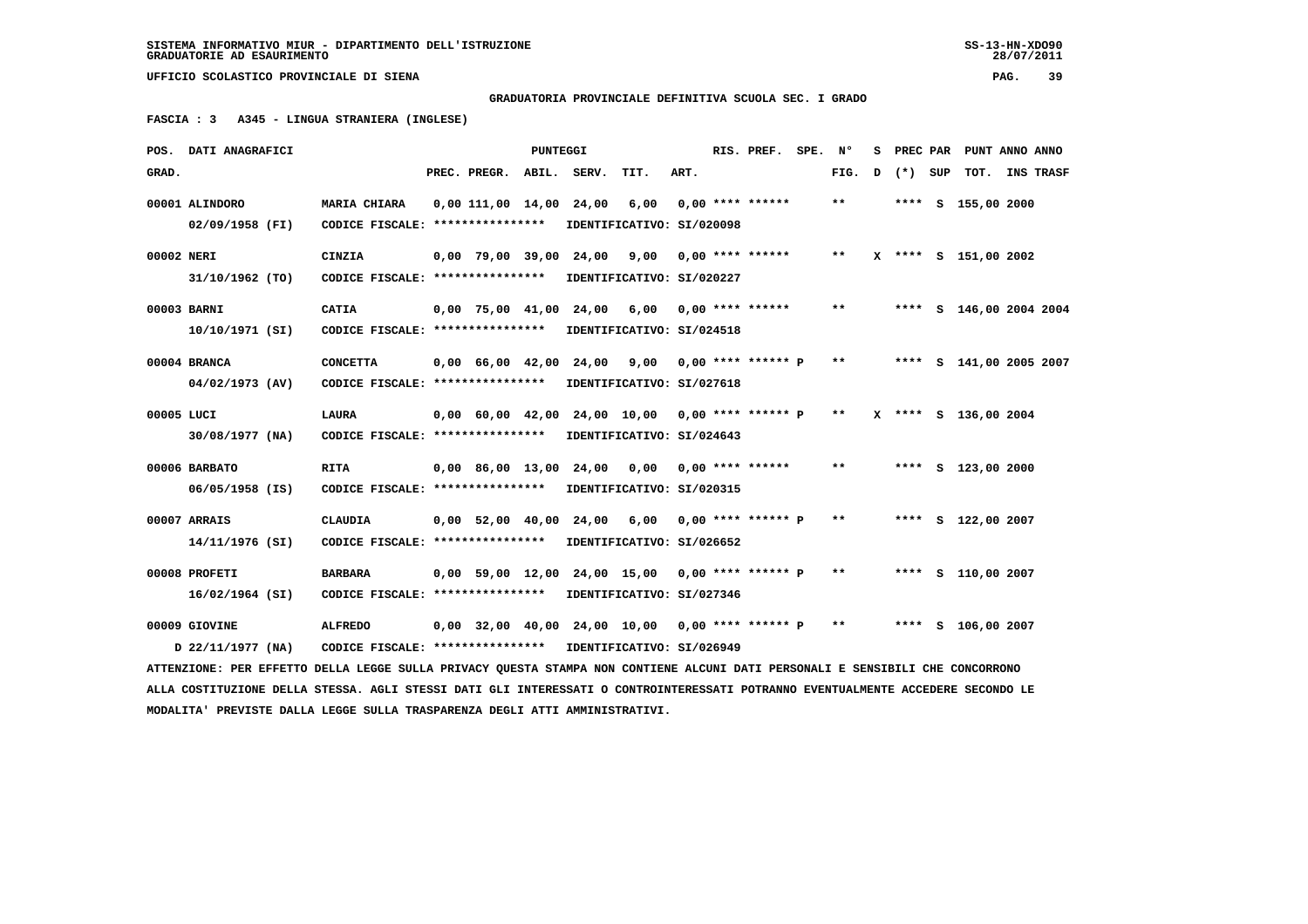**GRADUATORIA PROVINCIALE DEFINITIVA SCUOLA SEC. I GRADO**

 **FASCIA : 3 A345 - LINGUA STRANIERA (INGLESE)**

| POS. DATI ANAGRAFICI                                                                                                                                                                           |                                   |  |                                            | PUNTEGGI |                                                 |                           |      |  | RIS. PREF.                | SPE. | Ν°                         | s | PREC PAR     |     | PUNT ANNO ANNO          |  |                  |
|------------------------------------------------------------------------------------------------------------------------------------------------------------------------------------------------|-----------------------------------|--|--------------------------------------------|----------|-------------------------------------------------|---------------------------|------|--|---------------------------|------|----------------------------|---|--------------|-----|-------------------------|--|------------------|
| GRAD.                                                                                                                                                                                          |                                   |  | PREC. PREGR. ABIL. SERV.                   |          |                                                 | TIT.                      | ART. |  |                           |      | FIG.                       | D | $(*)$        | SUP | TOT.                    |  | <b>INS TRASF</b> |
| 00010 FERRARA                                                                                                                                                                                  | <b>ANNA</b>                       |  | $0,00$ 68,00 13,00 24,00                   |          |                                                 | 0,00                      |      |  | $0.00$ **** ******        |      | $**$                       |   |              |     | **** S 105,00 2002      |  |                  |
| $31/08/1968$ (NA)                                                                                                                                                                              | CODICE FISCALE: ****************  |  |                                            |          |                                                 | IDENTIFICATIVO: SI/022785 |      |  |                           |      |                            |   |              |     |                         |  |                  |
| 00011 CARRIERI                                                                                                                                                                                 | ANNA                              |  | $0.00 \quad 64.00 \quad 17.00 \quad 24.00$ |          |                                                 | 0,00                      |      |  | $0.00$ **** ******        |      | $***$                      |   |              |     | **** S 105,00 2011 2011 |  |                  |
| 09/02/1960 (SA)                                                                                                                                                                                | CODICE FISCALE: ****************  |  |                                            |          |                                                 | IDENTIFICATIVO: SI/035181 |      |  |                           |      |                            |   |              |     |                         |  |                  |
| 00012 LUSSONE                                                                                                                                                                                  | <b>ROSSELLA</b>                   |  |                                            |          | 0,00 24,00 42,00 24,00                          |                           |      |  | $9,00$ 0,00 **** ****** P |      | $* *$                      |   | $***$ S      |     | 99,00 2007              |  |                  |
| $10/09/1980$ (BA)                                                                                                                                                                              | CODICE FISCALE: ***************** |  |                                            |          |                                                 | IDENTIFICATIVO: SI/027026 |      |  |                           |      |                            |   |              |     |                         |  |                  |
| 00013 CATACCHINI                                                                                                                                                                               | <b>LORENZO</b>                    |  | $0,00$ $24,00$ $41,00$                     |          |                                                 | 24,00 3,00                |      |  | $0.00$ **** ******        |      | **                         |   | X **** S     |     | 92,00 2007              |  |                  |
| 06/09/1979 (AR)                                                                                                                                                                                | CODICE FISCALE: ****************  |  |                                            |          |                                                 | IDENTIFICATIVO: SI/026766 |      |  |                           |      |                            |   |              |     |                         |  |                  |
| 00014 GIUSTARINI                                                                                                                                                                               | <b>MATTEO</b>                     |  | $0,00$ 24,00 37,00                         |          | 24,00                                           | 0,00                      |      |  | $0,00$ **** ******        |      | $\pmb{\times}\pmb{\times}$ |   | $X$ **** S   |     | 85,00 2007              |  |                  |
| 02/01/1973 (SI)                                                                                                                                                                                | CODICE FISCALE: ***************** |  |                                            |          |                                                 | IDENTIFICATIVO: SI/026955 |      |  |                           |      |                            |   |              |     |                         |  |                  |
| 00015 BATTISTONI                                                                                                                                                                               | LICIA                             |  |                                            |          | $0.00$ 12.00 42.00 24.00 3.00 0.00 **** ******  |                           |      |  |                           |      | **                         |   | **** S       |     | 81,00 2007              |  |                  |
| 07/04/1977 (SI)                                                                                                                                                                                | CODICE FISCALE: ****************  |  |                                            |          |                                                 | IDENTIFICATIVO: SI/026696 |      |  |                           |      |                            |   |              |     |                         |  |                  |
| 00016 FONZI                                                                                                                                                                                    | MARIA CHIARA                      |  |                                            |          | $0,00$ 24,00 18,00 24,00 10,00 0,00 **** ****** |                           |      |  |                           |      | $* *$                      |   | **** S       |     | 76,00 2007              |  |                  |
| 02/06/1972 (SI)                                                                                                                                                                                | CODICE FISCALE: ****************  |  |                                            |          |                                                 | IDENTIFICATIVO: SI/026900 |      |  |                           |      |                            |   |              |     |                         |  |                  |
| 00017 MANGIERI                                                                                                                                                                                 | <b>ELEONORA</b>                   |  |                                            |          | 0,00 12,00 40,00 24,00                          | 0,00                      |      |  | $0.00$ **** ******        |      | $* *$                      |   | **** S       |     | 76,00 2007              |  |                  |
| 12/07/1977 (GR)                                                                                                                                                                                | CODICE FISCALE: ****************  |  |                                            |          |                                                 | IDENTIFICATIVO: SI/027240 |      |  |                           |      |                            |   |              |     |                         |  |                  |
| 00018 FARINACCIO                                                                                                                                                                               | <b>LAURA</b>                      |  |                                            |          | $0,00$ 24,00 17,00 24,00 10,00 0,00 **** ****** |                           |      |  |                           |      | $* *$                      |   | $X$ **** $S$ |     | 75,00 2007              |  |                  |
| 27/07/1978 (CB)                                                                                                                                                                                |                                   |  |                                            |          |                                                 |                           |      |  |                           |      |                            |   |              |     |                         |  |                  |
| CODICE FISCALE: ****************<br>IDENTIFICATIVO: SI/026878<br>ATTENZIONE: PER EFFETTO DELLA LEGGE SULLA PRIVACY QUESTA STAMPA NON CONTIENE ALCUNI DATI PERSONALI E SENSIBILI CHE CONCORRONO |                                   |  |                                            |          |                                                 |                           |      |  |                           |      |                            |   |              |     |                         |  |                  |

 **ALLA COSTITUZIONE DELLA STESSA. AGLI STESSI DATI GLI INTERESSATI O CONTROINTERESSATI POTRANNO EVENTUALMENTE ACCEDERE SECONDO LE MODALITA' PREVISTE DALLA LEGGE SULLA TRASPARENZA DEGLI ATTI AMMINISTRATIVI.**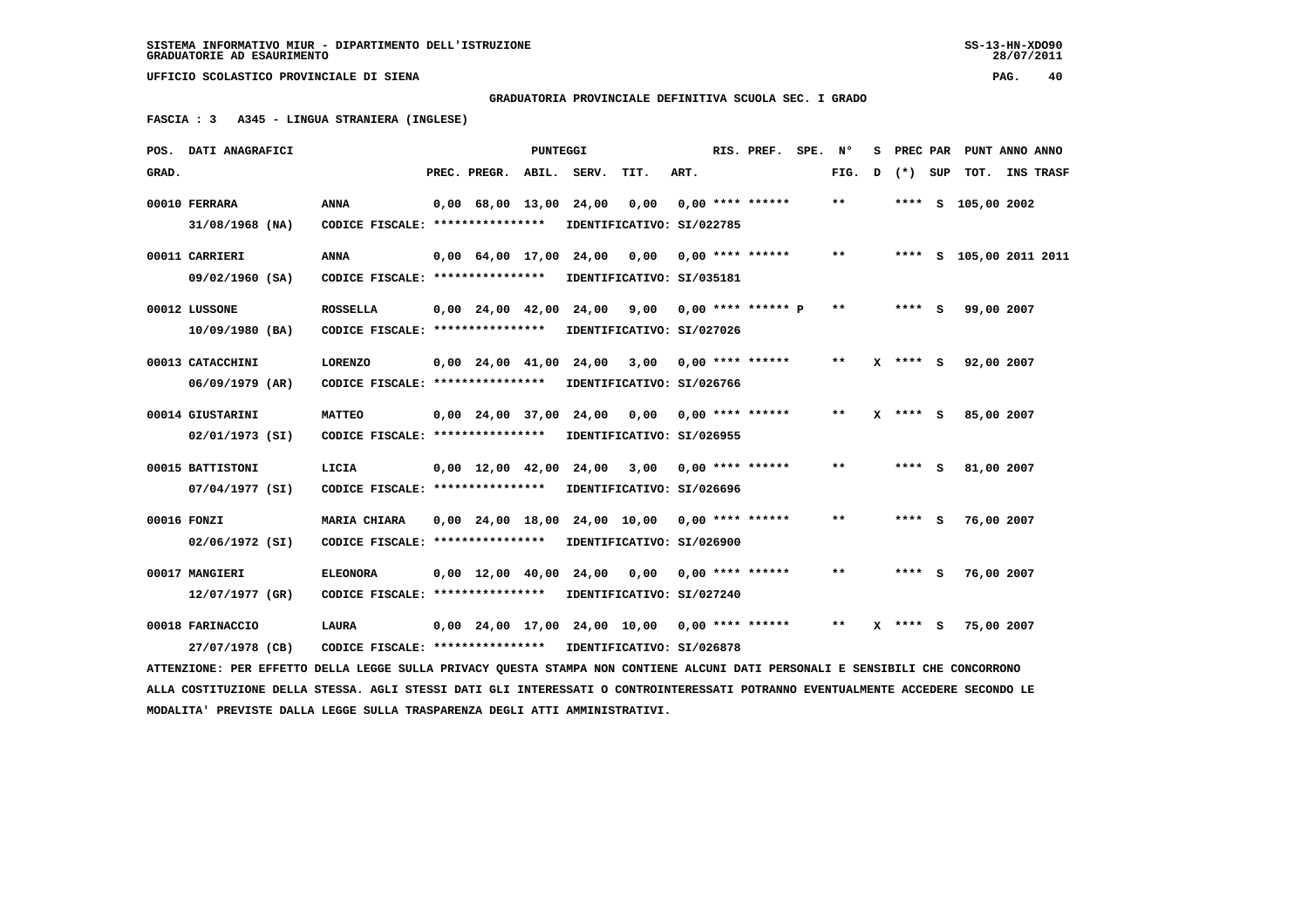28/07/2011

 **UFFICIO SCOLASTICO PROVINCIALE DI SIENA PAG. 41**

 **GRADUATORIA PROVINCIALE DEFINITIVA SCUOLA SEC. I GRADO**

 **FASCIA : 3 A345 - LINGUA STRANIERA (INGLESE)**

|       | POS. DATI ANAGRAFICI                                                                                                            |                                   |      |                        | PUNTEGGI           |                                |                                                |      | RIS. PREF. SPE.         | Ν°    | s |            | PREC PAR PUNT ANNO ANNO |                  |
|-------|---------------------------------------------------------------------------------------------------------------------------------|-----------------------------------|------|------------------------|--------------------|--------------------------------|------------------------------------------------|------|-------------------------|-------|---|------------|-------------------------|------------------|
| GRAD. |                                                                                                                                 |                                   |      | PREC. PREGR.           | ABIL.              | SERV.                          | TIT.                                           | ART. |                         | FIG.  | D | (*) SUP    | TOT.                    | <b>INS TRASF</b> |
|       | 00019 TESTI                                                                                                                     | <b>ILARIA</b>                     |      | 0,00 24,00 17,00 24,00 |                    |                                | 9,00                                           |      | $0,00$ **** ******      | $* *$ |   | **** S     | 74,00 2007              |                  |
|       | 26/05/1980 (SI)                                                                                                                 | CODICE FISCALE: ****************  |      |                        |                    |                                | IDENTIFICATIVO: SI/027222                      |      |                         |       |   |            |                         |                  |
|       | 00020 GIORNI                                                                                                                    | <b>DAVINA</b>                     | 0,00 |                        |                    | $0.00 \quad 41.00 \quad 24.00$ | 6,00                                           |      | $0.00$ **** ******      | $* *$ |   | **** S     | 71,00 2007              |                  |
|       | 21/07/1974 (SI)                                                                                                                 | CODICE FISCALE: ***************** |      |                        |                    |                                | IDENTIFICATIVO: SI/026944                      |      |                         |       |   |            |                         |                  |
|       | 00021 VECCI                                                                                                                     | <b>ANNALISA</b>                   | 0,00 |                        |                    | 0,00 41,00 24,00               | 6,00 0,00 **** ******                          |      |                         | $* *$ |   | **** S     | 71,00 2009              |                  |
|       | 31/05/1977 (FI)                                                                                                                 | CODICE FISCALE: ***************** |      |                        |                    |                                | IDENTIFICATIVO: SI/033239                      |      |                         |       |   |            |                         |                  |
|       | 00022 MACCIANTI                                                                                                                 | <b>STEFANO</b>                    |      | 0,00 16,00 16,00       |                    |                                | 20,00 3,00                                     |      | $0.00$ **** ******      | **    |   | **** S     | 55,00 2007              |                  |
|       | 07/02/1976 (SI)                                                                                                                 | CODICE FISCALE: ***************** |      |                        |                    |                                | IDENTIFICATIVO: SI/027140                      |      |                         |       |   |            |                         |                  |
|       | 00023 CASINI CIPRIANI                                                                                                           | <b>GEMMA</b>                      |      | $0,00$ 39,00 15,00     |                    | 0,00                           |                                                |      | $0,00$ 0,00 **** ****** | **    |   | $X$ **** S | 54,00 2000              |                  |
|       | 05/06/1962 (SI)                                                                                                                 | CODICE FISCALE: ****************  |      |                        |                    |                                | IDENTIFICATIVO: SI/020131                      |      |                         |       |   |            |                         |                  |
|       | 00024 COLLOCA                                                                                                                   | <b>ROBERTO</b>                    | 0,00 |                        | $0,00$ 40,00       | 4,00                           | 9,00                                           |      | $0.00$ **** ******      | **    |   | **** S     | 53,00 2009              |                  |
|       | 13/05/1980 (BN)                                                                                                                 | CODICE FISCALE: ****************  |      |                        |                    |                                | IDENTIFICATIVO: SI/033262                      |      |                         |       |   |            |                         |                  |
|       | 00025 DE LORENZO                                                                                                                | <b>SERENA</b>                     | 0,00 |                        | $0.00 \quad 41.00$ | 0,00                           |                                                |      | $3,00$ 0,00 **** ****** | $* *$ |   | $X$ **** S | 44,00 2007              |                  |
|       | $01/05/1980$ (NA)                                                                                                               | CODICE FISCALE: ****************  |      |                        |                    |                                | IDENTIFICATIVO: SI/026826                      |      |                         |       |   |            |                         |                  |
|       | 00026 FURINI                                                                                                                    | <b>BEATRICE</b>                   | 0,00 |                        | 0.00 18.00         |                                | $0.00$ 22.00                                   |      | 0,00 **** ****** P      | $* *$ |   | **** S     | 40,00 2005              |                  |
|       | 31/03/1972 (SI)                                                                                                                 | CODICE FISCALE: ****************  |      |                        |                    |                                | IDENTIFICATIVO: SI/025780                      |      |                         |       |   |            |                         |                  |
|       | 00027 COCCHI                                                                                                                    | <b>MARINA</b>                     |      |                        |                    |                                | $0,00$ 12,00 15,00 0,00 13,00 0,00 **** ****** |      |                         | $* *$ |   | **** S     | 40,00 2007              |                  |
|       | 27/06/1968 (PG)                                                                                                                 | CODICE FISCALE: ***************** |      |                        |                    |                                | IDENTIFICATIVO: SI/022832                      |      |                         |       |   |            |                         |                  |
|       | ATTENZIONE: PER EFFETTO DELLA LEGGE SULLA PRIVACY QUESTA STAMPA NON CONTIENE ALCUNI DATI PERSONALI E SENSIBILI CHE CONCORRONO   |                                   |      |                        |                    |                                |                                                |      |                         |       |   |            |                         |                  |
|       | ALLA COSTITUZIONE DELLA STESSA. AGLI STESSI DATI GLI INTERESSATI O CONTROINTERESSATI POTRANNO EVENTUALMENTE ACCEDERE SECONDO LE |                                   |      |                        |                    |                                |                                                |      |                         |       |   |            |                         |                  |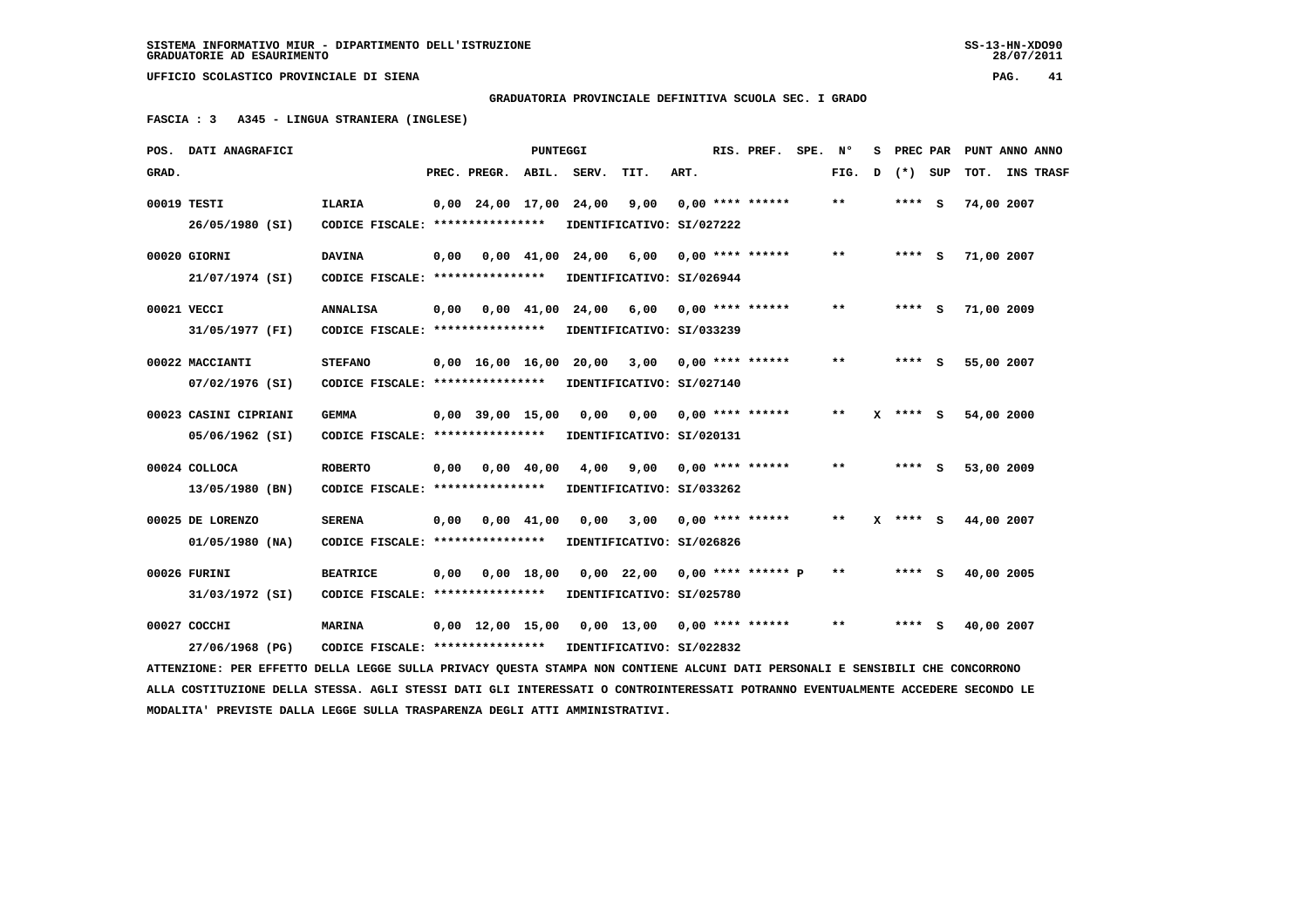**GRADUATORIA PROVINCIALE DEFINITIVA SCUOLA SEC. I GRADO**

 **FASCIA : 3 A345 - LINGUA STRANIERA (INGLESE)**

|                                                                                                                                 | POS. DATI ANAGRAFICI                                                                                                          |                                   |      |                                | <b>PUNTEGGI</b>    |       |                                          |      |  | RIS. PREF.                | SPE. | N°    | s | PREC PAR | PUNT ANNO ANNO  |  |           |
|---------------------------------------------------------------------------------------------------------------------------------|-------------------------------------------------------------------------------------------------------------------------------|-----------------------------------|------|--------------------------------|--------------------|-------|------------------------------------------|------|--|---------------------------|------|-------|---|----------|-----------------|--|-----------|
| GRAD.                                                                                                                           |                                                                                                                               |                                   |      | PREC. PREGR.                   | ABIL.              | SERV. | TIT.                                     | ART. |  |                           |      | FIG.  | D | (*) SUP  | TOT.            |  | INS TRASF |
|                                                                                                                                 | 00028 GERUNDA                                                                                                                 | <b>MARIA</b>                      |      | $0.00$ 11.00 18.00             |                    | 0,00  | 9,00                                     |      |  | $0.00$ **** ****** P      |      | $***$ |   | **** S   | 38,00 2007 2007 |  |           |
|                                                                                                                                 | 15/01/1976 (PZ)                                                                                                               | CODICE FISCALE: ****************  |      |                                |                    |       | IDENTIFICATIVO: SI/027182                |      |  |                           |      |       |   |          |                 |  |           |
|                                                                                                                                 | 00029 BENNATI                                                                                                                 | <b>ELISA</b>                      | 0,00 |                                |                    |       | $0,00$ 18,00 0,00 18,00 0,00 **** ****** |      |  |                           |      | **    |   | $***$ S  | 36,00 2007      |  |           |
|                                                                                                                                 | 06/03/1978 (SI)                                                                                                               | CODICE FISCALE: ***************** |      |                                |                    |       | IDENTIFICATIVO: SI/026701                |      |  |                           |      |       |   |          |                 |  |           |
|                                                                                                                                 | 00030 RADEMOLI                                                                                                                | <b>CATERINA</b>                   | 0,00 |                                | 0,00 18,00         |       | $0.00$ 15.00 0.00 **** ****** P          |      |  |                           |      | $* *$ |   | **** S   | 33,00 2004      |  |           |
|                                                                                                                                 | 03/09/1973 (SI)                                                                                                               | CODICE FISCALE: ****************  |      |                                |                    |       | IDENTIFICATIVO: SI/024672                |      |  |                           |      |       |   |          |                 |  |           |
|                                                                                                                                 | 00031 MARGHERITI                                                                                                              | <b>PAOLA</b>                      |      | $0,00 \quad 12,00 \quad 12,00$ |                    | 0,00  |                                          |      |  | $9,00$ 0,00 **** ******   |      | $* *$ |   | X **** S | 33,00 2007      |  |           |
|                                                                                                                                 | 09/08/1973 (PG)                                                                                                               | CODICE FISCALE: ****************  |      |                                |                    |       | IDENTIFICATIVO: SI/026736                |      |  |                           |      |       |   |          |                 |  |           |
|                                                                                                                                 |                                                                                                                               |                                   |      |                                |                    |       |                                          |      |  |                           |      |       |   |          |                 |  |           |
|                                                                                                                                 | 00032 STOLFI                                                                                                                  | <b>ANNA</b>                       | 0,00 |                                | $6,00 \quad 16,00$ | 0,00  |                                          |      |  | $8,00$ 0,00 **** ******   |      | $* *$ |   | **** S   | 30,00 2003 2003 |  |           |
|                                                                                                                                 | 17/02/1973 (PZ)                                                                                                               | CODICE FISCALE: ***************** |      |                                |                    |       | IDENTIFICATIVO: SI/023897                |      |  |                           |      |       |   |          |                 |  |           |
|                                                                                                                                 | 00033 AVANZATI                                                                                                                | <b>CRISTINA</b>                   | 0,00 |                                | $0,00 \quad 16,00$ |       | $0,00$ 13,00 0,00 **** ******            |      |  |                           |      | $* *$ |   | $***$ S  | 29,00 2007      |  |           |
|                                                                                                                                 | 13/07/1973 (RM)                                                                                                               | CODICE FISCALE: ****************  |      |                                |                    |       | IDENTIFICATIVO: SI/025976                |      |  |                           |      |       |   |          |                 |  |           |
|                                                                                                                                 | 00034 GIANNETTI                                                                                                               | MONICA                            | 0,00 |                                | 3,00 15,00         | 0.00  | 9,00                                     |      |  | $0.00$ **** ******        |      | $* *$ |   | **** S   | 27,00 2000      |  |           |
|                                                                                                                                 | 04/07/1962 (SI)                                                                                                               | CODICE FISCALE: ****************  |      |                                |                    |       | IDENTIFICATIVO: SI/020348                |      |  |                           |      |       |   |          |                 |  |           |
|                                                                                                                                 | 00035 MEUZZI                                                                                                                  | <b>FEDERICA</b>                   | 0,00 |                                | $0,00 \quad 15,00$ |       | $0,00$ 12,00 0,00 **** ****** P          |      |  |                           |      | $**$  |   | **** S   | 27,00 2007      |  |           |
|                                                                                                                                 | 16/12/1974 (SI)                                                                                                               | CODICE FISCALE: ***************** |      |                                |                    |       | IDENTIFICATIVO: SI/025866                |      |  |                           |      |       |   |          |                 |  |           |
|                                                                                                                                 |                                                                                                                               |                                   |      |                                |                    |       |                                          |      |  |                           |      |       |   |          |                 |  |           |
| 00036 RAHO                                                                                                                      |                                                                                                                               | <b>CLAUDIA</b>                    |      | $0,00 \quad 12,00 \quad 15,00$ |                    | 0,00  |                                          |      |  | $0,00$ $0,00$ **** ****** |      | $***$ |   | ****     | 27,00 2011 2011 |  |           |
|                                                                                                                                 | 21/03/1958 (LE)                                                                                                               | CODICE FISCALE: ****************  |      |                                |                    |       | IDENTIFICATIVO: SI/035193                |      |  |                           |      |       |   |          |                 |  |           |
|                                                                                                                                 | ATTENZIONE: PER EFFETTO DELLA LEGGE SULLA PRIVACY QUESTA STAMPA NON CONTIENE ALCUNI DATI PERSONALI E SENSIBILI CHE CONCORRONO |                                   |      |                                |                    |       |                                          |      |  |                           |      |       |   |          |                 |  |           |
| ALLA COSTITUZIONE DELLA STESSA. AGLI STESSI DATI GLI INTERESSATI O CONTROINTERESSATI POTRANNO EVENTUALMENTE ACCEDERE SECONDO LE |                                                                                                                               |                                   |      |                                |                    |       |                                          |      |  |                           |      |       |   |          |                 |  |           |
|                                                                                                                                 | MODALITA' PREVISTE DALLA LEGGE SULLA TRASPARENZA DEGLI ATTI AMMINISTRATIVI.                                                   |                                   |      |                                |                    |       |                                          |      |  |                           |      |       |   |          |                 |  |           |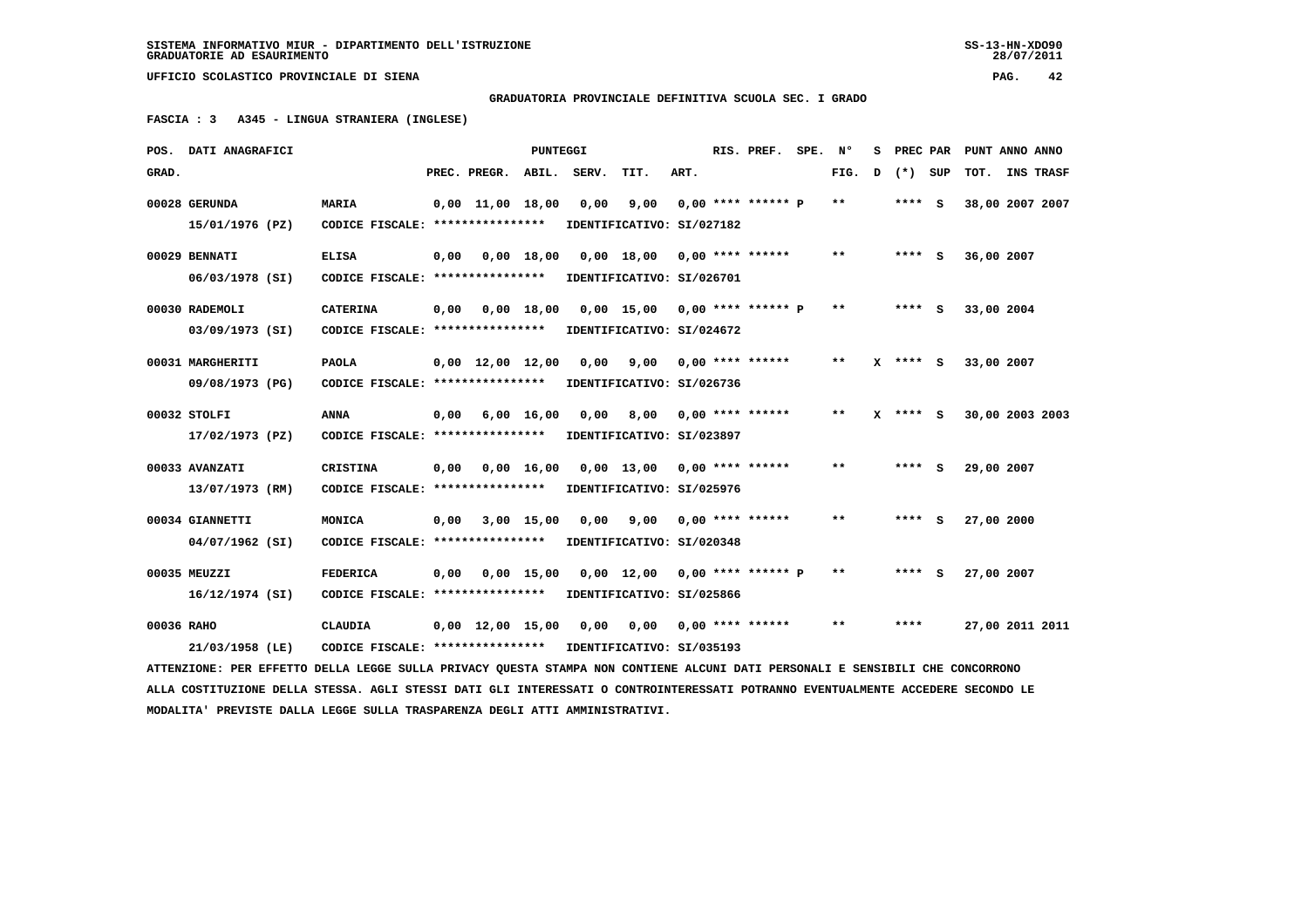28/07/2011

 **UFFICIO SCOLASTICO PROVINCIALE DI SIENA PAG. 43**

 **GRADUATORIA PROVINCIALE DEFINITIVA SCUOLA SEC. I GRADO**

 **FASCIA : 3 A345 - LINGUA STRANIERA (INGLESE)**

|       | POS. DATI ANAGRAFICI                                                                                                            |                                   |      |              | PUNTEGGI           |                                          |                            |      | RIS. PREF.           | SPE. | Ν°    | s |              |     | PREC PAR PUNT ANNO ANNO |                  |  |
|-------|---------------------------------------------------------------------------------------------------------------------------------|-----------------------------------|------|--------------|--------------------|------------------------------------------|----------------------------|------|----------------------|------|-------|---|--------------|-----|-------------------------|------------------|--|
| GRAD. |                                                                                                                                 |                                   |      | PREC. PREGR. | ABIL.              | SERV.                                    | TIT.                       | ART. |                      |      | FIG.  | D | $(*)$        | SUP | TOT.                    | <b>INS TRASF</b> |  |
|       | 00037 NOCCHI                                                                                                                    | <b>SUSANNA</b>                    | 0,00 |              | $0,00 \quad 17,00$ | 0,00                                     | 9,00                       |      | $0.00$ **** ****** P |      | $***$ |   | $***$ S      |     | 26,00 2007              |                  |  |
|       | 22/04/1968 (SI)                                                                                                                 | CODICE FISCALE: ****************  |      |              |                    |                                          | IDENTIFICATIVO: SI/023864  |      |                      |      |       |   |              |     |                         |                  |  |
|       | 00038 CONSORTINI                                                                                                                | <b>ELVA</b>                       | 0,00 |              | 0.00 18.00         | 0,00                                     | 6,00                       |      | $0.00$ **** ******   |      | $***$ |   | $***$ S      |     | 24,00 2005              |                  |  |
|       | 02/03/1973 (FI)                                                                                                                 | CODICE FISCALE: ***************** |      |              |                    |                                          | IDENTIFICATIVO: SI/025686  |      |                      |      |       |   |              |     |                         |                  |  |
|       | 00039 DELL'ANNO                                                                                                                 | ANNA RITA                         | 0,00 | 0,00 17,00   |                    |                                          | 0,00 6,00 0,00 **** ****** |      |                      |      | $***$ |   | $***$ S      |     | 23,00 2004              |                  |  |
|       | $16/01/1976$ (SA)                                                                                                               | CODICE FISCALE: ****************  |      |              |                    |                                          | IDENTIFICATIVO: SI/024622  |      |                      |      |       |   |              |     |                         |                  |  |
|       | 00040 DI MENZA                                                                                                                  | LUCIA PATRIZI                     | 0.00 |              | 2,00 15,00         | 0.00                                     | 6,00                       |      | 0,00 **** ******     |      | $***$ |   | $***$ S      |     | 23,00 2007 2007         |                  |  |
|       | $17/11/1965$ (CL)                                                                                                               | CODICE FISCALE: ****************  |      |              |                    |                                          | IDENTIFICATIVO: SI/027034  |      |                      |      |       |   |              |     |                         |                  |  |
|       | 00041 POLITI                                                                                                                    | <b>MARCO</b>                      | 0,00 |              |                    | $0,00$ 13,00 0,00 10,00 0,00 **** ****** |                            |      |                      |      | $* *$ |   | **** S       |     | 23,00 2007 2007         |                  |  |
|       | 21/09/1962 (SI)                                                                                                                 | CODICE FISCALE: ****************  |      |              |                    |                                          | IDENTIFICATIVO: SI/027507  |      |                      |      |       |   |              |     |                         |                  |  |
|       | 00042 BADOLATO                                                                                                                  | <b>FRANCESCA</b>                  | 0,00 |              | $0,00$ 16,00       |                                          | $0,00$ 6,00                |      | $0,00$ **** ****** P |      | $***$ |   | **** S       |     | 22,00 2007              |                  |  |
|       | 03/11/1962 (VV)                                                                                                                 | CODICE FISCALE: ****************  |      |              |                    |                                          | IDENTIFICATIVO: SI/026670  |      |                      |      |       |   |              |     |                         |                  |  |
|       | 00043 BLASI                                                                                                                     | ROSANNA ANTON                     | 0,00 |              | 4,00 14,00         | 0,00                                     | 3,00                       |      | $0,00$ **** ******   |      | $* *$ |   | $X$ **** $S$ |     | 21,00 2003 2003         |                  |  |
|       | 23/10/1951 (PZ)                                                                                                                 | CODICE FISCALE: ****************  |      |              |                    |                                          | IDENTIFICATIVO: SI/023921  |      |                      |      |       |   |              |     |                         |                  |  |
|       | 00044 GAZZARRI                                                                                                                  | <b>RICCARDO</b>                   | 0,00 |              | 0,00 18,00         | 0,00                                     | 3,00                       |      | $0.00$ **** ******   |      | $* *$ |   | X **** S     |     | 21,00 2007              |                  |  |
|       | 25/05/1975 (SI)                                                                                                                 | CODICE FISCALE: ***************** |      |              |                    |                                          | IDENTIFICATIVO: SI/026919  |      |                      |      |       |   |              |     |                         |                  |  |
|       | 00045 CHECOLA                                                                                                                   | <b>ANGELA</b>                     | 0,00 |              | $0,00$ 18,00       | 0,00                                     | 3,00                       |      | $0,00$ **** ******   |      | $***$ |   | $***$ S      |     | 21,00 2007              |                  |  |
|       | 17/12/1975 (EE)                                                                                                                 | CODICE FISCALE: ****************  |      |              |                    |                                          | IDENTIFICATIVO: SI/026773  |      |                      |      |       |   |              |     |                         |                  |  |
|       | ATTENZIONE: PER EFFETTO DELLA LEGGE SULLA PRIVACY OUESTA STAMPA NON CONTIENE ALCUNI DATI PERSONALI E SENSIBILI CHE CONCORRONO   |                                   |      |              |                    |                                          |                            |      |                      |      |       |   |              |     |                         |                  |  |
|       | ALLA COSTITUZIONE DELLA STESSA. AGLI STESSI DATI GLI INTERESSATI O CONTROINTERESSATI POTRANNO EVENTUALMENTE ACCEDERE SECONDO LE |                                   |      |              |                    |                                          |                            |      |                      |      |       |   |              |     |                         |                  |  |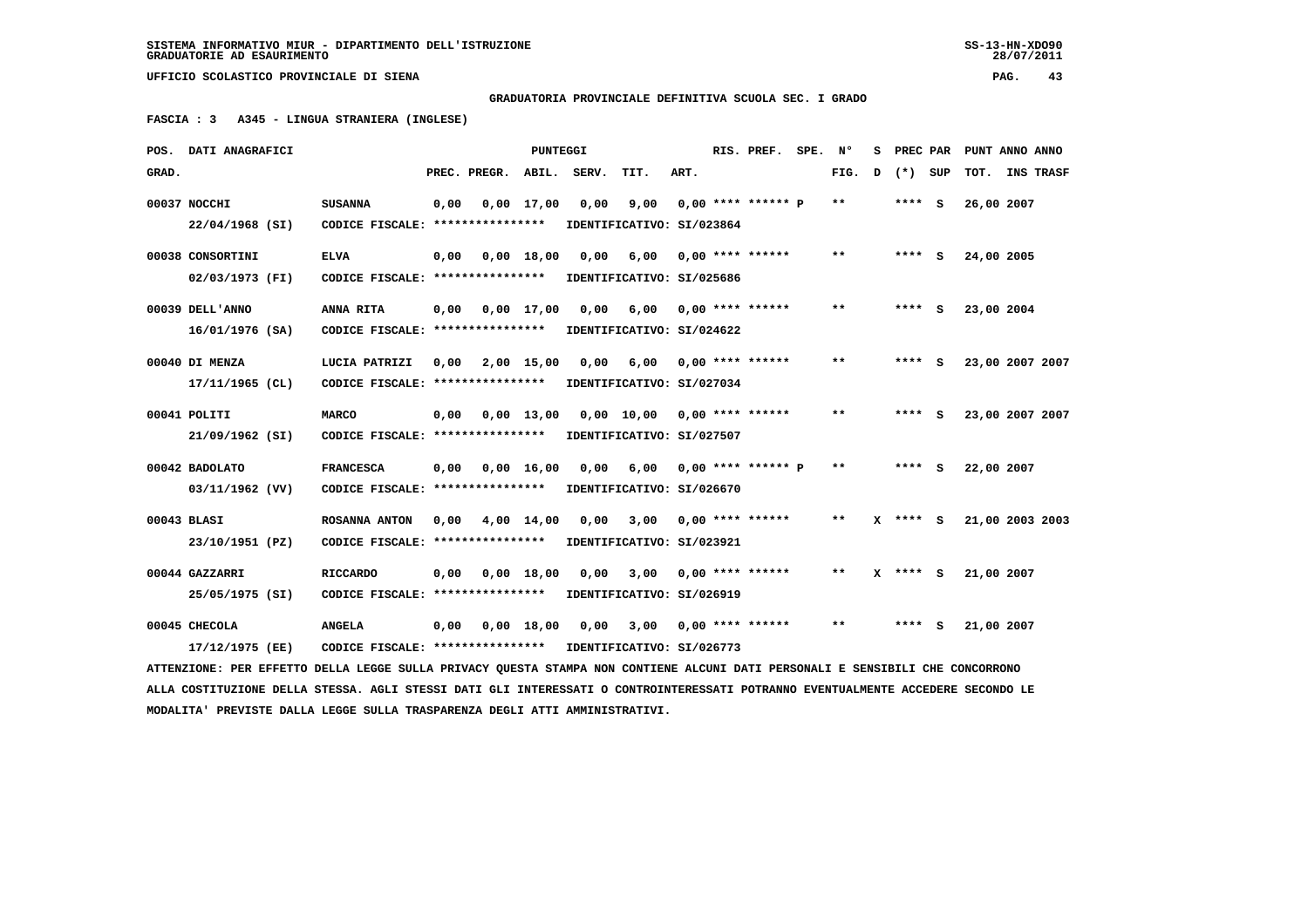28/07/2011

 **UFFICIO SCOLASTICO PROVINCIALE DI SIENA PAG. 44**

 **GRADUATORIA PROVINCIALE DEFINITIVA SCUOLA SEC. I GRADO**

 **FASCIA : 3 A345 - LINGUA STRANIERA (INGLESE)**

|       | POS. DATI ANAGRAFICI                                                                                                            |                                                            |      |                    | PUNTEGGI     |       |                           |      | RIS. PREF. SPE.           | $\mathbf{N}^{\mathsf{o}}$ | s |          | PREC PAR PUNT ANNO ANNO |           |
|-------|---------------------------------------------------------------------------------------------------------------------------------|------------------------------------------------------------|------|--------------------|--------------|-------|---------------------------|------|---------------------------|---------------------------|---|----------|-------------------------|-----------|
| GRAD. |                                                                                                                                 |                                                            |      | PREC. PREGR. ABIL. |              | SERV. | TIT.                      | ART. |                           | FIG.                      | D | (*) SUP  | TOT.                    | INS TRASF |
|       | 00046 BOEMIO                                                                                                                    | <b>TERESA</b>                                              | 0,00 |                    | $3,00$ 15,00 | 0,00  | 3,00                      |      | $0,00$ **** ******        | $* *$                     |   | **** S   | 21,00 2011 2011         |           |
|       | $04/03/1973$ (NA)                                                                                                               | CODICE FISCALE: ****************                           |      |                    |              |       | IDENTIFICATIVO: SI/035162 |      |                           |                           |   |          |                         |           |
|       | 00047 CATARCIO                                                                                                                  | <b>LAURA</b>                                               | 0,00 |                    | 5,00 15,00   | 0.00  | 0,00                      |      | $0,00$ **** ******        | $* *$                     |   | $***$ S  | 20,00 2002              |           |
|       | 15/10/1969 (CE)                                                                                                                 | CODICE FISCALE: ****************                           |      |                    |              |       | IDENTIFICATIVO: SI/020630 |      |                           |                           |   |          |                         |           |
|       | 00048 BELLI                                                                                                                     | LISA                                                       | 0,00 |                    | 0,00 17,00   | 0,00  | $3,00$ 0,00 **** ******   |      |                           | $* *$                     |   | **** S   | 20,00 2007              |           |
|       | 22/03/1976 (SI)                                                                                                                 | CODICE FISCALE: ****************                           |      |                    |              |       | IDENTIFICATIVO: SI/026697 |      |                           |                           |   |          |                         |           |
|       | 00049 DI RENZO                                                                                                                  | SILVIA                                                     | 0,00 |                    | 0,00 18,00   | 0,00  | 1,00                      |      | $0,00$ **** ******        | $* *$                     |   | **** S   | 19,00 2005              |           |
|       | $04/09/1978$ (NA)                                                                                                               | CODICE FISCALE: *****************                          |      |                    |              |       | IDENTIFICATIVO: SI/025767 |      |                           |                           |   |          |                         |           |
|       | 00050 GUASTAFIERRO                                                                                                              | <b>FORTUNATA</b>                                           | 0,00 | 0,00 17,00         |              | 0,00  | 1,00 0,00 **** ****** P   |      |                           | $* *$                     |   | **** S   | 18,00 2007              |           |
|       | 26/07/1977 (NA)                                                                                                                 | CODICE FISCALE: ****************                           |      |                    |              |       | IDENTIFICATIVO: SI/026972 |      |                           |                           |   |          |                         |           |
|       | 00051 CURINI                                                                                                                    | <b>FRANCESCA</b>                                           | 0,00 |                    | $0,00$ 18,00 | 0.00  | 0,00                      |      | $0,00$ **** ******        | $***$                     |   | $***$ S  | 18,00 2009              |           |
|       | 04/07/1978 (GR)                                                                                                                 | CODICE FISCALE: ****************                           |      |                    |              |       | IDENTIFICATIVO: SI/033261 |      |                           |                           |   |          |                         |           |
|       | 00052 CECCACCI                                                                                                                  | <b>ANNA</b>                                                | 0,00 | 3,00 13,00         |              | 0.00  |                           |      | $0.00$ $0.00$ **** ****** | $* *$                     |   | **** S   | 16,00 2000              |           |
|       | 28/09/1960 (PG)                                                                                                                 | CODICE FISCALE: ****************                           |      |                    |              |       | IDENTIFICATIVO: SI/020020 |      |                           |                           |   |          |                         |           |
|       | 00053 FRANCO                                                                                                                    | LUISA                                                      | 0,00 |                    | 2,00 13,00   | 0.00  | 0,00                      |      | $0,00$ **** ******        | $* *$                     |   | **** S   | 15,00 2011 2011         |           |
|       | 18/10/1962 (NA)                                                                                                                 | CODICE FISCALE: ****************                           |      |                    |              |       | IDENTIFICATIVO: SI/035081 |      |                           |                           |   |          |                         |           |
|       | 00054 CASARELLA                                                                                                                 | TIZIANA                                                    | 0,00 |                    | 0,00 14,00   | 0,00  |                           |      |                           | $***$                     |   | $X$ **** | 14,00 2011 2011         |           |
|       | $04/10/1965$ (NA)                                                                                                               | CODICE FISCALE: **************** IDENTIFICATIVO: SI/035179 |      |                    |              |       |                           |      |                           |                           |   |          |                         |           |
|       | ATTENZIONE: PER EFFETTO DELLA LEGGE SULLA PRIVACY QUESTA STAMPA NON CONTIENE ALCUNI DATI PERSONALI E SENSIBILI CHE CONCORRONO   |                                                            |      |                    |              |       |                           |      |                           |                           |   |          |                         |           |
|       | ALLA COSTITUZIONE DELLA STESSA. AGLI STESSI DATI GLI INTERESSATI O CONTROINTERESSATI POTRANNO EVENTUALMENTE ACCEDERE SECONDO LE |                                                            |      |                    |              |       |                           |      |                           |                           |   |          |                         |           |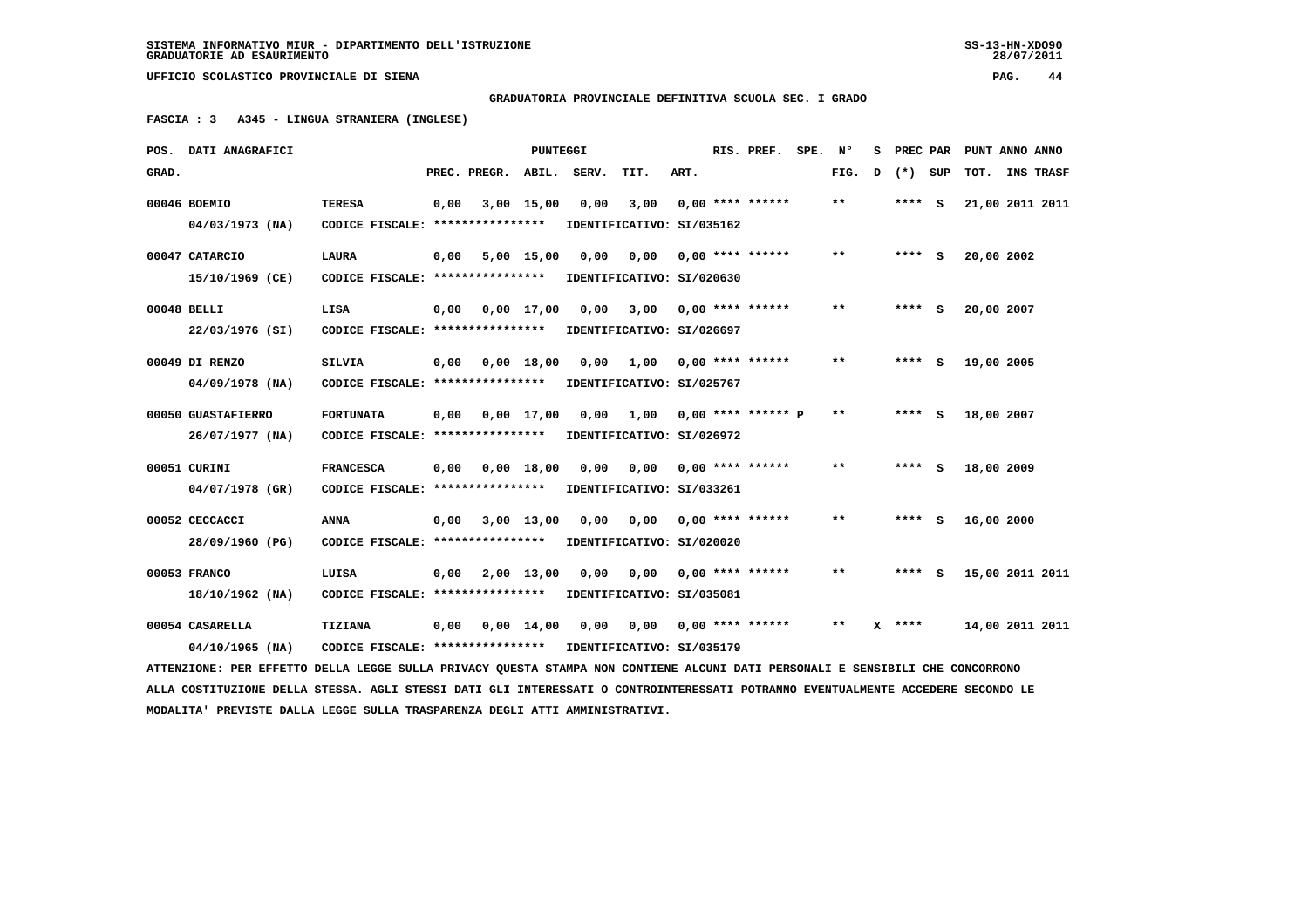| SISTEMA INFORMATIVO MIUR - DIPARTIMENTO DELL'ISTRUZIONE<br>GRADUATORIE AD ESAURIMENTO |                       |                           |                                                        |               |               | $SS-13-HN-XDO90$<br>28/07/2011 |
|---------------------------------------------------------------------------------------|-----------------------|---------------------------|--------------------------------------------------------|---------------|---------------|--------------------------------|
| UFFICIO SCOLASTICO PROVINCIALE DI SIENA                                               |                       |                           |                                                        |               |               | 45<br>PAG.                     |
|                                                                                       |                       |                           | GRADUATORIA PROVINCIALE DEFINITIVA SCUOLA SEC. I GRADO |               |               |                                |
| A345 - LINGUA STRANIERA<br><b>FASCIA : 3</b>                                          | (INGLESE)             |                           |                                                        |               |               |                                |
| DATI ANAGRAFICI<br>POS.                                                               |                       | PUNTEGGI                  | RIS. PREF.                                             | SPE. N°<br>S. | PREC PAR      | PUNT ANNO ANNO                 |
| GRAD.                                                                                 | PREC. PREGR.<br>ABIL. | SERV.<br>TIT.             | ART.                                                   | FIG. D        | $(* )$<br>SUP | тот.<br><b>INS TRASF</b>       |
| 00055 GENNARINO<br>LIBERA MARIA                                                       | $0,00$ 13,00<br>0.00  | 0,00<br>0,00              | $0.00$ **** ******                                     | $* *$<br>x    | ****<br>s     | 13,00 2007                     |
| 16/10/1970 (FG)<br>CODICE FISCALE:                                                    | ****************      | IDENTIFICATIVO: SI/026921 |                                                        |               |               |                                |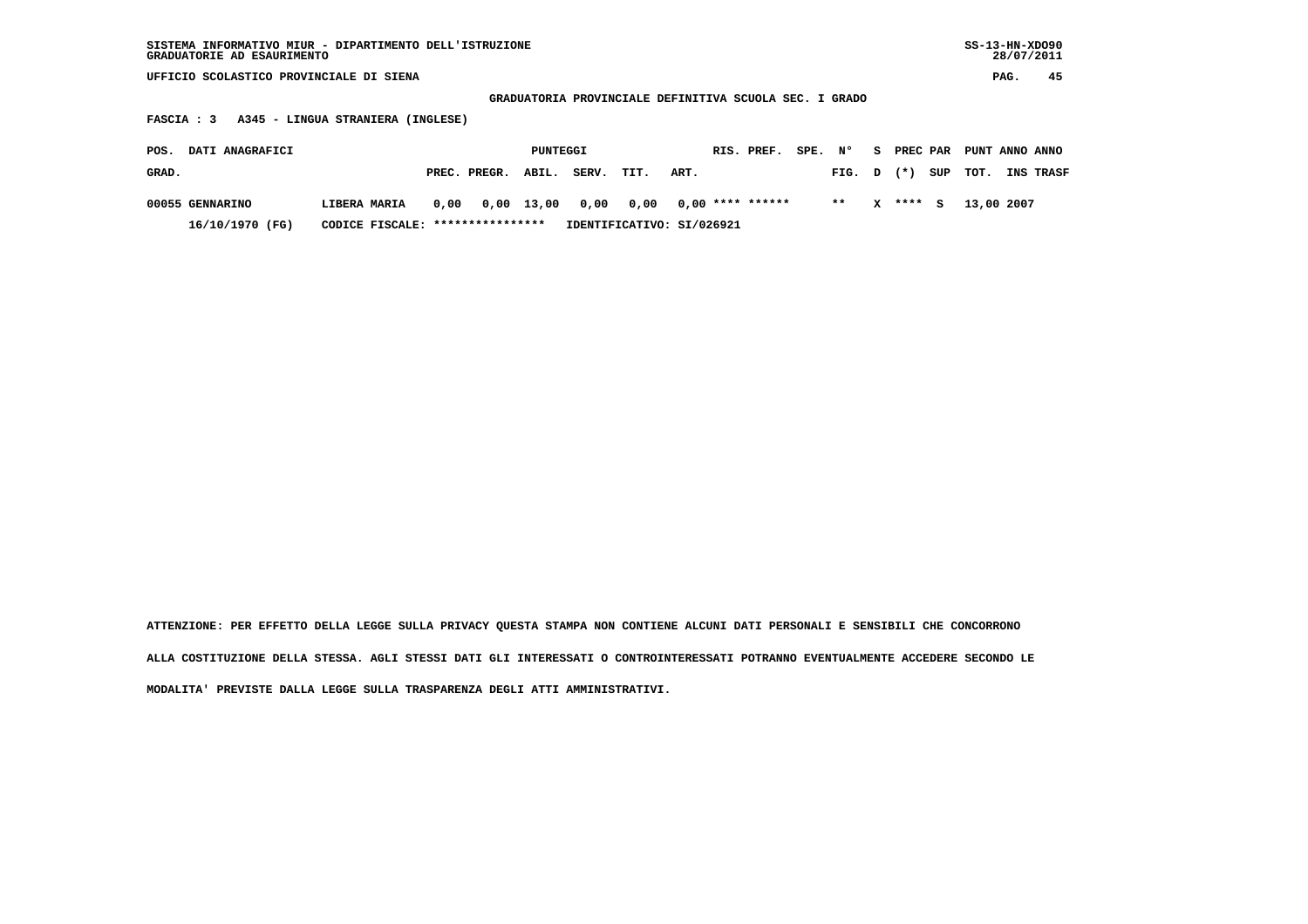**GRADUATORIA PROVINCIALE DEFINITIVA SCUOLA SEC. I GRADO**

 **FASCIA : 3 A445 - LINGUA STRANIERA (SPAGNOLO)**

|       | POS. DATI ANAGRAFICI  |                                   |      |                                                   | <b>PUNTEGGI</b> |                                            |                           |      | RIS. PREF.         | SPE. | N°           | s | PREC PAR   |     | PUNT ANNO ANNO     |           |
|-------|-----------------------|-----------------------------------|------|---------------------------------------------------|-----------------|--------------------------------------------|---------------------------|------|--------------------|------|--------------|---|------------|-----|--------------------|-----------|
| GRAD. |                       |                                   |      | PREC. PREGR.                                      |                 | ABIL. SERV.                                | TIT.                      | ART. |                    |      | FIG.         | D | $(* )$     | SUP | тот.               | INS TRASF |
|       | 00001 RADEMOLI        | <b>CATERINA</b>                   |      | $0,00$ 24,00 42,00 24,00 15,00 0,00 **** ****** P |                 |                                            |                           |      |                    |      | $* *$        |   |            |     | **** S 105,00 2007 |           |
|       | 03/09/1973 (SI)       | CODICE FISCALE: ****************  |      |                                                   |                 |                                            | IDENTIFICATIVO: SI/024672 |      |                    |      |              |   |            |     |                    |           |
|       | 00002 DELLA VALLE     | GIULIANA                          |      | $0,00$ 24,00 42,00 24,00 12,00 0,00 **** ******   |                 |                                            |                           |      |                    |      | $***$        |   |            |     | **** S 102,00 2007 |           |
|       | 14/11/1981 (MO)       | CODICE FISCALE:                   |      | ****************                                  |                 |                                            | IDENTIFICATIVO: SI/026824 |      |                    |      |              |   |            |     |                    |           |
|       | 00003 MARTELLI        | <b>SAMANTA</b>                    | 0,00 |                                                   |                 | $0,00$ 41,00 24,00 12,00 0,00 **** ******  |                           |      |                    |      | $***$        |   | $***$ S    |     | 77,00 2009         |           |
|       | 28/08/1979 (SI)       | CODICE FISCALE: ****************  |      |                                                   |                 |                                            | IDENTIFICATIVO: SI/033290 |      |                    |      |              |   |            |     |                    |           |
|       | 00004 BIANCO          | <b>ELVIRA</b>                     |      | 0,00 24,00 14,00 24,00 0,00                       |                 |                                            |                           |      | $0.00$ **** ****** |      | $***$        |   | $***5$     |     | 62,00 2005 2005    |           |
|       | 20/01/1965 (CS)       | CODICE FISCALE: ****************  |      |                                                   |                 |                                            | IDENTIFICATIVO: SI/025648 |      |                    |      |              |   |            |     |                    |           |
|       | 00005 MUGNAI          | <b>SARA</b>                       |      | $0,00$ 12,00 13,00 24,00 4,00 0,00 **** ******    |                 |                                            |                           |      |                    |      | $\star\star$ |   | $X$ **** S |     | 53,00 2007         |           |
|       | 24/06/1971 (SI)       | CODICE FISCALE: ****************  |      |                                                   |                 |                                            | IDENTIFICATIVO: SI/023249 |      |                    |      |              |   |            |     |                    |           |
|       | 00006 ROSSI           | <b>GRAZIA</b>                     | 0,00 |                                                   |                 | $0,00$ 15,00 0,00 11,00 0,00 **** ****** P |                           |      |                    |      | $\star\star$ |   | $X$ **** S |     | 26,00 2005         |           |
|       | D 19/12/1966 (SI)     | CODICE FISCALE: ****************  |      |                                                   |                 |                                            | IDENTIFICATIVO: SI/024679 |      |                    |      |              |   |            |     |                    |           |
|       | 00007 CASINI CIPRIANI | <b>GEMMA</b>                      | 0.00 |                                                   |                 | 3,00 11,00 0,00 0,00                       |                           |      | $0.00$ **** ****** |      | $***$        |   | $X$ **** S |     | 14,00 2000         |           |
|       | 05/06/1962 (SI)       | CODICE FISCALE: ***************** |      |                                                   |                 |                                            | IDENTIFICATIVO: SI/020131 |      |                    |      |              |   |            |     |                    |           |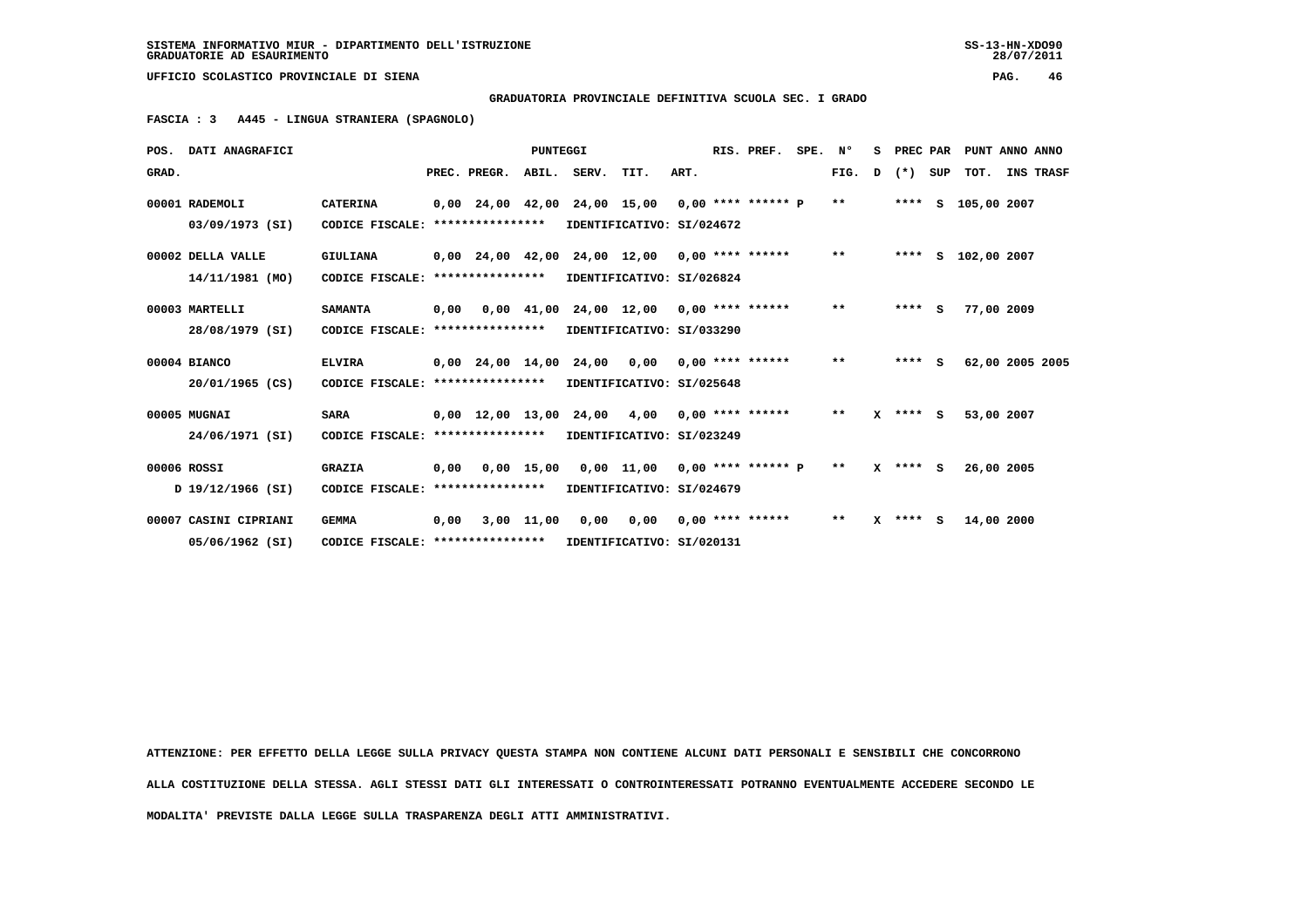**GRADUATORIA PROVINCIALE DEFINITIVA SCUOLA SEC. I GRADO**

 **FASCIA : 3 A545 - LINGUA STRANIERA (TEDESCO)**

|            | POS. DATI ANAGRAFICI                                                                                                            |                                                            |      |                                | <b>PUNTEGGI</b> |      |                                                    |      | RIS. PREF. SPE. Nº      |              |   |              | S PREC PAR PUNT ANNO ANNO |  |
|------------|---------------------------------------------------------------------------------------------------------------------------------|------------------------------------------------------------|------|--------------------------------|-----------------|------|----------------------------------------------------|------|-------------------------|--------------|---|--------------|---------------------------|--|
| GRAD.      |                                                                                                                                 |                                                            |      | PREC. PREGR. ABIL. SERV.       |                 |      | TIT.                                               | ART. |                         | FIG.         | D | (*) SUP      | TOT. INS TRASF            |  |
|            | 00001 ROSSI                                                                                                                     | <b>GRAZIA</b>                                              |      | $0.00 \quad 26.00 \quad 17.00$ |                 |      | 0,00 11,00 0,00 **** ****** P                      |      |                         | $\star\star$ |   | $X$ **** $S$ | 54,00 2004                |  |
|            | 19/12/1966 (SI)                                                                                                                 | CODICE FISCALE: *****************                          |      |                                |                 |      | IDENTIFICATIVO: SI/024679                          |      |                         |              |   |              |                           |  |
| 00002 RAHO |                                                                                                                                 | <b>CLAUDIA</b>                                             |      | $0,00$ 30,00 14,00             |                 | 0,00 | 0,00 0,00 **** ******                              |      |                         | $* *$        |   | ****         | 44,00 2011 2011           |  |
|            | 21/03/1958 (LE)                                                                                                                 | CODICE FISCALE: ****************                           |      |                                |                 |      | IDENTIFICATIVO: SI/035193                          |      |                         |              |   |              |                           |  |
|            | 00003 HANSY                                                                                                                     | <b>EVA-MARIA</b>                                           |      |                                |                 |      | 0,00  0,00  18,00  24,00  0,00  0,00  ****  ****** |      |                         | $***$        |   | $X$ **** $S$ | 42,00 2009                |  |
|            | 30/04/1982 (EE)                                                                                                                 | CODICE FISCALE: *****************                          |      |                                |                 |      | IDENTIFICATIVO: SI/033277                          |      |                         |              |   |              |                           |  |
|            | 00004 MECACCI                                                                                                                   | <b>ELISABETTA</b>                                          | 0,00 |                                |                 |      | 0,00 18,00 12,00 10,00 0,00 **** ****** P          |      |                         | $* *$        |   | $***$ S      | 40,00 2007                |  |
|            | 27/11/1977 (SI)                                                                                                                 | CODICE FISCALE: **************** IDENTIFICATIVO: SI/027275 |      |                                |                 |      |                                                    |      |                         |              |   |              |                           |  |
|            | 00005 LIVIDE                                                                                                                    | <b>CHIARA</b>                                              |      |                                |                 |      | 0,00 0,00 17,00 0,00 13,00 0,00 **** ******        |      |                         | $**$         |   | $***$ S      | 30,00 2007                |  |
|            | 14/06/1975 (SI)                                                                                                                 | CODICE FISCALE: ****************                           |      |                                |                 |      | IDENTIFICATIVO: SI/022946                          |      |                         |              |   |              |                           |  |
|            | 00006 NOCCHI                                                                                                                    | <b>SUSANNA</b>                                             | 0,00 |                                | $0,00$ 18,00    |      | $0,00$ $9,00$ $0,00$ **** ****** P                 |      |                         | $* *$        |   | $***$ S      | 27,00 2003                |  |
|            | 22/04/1968 (SI)                                                                                                                 | CODICE FISCALE: ****************                           |      |                                |                 |      | IDENTIFICATIVO: SI/023864                          |      |                         |              |   |              |                           |  |
| 00007 NERI |                                                                                                                                 | <b>CINZIA</b>                                              | 0,00 |                                | 3,00 12,00      | 0,00 |                                                    |      | $9.00$ 0.00 **** ****** | $**$         |   | $X$ **** $S$ | 24,00 2000                |  |
|            | 31/10/1962 (TO)                                                                                                                 | CODICE FISCALE: *****************                          |      |                                |                 |      | IDENTIFICATIVO: SI/020227                          |      |                         |              |   |              |                           |  |
|            | 00008 GIORGETTI                                                                                                                 | <b>DONATELLA</b>                                           | 0,00 |                                | 0.00 18.00      |      | $0.00$ 6.00 0.00 **** ****** P                     |      |                         | $***$        |   | **** S       | 24,00 2009                |  |
|            | 21/07/1980 (SI)                                                                                                                 | CODICE FISCALE: *****************                          |      |                                |                 |      | IDENTIFICATIVO: SI/033235                          |      |                         |              |   |              |                           |  |
|            | 00009 GIANNETTI                                                                                                                 | MONICA                                                     | 0,00 |                                |                 |      | 3,00 13,00 0,00 6,00 0,00 **** ******              |      |                         | $\star\star$ |   | $***$ S      | 22,00 2000                |  |
|            | 04/07/1962 (SI)                                                                                                                 | CODICE FISCALE: **************** IDENTIFICATIVO: SI/020348 |      |                                |                 |      |                                                    |      |                         |              |   |              |                           |  |
|            | ATTENZIONE: PER EFFETTO DELLA LEGGE SULLA PRIVACY QUESTA STAMPA NON CONTIENE ALCUNI DATI PERSONALI E SENSIBILI CHE CONCORRONO   |                                                            |      |                                |                 |      |                                                    |      |                         |              |   |              |                           |  |
|            | ALLA COSTITUZIONE DELLA STESSA. AGLI STESSI DATI GLI INTERESSATI O CONTROINTERESSATI POTRANNO EVENTUALMENTE ACCEDERE SECONDO LE |                                                            |      |                                |                 |      |                                                    |      |                         |              |   |              |                           |  |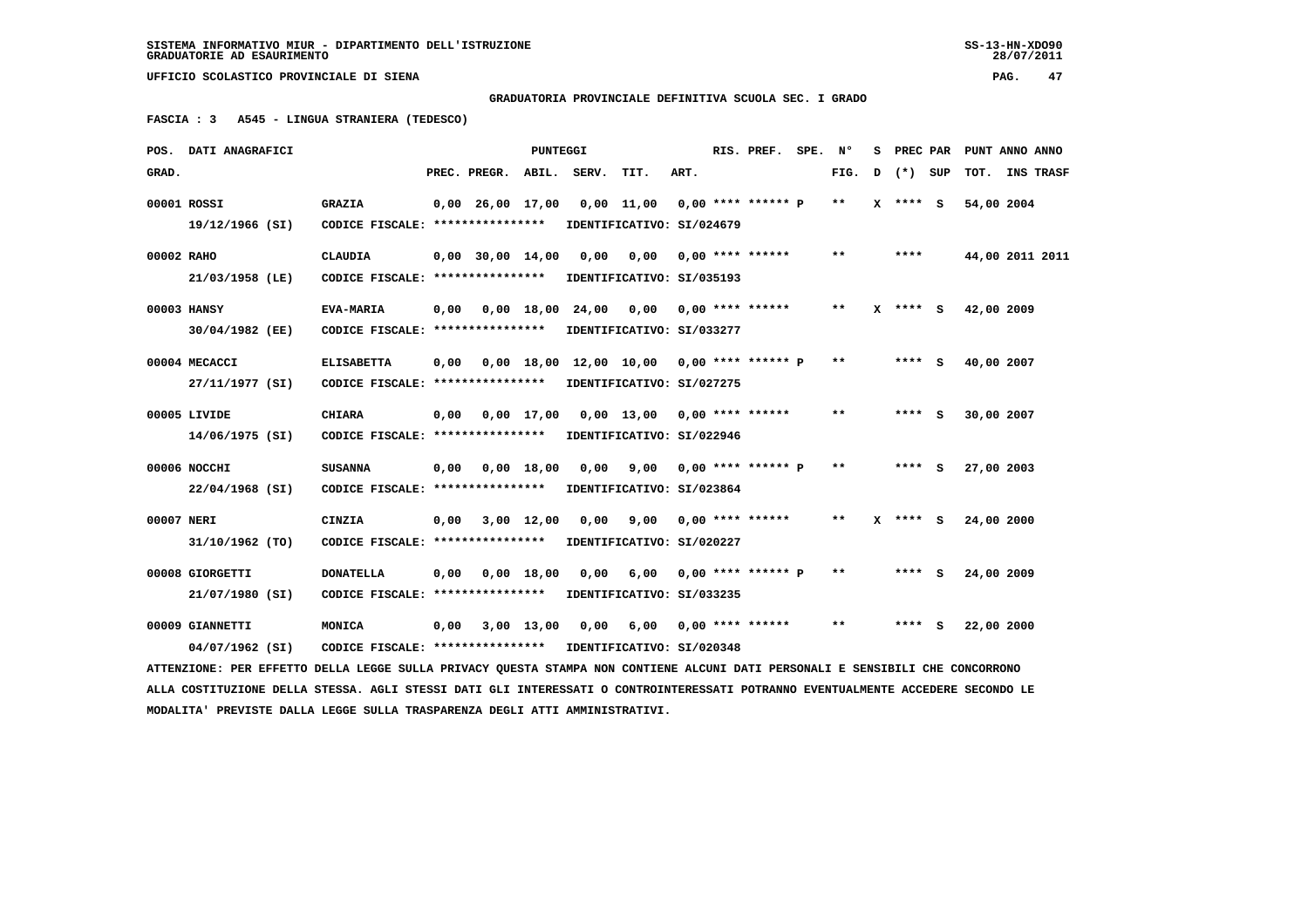28/07/2011

 **UFFICIO SCOLASTICO PROVINCIALE DI SIENA PAG. 48**

 **GRADUATORIA PROVINCIALE DEFINITIVA SCUOLA SEC. I GRADO**

 **FASCIA : 3 A545 - LINGUA STRANIERA (TEDESCO)**

|             | POS. DATI ANAGRAFICI                                    |                                                                             |      |              | <b>PUNTEGGI</b> |             |                                                                     |      | RIS. PREF.                       | SPE. | N°    | s | PREC PAR     | PUNT ANNO ANNO  |                  |  |
|-------------|---------------------------------------------------------|-----------------------------------------------------------------------------|------|--------------|-----------------|-------------|---------------------------------------------------------------------|------|----------------------------------|------|-------|---|--------------|-----------------|------------------|--|
| GRAD.       |                                                         |                                                                             |      | PREC. PREGR. |                 | ABIL. SERV. | TIT.                                                                | ART. |                                  |      | FIG.  | D | $(*)$ SUP    | тот.            | <b>INS TRASF</b> |  |
|             | 00010 MESSINEO<br>$18/10/1969$ (SA)                     | <b>IOLANDA</b><br>CODICE FISCALE: ****************                          | 0,00 |              | $0,00$ 15,00    | 0,00        | 6,00<br>IDENTIFICATIVO: SI/027594                                   |      | $0.00$ **** ******               |      | $**$  |   | **** S       | 21,00 2007 2007 |                  |  |
|             | 00011 CHECOLA<br>17/12/1975 (EE)                        | <b>ANGELA</b><br>CODICE FISCALE: **************** IDENTIFICATIVO: SI/026773 | 0,00 |              | $0,00$ 18,00    | 0,00        |                                                                     |      | $3,00$ 0,00 **** ******          |      | $* *$ |   | $***$ S      | 21,00 2007      |                  |  |
|             | 00012 QUAGLIA<br>09/02/1961 (PG)                        | TIZIANA<br>CODICE FISCALE: ****************                                 | 0,00 |              | $6,00$ 14,00    |             | 0,00 0,00 0,00 **** ******<br>IDENTIFICATIVO: SI/020178             |      |                                  |      | $***$ |   | $X$ **** S   | 20,00 2000      |                  |  |
| 00013 CONTE | D 21/12/1972 (SI)                                       | <b>MICHELA</b><br>CODICE FISCALE: ****************                          | 0,00 |              | 2,00 18,00      | 0,00        | IDENTIFICATIVO: SI/026815                                           |      | $0,00$ $0,00$ **** ****** $P$ ** |      |       |   | $X$ **** S   | 20,00 2007      |                  |  |
|             | 00014 SORRENTINO<br>$20/05/1967$ (NA)                   | <b>ROSARIA</b><br>CODICE FISCALE: ****************                          | 0,00 | 2,00 17,00   |                 | 0.00        | IDENTIFICATIVO: SI/027548                                           |      | 0,00 0,00 **** ****** P          |      | $* *$ |   | $***$ S      | 19,00 2007      |                  |  |
| 00015 BELLI | 22/03/1976 (SI)                                         | LISA<br>CODICE FISCALE: ****************                                    | 0,00 |              | $0,00$ 16,00    | 0,00        | 3,00<br>IDENTIFICATIVO: SI/026697                                   |      | $0,00$ **** ******               |      | $* *$ |   | $***$ S      | 19,00 2007      |                  |  |
| 00016 GANI  | $02/10/1963$ (LI)                                       | LAURA<br>CODICE FISCALE: ****************                                   | 0.00 |              | $0,00$ 13,00    | 0,00        | IDENTIFICATIVO: SI/035205                                           |      | 6,00 0,00 **** ****** P          |      | $* *$ |   | $X$ **** $S$ | 19,00 2011 2011 |                  |  |
|             | 00017 CORDA<br>18/05/1964 (EE)                          | <b>TIZIANA</b><br>CODICE FISCALE: *****************                         | 0,00 |              | 3,00 15,00      | 0,00        | 0,00<br>IDENTIFICATIVO: SI/025688                                   |      | $0.00$ **** ******               |      | $* *$ |   | **** S       | 18,00 2005      |                  |  |
|             | 00018 PITEIRA VALENTE AL TELMA SOFIA<br>27/12/1973 (EE) | CODICE FISCALE: ****************                                            | 0,00 |              | $0,00$ 14,00    |             | $0,00$ $0,00$ $0,00$ $***$ **** ******<br>IDENTIFICATIVO: SI/033302 |      |                                  |      | $**$  |   | **** S       | 14,00 2009      |                  |  |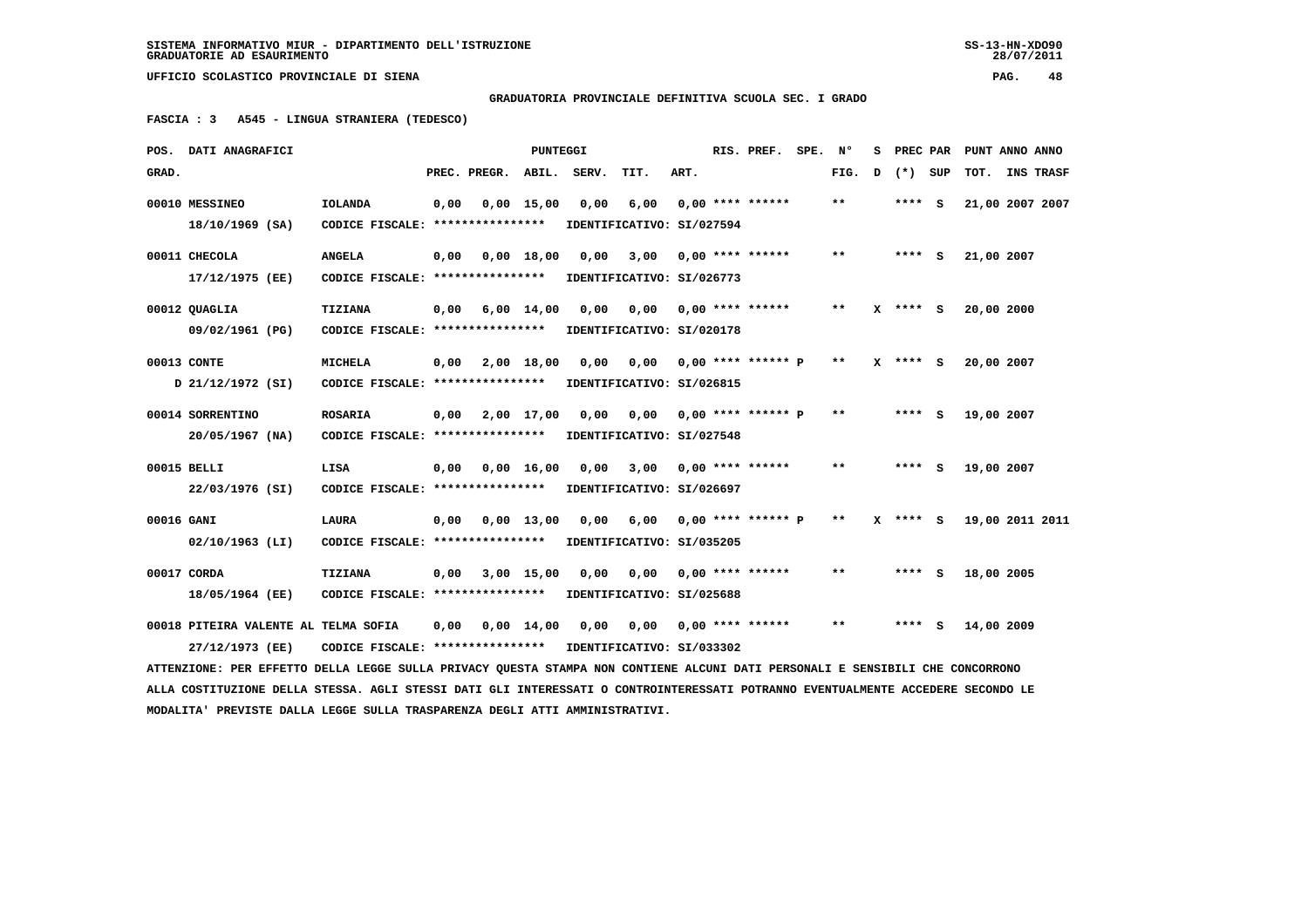| $SS-13-HN-XDO90$<br>SISTEMA INFORMATIVO MIUR - DIPARTIMENTO DELL'ISTRUZIONE<br>GRADUATORIE AD ESAURIMENTO |                                     |                           |                       |            |              |                          |  |  |  |  |
|-----------------------------------------------------------------------------------------------------------|-------------------------------------|---------------------------|-----------------------|------------|--------------|--------------------------|--|--|--|--|
| UFFICIO SCOLASTICO PROVINCIALE DI SIENA                                                                   |                                     |                           |                       |            |              |                          |  |  |  |  |
| GRADUATORIA PROVINCIALE DEFINITIVA SCUOLA SEC. I GRADO                                                    |                                     |                           |                       |            |              |                          |  |  |  |  |
| A645 - LINGUA STRANIERA (RUSSO)<br>FASCIA : 3                                                             |                                     |                           |                       |            |              |                          |  |  |  |  |
| DATI ANAGRAFICI<br>POS.                                                                                   |                                     | PUNTEGGI                  | SPE. N°<br>RIS. PREF. | S.         | PREC PAR     | PUNT ANNO ANNO           |  |  |  |  |
| GRAD.                                                                                                     | PREC. PREGR.<br>ABIL.               | SERV.<br>TIT.<br>ART.     |                       | FIG. D     | SUP<br>$(*)$ | TOT.<br><b>INS TRASF</b> |  |  |  |  |
| 00001 QUAGLIA<br><b>TIZIANA</b>                                                                           | 0.00<br>6,00<br>14,00               | 0,00<br>0,00              | $0,00$ **** ******    | $* *$<br>x | ****<br>s    | 20,00 2002               |  |  |  |  |
| 09/02/1961 (PG)                                                                                           | ****************<br>CODICE FISCALE: | IDENTIFICATIVO: SI/020178 |                       |            |              |                          |  |  |  |  |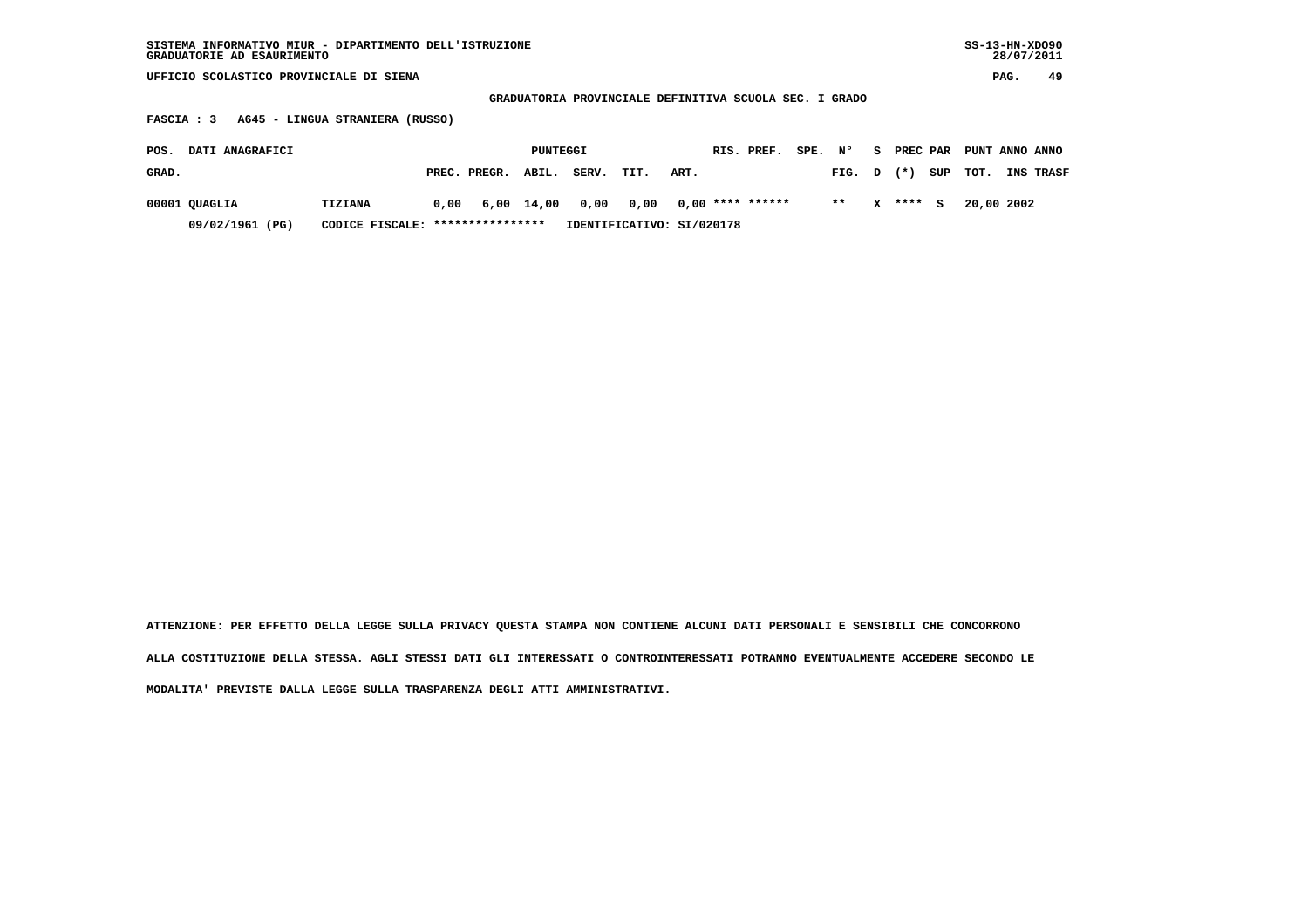| SISTEMA INFORMATIVO MIUR - DIPARTIMENTO DELL'ISTRUZIONE<br>GRADUATORIE AD ESAURIMENTO |                                   |        |              |                       |       |                           |      |  |                    |  | $SS-13-HN-XDO90$<br>28/07/2011 |      |        |     |             |  |           |
|---------------------------------------------------------------------------------------|-----------------------------------|--------|--------------|-----------------------|-------|---------------------------|------|--|--------------------|--|--------------------------------|------|--------|-----|-------------|--|-----------|
| UFFICIO SCOLASTICO PROVINCIALE DI SIENA                                               |                                   |        |              |                       |       |                           |      |  |                    |  |                                | PAG. | 50     |     |             |  |           |
| GRADUATORIA PROVINCIALE DEFINITIVA SCUOLA SEC. I GRADO                                |                                   |        |              |                       |       |                           |      |  |                    |  |                                |      |        |     |             |  |           |
| FASCIA : 3<br>AB77 - CHITARRA                                                         |                                   |        |              |                       |       |                           |      |  |                    |  |                                |      |        |     |             |  |           |
| DATI ANAGRAFICI<br>POS.<br>PUNTEGGI                                                   |                                   |        |              | RIS. PREF.<br>SPE. N° |       |                           |      |  | S PREC PAR         |  | PUNT ANNO ANNO                 |      |        |     |             |  |           |
| GRAD.                                                                                 |                                   |        | PREC. PREGR. | ABIL.                 | SERV. | TIT.                      | ART. |  |                    |  | FIG. D                         |      | $(* )$ | SUP | TOT.        |  | INS TRASF |
| 00001 TOSI                                                                            | <b>SILVIA</b>                     | 235,00 | 0,00         | 0,00                  | 0,00  | 0,00                      |      |  | $0.00$ **** ****** |  | $* *$                          |      | ****   | S.  | 235,00 2009 |  |           |
| 08/05/1974 (SI)                                                                       | CODICE FISCALE: ***************** |        |              |                       |       | IDENTIFICATIVO: SI/033303 |      |  |                    |  |                                |      |        |     |             |  |           |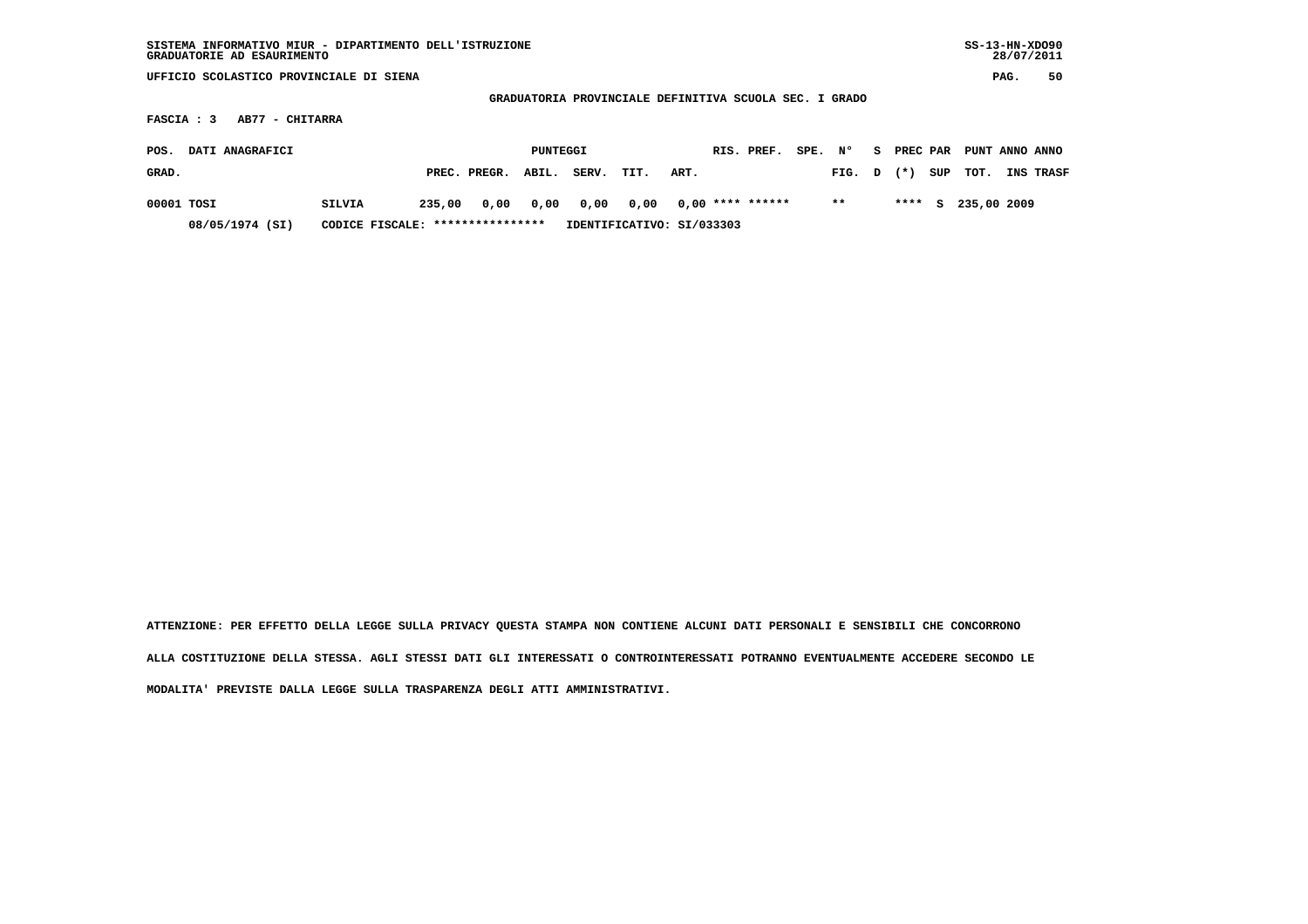| SISTEMA INFORMATIVO MIUR - DIPARTIMENTO DELL'ISTRUZIONE<br>GRADUATORIE AD ESAURIMENTO |                       |                           |                    |                       |                          |  |  |  |  |  |  |
|---------------------------------------------------------------------------------------|-----------------------|---------------------------|--------------------|-----------------------|--------------------------|--|--|--|--|--|--|
| UFFICIO SCOLASTICO PROVINCIALE DI SIENA                                               |                       |                           |                    |                       |                          |  |  |  |  |  |  |
| GRADUATORIA PROVINCIALE DEFINITIVA SCUOLA SEC. I GRADO                                |                       |                           |                    |                       |                          |  |  |  |  |  |  |
| AC77 - CLARINETTO<br>FASCIA : 3                                                       |                       |                           |                    |                       |                          |  |  |  |  |  |  |
| DATI ANAGRAFICI<br>POS.                                                               |                       | PUNTEGGI                  | RIS. PREF.         | SPE. N°<br>S PREC PAR | PUNT ANNO ANNO           |  |  |  |  |  |  |
| GRAD.                                                                                 | PREC. PREGR.<br>ABIL. | SERV.<br>TIT.             | ART.               | $(*)$<br>FIG. D       | SUP<br>TOT.<br>INS TRASF |  |  |  |  |  |  |
| 00001 LESSMANN<br>KLAUS THOMAS                                                        | 0,00<br>0,00<br>72,00 | 0,00<br>0,00              | $0.00$ **** ****** | $* *$<br>****         | 72,00 2007<br>s          |  |  |  |  |  |  |
| 20/04/1961 (EE)<br>CODICE FISCALE:                                                    | ****************      | IDENTIFICATIVO: SI/026936 |                    |                       |                          |  |  |  |  |  |  |